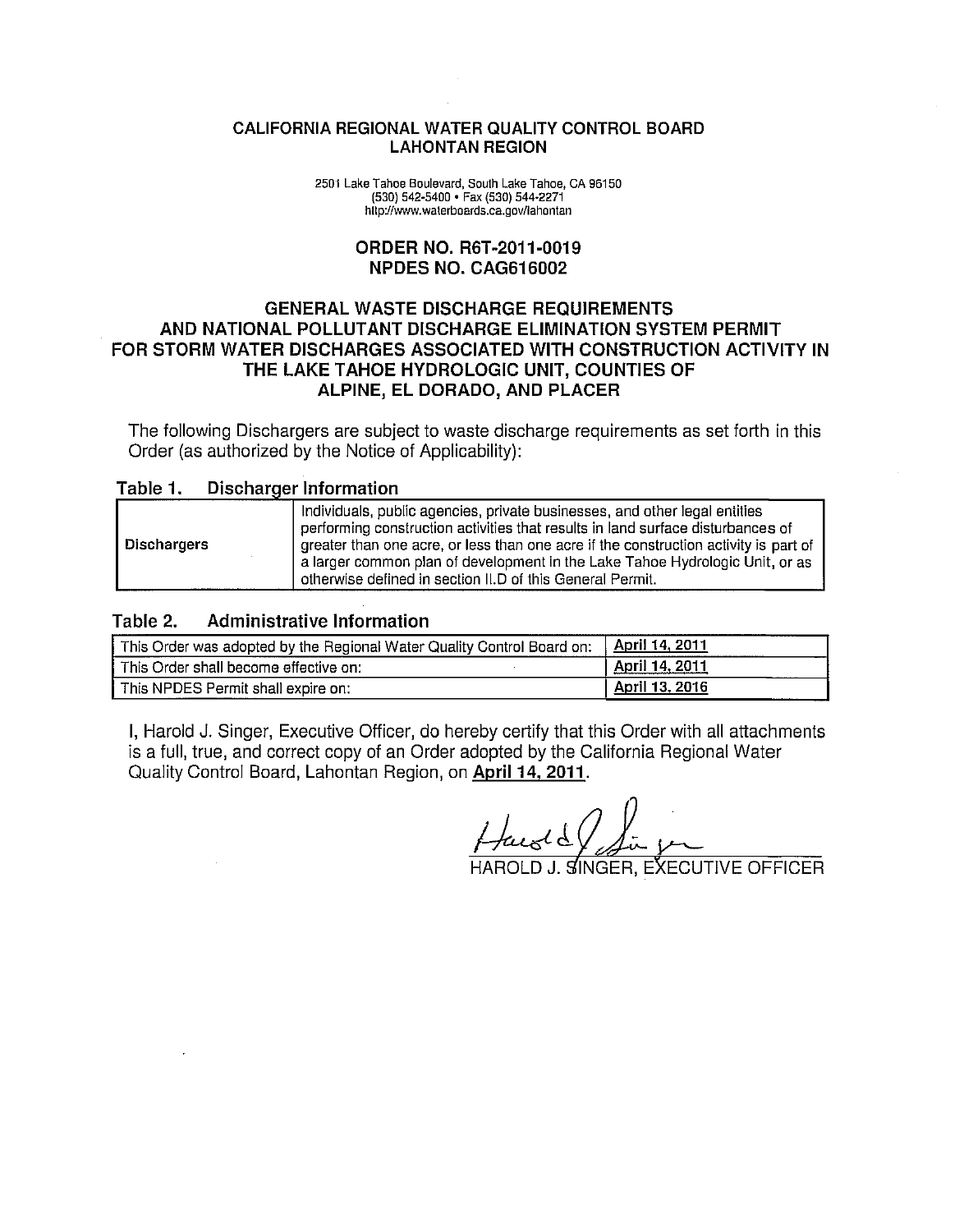## **TABLE OF CONTENTS**

| I.    | <b>FINDINGS</b>                                                     |                |
|-------|---------------------------------------------------------------------|----------------|
| Ш.    | <b>CONDITIONS FOR PERMIT COVERAGE AND NOTIFICATION REQUIREMENTS</b> | $\overline{7}$ |
| Ш.    | <b>DISCHARGE PROHIBITIONS</b>                                       | 13             |
| IV.   | <b>EFFLUENT LIMITATIONS</b>                                         | 14             |
| V.    | <b>RECEIVING WATER LIMITATIONS</b>                                  | 15             |
| VI.   | <b>PROVISIONS</b>                                                   | 19             |
| VII.  | <b>TRAINING QUALIFICATIONS AND CERTIFICATION REQUIREMENTS</b>       | 22             |
| VIII. | <b>BEST MANAGEMENT PRACTICES</b>                                    | 23             |
| IX.   | STORM WATER POLLUTION PREVENTION PLAN (SWPPP)                       | 30             |
| Χ.    | <b>COMPLIANCE DETERMINATION</b>                                     | 36             |

## **LIST OF ATTACHMENTS**

| <b>Attachment A -</b>   | <b>List of Acronyms</b>                                                      |
|-------------------------|------------------------------------------------------------------------------|
| <b>Attachment B -</b>   | Glossary                                                                     |
| <b>Attachment C -</b>   | <b>Construction Site Monitoring and Reporting Plan</b>                       |
| <b>Attachment C-1 -</b> | <b>Bioassessment Requirements</b>                                            |
| <b>Attachment D -</b>   | <b>Standard Provisions</b>                                                   |
| <b>Attachment E -</b>   | <b>ATS Requirements</b>                                                      |
| Attachment $F -$        | <b>SEZ/Flood Plain Waste Discharge Prohibitions and</b><br><b>Exemptions</b> |
| <b>Attachment G -</b>   | <b>Water Quality Objectives For Certain Water Bodies</b>                     |
| <b>Attachment H-</b>    | <b>Rain Event Action Plan Template</b>                                       |
| Attachment I -          | <b>SWPPP Template</b>                                                        |

**Fact Sheet**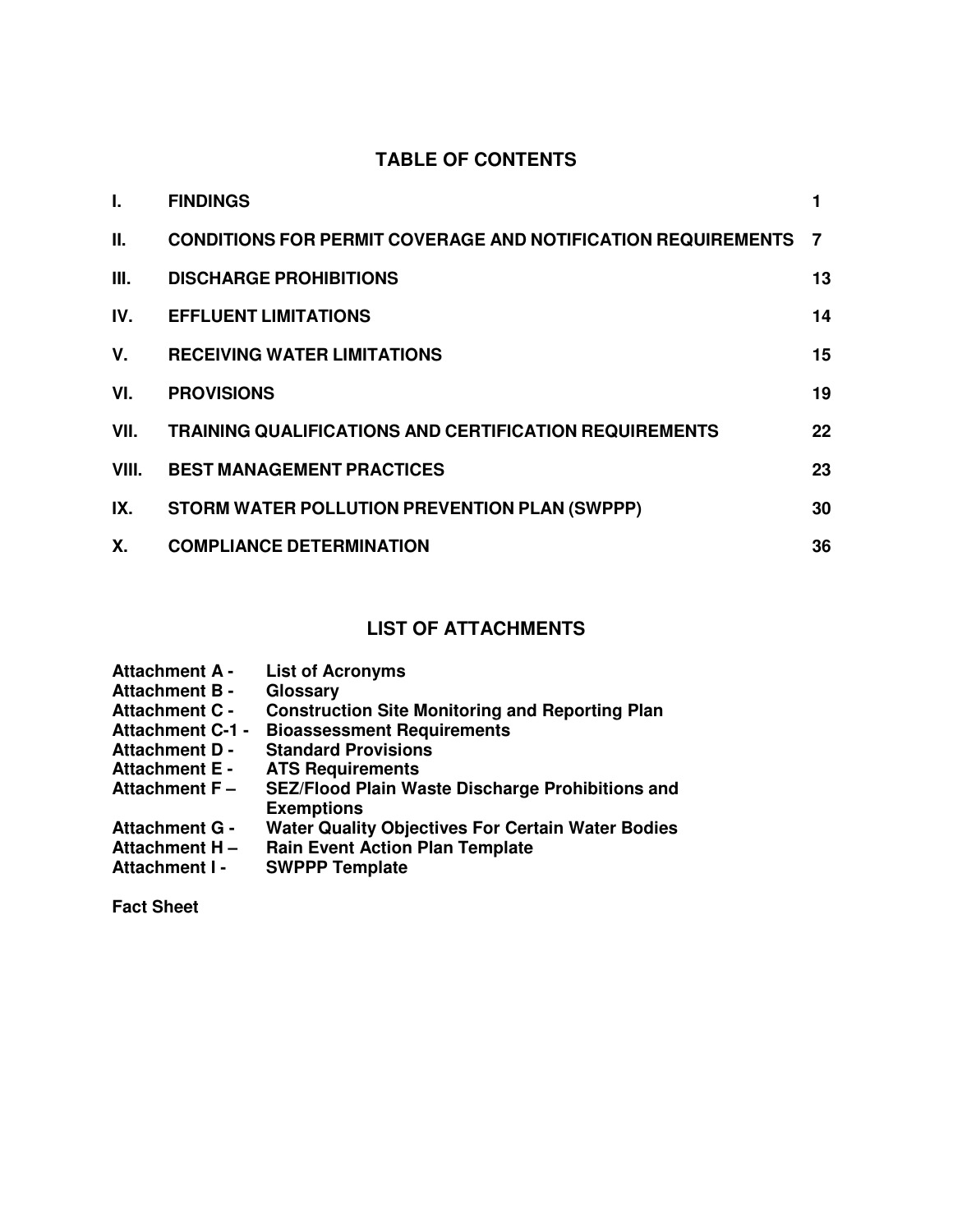## **I. FINDINGS**

The California Regional Water Quality Control Board, Lahontan Region (Lahontan Water Board) finds:

**A. Background.** In 1972, the Clean Water Act (CWA) was amended to provide that the discharge of pollutants to waters of the United States from any point source is unlawful unless the discharge is in compliance with a National Pollutant Discharge Elimination System (NPDES) permit. The 1987 amendments to the CWA added section 402(p), which establishes a framework for regulating municipal and industrial storm water discharges under the NPDES Program. On November 16, 1990, the United States Environmental Protection Agency (USEPA) published final regulations that established storm water permit application requirements for specified categories of industries. The regulations provide that discharges of storm water to waters of the United States from construction projects that encompass five or more acres of soil disturbance are effectively prohibited unless the discharge is in compliance with an NPDES Permit. Regulations (Phase II Rule) that became final on December 8, 1999 lowered the permitting threshold from five acres to one acre.

While federal regulations allow two permitting options for storm water discharges (Individual Permits and General Permits), the Lahontan Water Board has elected to adopt this General Permit at this time that will apply to most storm water discharges associated with construction activity in the Lake Tahoe Hydrologic Unit.

On March 10, 2005, the Lahontan Water Board reissued the General Permit for Discharges of Storm Water Runoff Associated with Construction Activity Involving Land Disturbance in the Lake Tahoe Hydrologic Unit (Board Order No. R6T-2005- 0007). That NPDES Permit must be reissued. Dischargers of storm water runoff in the Lake Tahoe Hydrologic Unit to surface waters must obtain authorization under this reissued General Permit for construction-related discharge to waters of the United States. To obtain authorization for continued and new-project discharges to waters of the United States, Dischargers must submit a complete application, as described in section II of this General Permit.

Regulating many storm water discharges under one permit will greatly reduce the administrative burden associated with permitting individual storm water discharges.

**B. Discharge Description**. This General Permit regulates discharges of pollutants in storm water associated with construction activity (storm water discharges) to waters of the United States within the Lake Tahoe Hydrologic Unit from construction sites that disturb one or more acres of land surface, or that are part of a common plan of development or sale that disturbs more than one acre of land surface. Construction activity includes demolition that disturbs the land, clearing, grading, excavation, and other land disturbance activities. Waters as used in this General Permit are defined in section 122.2(a) of Title 40 of the Code of Federal Regulations (CFR), and include, but are not limited to, wetlands rivers and streams, either perennial or ephemeral, which flow in natural or artificial watercourses, lakes and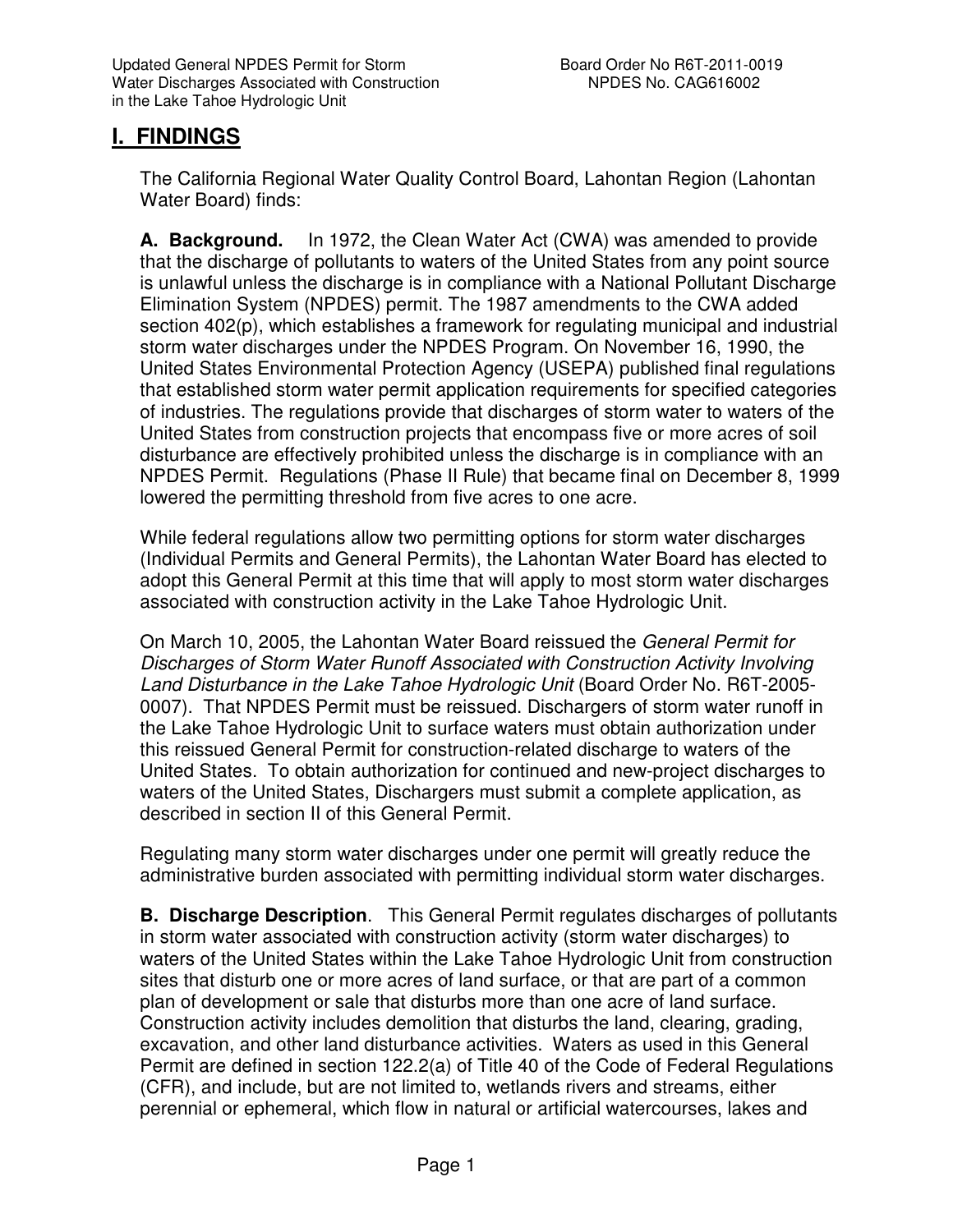impoundments of waters otherwise defined as Waters of the US within the State of California. Discharges of non-storm water to land may be necessary for the completion of certain construction projects. Such discharges include, but are not limited to, irrigating vegetation for erosion control measures, flushing and testing pipes, dewatering construction excavations, flushing fire hydrants, and watering to control dust. These and other non-storm water discharges are also conditionally covered under this General Permit, provided the discharge is not prohibited and/or is granted a prohibition exemption.

**C. Legal Authorities.** This Order is issued pursuant to section 402 of the CWA and implementing regulations adopted by the USEPA and chapter 5.5, division 7 of the California Water Code (commencing with section 13370). It shall serve as a NPDES permit for point source discharges of storm water from construction sites equal to or in excess of one acre to surface waters. This Order also serves as waste discharge requirements (WDRs) pursuant to article 4, chapter 4, division 7 of the Water Code (commencing with section 13260).

Section 122.28 of Title 40 of the Code of Federal Regulations (40 CFR 122.28) authorizes USEPA and approved states to issue general permits to regulate a point source category if the sources:

- **1.** Involve the same or substantially similar types of operations;
- **2.** Discharge the same type of waste;
- **3.** Require the same type of effluent limitations or operating conditions;
- **4.** Require similar monitoring; and
- **5.** Are more appropriately regulated under a general permit rather than individual permits.

On September 22, 1989, USEPA granted the State of California, through the State Water Resources Control Board (State Water Board) and the nine regional Water Boards, the authority to issue general NPDES permits pursuant to 40 CFR Parts 122 and 123. This General Permit meets the criteria of 1 through 5 listed above.

**D. Background and Rationale for Requirements.** The Lahontan Water Board developed the requirements in this General Permit based on readily available information for several similar discharges, the State-wide General Permit for Storm Water Discharges Associated with Construction and Land Disturbance Activities (Order No. 2009-0009-DWQ) and the requirements contained in Order No. R6T-2005-0007. In addition, requirements of this General Permit are consistent with Effluent Limitations Guidelines and New Source Performance Standards for the Construction and Development point source category. The Fact Sheet, which contains background information and rationale for General Permit requirements, is hereby incorporated into this Order and constitutes part of the Findings for this Order. Attachments A through I are also incorporated into this Order.

**E. California Environmental Quality Act (CEQA).** This action to adopt a general NPDES permit is exempt from the provisions of Chapter 3 of the California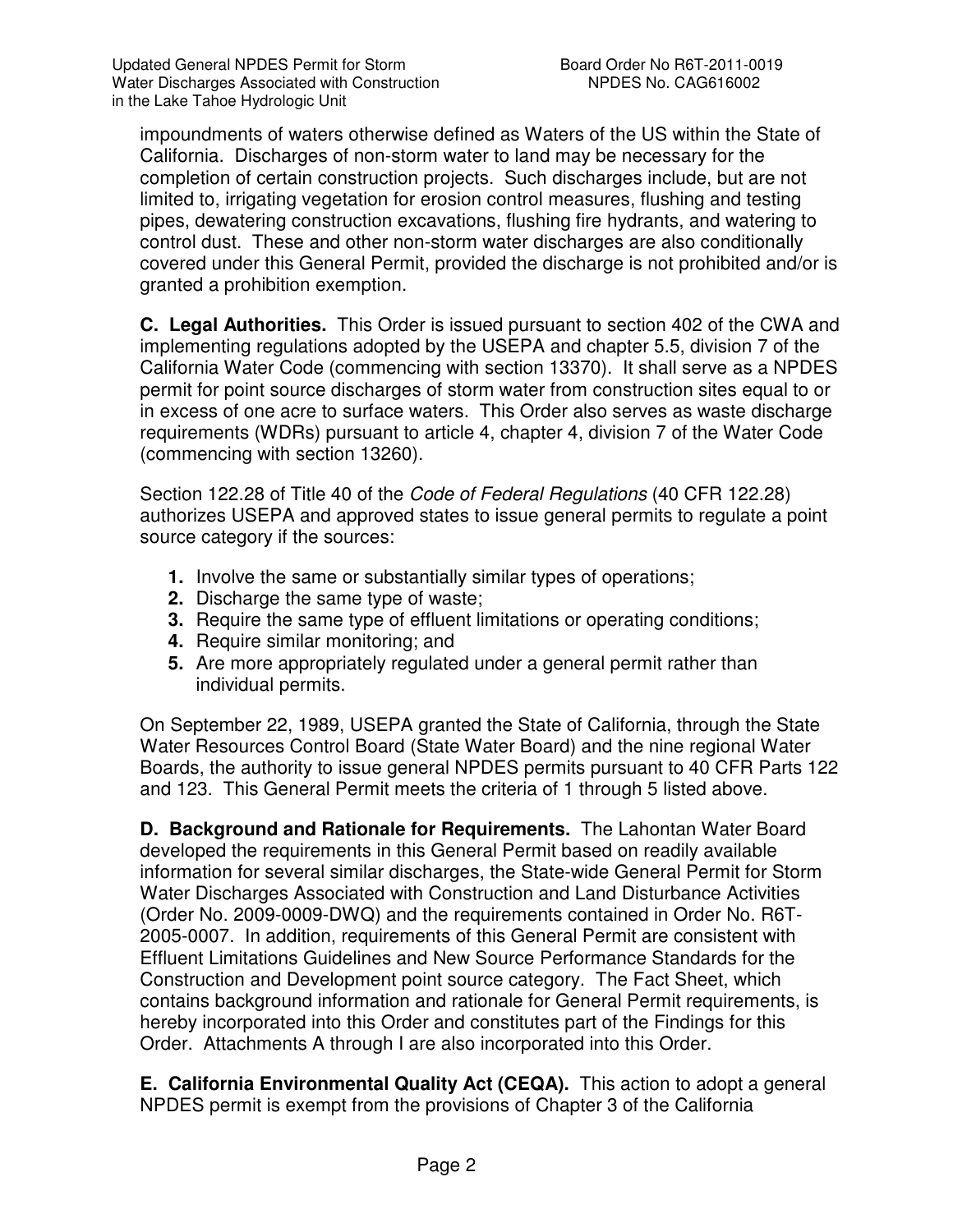Environmental Quality Act (CEQA) (Public Resources Code section 21100, et seq.), pursuant to section 13389 of the California Water Code.

**F. Technology-based Effluent Limitations.** Section 301(b) of the CWA and implementing USEPA permit regulations at section 122.44, title 40 of the Code of Federal Regulations (40 CFR 122.44), require that permits include conditions meeting applicable technology-based requirements at a minimum, and any more stringent effluent limitations necessary to meet applicable water quality standards.

**G. Effluent Limitations Guidelines and Standards for the Construction and Development Point Source Category.** On December 1, 2009 the USEPA published final regulations establishing CWA technology-based Effluent Limitations Guidelines and New Source Performance Standards (NSPS) for the Construction and Development point source category (hereinafter, ELGs). 40 CFR Part 450 establishes technology-based effluent limitations based on best practicable technology (BPT), best available technology (BAT), best conventional pollutant control technology (BCT), and NSPS reflecting the best available demonstrated control technology.

- **1.** For BPT and BCT, the ELGs establish requirements for erosion and sediment controls, soil stabilization, dewatering, pollution prevention measures, prohibited discharges, and outlet requirements.
- **2.** For BAT and NSPS, the USEPA will be issuing as part of its ELGs for Construction and Development a daily maximum turbidity requirement that will be expected by August 2, 2011 for all dischargers disturbing 20 or more acres of land at one time<sup>1</sup>. Dischargers disturbing 10 or more acres of land will be required to meet this effluent limitation by February 2, 2014. In addition, requirements for erosion and sediment controls, soil stabilization, dewatering, pollution prevention measures, prohibited discharges, and surface outlets are also established.

**H. Water Quality-Based Effluent Limitations.** Section 301(b) of the CWA and section 122.44(d) require that permits include limitations more stringent than applicable federal technology-based requirements where necessary to achieve applicable water quality standards.

Section 122.44(d)(1)(i) mandates that permits include effluent limitations for all pollutants that are or may be discharged at levels that have the reasonable potential to cause or contribute to an exceedance of a water quality standard, including numeric and narrative objectives within a standard. Where reasonable potential has been established for a pollutant, but there is no numeric criterion or objective for the

 $\overline{1}$ 1 In an October 2010 Notice, the EPA acknowledged an error in calculating a turbidity limit of 280 NTU and issued a stay of the limit (75 Fed. Reg. 68215). This General Permit may be modified to incorporate any new turbidity limits adopted by the USEPA in accordance with 122.63, 122.64, and 124.5 of the CFR.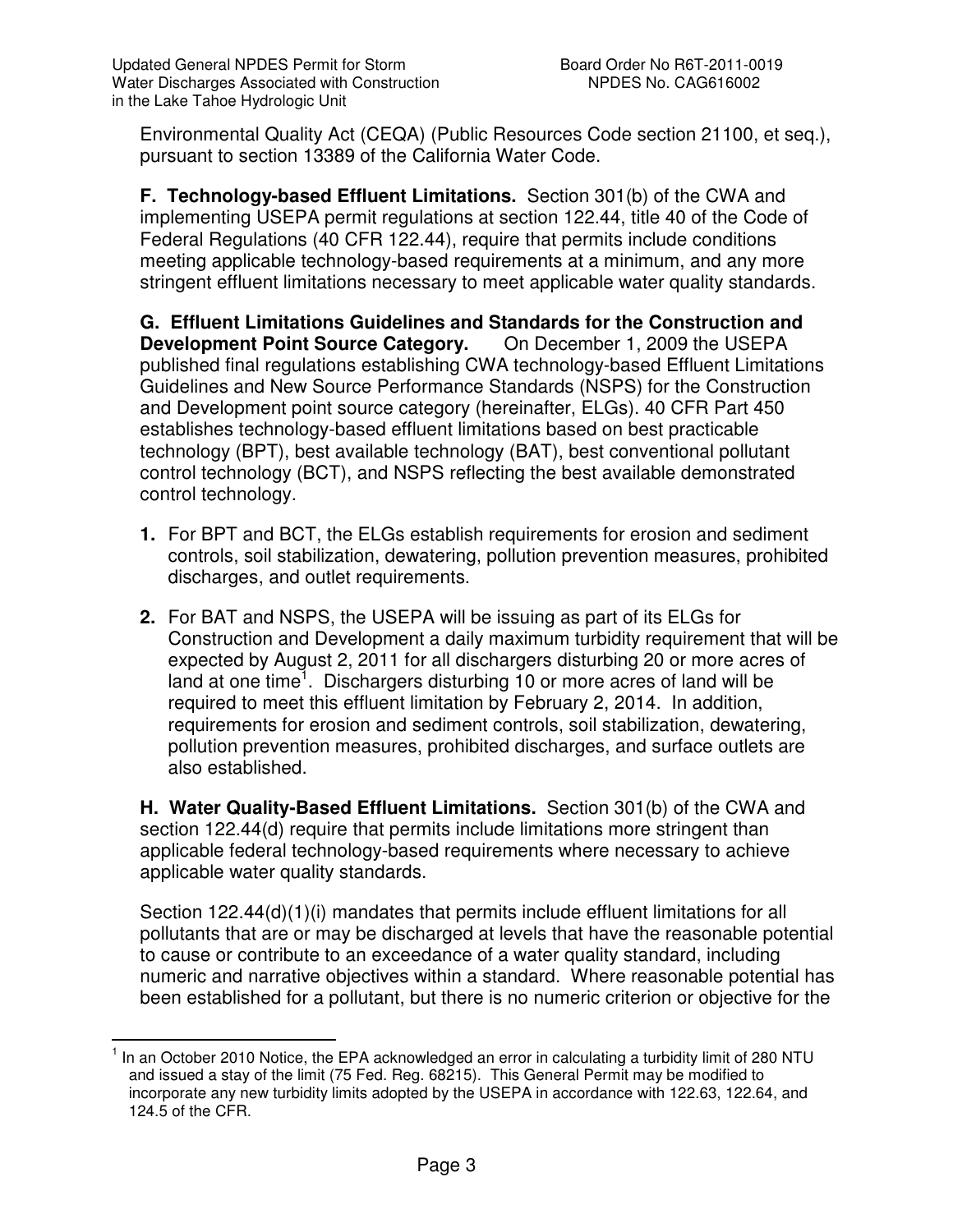pollutant, water quality-based effluent limitations (WQBELs) must be established using: (1) USEPA criteria guidance under CWA section 304(a), supplemented where necessary by other relevant information; (2) an indicator parameter for the pollutant of concern; or (3) a calculated numeric water quality criterion, such as a proposed state criterion or policy interpreting the state's narrative criterion, supplemented with other relevant information, as provided in section 122.44(d)(1)(vi). Waste discharge requirements of this General Permit also include effluent limitations for discharges as specified in the Basin Plan and carried forward from the prior General Permit

**I**. **Storm Water Benchmark Performance Levels.** This General Permit also contains concentration-based, pollutant-specific benchmark values for pH in effluent. The benchmarks and related monitoring and reporting requirements contained in this General Permit are consistent with the Basin Plan. The purpose of the benchmarks is to provide a measure of whether a facility's BMPs are meeting performance levels protective of water quality and beneficial uses. This General Permit requires Dischargers to take actions to evaluate excursions from objectives, improve BMP performance if needed when benchmarks are exceeded, and to conduct monitoring and documentation of such actions.

**J. Compliance with Effluent Limitations.** For purposes of this General Permit, effluent discharges off project boundaries constitute a discharge to surface waters or tributaries to surface waters. This finding is made due to the high degree of surface water connectivity in the Lake Tahoe watershed. Therefore, compliance with effluent limitations is required at specified runoff control points where effluent is discharged off project boundaries or to surface waters, including municipal separate storm sewer systems. Effluent limits for the discharge to surface waters or municipal separate storm sewer systems (MS4) may not apply if the discharger can document that effluent leaving the project boundaries does not reach surface waters or MS4s.

**K. Water Quality Control Plans.** The Lahontan Water Board adopted a Water Quality Control Plan for the Lahontan Region (Basin Plan), which became effective on March 31, 1995 and has been subsequently amended. The Basin Plan designates beneficial uses, establishes water quality objectives, and contains implementation programs and policies to achieve those objectives for all waters addressed through the plan. Designated beneficial uses of surface waters within the Lake Tahoe Hydrologic Unit include municipal and domestic supply (MUN); agricultural supply (AGR); groundwater recharge (GWR); freshwater replenishment (FRSH); water contact recreation (REC-1); non-contact water recreation (REC-2); cold freshwater habitat (COLD); cold spawning, reproduction, and development (SPWN); commercial and sport fishing (COMM); wildlife habitat (WILD); water quality enhancement (WQE); and flood peak attenuation/flood water storage (FLD). Waters at some locations may also be designated for navigation (NAV); preservation of biological habitats of special significance (BIOL); rare, threatened, or endangered species (RARE); and migration of aquatic organisms (MIGR). Table 5.1-1 in the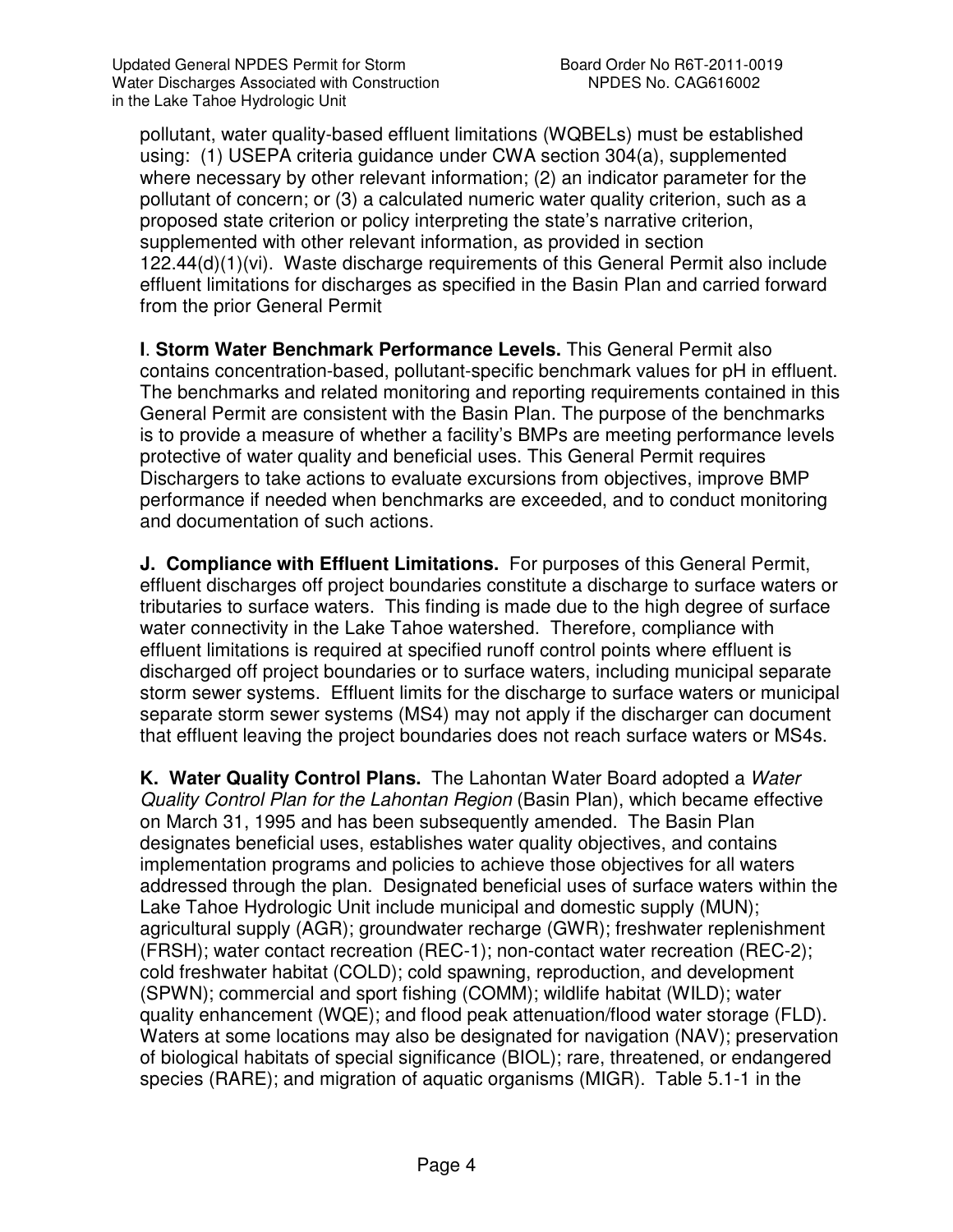Basin Plan may be consulted for the beneficial use designations for any specific surface water body.

In addition, the Basin Plan implements State Water Resources Control Board (State Water Board) Resolution No. 88-63, which established State policy that all waters, with certain exceptions, should be considered suitable or potentially suitable for MUN. Requirements of this General Permit implement the Basin Plan.

**L. Alaska Rule.** On March 30, 2000, USEPA revised its regulation that specifies when new and revised state and tribal water quality standards (WQS) become effective for CWA purposes. (40 CFR 131.21; 65 Fed. Reg. 24641 (April 27, 2000).) Under the revised regulation (also known as the Alaska rule), new and revised standards submitted to USEPA after May 30, 2000, must be approved by USEPA before being used for CWA purposes. The final rule also provides that standards already in effect and submitted to USEPA by May 30, 2000 may be used for CWA purposes, whether or not approved by USEPA.

**M. Stringency of Requirements for Individual Pollutants.** This Order contains both technology-based effluent limitations and WQBELs for individual pollutants. The technology-based effluent limitations consist of restrictions on turbidity, pH, nitrogen (total), phosphorus (total), iron (total), and grease and oil. In addition, the provisions of this General Permit require the implementation of Best Available Technologies/Best Control Technologies (BAT/BCT) and Best Management Practices (BMPs) to control and abate the discharge of pollutants in storm water discharges, and achieve the numerical and narrative standards of this General Permit and those contained in the Basin Plan. This Order's technology-based pollutant restrictions implement the minimum, applicable federal technology-based requirements.

**N. Antidegradation Policy**. 40 CFR 131.12 requires that the state water quality standards include an antidegradation policy consistent with the federal policy. The State Water Board established California's antidegradation policy in State Water Board Resolution No. 68-16. Resolution No. 68-16 incorporates the federal antidegradation policy where the federal policy applies under federal law. Lake Tahoe is an Outstanding National Resource Water under the federal policy and afforded the highest protections, such that no permanent or long-term reduction in water quality is allowed. Resolution No. 68-16 requires that existing quality of waters be maintained unless degradation is justified based on specific findings. The Lahontan Water Board's Basin Plan implements, and incorporates by reference, both the State and federal antidegradation policies. Discharges in compliance with this General Permit will not result water quality less than that prescribed in policies and standards, and are therefore consistent with those policies and standards.

**O. Anti-Backsliding Requirements.** Sections 402(0)(2) and 303(d)(4) of the CWA and federal regulations at title 40, Code of Federal Regulations section 122.44(1) prohibit backsliding in NPDES permits. These anti-backsliding provisions require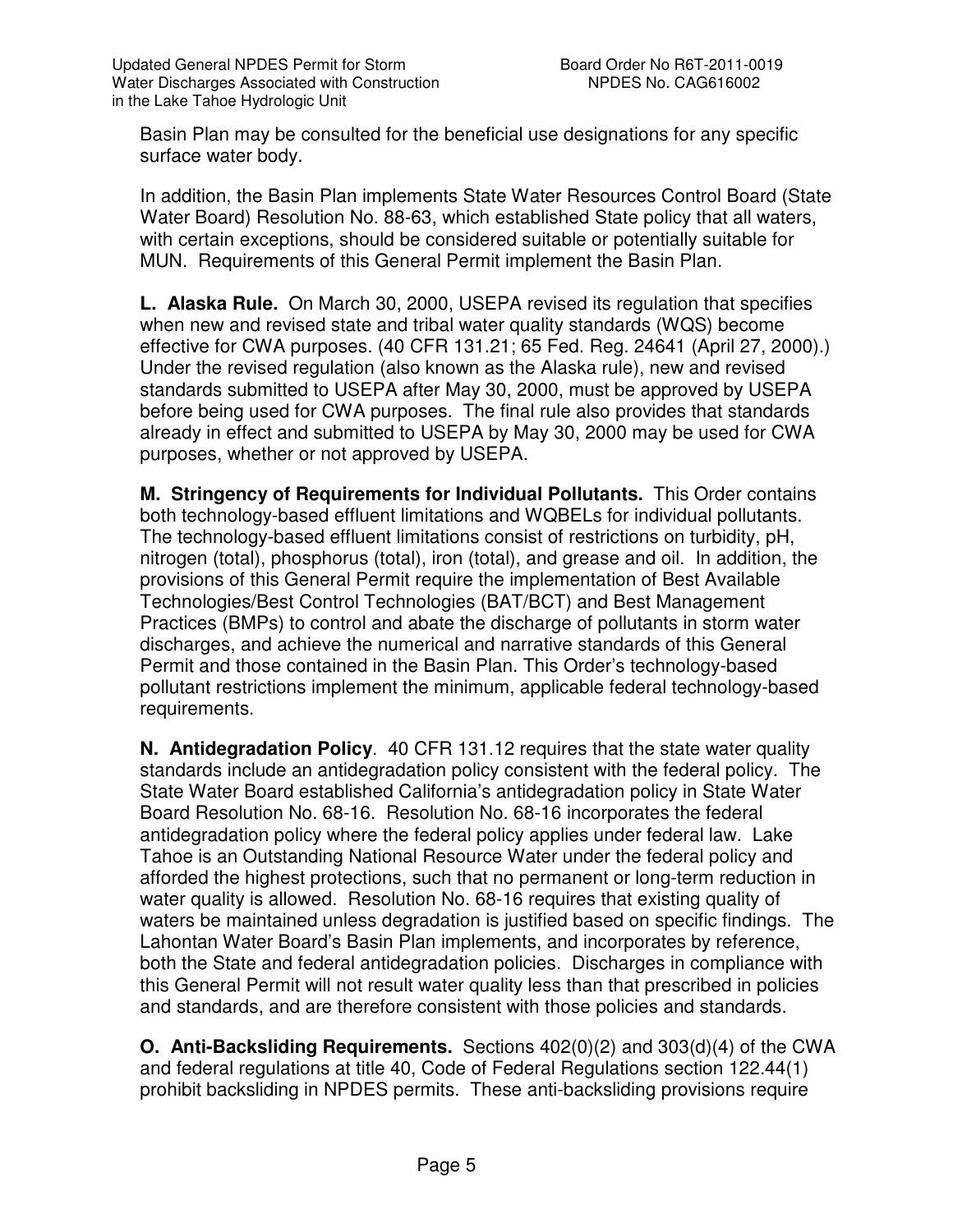effluent limitations in a reissued permit to be as stringent as those in the previous permit, with some exceptions where limitations may be relaxed. All effluent limitations in this General Permit are at least as stringent as the effluent limitations in General Permit No. R6T-2005-0007. Therefore, this General Permit is in compliance with the anti-backsliding provisions of 40 CFR 122.44.

**P. Endangered Species Act.** This General Permit does not authorize any act that results in the taking of a threatened or endangered species or any act that is now prohibited, or becomes prohibited in the future, under either the California Endangered Species Act (Fish and Game Code sections 2050 to 2097) or the Federal Endangered Species Act (16 U.S.C.A. sections 1531 to 1544). This General Permit requires compliance with effluent limits, receiving water limits, and other requirements to protect the beneficial uses of waters of the state. The discharger is responsible for meeting all requirements of the applicable Endangered Species Act.

**Q. Monitoring and Reporting.** 40 CFR 122.48 requires that all NPDES permits specify requirements for recording and reporting monitoring results. Water Code sections 13267 and 13383 authorize the Lahontan Water Board to require technical and monitoring reports. The Monitoring and Reporting Program establishes monitoring and reporting requirements to implement federal and State requirements and is provided in Attachment C.

**R. Standard and Special Provisions.** Standard Provisions, which apply to all NPDES permits in accordance with 40 CFR 122.41, and additional conditions applicable to specified categories of permits in accordance with 40 CFR 122.42, are provided in Attachment D. The Discharger must comply with all standard provisions and with those additional conditions that are applicable under 40 CFR 122.42. The Lahontan Water Board has also included in this General Permit special provisions applicable to authorized Dischargers. A rationale for the special provisions contained in this General Permit is provided in the attached Fact Sheet.

**S. Notification of Interested Parties.** The Lahontan Water Board has notified the Discharger and interested agencies and persons of its intent to prescribe waste discharge requirements for the discharge and has provided them with an opportunity to submit their written comments and recommendations. Details of notification are provided in the Fact Sheet of this General Permit.

**T. Consideration of Public Comment.** The Lahontan Water Board, in a public meeting, provided an opportunity for a public hearing, and considered all comments pertaining to the discharge. Details are provided in the Fact Sheet of this General Permit.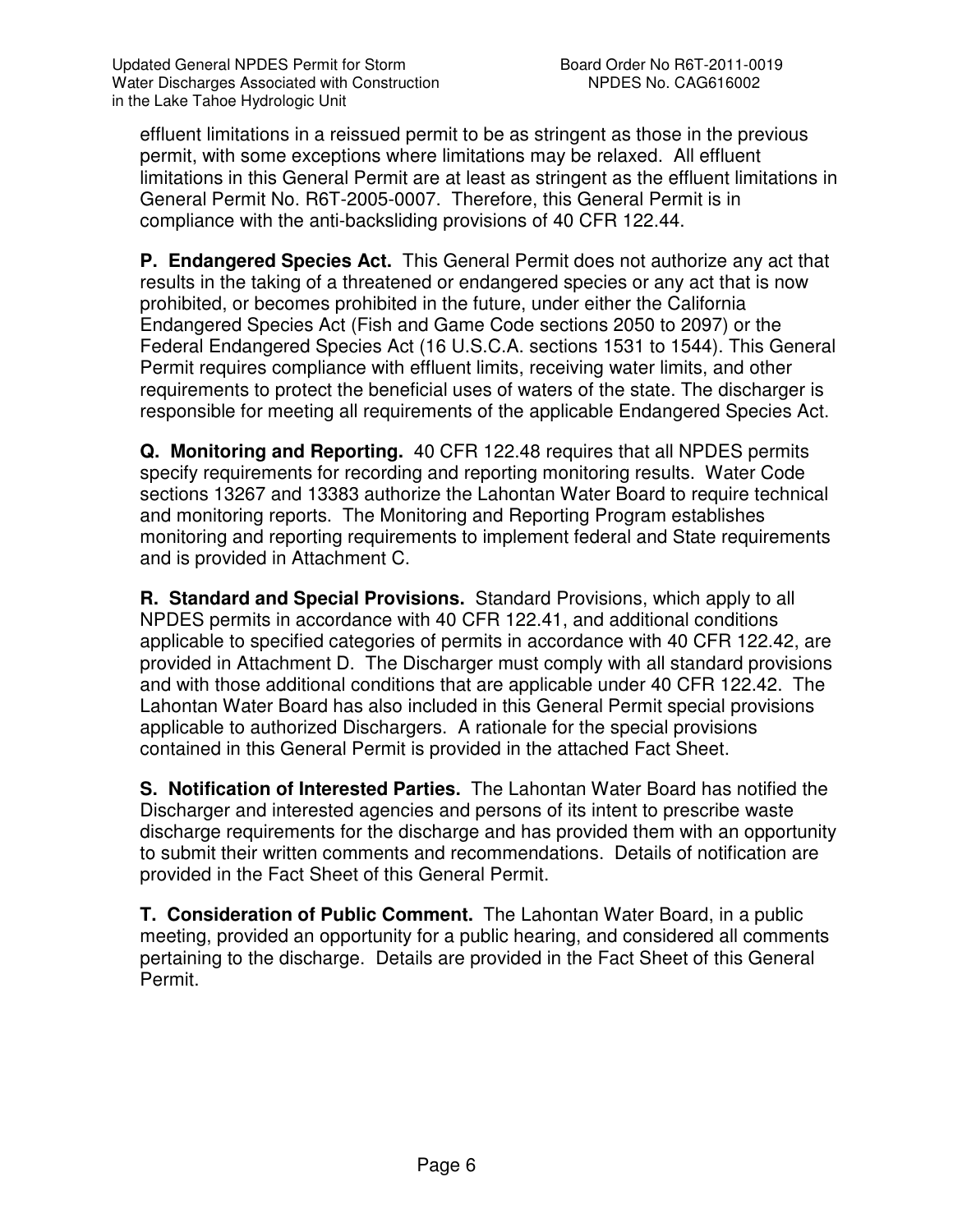**IT IS HEREBY ORDERED** that all Dischargers indicating their intention to be regulated under the provisions of this General Permit, and all heirs, successors, or assigns, in order to meet the provisions contained in Division 7 of the California Water Code (CWC) and regulations adopted thereunder, and the provisions of the CWA and regulations and guidelines adopted thereunder, shall comply with the following:

## **II. CONDITIONS FOR PERMIT COVERAGE AND NOTIFICATION REQUIREMENTS**

## **A. Legally Responsible Person**

To obtain authorization for discharges under this General Permit issued by the Lahontan Water Board, the project must meet the eligibility requirements specified in section II.D of this General Permit, and the legally responsible person (LRP) or LRPs Approved Signatory (see definition in Attachment B – Glossary) must certify and file Permit Registration Documents (PRDs). Applicants must provide PRDs, an appropriate filing fee, and any additional information, as specified in section II.D.4 as application for issuance of NPDES permit requirements. PRDs must be submitted electronically through the State Water Resources Control Board's (State Water Board's) Storm Water Multi-Application and Report Tracking System (SMARTS) at: https://smarts.waterboards.ca.gov/smarts/faces/SwSmartsLogin.jsp.

#### **B. Permit Effective Date**

This General Permit is effective on April 14, 2011.

- **1. Dischargers Obtaining Coverage On or After April 14, 2011**: All dischargers requiring coverage under this General Permit on or after April 14, 2011, shall file the required PRDs and filing fee, and receive prior to commencing land disturbing activities a written Notice of Applicability (NOA) from the Lahontan Water Board indicating the date that the permit coverage begins under the General Permit and the Waste Discharger Identification (WDID) code issued for the project.
- **2. Dischargers Previously Covered Under General Permit R6T-2005-0007:** Previously covered dischargers subject to General Permit No. R6T-2005-0007 must comply with General Permit No. R6T-2005-0007 until the discharger reenrolls and receives coverage under this General Permit, a notice of termination for the project is filed and processed, or December 1, 2011, whichever occurs first. On and after December, 2011, all coverage under General Permit No. R6T-2005-0007 is terminated. Previously enrolled dischargers failing to file PRDs or other information required to complete an application to renew coverage under this General Permit will lose permit coverage on December 1, 2011, and may be subject to enforcement remedies and liability for construction-related discharges without an NPDES permit.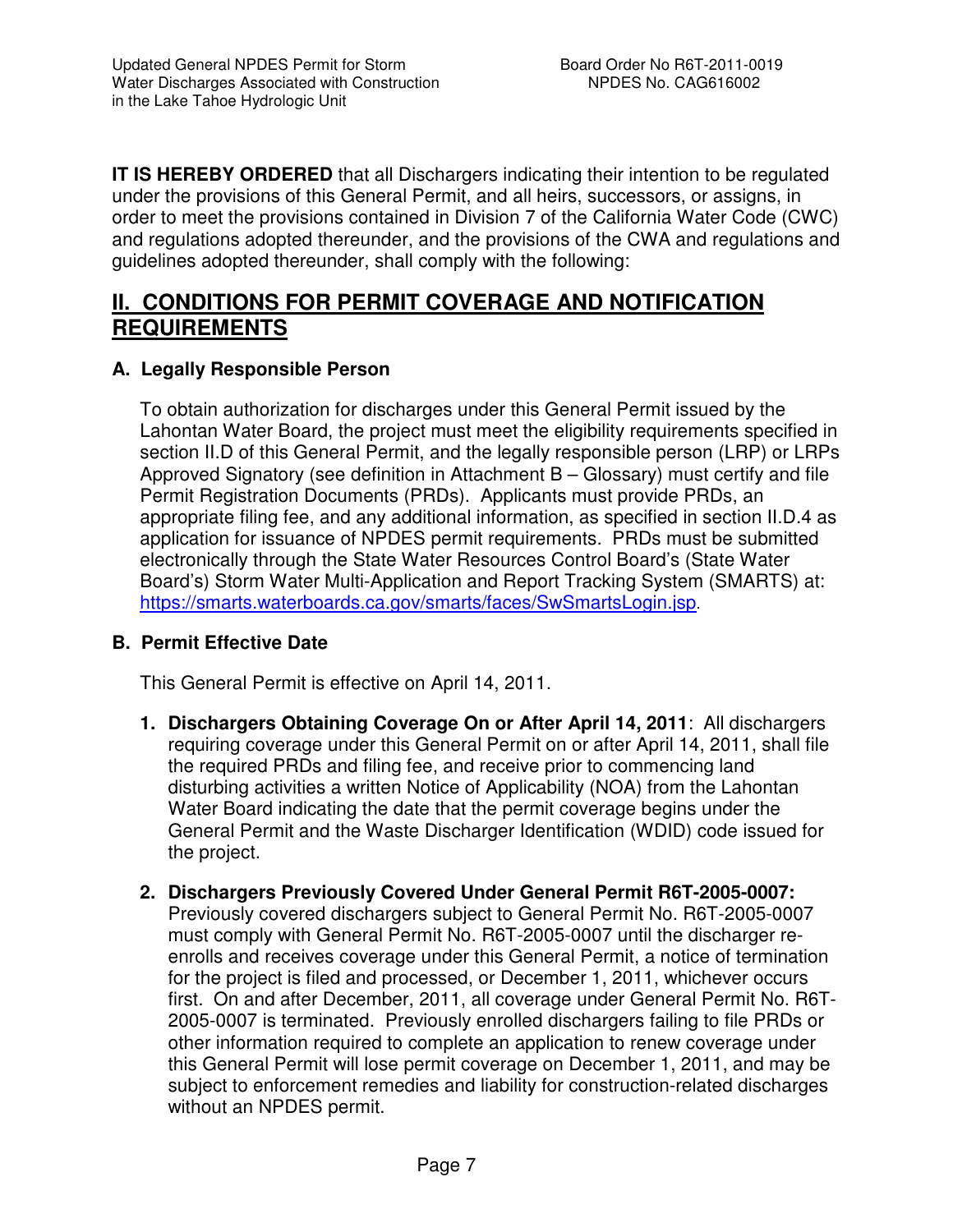## **C. General Permit Coverage**

- **1.** The Discharger shall be subject to the requirements of and covered by this General Permit only after a WDID number has been issued by Lahontan Water Board staff. In order to demonstrate compliance with coverage requirements for this General Permit, the Discharger must be able to present documentation of a valid WDID upon request.
- **2.** All Dischargers must implement the Storm Water Pollution Prevention Plan (SWPPP) and the Monitoring and Reporting Program, including their Construction Site Monitoring and Reporting Plan (CSMRP) prior to commencement of construction.
- **3.** This General Permit does not pre-empt or supersede the authority of other agencies to prohibit, restrict, or control storm water discharges to municipal separate storm sewer systems or other watercourses within their jurisdictions.
- **4.** This General Permit does not authorize the discharges of fill or dredged material regulated by the US Army Corps of Engineers under section 404 of the CWA and does not constitute water quality certification under section 401 of the CWA. Enrollment under this General Permit may be required for construction activities involving one or more acres of wetland disturbance in the Lake Tahoe Hydrologic Unit.
- **5.** This General Permit does not authorize land disturbing activities in flood plains or stream environment zones (SEZs) unless an exemption to applicable waste discharge prohibitions is granted in writing.
- **6.** Lahontan Water Board staff is authorized to issue a single WDID to a Discharger proposing multiple discharges at multiple locations within the Lake Tahoe Hydrologic Unit, provided that the nature of the discharges and the locations are reported and included in the application information provided with the PRDs for this General Permit.

#### **D. Eligibility Criteria**

- **1.** Discharges covered by this General Permit are limited to storm water discharges to surface waters and to land, and authorized non-storm water discharges to land that are associated with construction activities in the Lake Tahoe Hydrologic Unit (Department of Water Resources Hydrologic Unit No. 634.00) as described in any one of the categories listed below:
	- **a**. Construction activity including clearing, grading and excavation activities except: operations that result in the disturbance of less than one acre of total land area which are not part of a larger common plan of development or sale.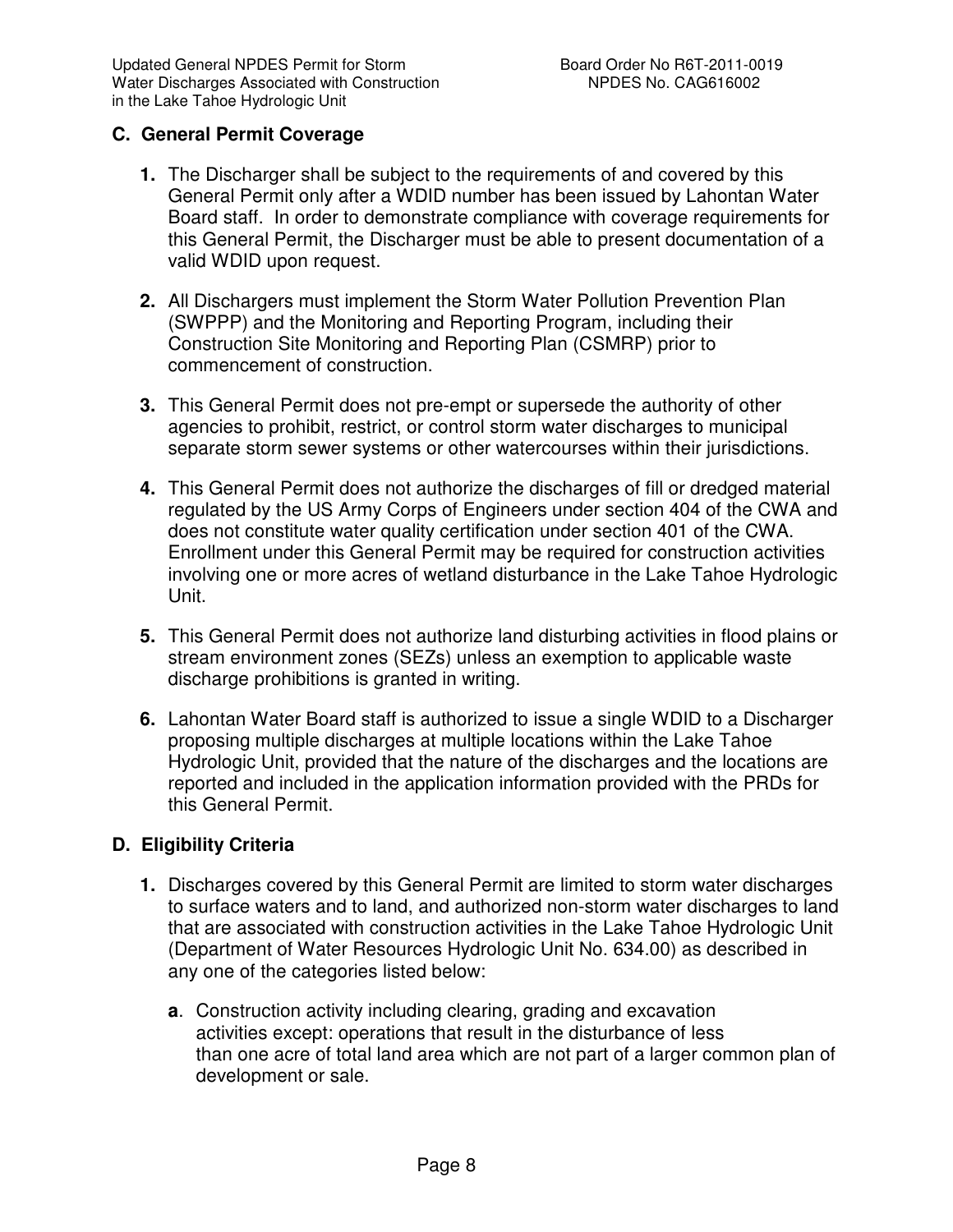- **b.** Construction activity that results in land surface disturbances of less than one acre if the construction activity is part of a larger common plan of development or sale that disturbs one or more acres.
- **c.** Construction activity that results in land disturbance of equal to or greater than one acre related to residential, commercial, or industrial development on lands currently used for agriculture or silviculture including, but not limited to, the construction of roads and buildings related to agriculture or silviculture that are considered industrial pursuant to USEPA regulations, such as dairy barns or food processing facilities.
- **d.** Construction activity that results in land disturbance of equal to or greater than one acre associated with linear underground/overhead utility projects including, but not limited to, those activities necessary for the installation of underground and overhead linear facilities (e.g., conduits, substructures, pipelines, towers, poles, cables, wires, connectors, switching, regulating and transforming equipment and associated ancillary facilities), underground utility mark-out, potholing, concrete and asphalt cutting and removal, trenching, excavation, boring and drilling, access road and pole/tower pad and cable/wire pull station, substation construction, substructure installation, construction of tower footings and/or welding, concrete and/or pavement repair or replacement, and stockpile/borrow locations.
- **e.** Construction activity that results in land disturbance of equal to or greater than one acre associated with oil and gas exploration, production, processing, or treatment operations or transmission facilities.<sup>2</sup>
- **2.** Activities specifically not required or eligible to be covered under this General Permit include:
	- **a.** Disturbance to land associated with municipal facilities under an approved NPDES Storm Water Management Program for routine maintenance to maintain original line and grade, hydraulic capacity, or original purpose of the facility.
	- **b.** Disturbances to land surfaces solely related to agricultural operations such as disking, harrowing, terracing and leveling, and soil preparation.
	- **c.** Discharges of storm water from areas on tribal lands; construction on tribal lands is regulated by a separate federal permit.
	- **d.** Construction activity that disturbs less than one acre of land surface, and that is not part of a larger common plan of development .

 2 Pursuant to the Ninth Circuit Court of Appeals' decision in NRDC v. EPA (9th Cir. 2008) 526 F.3d 591, and subsequent denial of the USEPA's petition for reconsideration in November 2008, oil and gas construction activities discharging storm water contaminated only with sediment are no longer exempt from the NPDES program.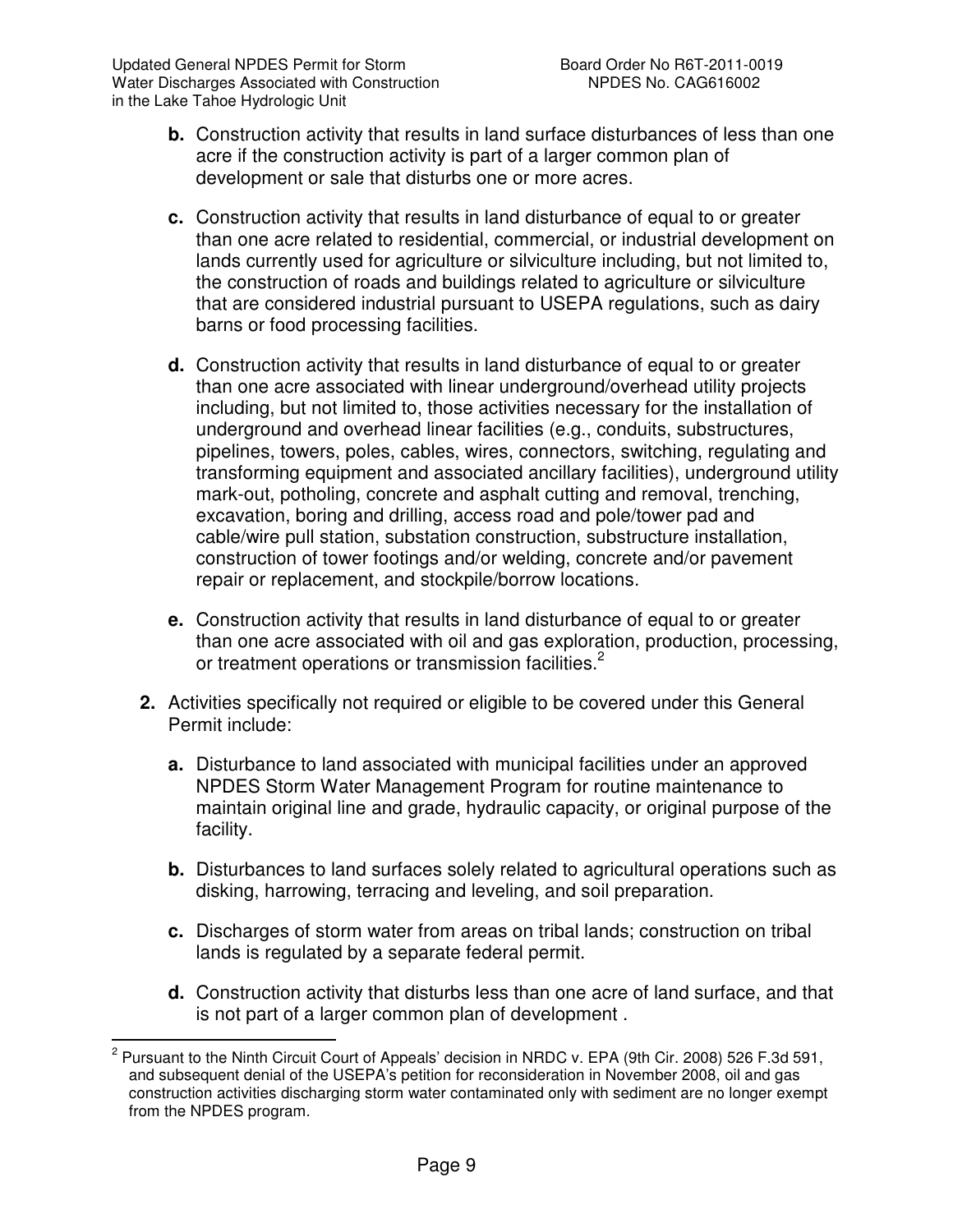- **e.** Construction activity covered by an individual NPDES Permit for storm water discharges.
- **f.** Discharges of storm water identified in section 402(I)(2) of the CWA, 33 USC section 1342(I)(2).
- **3.** Upon receipt of the appropriate PRDs, Lahontan Water Board staff will determine if such a discharge satisfies all of the following conditions:
	- **a.** The discharge will be generated from construction activity that does not include any other waste discharge activities, except for those described for authorized non-storm water discharges in section III of this General Permit.
	- **b.** The project does not include permanent disturbance to lands classified as SEZs as defined in the Basin plan, unless the Lahontan Water Board grants an exemption explicitly in writing.
	- **c.** The amount of proposed coverage is equal to or less than that allowed by the Basin Plan.
	- **d.** The project incorporates appropriate BMPs and low-impact development (LID) techniques, as feasible, to infiltrate and/or treat storm water runoff from existing and proposed impervious surfaces on the site as required in this General Permit.
	- **e.** The project plans include a SWPPP that proposes specific temporary and permanent measures to prevent the discharge of pollutants from the site.
	- **f.** The project plans include projected dates for:
		- **i.** Completion of construction;
		- **ii.** Completion of storm water infiltration and/or treatment facilities; and
		- **iii.** Completion of any necessary restabilization and revegetation.
- **4.** Dischargers are eligible for coverage under this General Permit provided that the Discharger submits PRDs and the proper fee to the State Water Board before starting construction activities. Dischargers previously covered under Permit R6T-2005-0007 must submit their PRDs and receive approval before continuing construction activities after December 1, 2011. PRDs shall include the Notice of Intent (NOI), site maps, and SWPPP. If an Active Treatment System (ATS) is proposed to be used, information required in Attachment E must also be submitted as part of the PRDs. An ATS is distinct from other BMPs in that they include the use of chemical coagulation, chemical flocculation, or electrocoagulation to aid in the reduction of turbidity. For proposed construction activity on easements or on nearby property by agreement or permission, the entity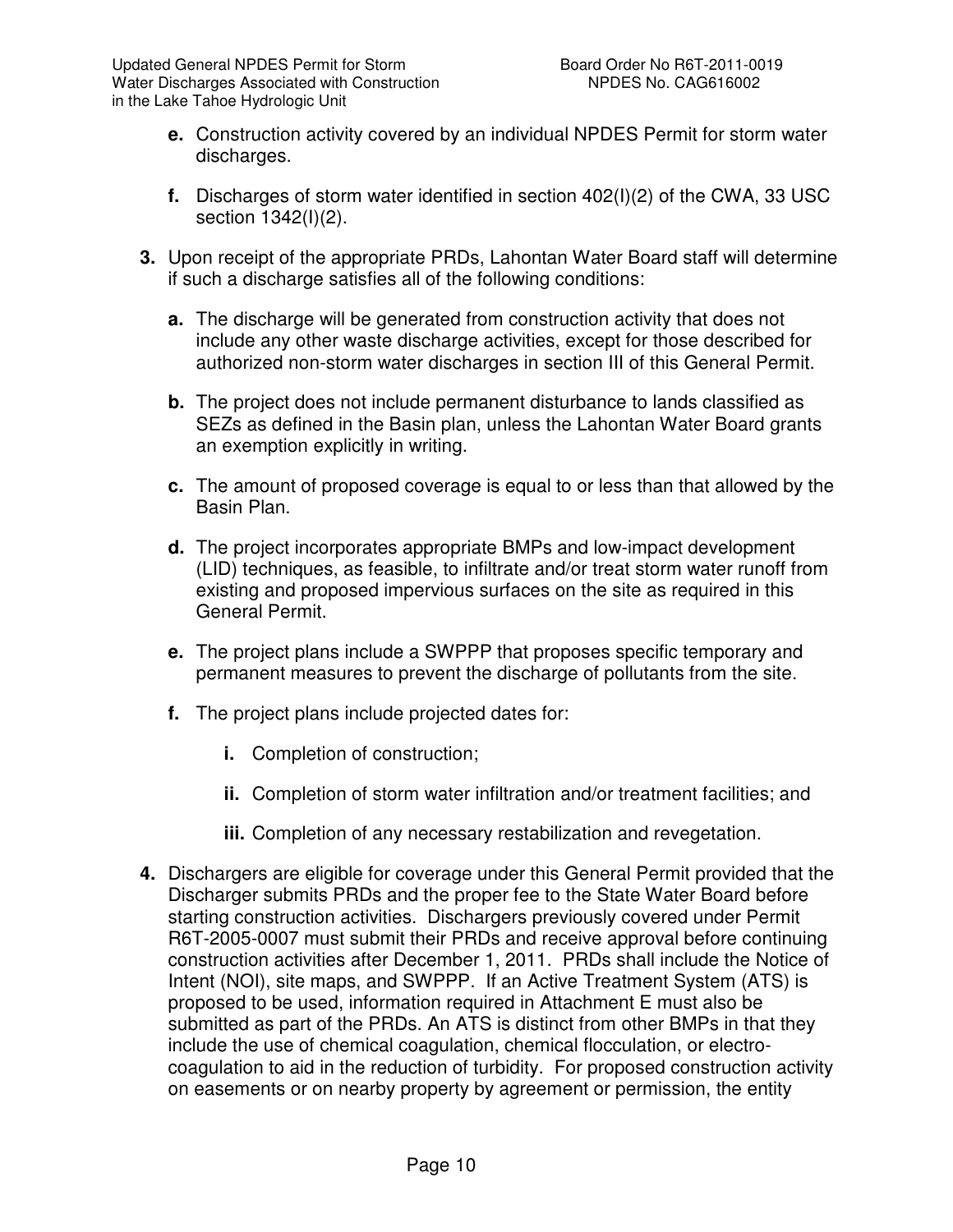responsible for the construction activity must submit the PRDs and filing fee, and shall be responsible for development of the SWPPP. The NOI must be signed in accordance with the signatory requirements of the Standard Provisions (Attachment D).

The filing fee shall be submitted to:

State Water Resources Control Board P.O. Box 1977 Sacramento, CA 95812

Or hand delivered to:

State Water Resources Control Board 1001 I Street Sacramento, CA 95814

- **5.** Construction activities that involve alteration of a lake bed or stream channel may require prior written agreement with the California Department of Fish and Game. A copy of the written agreement, if any, or agreement waiver must be submitted with the NOI.
- **6.** The Discharger, upon written request, submits additional information necessary to ascertain whether the discharge meets the criteria for coverage under this General Permit.
- **7.** No discharge under this General Permit is authorized until a written WDID is issued from the Lahontan Water Board with the Notice of Applicability.
- **8.** Notwithstanding the provisions of this section, appropriate projects may be brought to the Lahontan Water Board for consideration of adoption of an individual NPDES Permit when the Executive Officer deems it desirable or necessary to do so.

## **E. Termination of Coverage**

- **1.** When an individual NPDES permit is issued to a Discharger for those types of discharges that otherwise would be subject to this General Permit, the applicability of this General Permit to the Discharger is automatically terminated on the effective date of the individual permit.
- **2.** When construction is complete and the lands have been stabilized from erosion, the discharger shall electronically file a Notice of Termination (NOT), a final site map, and photos through the State Water Board's SMARTS as a request to terminate permit coverage. The discharger shall certify through the filing that all General Permit requirements have been met including final stabilization conditions. The Discharger is required to pay the annual fee (as specified in the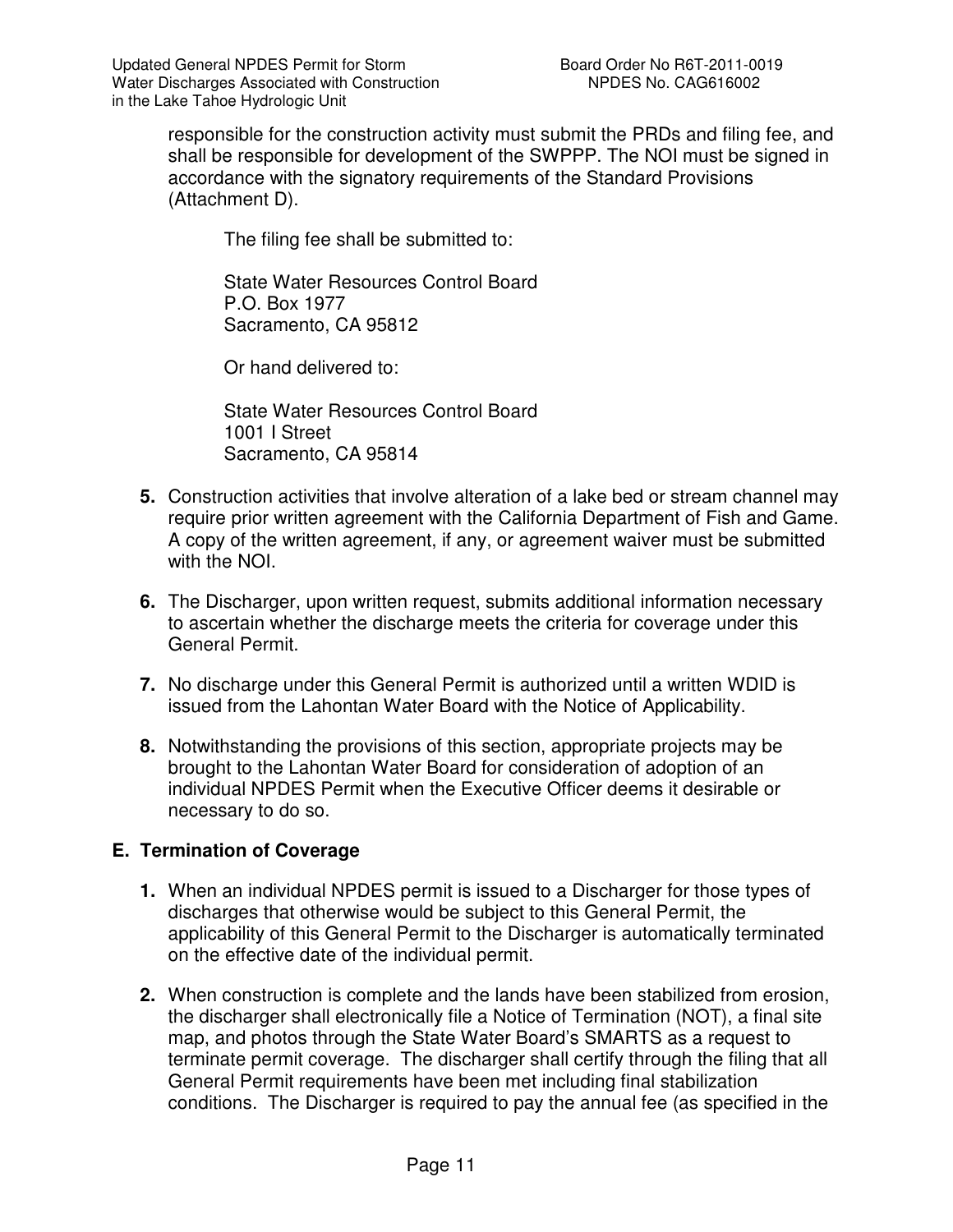annual billing received from the State Water Board) until the permit coverage is officially terminated in writing by the Lahontan Water Board. If the project lands are transferred to new ownership before construction is complete, the owner subject to this General Permit must temporarily stabilize the site, and electronically file an NOT, current site map, and photos through the SMARTS. The new owner must also apply for coverage under this General Permit as described above and may be liable construction related discharges without an NPDES permit for any period when the project is not covered under this General Permit.

- **3.** Prior to the termination of coverage under this General Permit, the following conditions must be met:
	- **a.** The construction project is complete and there is no potential for construction related storm water pollution or pollutant discharges.
	- **b.** All construction materials and waste have been removed from the project site and disposed of properly.
	- **c.** All elements of the SWPPP have been completed.
	- **d.** Permanent BMPs have been installed and all disturbed soil areas are stabilized to prevent and control erosion.
	- **e.** For stabilization measures that will mature over time (e.g., cut and fill slopes or other mass graded areas that are mulched and seeded), the discharger shall demonstrate that the site will not pose any additional sediment discharge risk than it did prior to the commencement of construction. This condition shall be demonstrated by:
		- **i.** Modeling results using the Revised Universal Soil Loss Equation (RUSLE) or RUSLE2 (detailed information may be found at the USDA website http://www.ars.usda.gov/Research/docs.htm?docid=5971), including computational proof or
		- **ii.** Site-specific evaluation of stability, with consideration of parameters such as percent total cover, percent vegetative cover, vegetation type, soil nutrient and organic matter content, and soil infiltration rate.

For these areas, the discharger shall also certify that a plan is in place to monitor and maintain such measures until they are self-sustaining.

- **f.** Information required in the Monitoring and Reporting Program has been submitted.
- **g.** Lahontan Water Board staff has inspected the site, if necessary.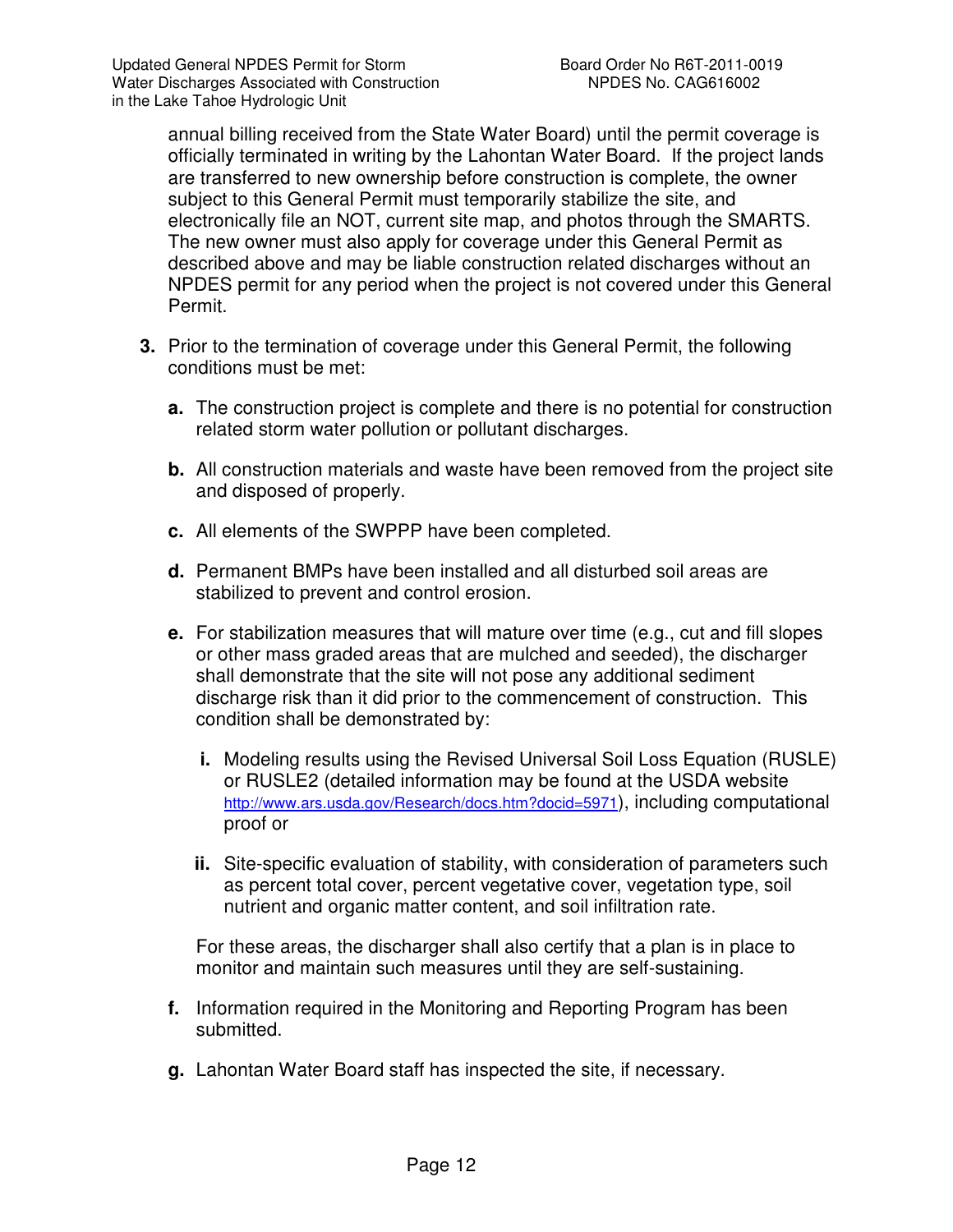**4**. If revocation of coverage under the General Permit is denied**,** Lahontan Water Board staff will provide written notification with the reasons for denial.

# **III. DISCHARGE PROHIBITIONS**

Non-storm water discharges to surface waters are prohibited unless granted an exemption in accordance with requirements in the Basin Plan for eligible projects (restoration projects and those listed in Attachment F) and must meet the numeric effluent limitations in section IV of this General Permit unless granted an exemption in accordance with Basin Plan policy.

- **A.** Unless otherwise authorized by a separate NPDES permit, discharges of material other than storm water to a municipal separate storm sewer system or waters of the United States are prohibited.
- **B.** Discharges of non-storm water to land or land-based treatment systems may be necessary for certain construction projects. Such discharges include, but are not limited to, irrigation of vegetation erosion control measures, pipe flushing and testing, and construction dewatering. These discharges to land are authorized under the following conditions:
	- **1.** The discharge does not violate any other provision of this General Permit.
	- **2.** The discharge is not prohibited by the Basin Plan or does not require a prohibition exemption from the Lahontan Water Board for prohibitions contained in the Basin Plan.
	- **3.** The Discharger has included and implemented specific BMPs required by this General Permit to prevent or reduce the contact of the non-storm water discharge with construction materials or equipment.
	- **4.** The discharge does not contain toxic constituents in toxic amounts.
- **C**. The removal of vegetation or disturbance of ground surface conditions between October 15 and May 1 is prohibited. Where it can be shown that granting a variance would not cause or contribute to the degradation of water quality, an exception to the dates stated above may be granted in writing by the Executive Officer.
- **D.** At no time shall surplus or waste earthen materials be placed in surface water drainage courses, within the 100-year flood plain of any surface water, below the high water line of Lake Tahoe, or in such a manner as to allow the discharge of such materials to adjacent undisturbed land or to any surface water or surface water drainage course.
- **E.** The discharge or threatened discharge, attributable to human activities, of solid or liquid waste materials, including soil, silt, clay, sand and other organic earthen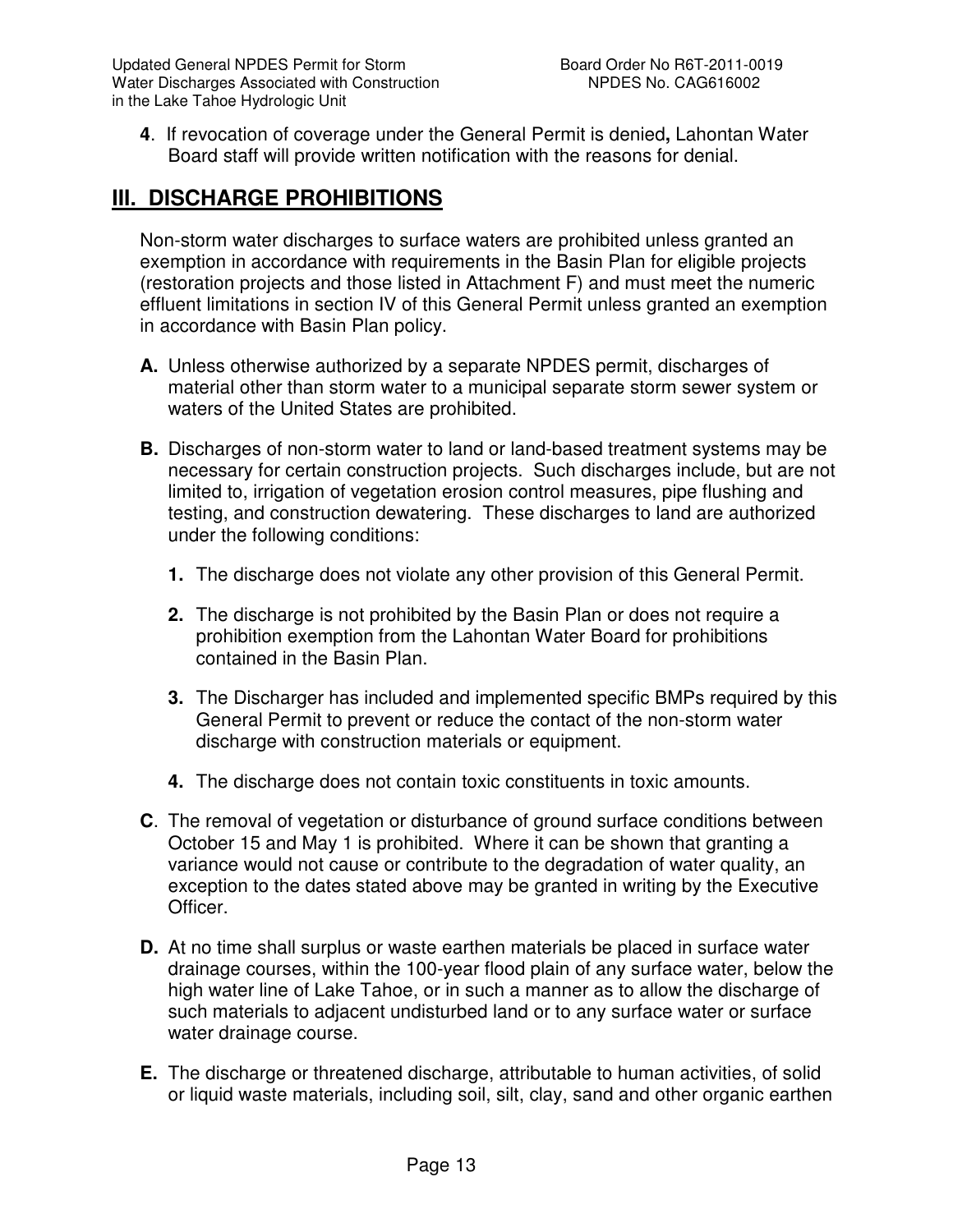materials, to lands below the highwater rim of Lake Tahoe or within the 100-year floodplain of any tributary to Lake Tahoe, is prohibited.

- **F.** The discharge of threatened discharge, attributable to new development in SEZs, of solid or liquid waste, including soil, silt, sand, clay, rock, metal, plastic, or other organic mineral or earthen materials to SEZs in the Lake Tahoe Basin is prohibited.
	- **1.** Section 5.2 of the Basin Plan contains prohibitions against the discharge of non-storm water wastes to surface waters, including SEZs and 100-year floodplains in Lake Tahoe Hydrologic Unit, which are described in Attachment F of this General Permit. The prohibitions in Attachment F apply to discharges from construction activity. (Any discharge proposed where a discharge prohibition may apply must be evaluated on an individual basis prior to issuing General Permit coverage to determine if the discharge would violate the prohibition. In some instances, exemptions may be granted on a case-by-case basis by resolution of the Lahontan Water Board, or by the Executive Officer in accordance with Lahontan Water Board Policy. More detailed information on exemption criteria and processing is presented in Attachment F).

# **IV. EFFLUENT LIMITATIONS**

Storm water runoff generated from land disturbing activities should be infiltrated to the extent possible. Runoff that is allowed to discharge off the project boundaries must meet the following effluent limitations.

**A**. All storm water runoff generated within the project area which is discharged to surface waters or municipal separate storm sewer systems must not contain constituents in excess of the following numeric effluent limitations (NELs):

| <b>Parameter</b>                                                               | <b>Units</b> | <b>Maximum Daily Effluent Limitations For Discharge</b> |  |  |
|--------------------------------------------------------------------------------|--------------|---------------------------------------------------------|--|--|
| Total Nitrogen (as N)                                                          | mg/L         | 0.5                                                     |  |  |
| Total Phosphorus (as P)                                                        | mg/L         | 0.1                                                     |  |  |
| <b>Total Iron</b>                                                              | mg/L         | 0.5                                                     |  |  |
| Turbidity                                                                      | NTU          | $20*$                                                   |  |  |
| Grease and Oil                                                                 | mg/L         | 2                                                       |  |  |
| Note* - For ATS use, 10 NTU as daily average and 20 NTU for any single sample. |              |                                                         |  |  |

**Table 3. Storm Water Effluent Limitations** 

**B.** All waters generated within the project area, or as a result of the development of the project, that are discharged to surface waters or municipal storm sewer systems must not contain the following: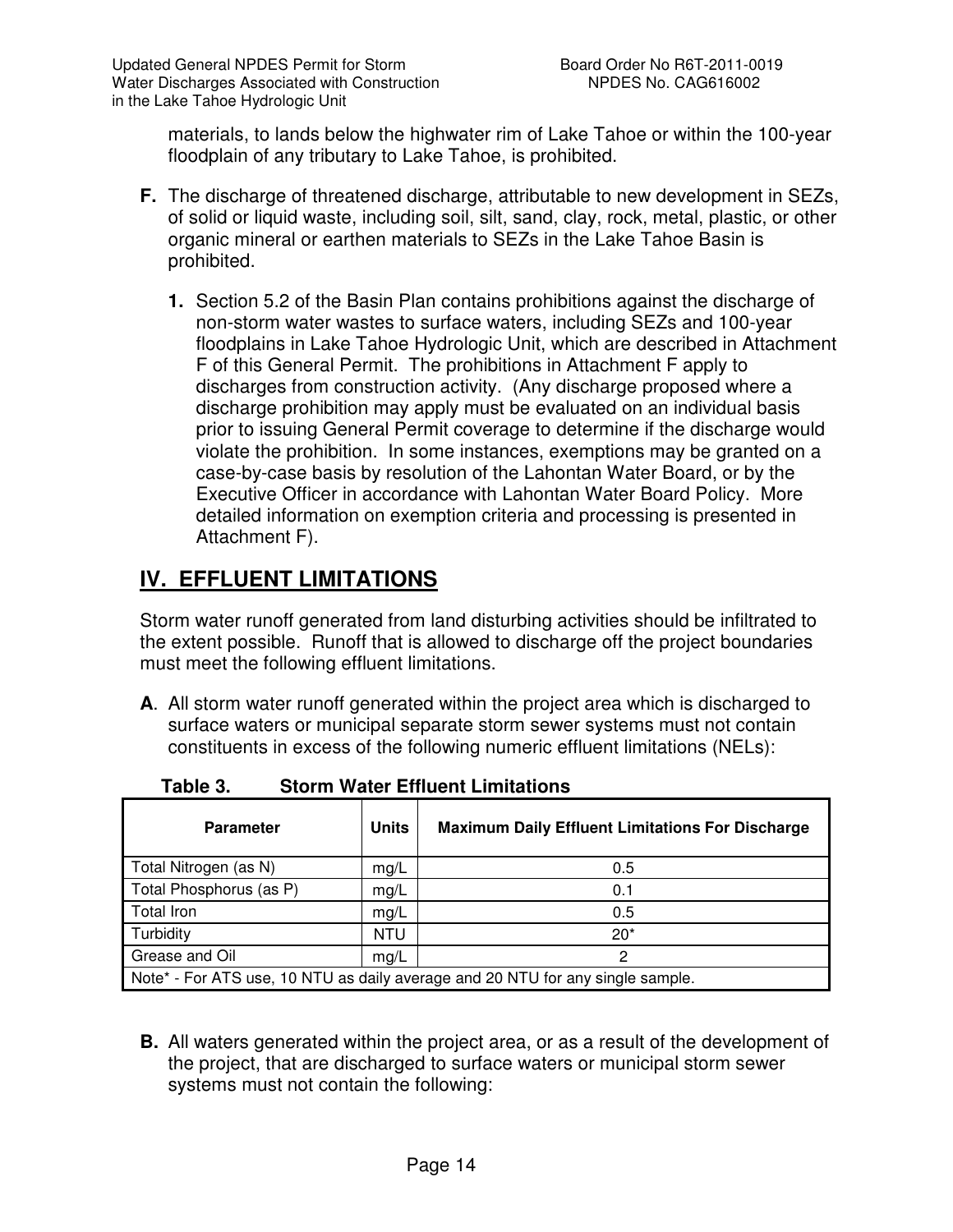- **1.** Substances in concentrations that are toxic to, or that produce detrimental physiological responses in human, plant, or animal life; and
- **2.** Coliform organisms attributable to human wastes.
- **C.** For protection of receiving waters the pH of effluent samples should not fall outside of the range of 6.0 to 9.0. This range is set as a numeric benchmark level. If the pH of effluent is outside of the benchmark, the discharger must investigate the cause of the excursion and implement appropriate corrective measures. If the pH levels are determined to be from natural causes, the discharger must provide data (e.g., from run-on) to demonstrate this condition.

## **V. RECEIVING WATER LIMITATIONS**

#### **A. Surface Water Limitations**

The following numerical and/or narrative water quality objectives apply to all surface waters, including wetlands, in the Lahontan Region. Effluent from construction sites must not cause or contribute to the violation of the objectives. The discharge of waste to surface waters must comply with the following limitations:

- **1.** The discharge shall not cause a violation of any applicable water quality standard for receiving water adopted by the Lahontan Water Board or State Water Board as required by the Federal Water Pollution Control Act and regulations adopted thereunder. Discharges shall not cause the receiving water quality objectives listed in Attachment G to be exceeded for the specified surface waters and tributaries thereto. If more stringent applicable water quality standards are promulgated or approved pursuant to section 303 of the Federal CWA or amendments thereto, the Lahontan Water Board may revise and modify this General Permit in accordance with such more stringent standards.
- **2.** The discharge of storm water from within the project area to surface waters or municipal separate storm sewer systems must not cause or contribute to a violation of the following water quality objectives applicable to receiving waters for the discharge.
	- **a. Algal Growth Potential.** For Lake Tahoe, the mean algal growth potential at any point in the Lake shall not be greater than twice the mean annual algal growth potential at the limnetic reference station (located in the north central portion of Lake Tahoe)
	- **b. Ammonia.** Ammonia concentrations shall not exceed the values listed for the corresponding conditions in these tables. For temperature and pH values not explicitly in the tables, the most conservative value neighboring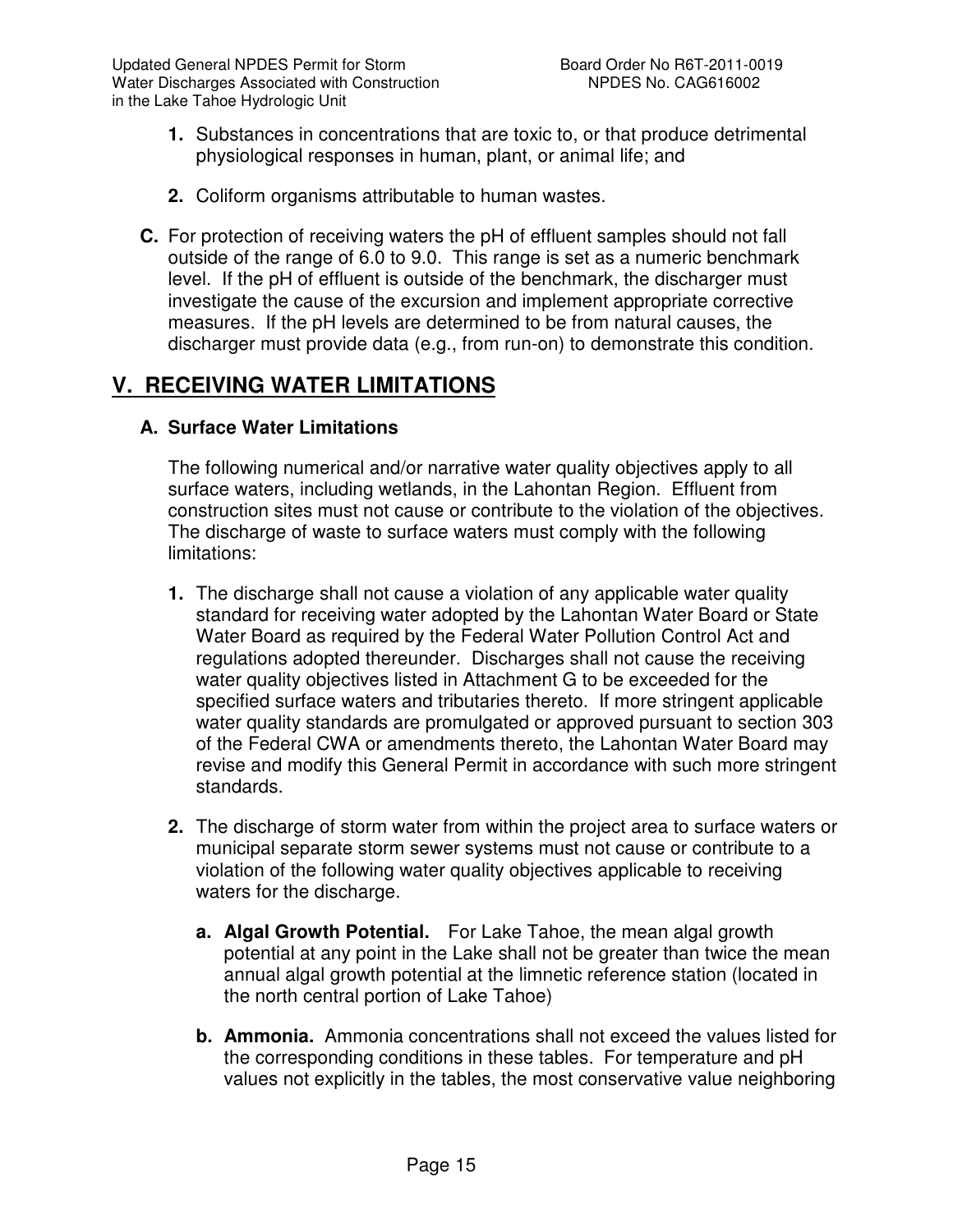the actual value may be used or criteria can be calculated from numerical formulas developed by the USEPA.

- **c. Bacteria, Coliform.** Waters shall not contain concentrations of coliform organisms attributable to anthropogenic sources, including human and livestock wastes. The fecal coliform concentration during any 30-day period shall not exceed a log mean of 20 MPN/100 mL, nor shall more than 10 percent of all samples collected during any 30-day period exceed 40 MPN/100 mL.
- **d. Biological Indicators.** For Lake Tahoe, algal productivity and the biomass of phytoplankton, zooplankton, and periphyton shall not be increased beyond the levels recorded in 1967 – 71, based on statistical comparison of seasonal and annual means.
- **e. Biostimulatory Substances.** Waters shall not contain biostimulatory substances in concentrations that promote aquatic growths to the extent that such growths cause nuisance or adversely affect the water for beneficial uses.
- **f. Chemical Constituents.** Waters designated as MUN shall not contain concentrations of chemical constituents in excess of the maximum contaminant level (MCL) or secondary maximum contaminant level (SMCL) based upon drinking water standards specified by the more restrictive of the California Code of Regulations (CCR), Title 22, Division 4, Chapter 15, or 40 CFR Part 141.
- **g. Chlorine, Total Residual.** For the protection of aquatic life, total chlorine residual shall not exceed either a median value of 0.002 mg/L or a maximum value of 0.003 mg/L. Median values shall be based on daily measurements taken within a 6-month period.
- **h. Clarity.** For Lake Tahoe, the vertical extinction coefficient shall be less than 0.08 per meter when measured below the first meter. When water is too shallow to determine a reliable extinction coefficient, the turbidity shall not exceed 3 NTU. In addition, turbidity shall not exceed 1 NTU in shallow waters not directly influenced by stream discharges.
- **i. Color.** Waters shall be free of coloration that causes nuisance or adversely affects the water for beneficial uses.
- **j.** Conductive Electrical. In Lake Tahoe, the mean annual electrical conductivity shall not exceed 95 µmhos/cm at 50 °C at any location in the Lake.
- **k. Dissolved Oxygen.** The dissolved oxygen concentration, as percent saturation, shall not be depressed by more than 10 percent, nor shall the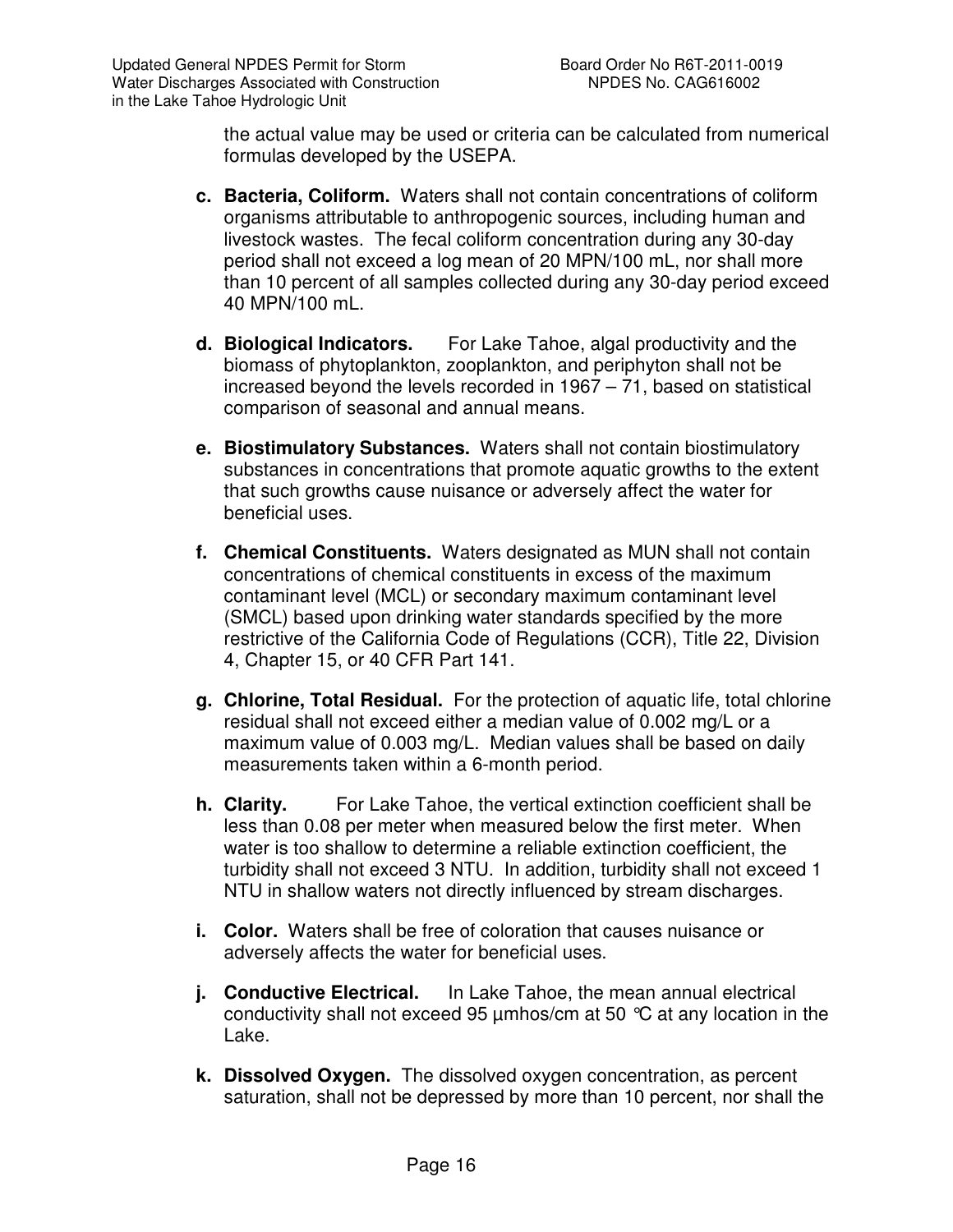minimum dissolved oxygen concentration be less than 80 percent of saturation. The minimum dissolved oxygen concentration shall not be less than 7.0 mg/L for Lake Tahoe, or that specified in Table 3-6 of the Basin Plan for other water bodies.

- **l. Floating Materials.** Waters shall not contain floating materials, including solids, liquids, foams, and scum, in concentrations that cause nuisance or adversely affect the water for beneficial uses. For natural high quality waters, the concentrations of floating material shall not be altered to the extent that such alterations are discernible at the 10 percent significance level.
- **m. Oil and Grease.** Waters shall not contain oils, greases, waxes or other materials in concentrations that result in a visible film or coating on the surface of the water or on objects in the water, that cause nuisance, or that otherwise adversely affect the water for beneficial uses. For natural high quality waters, the concentration of oils, greases, or other film or coat generating substances shall not be altered.
- **n. Nondegradation of Aquatic Communities and Populations.** All waters shall be free of substances attributable to wastewater or other discharges that produce adverse physiological responses in humans, animals, or plants; or which lead to the presence of undesirable or nuisance aquatic life. All waters shall be free from activities that would substantially impair the biological community as it naturally occurs due to physical, chemical and hydrologic processes.
- **o. Pesticides.** For the purposes of this Basin Plan, pesticides are defined to include insecticides, herbicides, rodenticides, fungicides, piscicides and all other economic poisons. An economic poison is any substance intended to prevent, repel, destroy, or mitigate the damage from insects, rodents, predatory animals, bacteria, fungi or weeds capable of infesting or harming vegetation, humans, or animals (CA Agriculture Code 12753).

Pesticide concentrations, individually or collectively, shall not exceed the lowest detectable levels, using the most recent detection procedures available. There shall not be an increase in pesticide concentrations found in bottom sediments. There shall be no detectable increase in bioaccumulation of pesticides in aquatic life.

Waters designated as MUN shall not contain concentrations of pesticides or herbicides in excess of the limiting concentrations set forth in CCR, Title 22, Division 4, Chapter 15.

**p. pH.** In fresh waters with designated beneficial uses of COLD or WARM, changes in normal ambient pH levels shall not exceed 0.5 pH units. In Lake Tahoe, the pH shall not be depressed below 7.0 nor raised above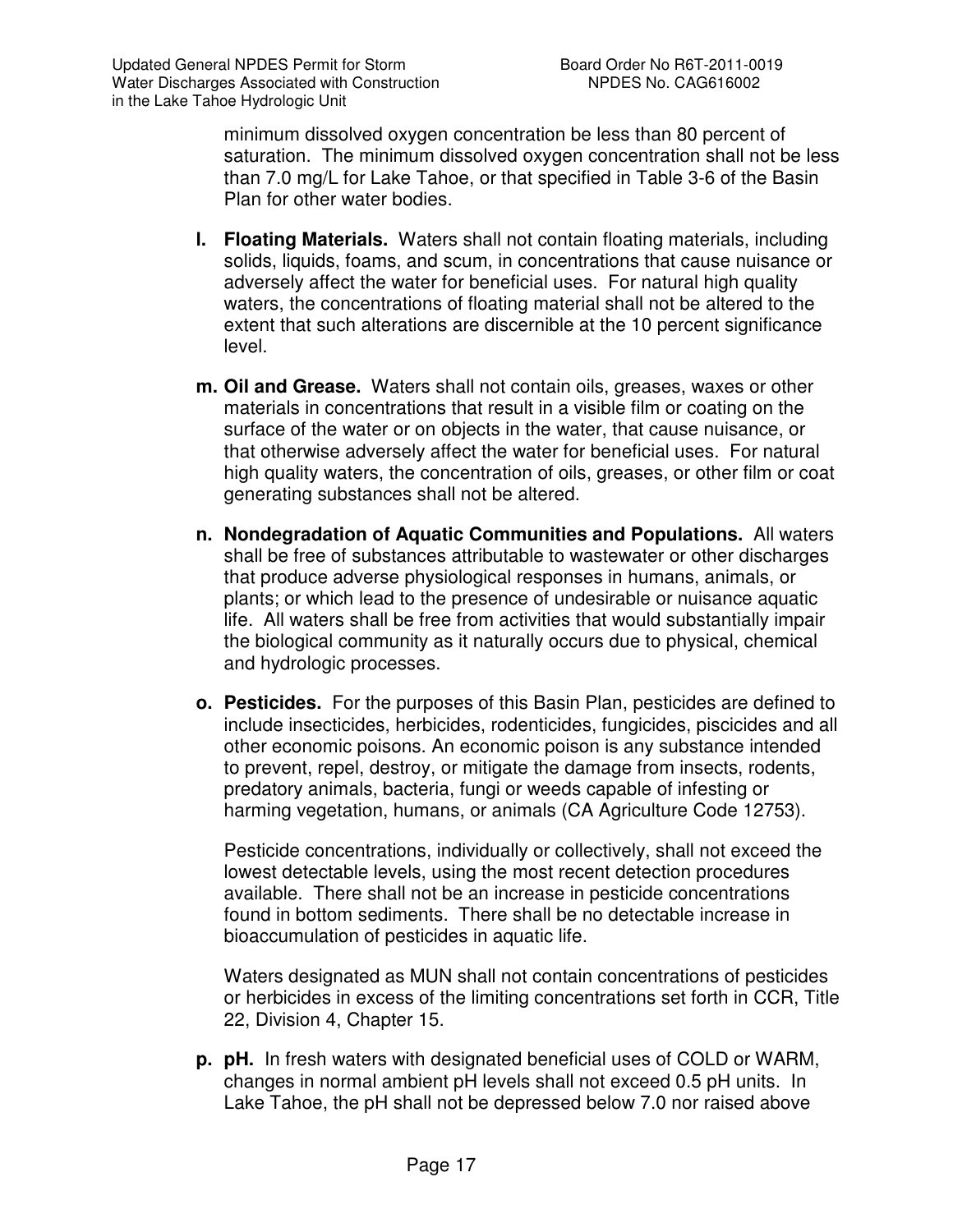8.4. Changes in normal ambient pH levels in Lake Tahoe shall not exceed 0.5 pH units.

- **q. Plankton Count.** For Lake Tahoe, the mean seasonal concentration of plankton organisms shall not be greater than 100 per ml and the maximum concentration shall not be greater than 500 per ml at any point in the Lake.
- **r. Radioactivity.** Radionuclides shall not be present in concentrations which are deleterious to human, plant, animal, or aquatic life or which result in the accumulation of radionuclides in the food web to an extent which presents a hazard to human, plant, animal, or aquatic life.

Waters shall not contain concentrations of radionuclides in excess of the limits specified by the more restrictive of the CCR, Title 22, Division 4, Chapter 15, or 40 CFR Part 141.

- **s. Sediment.** The suspended sediment load and suspended sediment discharge rate of surface waters shall not be altered in such a manner as to cause nuisance or adversely affect the water for beneficial uses. The suspended sediment concentration shall not exceed a 90<sup>th</sup> percentile value of 60 mg/L in tributaries to Lake Tahoe.
- **t. Settleable Materials.** Waters shall not contain substances in concentrations that result in deposition of material that causes nuisance or that adversely affects the water for beneficial uses. For natural high quality waters, the concentration of settleable materials shall not be raised by more than 0.1 ml/L.
- **u. Suspended Materials.** Waters shall not contain suspended materials in concentrations that cause nuisance or that adversely affect the water for beneficial uses. For natural high quality waters, the concentration of total suspended materials shall not be altered to the extent that such alterations are discernible at the 10 percent significance level.
- **v. Taste and Odor.** Waters shall not contain taste or odor-producing substances in concentrations that impart undesirable tastes or odors to fish or other edible products of aquatic origin, that cause nuisance, or that adversely affect the water for beneficial uses. For naturally high quality waters, the taste and odor shall not be altered.
- **w. Temperature.** The natural receiving water temperature of all waters shall not be altered unless it can be demonstrated to the satisfaction of the Lahontan Water Board that such an alteration in temperature does not adversely affect the water for beneficial uses. For waters designated WARM, water temperature shall not be altered by more than 5 degrees Fahrenheit  $(5^{\circ}F)$  above or below the natural temperature. For waters designated COLD, the temperature shall not be altered.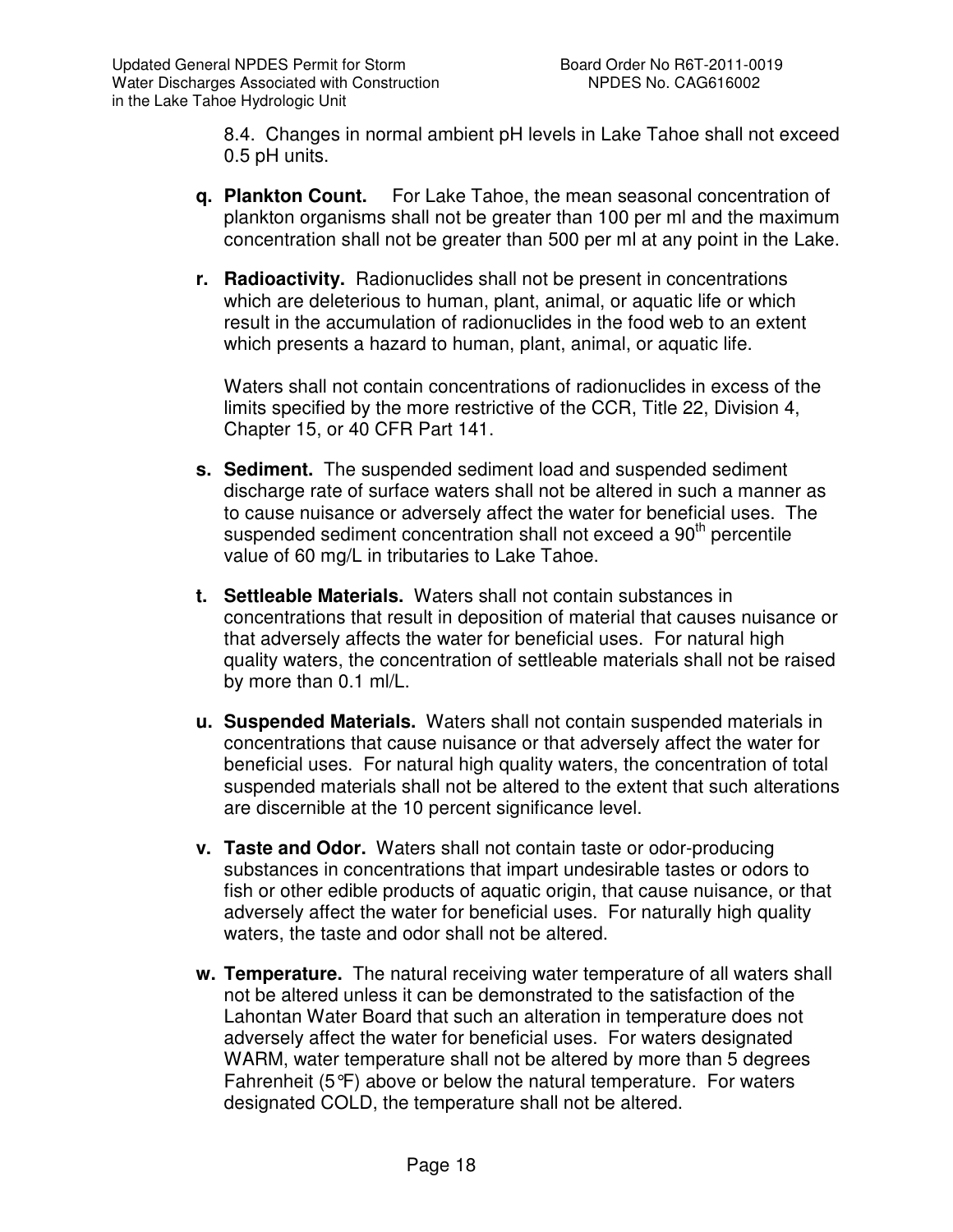**x. Toxicity.** All waters shall be maintained free of toxic substances in concentrations that are toxic to, or that produce detrimental physiological responses in human, plant, animal, or aquatic life. Compliance with this objective will be determined by use of indicator organisms, analyses of species diversity, population density, growth anomalies, bioassays of appropriate duration and/or other appropriate methods as specified by the Lahontan Water Board.

The survival of aquatic life in surface waters subjected to a waste discharge, or other controllable water quality factors, shall not be less than that for the same water body in areas unaffected by the waste discharge, or when necessary, for other control water that is consistent with the requirements for "experimental water" as defined in Standard Methods for the Examination of Water and Wastewater (American Public Health Association, et al. 1998).

- **y. Transparency.** For Lake Tahoe, the secchi disk transparency shall not be decreased below the levels recorded in 1967 – 71, based on a statistical comparison of seasonal and annual mean values.
- **z. Turbidity.** Waters shall be free of changes in turbidity that cause nuisance or adversely affect the water for beneficial uses. Increases in turbidity shall not exceed natural levels by more than 10 percent.

## **VI. PROVISIONS**

## **A. Standard Provisions**

**1.** The Discharger shall comply with all Standard Provisions included in Attachment D, which are made part of this General Permit.

## **B. Reopener Provisions**

- **1.** If more stringent applicable water quality standards are promulgated or approved pursuant to section 303 of the Federal Water Pollution Control Act or amendments thereto, the Lahontan Water Board may revise and modify this General Permit in accordance with such more stringent standards.
- **2.** The Lahontan Water Board may reopen this General Permit to establish new conditions or effluent limitations should monitoring data or other new information indicate that a constituent is discharged at a level that will do any of the following:
	- **a.** Cause, have reasonable potential to cause, or contribute to an in-stream excursion above any water quality criteria or objective, or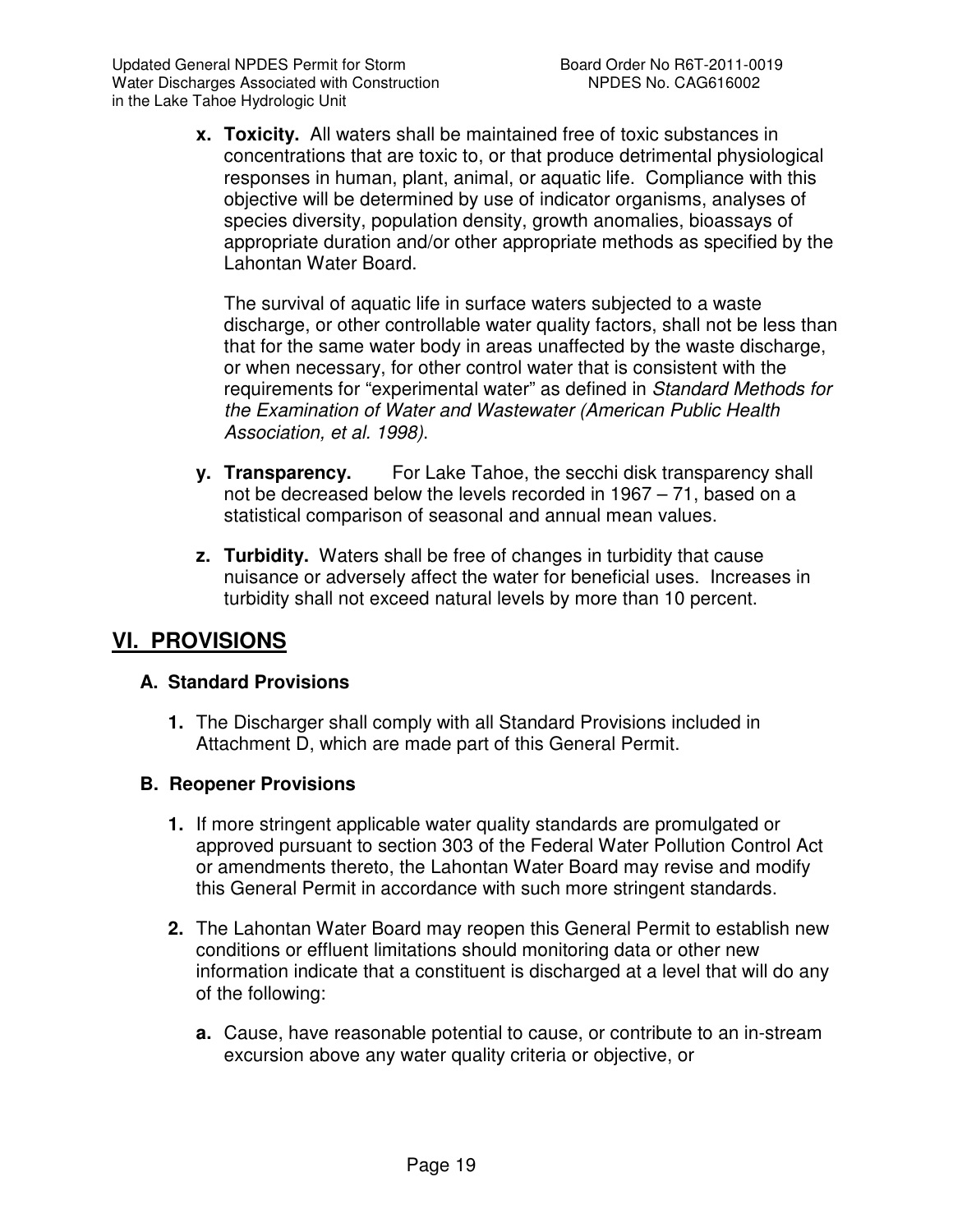- **b.** Cause, have reasonable potential to cause, or contribute to a violation of any narrative water quality objective from the Basin Plan.
- **3.** The Lahontan Water Board may reopen this Order to reflect any site-specific objectives established for the waterbody or changes to beneficial uses for the waterbody resulting from a use attainability analysis or Basin Plan amendment.
- **4.** The Lahontan Water Board may reopen this General Permit to reflect any changes by amendments to the Implementation Chapter of the Basin Plan.
- **5.** The Lahontan Water Board may reopen this permit to include the maximum daily turbidity limit being developed by the USEPA as part of the technologybased ELGs and NSPSs developed for the Construction and Development point source category.

#### **B. Provisions for Administrative Continuance**

This General Permit continues in force and effect until a new General Permit is issued or the Lahontan Water Board rescinds this General Permit.

#### **C. Additional Provisions**

- **1.** The Discharger shall comply with the following additional provisions:
	- **a.** Failure to comply with this permit may constitute a violation of the CWC and or the CWA, and is grounds for enforcement action or for permit termination, revocation and re-issuance, or modification.
	- **b.** The CWC and the CWA provide for civil liability and criminal penalties for violations of the permit limits including imposition of civil liability or referral to the Attorney General.
	- **c.** Provisions of the permit are severable. If any provision of the requirements is found invalid, the remainder of the requirements shall not be affected.
	- **d.** Pursuant to CWC section 13263(g), no discharge of waste into the waters of the state, whether or not the discharge is made pursuant to waste discharge requirements, shall create a vested right to continue the discharge. All discharges of waste into waters of the state are privileges, not rights.
	- **e.** Pursuant to CWC section 13260(c), any change in the ownership and/or operation of property subject to the NPDES permit shall be reported to the Lahontan Water Board. Notification of applicable NPDES Permit requirements shall be furnished in writing to the new owners and/or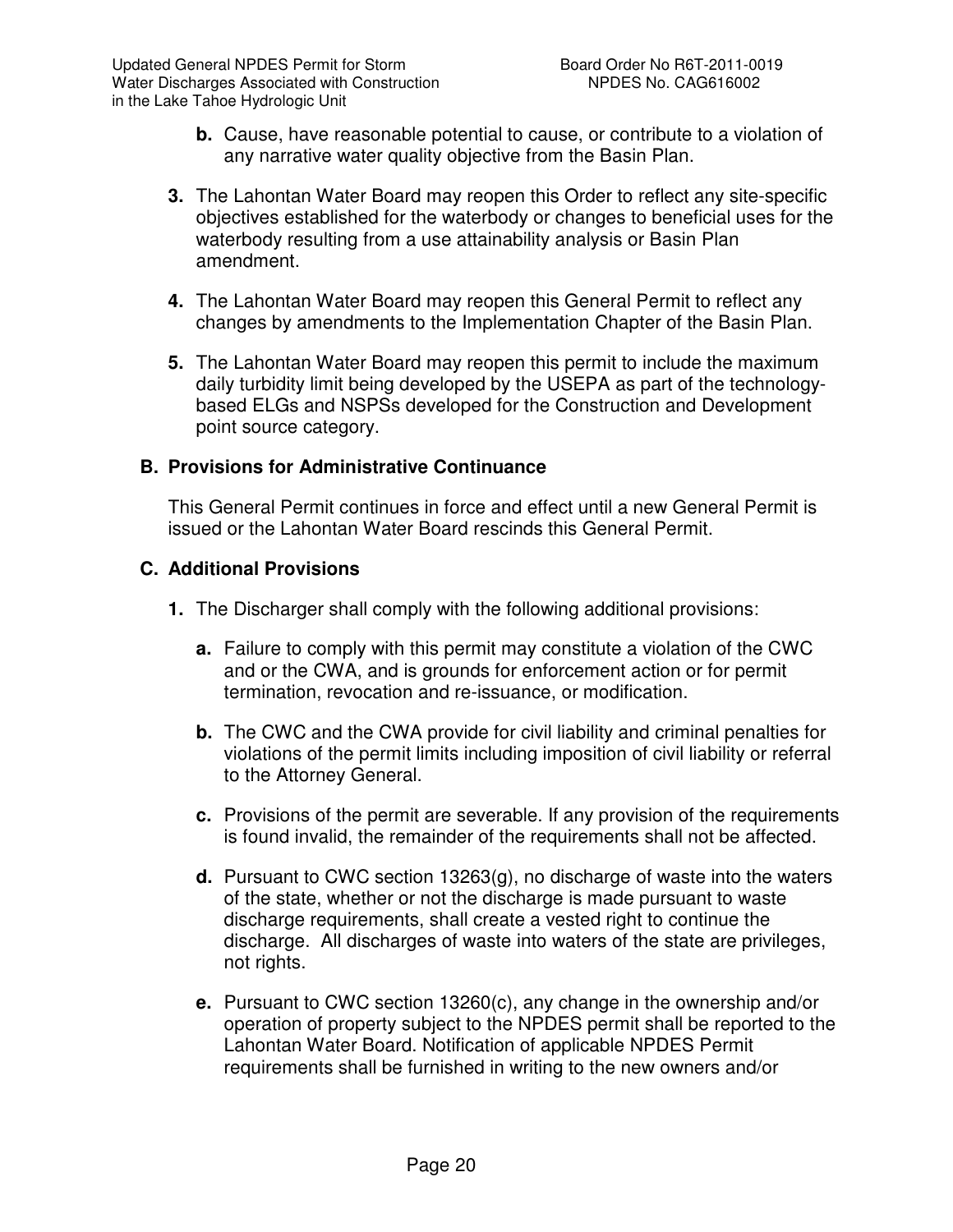operators, and a copy of such notification shall be sent to the Lahontan Water Board.

- **f.** If a Discharger becomes aware that any information submitted to the Lahontan Water Board is incorrect, the Discharger shall immediately notify the Lahontan Water Board, in writing, and correct that information.
- **g.** Pursuant to CWC section 13267 and/or section 13383, the Discharger shall comply with the CSMRP, and future revisions thereto, in Attachment C of this General Permit, and any additional monitoring requirements as specified by the Lahontan Water Board Executive Officer.
- **2.** Unless specifically granted in writing by the Lahontan Water Board, authorization pursuant to this General Permit does not constitute an exemption to applicable discharge prohibitions prescribed in the Basin Plan.
- **3.** All Dischargers must comply with the lawful requirements of municipalities, counties, drainage districts, and other local agencies regarding discharges of storm water to drainage systems or other water courses under their jurisdiction, including applicable requirements in municipal storm water management programs developed to comply with NPDES General Permits issued to local agencies by the Lahontan Water Board.
- **4.** The Discharger shall at all times fully comply with engineering plans, specifications, and technical reports submitted with the PRDs.
- **5.** The Discharger shall at all times fully comply with the SWPPP and Rain Event Action Plan (REAP).
- **6.** In accordance with section 13260 of the California Water Code, the Discharger shall file a report with the Lahontan Water Board of any material change or proposed change in the character, location, or volume of the discharge. Any proposed material change in the operation shall be reported to the Executive Officer at least 30 days in advance of implementation of any such proposal. This shall include, but not be limited to, all significant new soil disturbances, all proposed expansion of development, and increase in impervious surface coverage, or any change in drainage characteristics at the project site.
- **7.** Board Order No. R6T-2005-0007 is rescinded on December 1, 2011, except for enforcement purposes.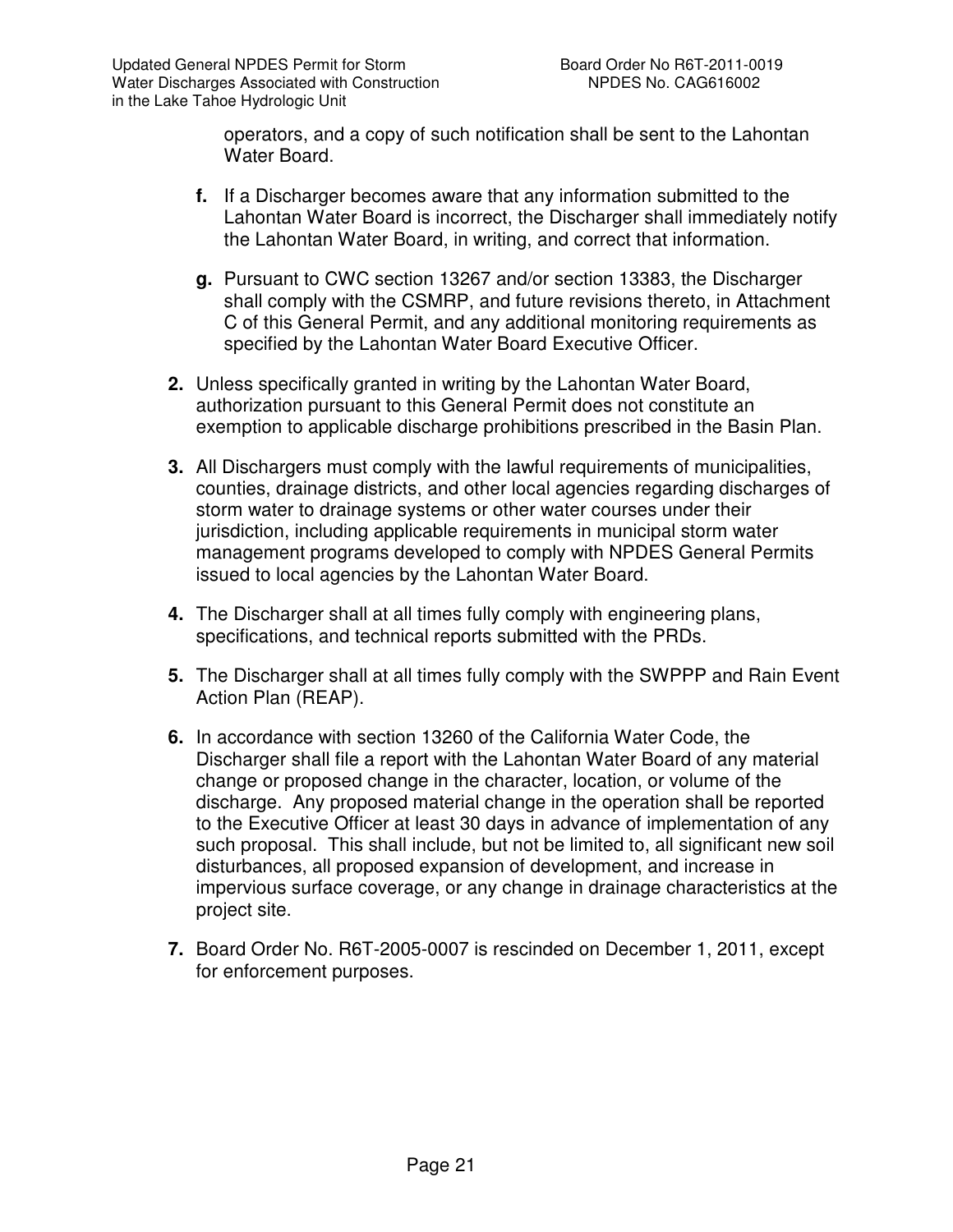## **VII. TRAINING QUALIFICATIONS AND CERTIFICATIONS REQUIREMENTS**

## **A. General**

The discharger shall ensure that persons responsible for developing and implementing storm water pollution controls specified this General Permit shall be appropriately trained and certified in accordance with the requirements below. Additionally, project SWPPP requirements shall be communicated to all contractor and subcontractor personnel conducting activities that could affect storm water runoff quality. Training may be both formal and informal, as appropriate, and shall at a minimum be provided during pre-construction meetings and regular tailgate meetings conducted during the course of the project.

The discharger shall provide documentation of required qualifications and training in the Annual Report for persons responsible for implementing the requirements of this General Permit.

#### **B. SWPPP Certification Requirements**

- **1. Qualified SWPPP Developer:** The discharger shall ensure that SWPPPs are written, amended and certified by a Qualified SWPPP Developer (QSD). A QSD shall have one of the following registrations or certifications, and appropriate experience, as required for:
	- **a.** A California registered professional civil engineer
	- **b.** A California registered professional geologist or engineering geologist**;**
	- **c.** A California registered landscape architect;
	- **d.** A professional hydrologist registered through the American Institue of Hydrology;
	- **e.** A Certified Professional in Erosion and Sediment Control (CPESC) ™ registered through Enviro Cert International, Inc;
	- **f.** A Certified Professional in Storm Water Quality (CPSWQ) ™ registered through Enviro Cert International, Inc.; or
	- **g.** A professional in erosion and sediment control registered through the National Institute for Certification in Engineering Technologies (NICET).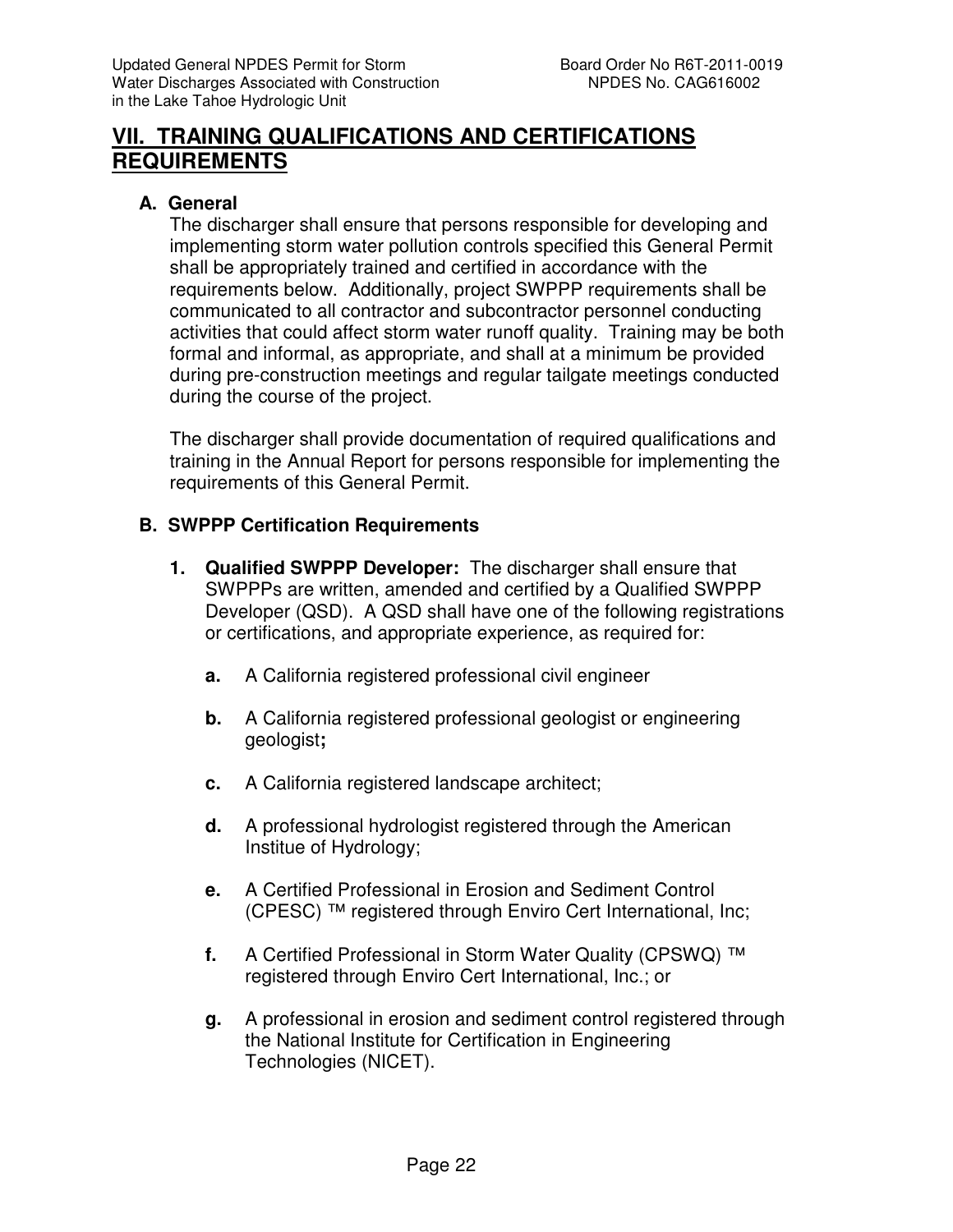- **2. Required QSD Training:** Effective on **April 13, 2012**, a QSD shall have attended a State Water Board-sponsored or -approved QSD training course and pass a required examination covering the course material.
- **3. Qualified SWPPP Practitioner:** The Discharger shall ensure that all BMPs required by this General Permit are implemented by a Qualified SWPPP Practitioner (QSP). A QSP is a person responsible for non-storm water and storm water visual observations, sampling and analysis. Effective **April 13, 2012**, a QSP shall be either a QSD or have one of the following certifications:
	- **a**. A certified erosion, sediment and storm water inspector registered through Enviro Cert International, Inc.; or
	- **b.** A certified inspector of sediment and erosion control registered through Certified Inspector of Sediment and Erosion Control, Inc.
- **4. Required QSP Training:** Effective **April 13, 2012**, a QSP shall have attended a State Water Board-sponsored or -approved QSP training course and pass a required examination covering the course material..

# **VIII. BEST MANAGEMENT PRACTICES (BMPS)**

Dischargers shall minimize or prevent pollutants in storm water discharges and authorized non-storm water discharges through the use of controls, structures, and management practices that achieve BAT for toxic and non-conventional pollutants and BCT for conventional pollutants. Storm water controls and control locations must be described in the SWPPP for the project site. At a minimum, the following types of storm water control measure BMPs must be described in the SWPPP and implemented for the project.

## **A. Site Management**

Dischargers shall implement appropriate site management measures to control pollutants in site runoff for construction materials that are potential threats to water quality if discharged. The control measures shall include, but are not limited to, the following items.

**1.** Conduct an inventory of the products used and/or expected to be used and the end products that are produced and/or expected to be produced. This does not include materials and equipment that are designed to be outdoors and exposed to environmental conditions (i.e., poles, equipment pads, cabinets, conductors, insulators, bricks, etc.).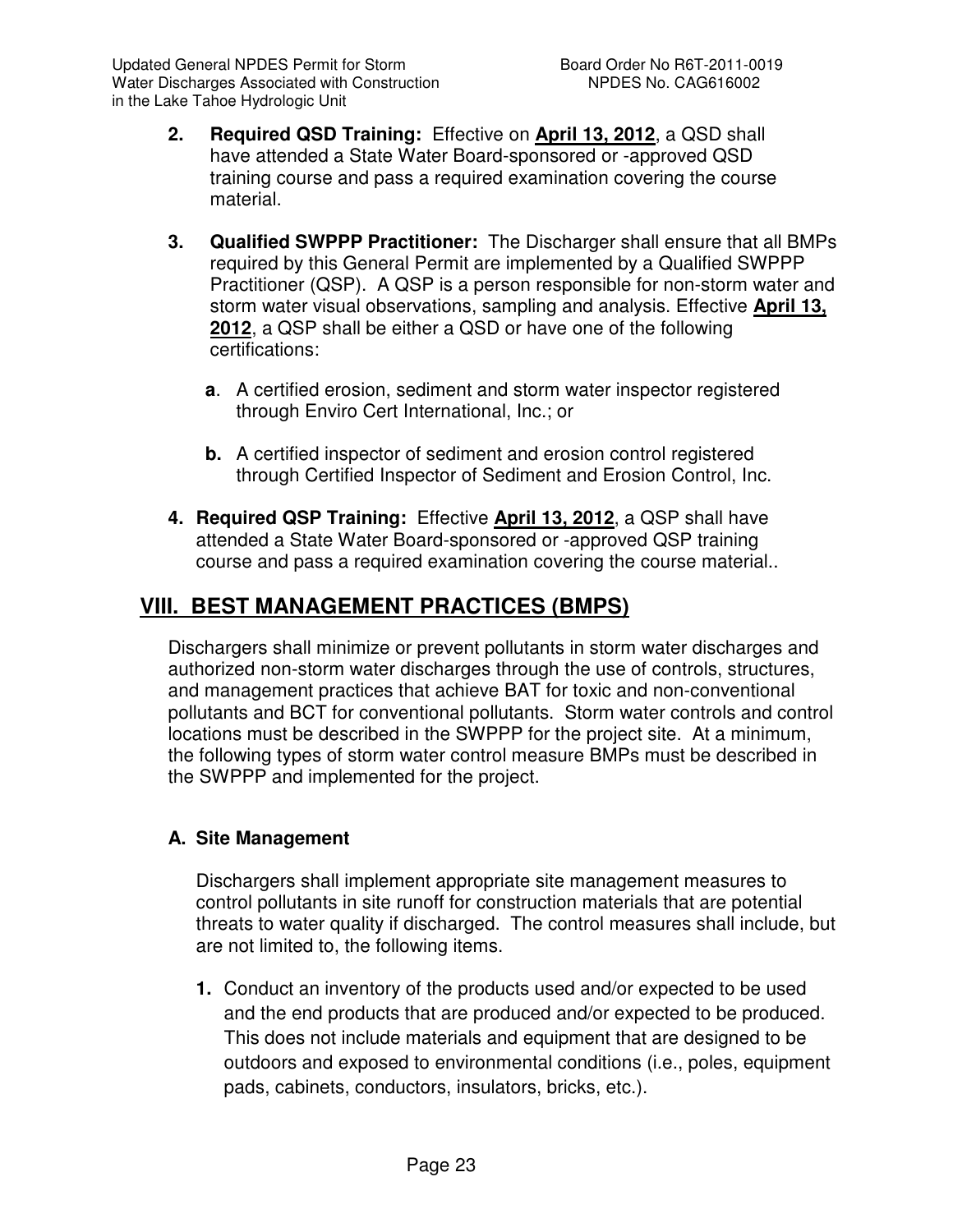- **2.** Identify potential pollutant sources and areas of the site where BMPs are necessary to reduce or prevent pollutants in storm water discharges and authorized non-storm water discharges. This potential pollutant source list shall identify all non-visible pollutants which are known, or should be known, to occur on the construction site. At a minimum, when developing BMPs, the discharger shall:
	- **a.** Consider the quantity, physical characteristics (e.g., liquid, powder, solid), and locations of each potential pollutant source handled, produced, stored, recycled, or disposed of at the site.
	- **b.** Consider the degree to which pollutants associated with those materials may be exposed to and mobilized by contact with storm water.
	- **c.** Consider the direct and indirect pathways that pollutants may be exposed to storm water or authorized non-storm water discharges. This shall include an assessment of past spills or leaks, non-storm water discharges, and discharges from adjoining areas.
- **3.** Ensure retention of sampling, visual observation, and inspection records.
- **4.** Store chemicals in watertight containers with appropriate secondary containment to prevent any spillage or leakage, and protect from precipitation and surface run-on.
- **5.** Separate snow storage and disposal areas from surface waters to prevent direct discharge and avoid surface runoff. Treatment and retention capacity of storm water basins and similar facilities on the land surface must not be compromised by storage of accumulated snow, other than by direct precipitation. Treatment facilities shall be designed to accommodate snowmelt runoff from designated snow storage and disposal areas.
- **6.** Protect permanent infiltration facilities from receiving turbid discharges or other polluted storm water runoff. If permanent infiltration facilities are used as temporary BMPs, the capacity and functionality of the facilities shall be maintained and/or renovated as needed to ensure pre-project capacity and function prior to requesting General Permit termination.
- **7.** Prevent the discharge of pollutants from sanitation facilities (e.g., portable toilets) to the storm water drainage system or receiving water. Sanitation facilities shall be cleaned/replaced as necessary, and inspected regularly for leaks and spills.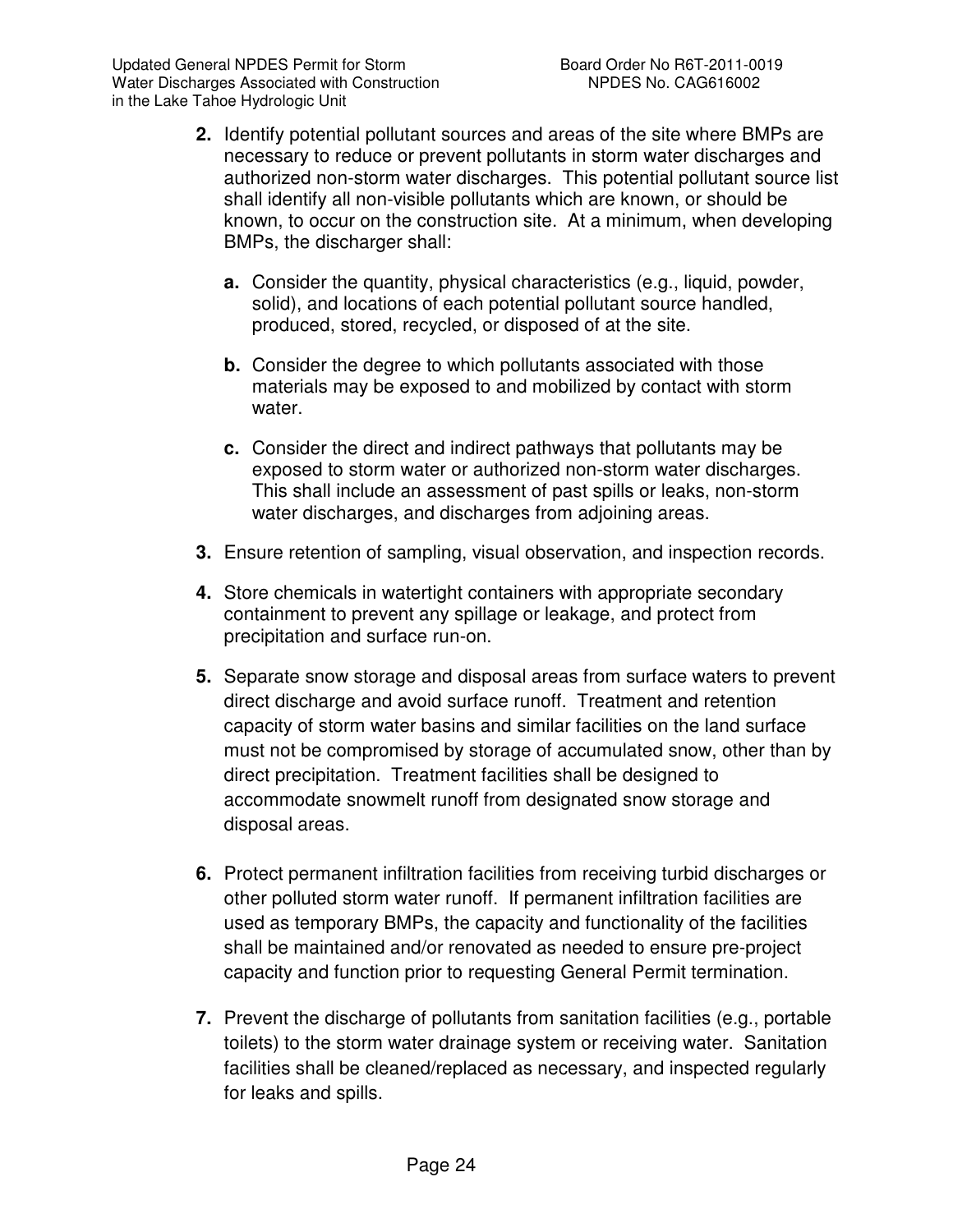- **8.** Cover waste disposal containers at the end of every business day and during a rain event.
- **9.** Contain and securely protect stockpiled waste material from wind and rain at all times unless actively being used.
- **10.** Protect all loose piles of soil, silt, clay, sand, debris, or other earthen materials such that sediment is prevented from leaving the site.
- **11.** Prevent ground compaction and disturbance activities in unpaved areas not subject to construction. All non-construction areas shall be protected be identified and protected by fencing or other means to limit access. These control measures shall be inspected periodically and shall be repaired when necessary to maintain effectiveness.
- **12.** Develop a spill response plan prior to commencement of construction activities. The plan shall include:
	- **a.** Descriptions of equipment and materials required to be on site for cleanup of spills/leaks, and
	- **b.** Descriptions of appropriate spill response procedures, the responsible personnel, and the training records of such personnel.
- **13.** Ensure the containment of concrete washout areas and other washout areas that may contain additional pollutants so there is no discharge into the underlying soil and onto the surrounding areas.
- **14.** Prevent the discharge of pollutants from equipment and vehicle washing, wheel wash water, and other wash waters.
- **15.** Conduct equipment and vehicle fueling, maintenance and repair activities only in designated areas with appropriate BMPs.
- **16.** By October 15 of each year, all disturbed areas shall be permanently stabilized or temporarily winterized. Winterized means to implement appropriate BMPs to prevent and minimize erosion and soil movement from the site in storm water in a manner that will remain effective until May 1 of the following year.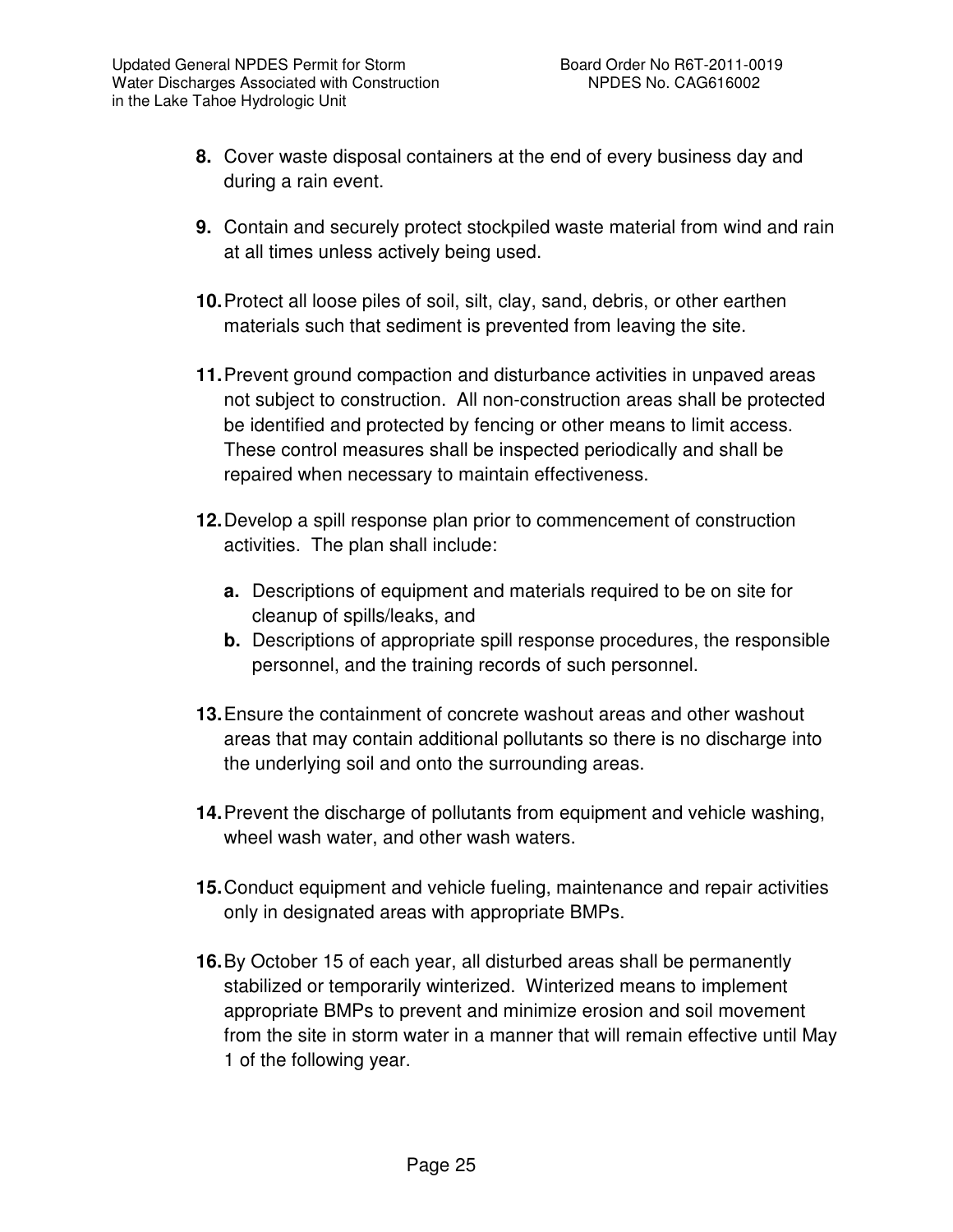## **B. Sediment and Erosion/Stabilization Controls**

Dischargers shall implement a combination of sediment and erosion controls to prevent or minimize sediment discharges from the site. Control measures shall include, but are not limited to, the following items.

- **1.** Install temporary sediment controls for the down gradient perimeter of the project site, and/or any location where storm water may discharge from the project site, prior to the initiation of any construction related activities.
- **2.** Install temporary gravel bag dikes, fiber rolls, filter fabric fence, or other equivalent measures as necessary to control erosion and runoff.
- **3.** Install temporary check dams such as gravel bag dikes in concentrated flow lines to slow and detain water flows and retain sediment.
- **4.** Protect drain inlets and outfall structures with appropriate controls to minimize and control erosion and sediment discharge.
- **5.** Prevent off-site tracking of earthen materials from the construction site onto adjacent roads and public ways. The Discharger shall control access points, install stabilized entrances/exits for vehicle and equipment traffic operating on the site, and implement sweeping as necessary where tracking prevention is not complete.
- **6.** Provide and maintain natural buffers around surface waters and direct storm water runoff to vegetated areas, unless infeasible.
- **7.** If used, sediment basins must be designed according to the methods provided in California Storm Water Quality Association's (CASQA's) Construction BMP Guidance Handbook or equivalent (http://www.cabmphandbooks.com/).
- **8.** Control storm water volume and velocity within the site to minimize soil erosion and offsite discharge.
- **9.** Direct all run-on from offsite, to the maximum extent possible, away from all disturbed areas.
- **10.** Surface flows from the project site shall be controlled to prevent downstream erosion at any point.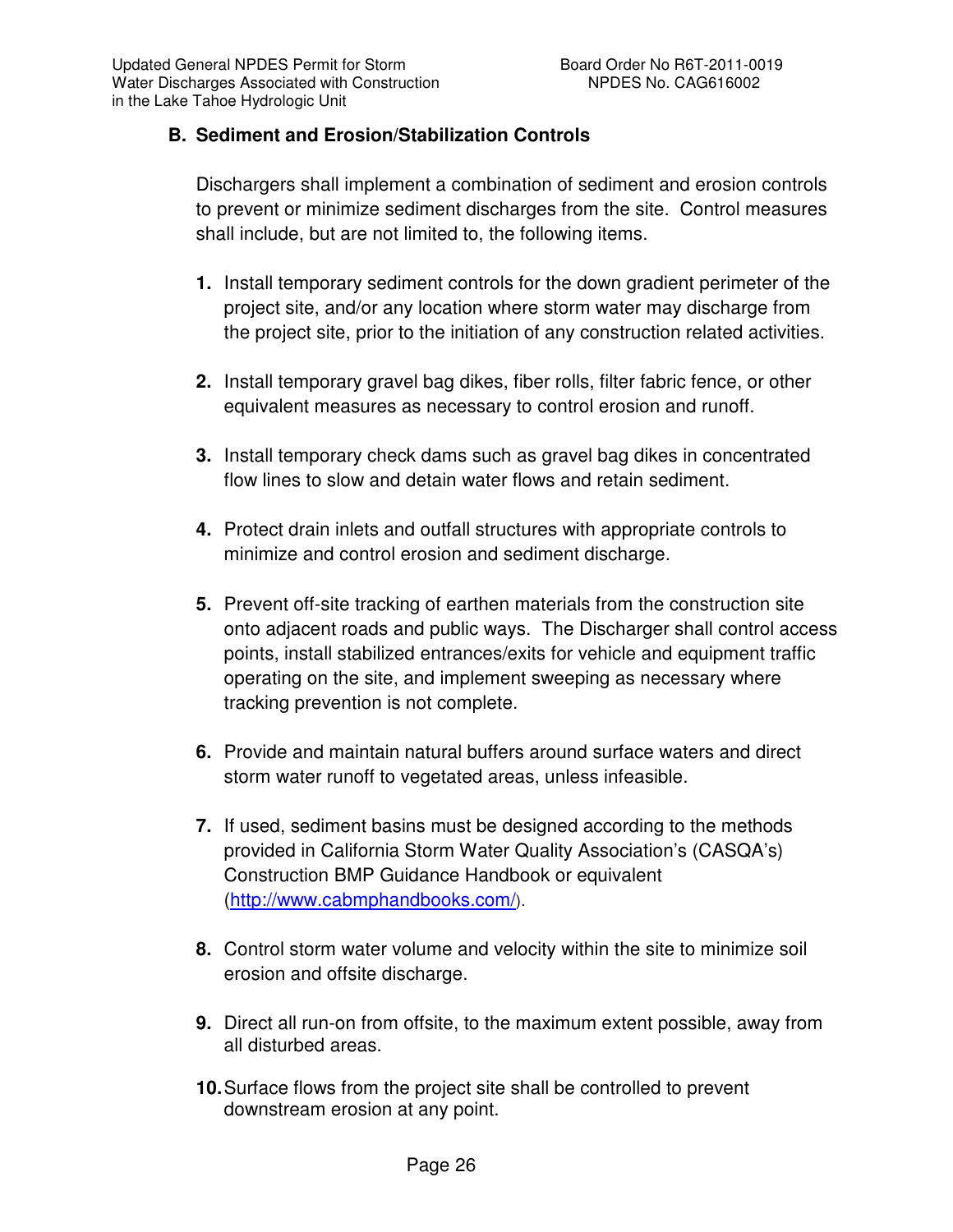- **11.** Control the amount of soil exposed to erosion at any particular time during construction activity.
- **12.** Control soil compaction and preserve topsoil as feasible.
- **13.** Implement an effective combination of temporary sediment and erosion controls on disturbed soil areas (DSAs) prior to the onset of precipitation events.
- **14.** Permanently stabilize from erosion or vegetate all finished graded areas. Vegetated and revegetated areas shall be identified with the specifications for successful vegetation growth and soil cover and maintained as needed to ensure adequate growth and root development until vegetation becomes established. If mulch cover only is used for stabilization from erosion, the Discharger must demonstrate the mulch will provide ongoing effectiveness in preventing soil erosion. The following measures are recommended:
	- **a.** Depending on the level of disturbance and site conditions, wood chip mulch, pine needle mulch, rock, or other suitable materials may be applied on disturbed surfaces in lieu of vegetation;
	- **b.** Whenever practical seeds collected from the project site area should be added to the seed mix being applied during revegetation; and
	- **c.** Whenever practical, natural revegetation and native mulch will be the preferred method of stabilization.
- **15.** Wind erosion shall be controlled to prevent nuisance and to prevent the transport of dust and soil particles into the air, off the project site, into any surface waters, or into any drainage course.

#### **C. Construction Site Dewatering or Diversions**

Unless granted an exemption in accordance with the Basin Plan for eligible projects, construction site dewatering waste must not be discharged to surface waters or tributaries thereto, including municipal separate storm sewer systems. Clear water diversions are authorized under this General Permit.

Prior to conducting dewatering or clear water diversion activities, the Discharger must prepare a dewatering/diversion plan as part of the SWPPP. Lahontan Water Board staff may require the Discharger to submit the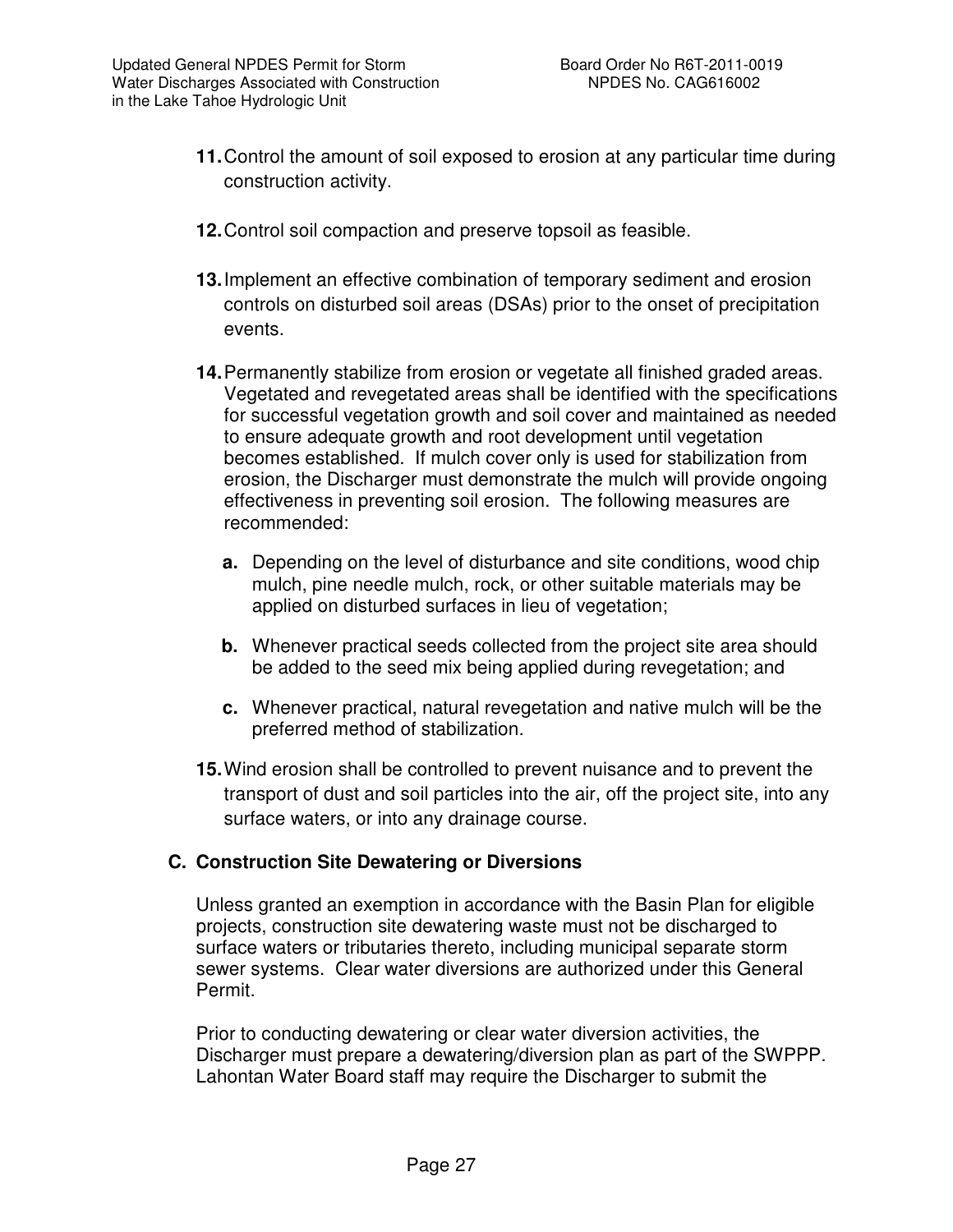dewatering/diversion plan for review prior to commencement of the waste discharges.

The dewatering/diversion plan shall, at a minimum, include the following:

- **1.** The location of the discharge area or outfall and name of receiving water.
- **2.** A description of the discharge or diversion method and plan drawings as necessary.
- **3.** The frequency and estimated volume and rate of discharge.
- **4.** Expected pollutants and concentration in discharge, and control measures to be applied and maintained for pollutant control.
- **5.** Planned effluent and/or receiving water monitoring (visual and other). Parameters to be monitored for discharges to surface waters or municipal storm sewer systems include turbidity, total nitrogen, and total phosphorus. In addition, receiving water monitoring may be appropriate for dewatering discharges to wetlands, SEZs, and floodplains.

## **D. Inspection, Maintenance and Repair**

Dischargers shall conduct BMPs inspections in accordance with the requirements of the Monitoring and Reporting Program described in Attachment C. Dischargers shall ensure that all inspection, maintenance and repair work is performed or supervised by a QSP representing the Discharger. The QSP may delegate any or all of these activities to an employee appropriately trained to do the tasks.

Upon identifying BMPs failures or shortcomings, as directed by the QSP, dischargers shall conduct maintenance or repair of failed or inadequate BMPs within 72 hours of identification, or before the next predicted rain event, whichever is sooner.

## **E. Rain Event Action Plan (REAP)**

.

From the dates of May 1 through October 15 of each year, and during periods in which construction activity is conducted under a variance to the land disturbance prohibition of this General Permit, the discharger shall ensure a QSP develops a REAP no later than the calendar day 24 hours prior to any anticipated precipitation event. An anticipated precipitation event is any weather pattern that is forecast to have a 30 percent or greater chance of producing precipitation as rainfall in the project area. During periods when thunderstorm activity is anticipated, the discharger shall monitor weather conditions during the course of the day, and prepare and implement a REAP if the chance of thunderstorms becomes 30 percent or greater, or when visual observations indicate imminent precipitation. The QSP shall obtain, for each day of construction operations, a printed copy of precipitation forecast information from the National Weather Service (NWS) Forecast Office and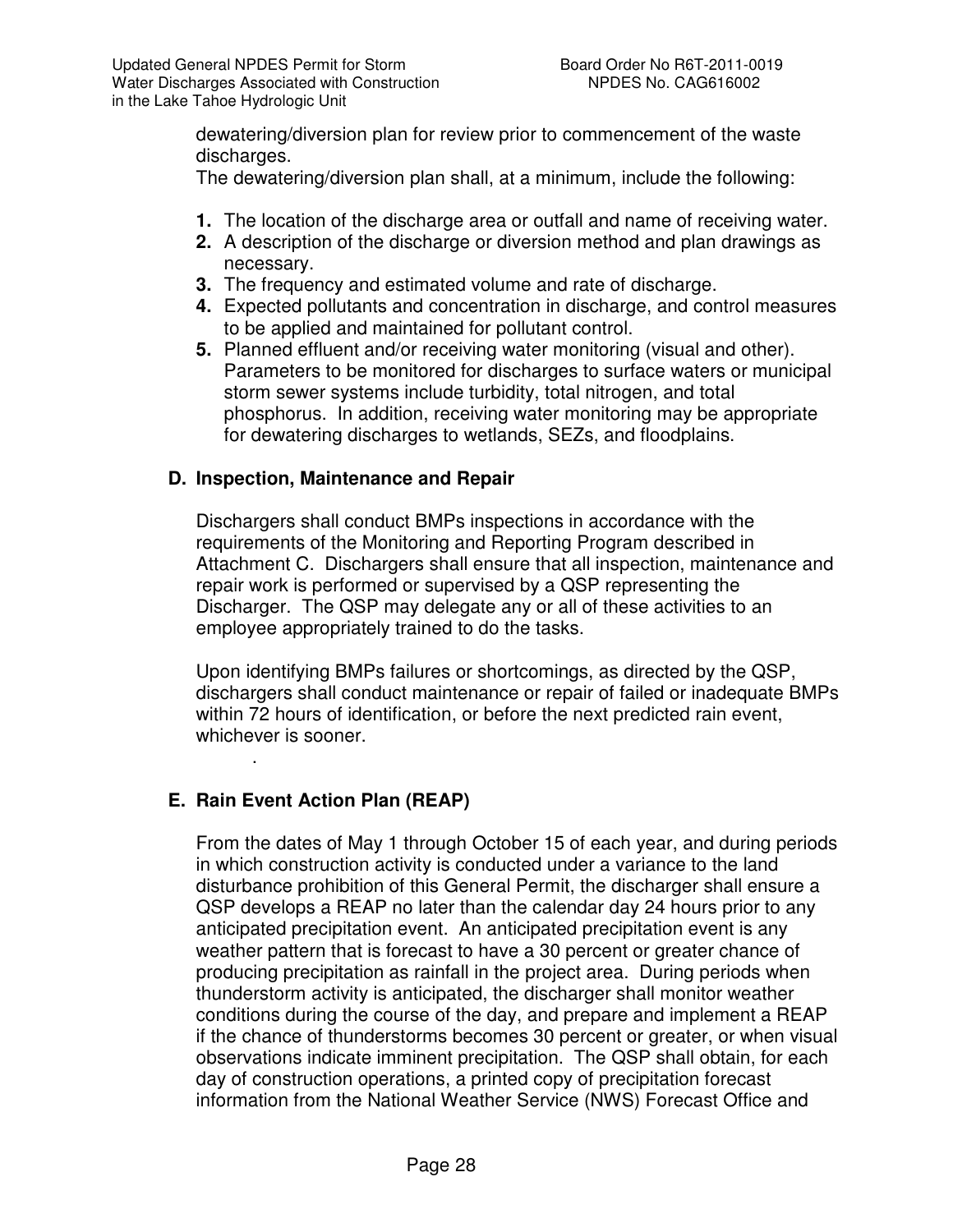keep the copy with the SWPPP monitoring records. Dischargers may access the daily forecasts by entering the zip code of the project's location at the following website: http://www.srh.noaa.gov/forecast.

The REAP shall be available onsite, and a QSP shall begin to implement the REAP prior to the onset of an actual precipitation event. The REAP must be checked and updated daily for storms expected to last over a period of several days.

The REAP shall be developed for all phases of construction until the permit coverage is terminated by the Lahontan Water Board. A REAP template is included in Attachment H.

A REAP, at a minimum, shall include:

- **1.** QSP name and contact number;
- **2.** The date(s) rain is predicted to occur, and predicted chance of rain;
- **3.** A description of all DSAs, material storage areas, stockpiles, vehicle and equipment storage and maintenance areas, and waste management areas. These areas must be cross-referenced to BMP plans or DSA maps by sheet or page number;
- **4.** For each area described above, list specific items to review and actions to perform prior to the rain event;
- **5.** A certification by the QSP that the REAP will be carried out as required by this Permit; and
- **6.** A printout of the NWS weather forecast.

#### **F. Active Treatment Systems (ATS)**

Dischargers choosing to implement an ATS on a project site shall comply with all of the requirements in Attachment E of this General Permit.

#### **G. Post-Construction Storm Water Control Requirements**

**Municipal and Public Roadway Storm Water Treatment Requirements:** Municipal jurisdictions and state highway departments must design projects to meet requirements in the respective municipal storm water NPDES permits.

**New Development, Redevelopment, and Existing Development Storm Water Treatment Requirements:** For new development, re-development, and existing development retrofit projects, dischargers shall implement lowimpact development (LID) techniques and infiltrate stormwater runoff from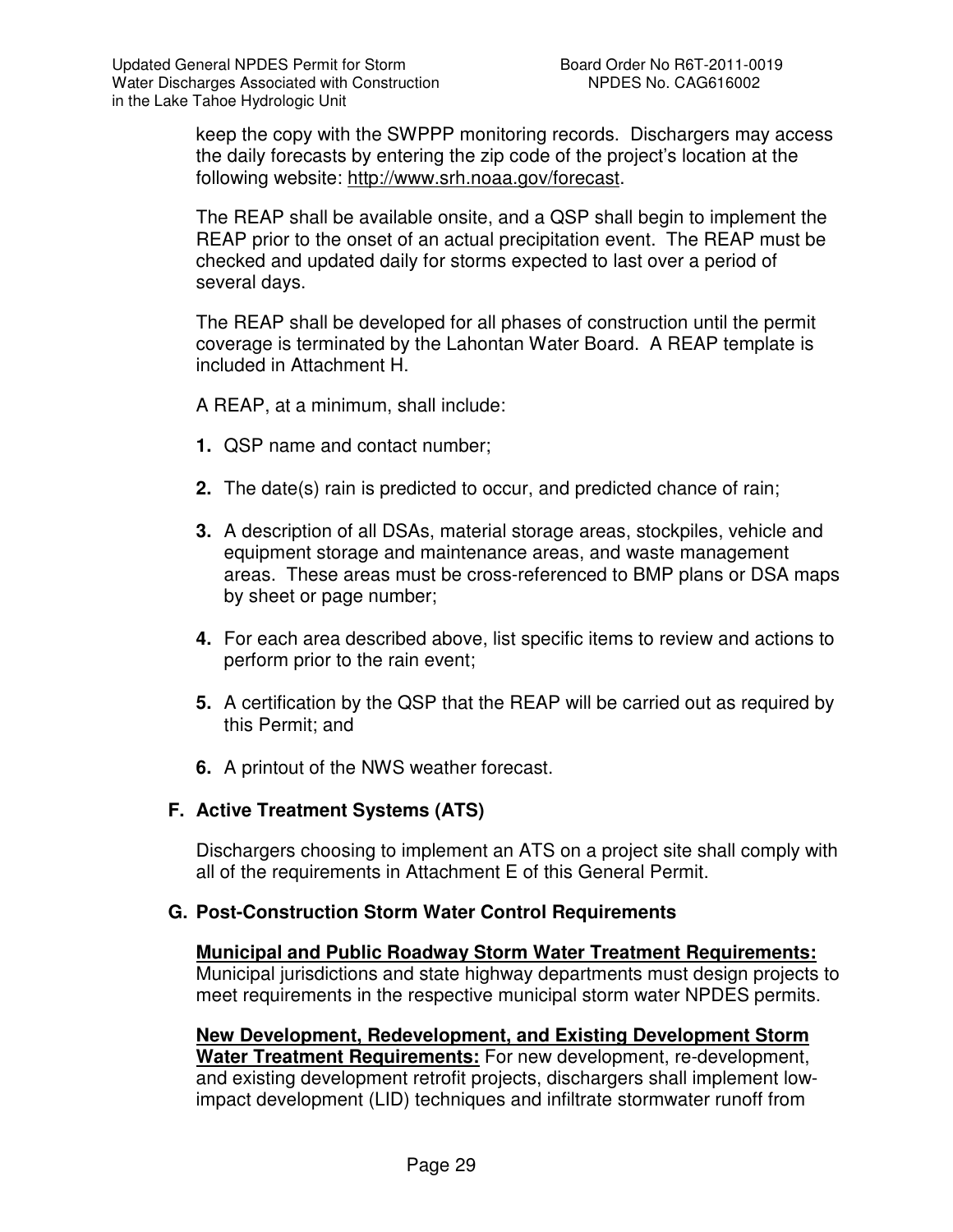impervious surfaces and other developed areas where natural percolation of precipitation is impeded following completion of construction. At a minimum, permanent storm water infiltration facilities must be designed and constructed to infiltrate runoff generated by the 20 year, 1-hour storm which equates to approximately one inch of runoff during a 1-hour period.

Where conditions permit, project proponents are encouraged to consider designing post-construction runoff controls in accordance with LID techniques and infiltration facilities to accommodate runoff volumes in excess of the 20 year, 1-hour storm to provide additional storm water treatment. Additional information on LID can be found at the National LID Clearinghouse website: http://www.lid-stormwater.net/clearinghouse/index.html.

Runoff from parking lots, retail and commercial fueling stations, and other similar land uses may contain oil, grease, and other hydrocarbon pollutants. Project proponents designing treatment facilities for these areas must include pre-treatment devices to remove hydrocarbon pollutants prior to infiltration or discharge and contingency plans to prevent spills from polluting groundwater.

Infiltrating runoff volumes generated by the 20 year, 1-hour storm may not be possible in some locations due to shallow depth to seasonal groundwater levels, unfavorable soil conditions, or other site constraints such as existing infrastructure or rock outcroppings. In the event that site conditions do not provide opportunities to infiltrate the runoff volume generated by a 20 year, 1 hour storm, project proponents must either (1) provide information showing how treatment facilities are expected to meet the numeric effluent limits in Table 5.6-1 of the Basin Plan, or (2) document written acceptance by the local municipality or state highway department to demonstrate that the publiclyowned or municipal storm water treatment facilities treating private property storm water discharges are sufficient to provide adequate treatment to meet any average annual fine sediment and/or nutrient load reduction requirements that may be established by the Lahontan Water Board for the municipality.

# **IX. STORM WATER POLLUTION PREVENTION PLAN (SWPPP)**

The Discharger must develop and implement a SWPPP to meet the objectives specified below. This General Permit establishes the following requirements for the development and implementation of a SWPPP. Lahontan Water Board staff may require additional information to be added in a SWPPP depending on the nature or complexity of a project. A suggested outline for developing the SWPPP is provided in Attachment I.

## **A. OBJECTIVES**

A SWPPP shall be developed and implemented for each construction site covered by this permit. The SWPPP shall be designed to comply with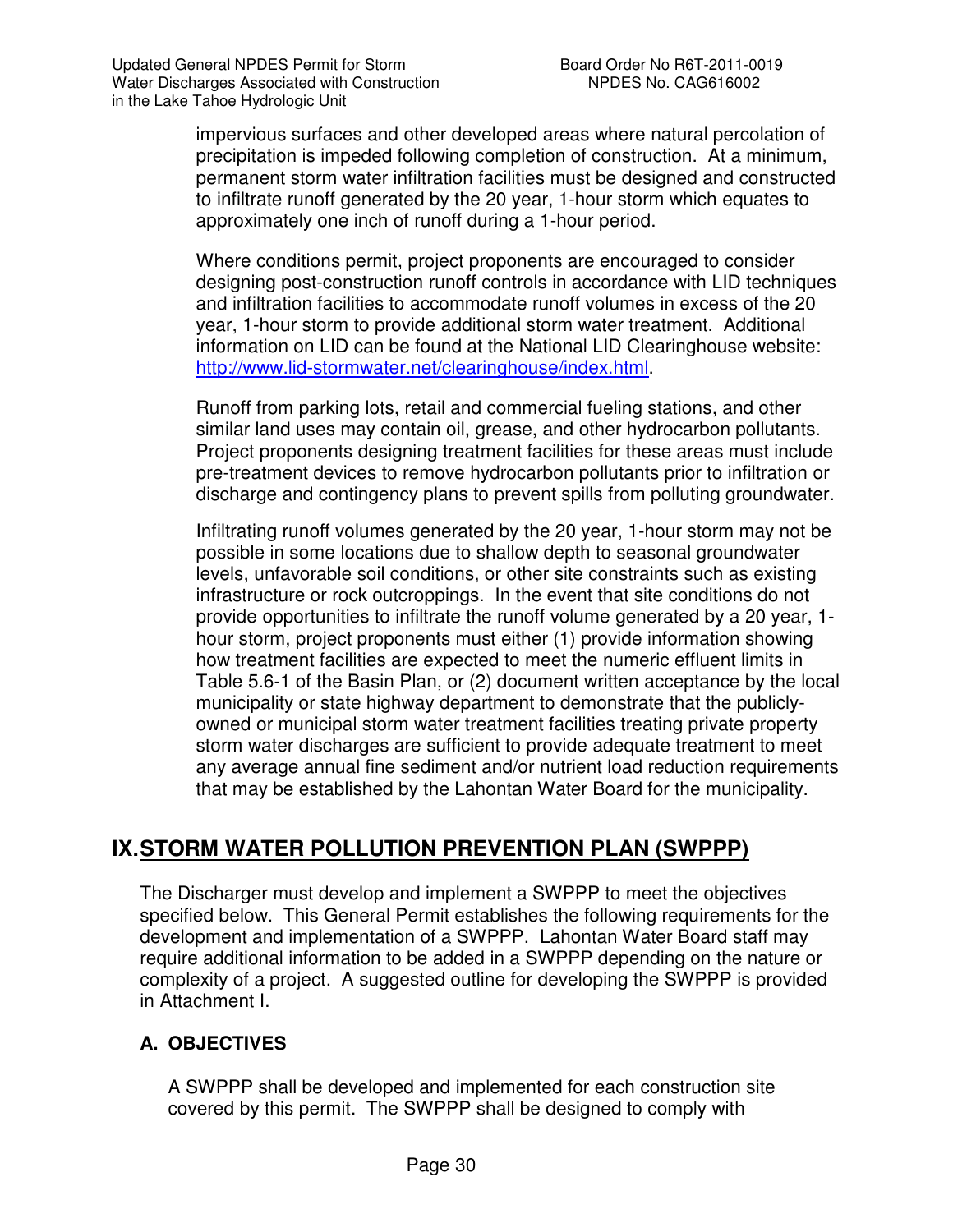requirements to implement BMPs to achieve compliance with effluent limits and receiving water objectives. The SWPPP shall be developed and amended, when necessary, to meet the following objectives:

- **1.** Identify pollutant sources including sediment sources that may affect the quality of storm water discharges associated with construction activity.
- **2.** Identify non-storm water discharges.
- **3.** Identify, construct, implement, and maintain BMPs to reduce or eliminate pollutants in storm water discharges and authorized non storm water discharges from the construction site.
- **4.** Identify all effluent discharge outfall locations, sampling and analysis strategy and protocols, and a sampling schedule for discharges from the identified outfalls for the project area.

## **B. PERMIT REGISTRATION DOCUMENTS (PRDs)**

The SWPPP shall include a copy of the Notice of Intent (NOI).

## **C. SWPPP CERTIFICATION AND TRAINING REQUIREMENTS**

- **1.** The SWPPP must be prepared, signed, and certified by a QSD, who meets the requirements as described in section VII.B. of this General Permit. The SWPPP must also identify the QSP, as defined in section VII.B of this Permit.
- **2.** The SWPPP shall include procedures to ensure that all required inspections, maintenance, and repair activities are consistent with the requirements of this General Permit. These procedures shall include identification of specific personnel and the training required to perform inspections, maintenance, and repair (i.e., by a QSP).

## **D. AVAILABILITY AND PUBLIC RECORDS ACCESS**

The SWPPP and any amendments shall be kept on site during construction activity and made available upon request of a representative of the Regional Water Board or any local storm water management agency which receives the storm water discharge.

The SWPPP is considered a report that shall be available to the public under Section 308(b) of the CWA. Upon request by members of the public, the discharger shall make available for review a copy of the SWPPP directly to the requestor.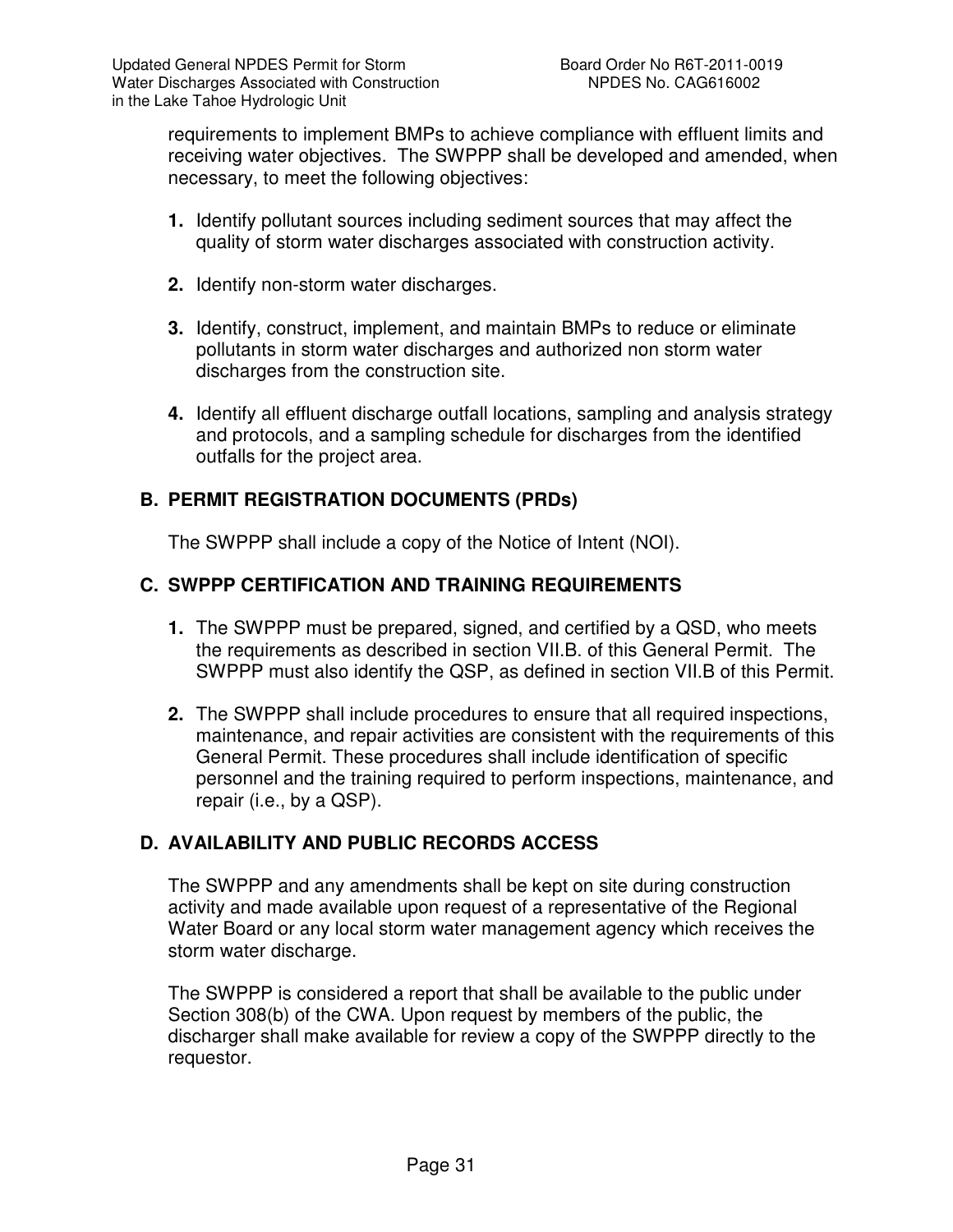## **E. LIST OF CONTRACTORS/SUBCONTRACTORS**

The SWPPP shall contain a list of all contractors and subcontractors responsible for implementing the SWPPP. This information shall be added to the SWPPP once the contractors and subcontractors selected to implement the SWPPP are determined

## **F. REQUIRED CHANGES**

- **1.** The Discharger shall amend the SWPPP whenever there is a change in construction, or operations, which may affect the discharge or pollutants to surface waters, ground waters, or a municipal storm drain system. The Lahontan Water Board may require SWPPP amendments be submitted for review and may require modifications.
- **2.** The Discharger shall maintain the SWPPP such that it reflects the actual site conditions for the duration of the project, including keeping DSA maps current as the project progresses. Changes in BMP implementation features or activities shall be documented and included as amendments to the SWPPP. An amendment log shall be maintained in the SWPPP that summarizes all changes to the SWPPP for the duration of the project.
- **3.** Lahontan Water Board staff, or a local agency with the concurrence of the Lahontan Water Board staff, may require the discharger to amend the SWPPP if it is in violation of any condition of this General Permit.

## **G. PROJECT INFORMATION**

The SWPPP shall include the following information:

- **1.** A copy of the NPDES permit shall be kept and maintained by the Discharger and be available at all times to operating personnel.
- **2.** Project description;
- **3.** WDID;
- **4**. Site address and driving directions;
- **5.** Emergency contact person and 24-hour phone number.
- **6.** Potential construction site pollutants of concern and sources

#### **H. MAPPING REQUIREMENTS**

The SWPPP shall include the following maps: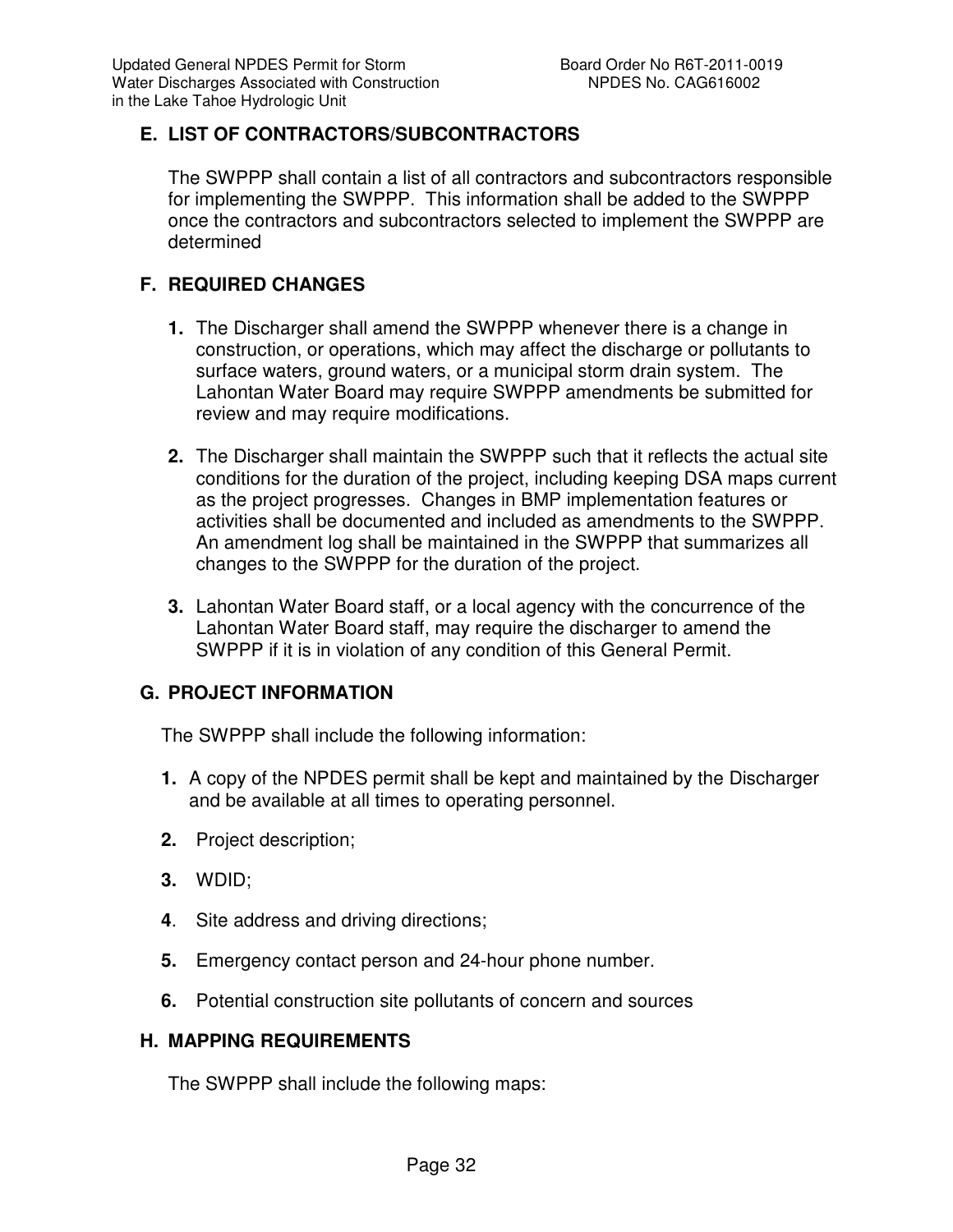- **1.** Project Location Map: A topographic map extending one-quarter mile beyond the property boundaries of the construction site, clearly showing: the construction site perimeter and surface water boundaries (including drainage channels, springs, SEZs, 100-year floodplain areas, and wetlands), and the designated discharge locations where the effluent will be controlled and monitored. The requirements of this paragraph may be included in the site map required under the following paragraph if appropriate.
- **2.** Map(s) of a scale no smaller than 1 inch equals 50 feet (1:600), showing:
	- **a.** The project's construction limit boundaries;
	- **b.** Areas used to store construction materials, equipment, stockpiles, spoils and wastes, including concrete mixing and washout areas;
	- **c.** Vehicle and equipment access, fueling, cleaning, storage and service areas;
	- **d.** Existing and planned paved areas and buildings;
	- **e.** Areas of existing vegetation to be preserved;
	- **f.** Surface water locations, including SEZ boundaries mapped according to the criteria in the Lahontan Basin Plan, section 5.7; 100-year floodplain boundaries; ephemeral and intermittent waterways, springs, and wetlands;
	- **g.** BMPs: Specific locations of storm water structures and controls used during construction as required by section VIII.C.3 of this Permit. Each control structure shall be represented by a standard symbol as indicated in the site map legend;
	- **h.** Existing or pre-construction storm water structures and controls to reduce sediment and other pollutants in storm water discharge;
	- **i.** DSAs: All active DSAs shall be delineated on a map as the project progresses. DSA maps must be kept updated to reflect site conditions. Once an area is stabilized or winterized, it should be hatched out or otherwise notated to indicate it is no longer disturbed;
	- **j.** Drainage patterns and slopes anticipated after major grading activities;
	- **k.** Post-construction storm water structures and controls;
	- **l.** The locations designated for storm water discharge sampling. See Attachment C for additional detail regarding sampling requirements.
- **3.** Information shown on all maps must be legible (i.e., avoid showing too much information on one map). All maps must include a north arrow, scale (either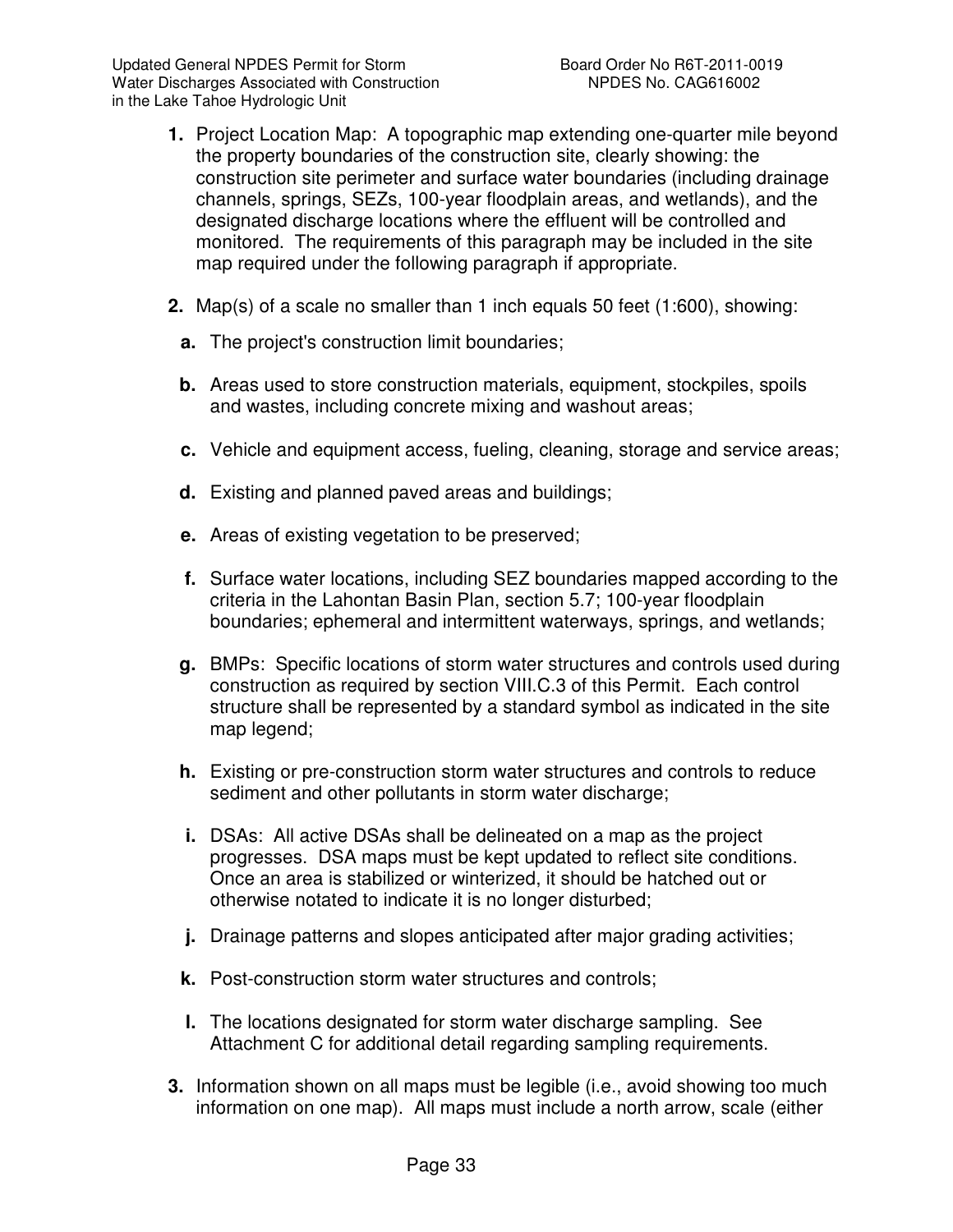bar or text format), and a legend with symbols legible in black and white print for all required information. Standard symbols for pollution control structures must be included in the legend of applicable maps.

#### **I. CONSTRUCTION AND BMP IMPLEMENTATION SCHEDULE**

The SWPPP shal include:

- **1.** The anticipated start and end dates of construction and well as phases of significant grading activities and work in or near drainages or receiving waters.
- **2.** The schedule for deployment of BMPs. BMPs must be implemented, modified, and maintained appropriately for the site and weather conditions encountered during the project.

#### **J. SITE MANAGEMENT**

The SWPPP shall include:

- **1.** A description of the measures, controls and practices to meet the requirements of section VIII of this Permit.
- **2.** The location of site management controls shown on a map as described in the Mapping Requirements of this section, if applicable.
- **3.** Standard specifications (including engineered drawings if applicable) for construction and installation of such controls.

#### **K. SEDIMENT AND EROSION/STABILIZATION CONTROLS**

The SWPPP shall include:

- **1.** A description of measures, controls and practices to meet the requirements of section VIII of this General Permit.
- **2.** The location of all sediment and erosion/stabilization controls shown on a map as described the Mapping Requirements of this section.
- **3.** Standard specifications (including engineered drawings if applicable) for construction and installation of such controls.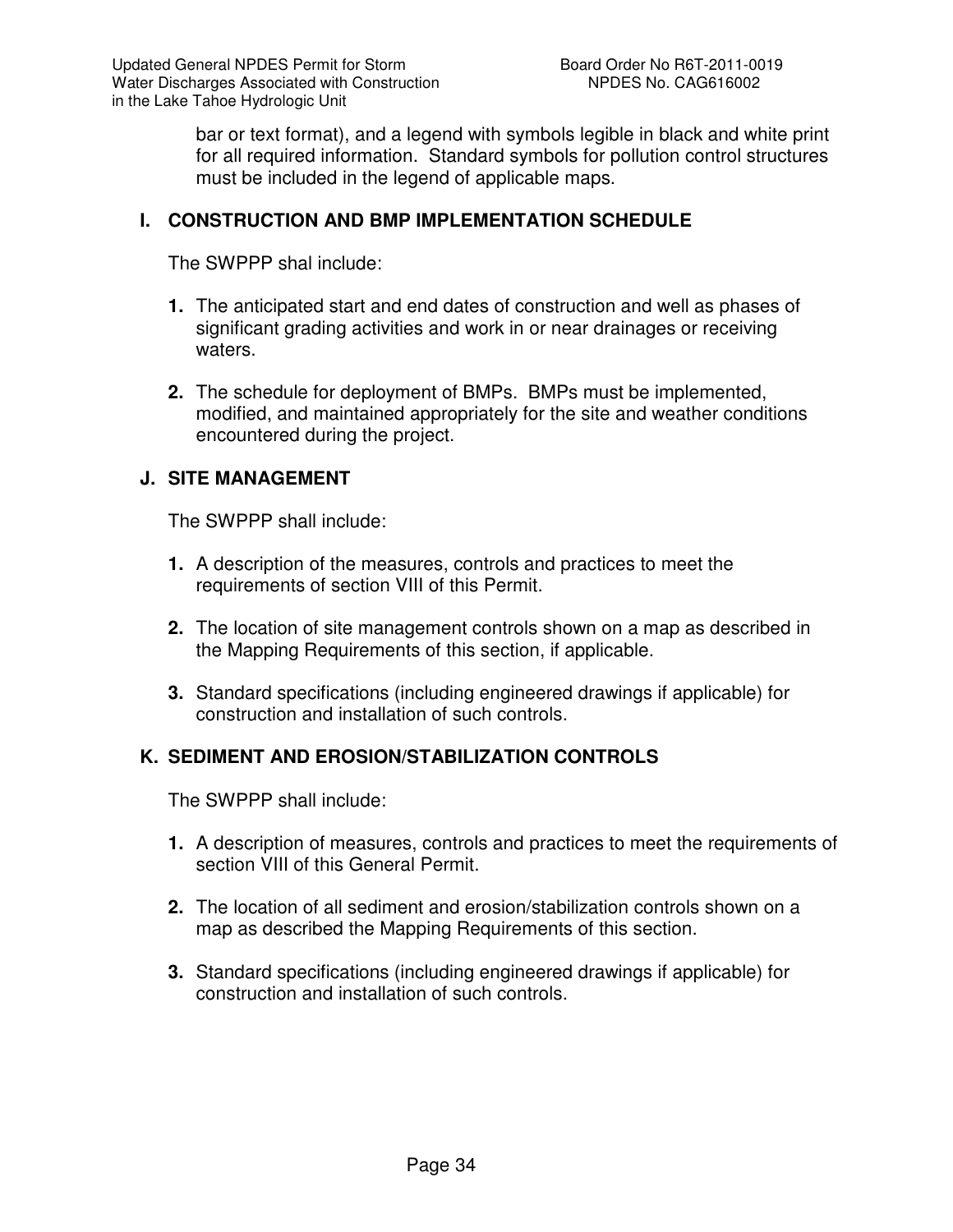# **L. NON-STORM WATER MANAGEMENT**

The SWPPP shall include:

- **1.** A description of measures, controls and practices to meet the requirements of section VIII of this General Permit.
- **2.** The location of all non-storm water management controls shown on a map as described in the Mapping Requirements of this section.
- **3.** Standard specifications (including engineered drawings if applicable) for construction and installation of such controls.

#### **M. DEWATERING AND DIVERSIONS**

The SWPPP shall include a Dewatering or Diversion Plan to meet the requirements of section VIII of this Permit if the Discharger will utilize surface water diversions to bypass natural stream flows, or pumps or siphons for removal or ground water from excavations (dewatering) during construction. A Diversion and/or Dewatering Plan, as required, shall be developed as an attachment to the SWPPP.

# **N. ACTIVE TREATMENT SYSTEM (ATS) PLAN**

If an ATS is used, the discharger shall develop an ATS Plan in compliance with Attachment E of this Permit. The ATS Plan shall be included in the SWPPP.

### **O. POST-CONSTRUCTION STORM WATER MANAGEMENT**

The SWPPP shall include:

- **1.** A description of post-construction storm water management structures and controls to meet the requirements of section VIII of this General Permit.
- **2.** The location of all post-construction storm water controls shown on a map as described in the Mapping Requirements of this section.
- **3.** Standard specifications (including engineered drawings if applicable) for construction and installation of such controls.
- **4.** The operations and maintenance requirements needed to maintain the effectiveness of storm water controls and the responsible party for ensuring that appropriate maintenance is completed.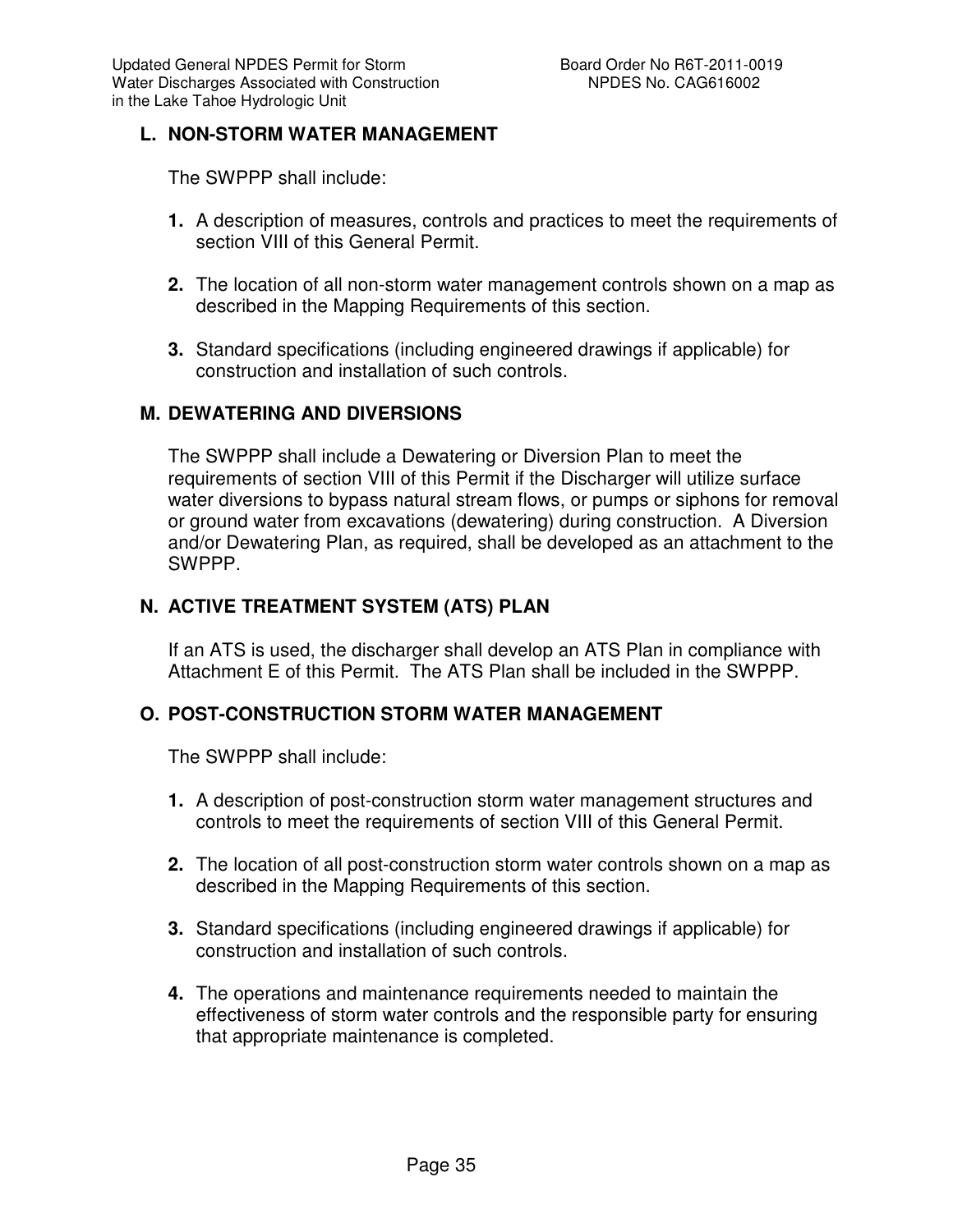# **P. RAIN EVENT ACTION PLAN (REAP)**

The SWPPP shall include records of National Weather Service forecasts and a REAP prior to predicted storm events to meet the requirements of section VIII of this General Permit. A REAP template is included in Attachment H.

# **Q. CONSTRUCTION SITE MONITORING AND REPORTING PLAN (CSMRP)**

The SWPPP shall include a CSMRP to meet the requirements of Attachment C.

# **R. BMP MAINTENANCE AND REPAIR**

The SWPPP shall include procedures for conducting maintenance or repair of failed or inadequate BMPs within 72 hours of identification, or before the next predicted rain event, whichever is sooner.

# **S. OTHER PLANS**

This SWPPP may incorporate, by reference, the appropriate elements of other plans required by local, state or Federal agencies. A copy of any requirements incorporated by reference shall be kept at the construction site.

# **X. COMPLIANCE DETERMINATION**

Compliance with the effluent limitations contained in section IV of this Order will be determined as specified below:

#### **A. Compliance with Effluent Limitations**

Dischargers must identify all runoff control points where effluent may be discharged off the project boundaries. Monitoring for compliance with effluent limitations is not required if there is no discharge off the project boundaries (e.g., all precipitation is infiltrated on the project site). Compliance with the NELs in section IV of this General Permit is required for any discharge at designated runoff control points that is generated by non-storm water discharges or storm events that do not exceed the rainfall associated with a 20-year, 1-hour storm, which, for purposes of this General Permit, is equal to an intensity of 1 inch of rainfall in a 1-hour period (compliance storm event).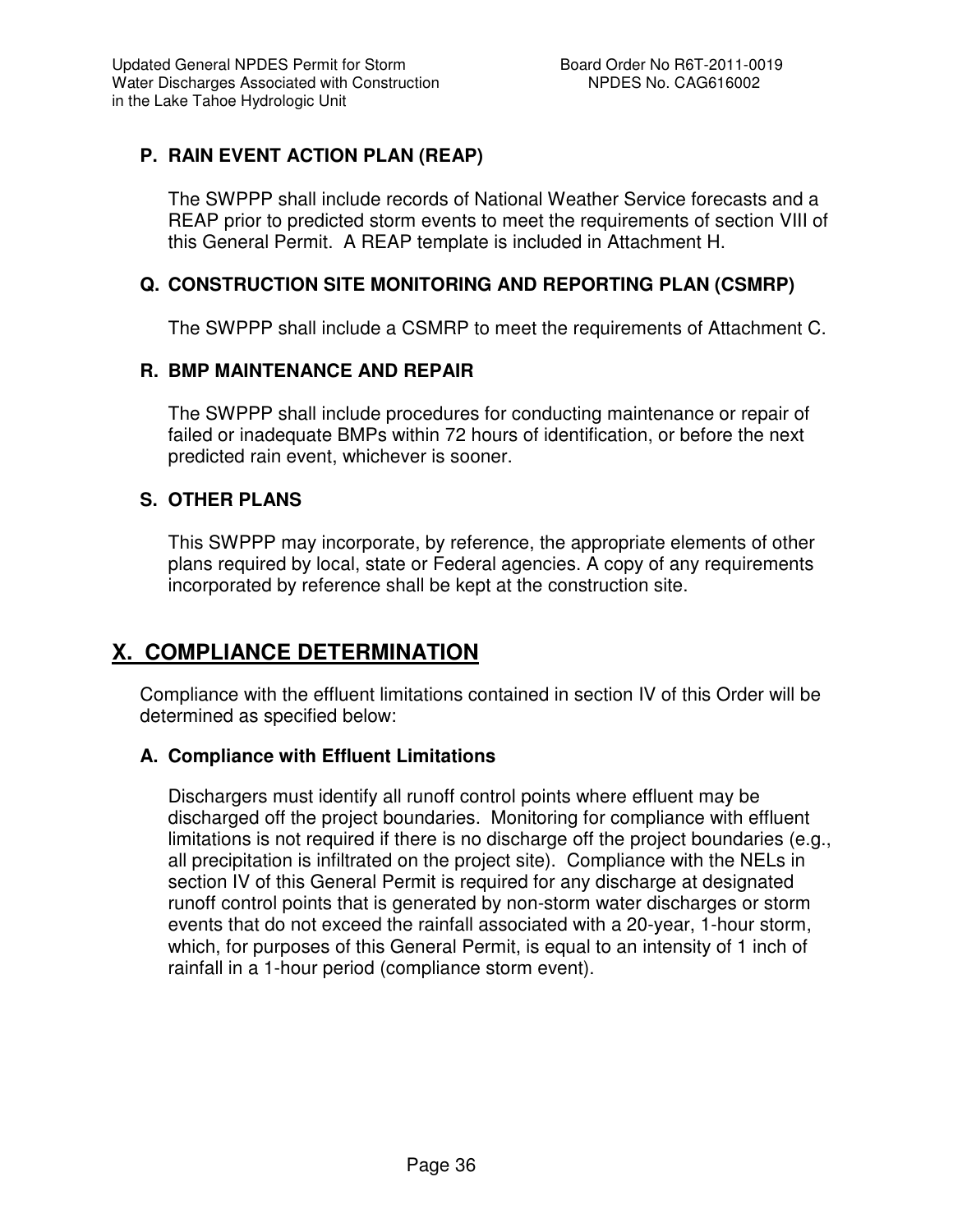If constituent concentrations of waters entering the project area (run-on) exceed the numerical limitations specified above, there must be no increase in the constituent concentrations in the waters that are discharged from the project area.

Discharge monitoring results shall not be used by Water Board staff for determining compliance with NELs for storms with intensities in excess of the compliance storm event or where run-on exceeds the NELs and the discharge does not increase the level of the exceedance. The Discharger is required to provide supporting documentation such as run-on monitoring data, on-site rain gauge data, and/or rainfall data provided by the National Oceanic and Atmospheric Administration (NOAA) to the Lahontan Water Board for any claims that an effluent limit excursion or exceedance occurred due to these circumstances. The supporting information shall clearly show when the sample was collected relative to the occurrence of the compliance storm event (i.e., the time of rainfall relative to the time of sample collection must be documented). The information will be evaluated for the merits of any claim for relief from compliance requirements for the NELs.

Additionally, dischargers must provide documentation for any claim that effluent leaving the project boundaries does not reach receiving waters or MS4s for relief from the NELs for discharges to surface waters.

# **B. Multiple Sample Data**

The NELs in this General Permit are evaluated as a maximum daily effluent limitation (MDEL). Pursuant to NPDES regulations (40CFR Part 122.2), maximum daily discharge limitation means the highest allowable "daily discharge." Daily discharge means the "discharge or a pollutant" measured during a calendar day or any 24-hour period that reasonable represents the calendar day for purposes of sampling. For pollutants with limitations expressed in units of measurement other than mass, the daily discharge is calculated as the average measurement of the pollutant over the day. For purposes of this General Permit, the daily average effluent value is defined as the arithmetic mean of the daily effluent data. When determining compliance when more than one sample result is available due to collection at multiple discharge points and/or multiple times during the calendar day, the Discharger shall compute the arithmetic mean concentration for each day of discharge.

Samples must be representative of the volume and quality of runoff from the site. Sample collection must not be manipulated in such a way as to skew the average daily effluent value. However, the discharger must provide monitoring data to indicate estimates of the proportional area or flow that each discharge point from the site represents when reporting the data.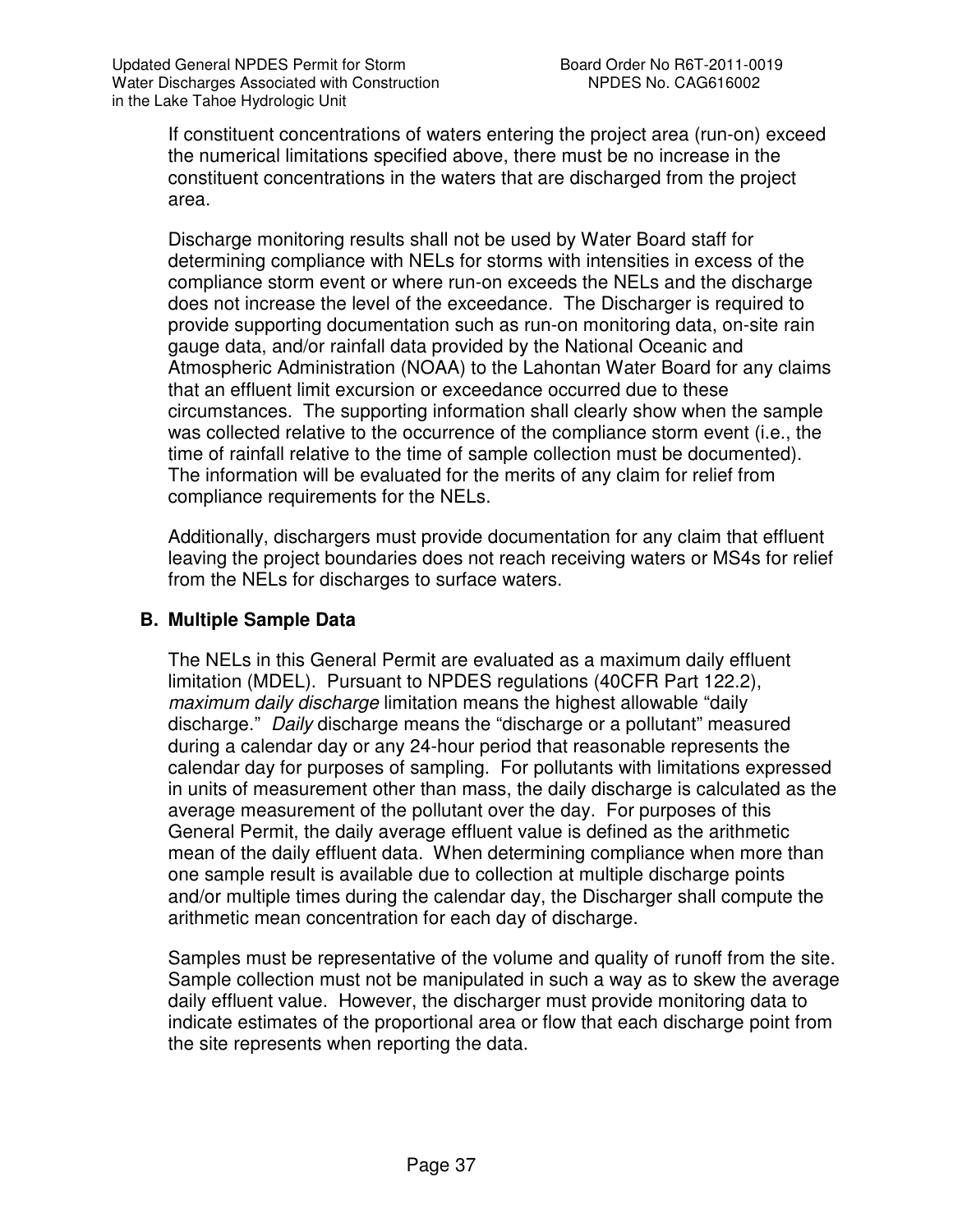# **C. Maximum Daily Effluent Limitation (MDEL)**

If the average daily concentration exceeds the MDEL for a given parameter, the Discharger will be considered out of compliance for that parameter for that 1 day only within the reporting period.

# **D. Sampling by Other Parties**

Sampling may be conducted by persons other than the Discharger. Water Board staff, operators of municipal separate storm sewer systems, or others may analyze storm samples. Samples collected by others may be used with other data to determine MDELs and to conduct compliance determinations, as provided above.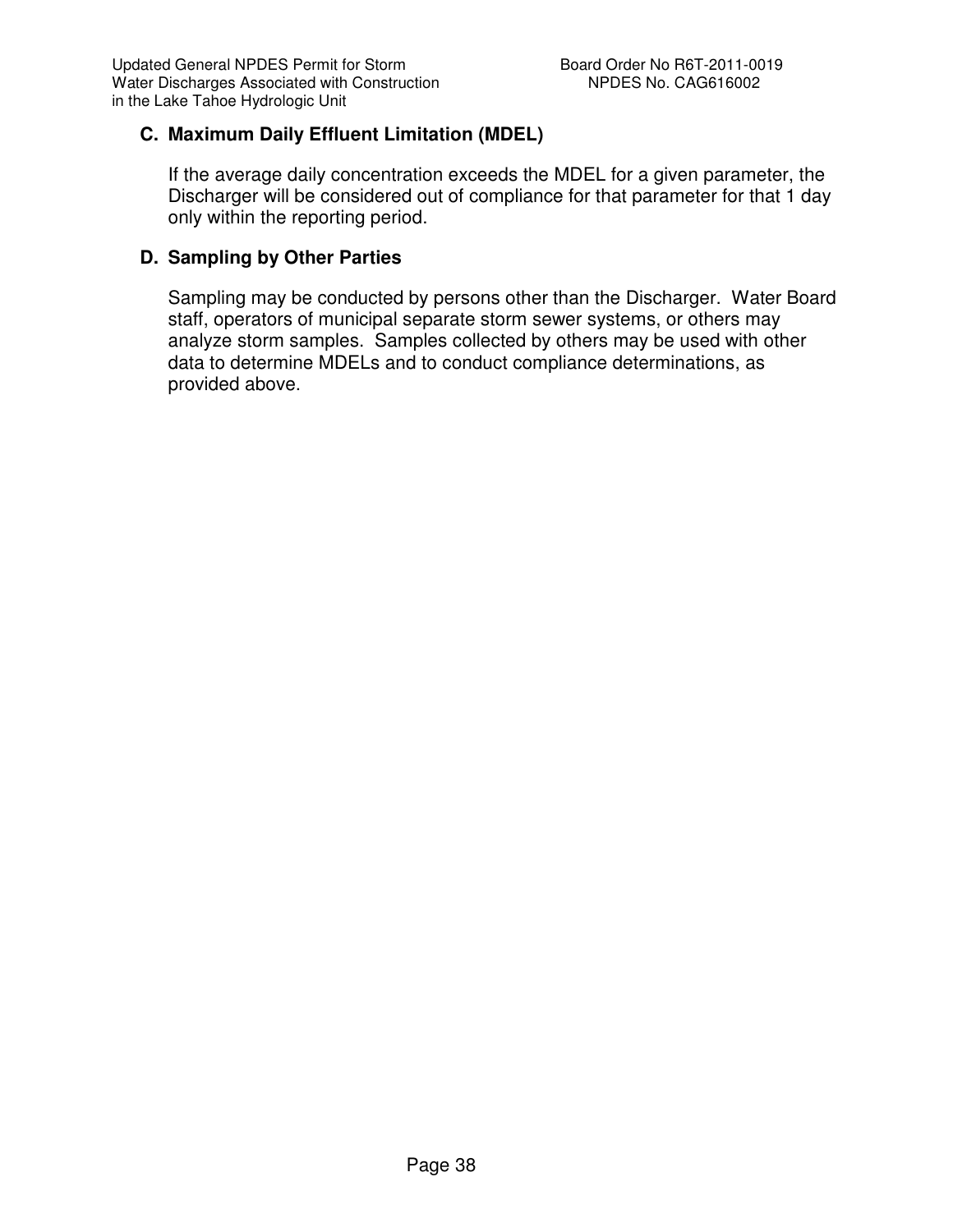# **ATTACHMENT A – ACRONYM LIST**

ATS - Active Treatment System BAT - Best Available Technology Economically Achievable BCT - Best Conventional Pollutant Control Technology BMPs - Best Management Practices BPT - Best Practicable Technology Economically Achievable CASQA – California Storm Water Quality Association CCR - California Code of Regulations CEQA - California Environmental Quality Act CFR – Code of Federal Regulations CPESC - Certified Professional in Erosion and Sediment Control CPSWQ - Certified Professional in Storm Water Quality CSMRP - Construction Site Monitoring and Reporting Plan COC – Chain of Custody CWA - Clean Water Act CWC - California Water Code DNQ - Detected, but Not Quantified DSA - Disturbed Soil Areas ELG – Effluent Limitation Guideline LID – Low Impact Development LRP – Legally Responsible Person LUP – Linear Underground/Overhead Project MATC – Maximum Allowable Threshold Concentration MCL - Maximum Contaminant Level MDEL - Maximum Daily Effluent Limitation MDL – Method Detection Limit ML - Minimum Level MRP – Monitoring and Reporting Program MS4 – Municipal Separate Storm Sewer System NAL – Numeric Action Level ND - Not Detected

NEL – Numeric Effluent Limitation

NICET - National Institute for Certification in Engineering Technologies

NOA – Notice of Applicability

NOAA – National Oceanic and Atmospheric Administration

NOT – Notice of Termination

NOI - Notice of Intent

NPDES – National Pollutant Discharge Elimination System

NSPS - New Source Performance Standards

NTU – Nephelometric Turbidity Units

NWS – National Weather Service

PRD - Permit Registration Document

QSD - Qualified SWPPP Developer

QSP - Qualified SWPPP Practitioner

REAP - Rain Event Action Plan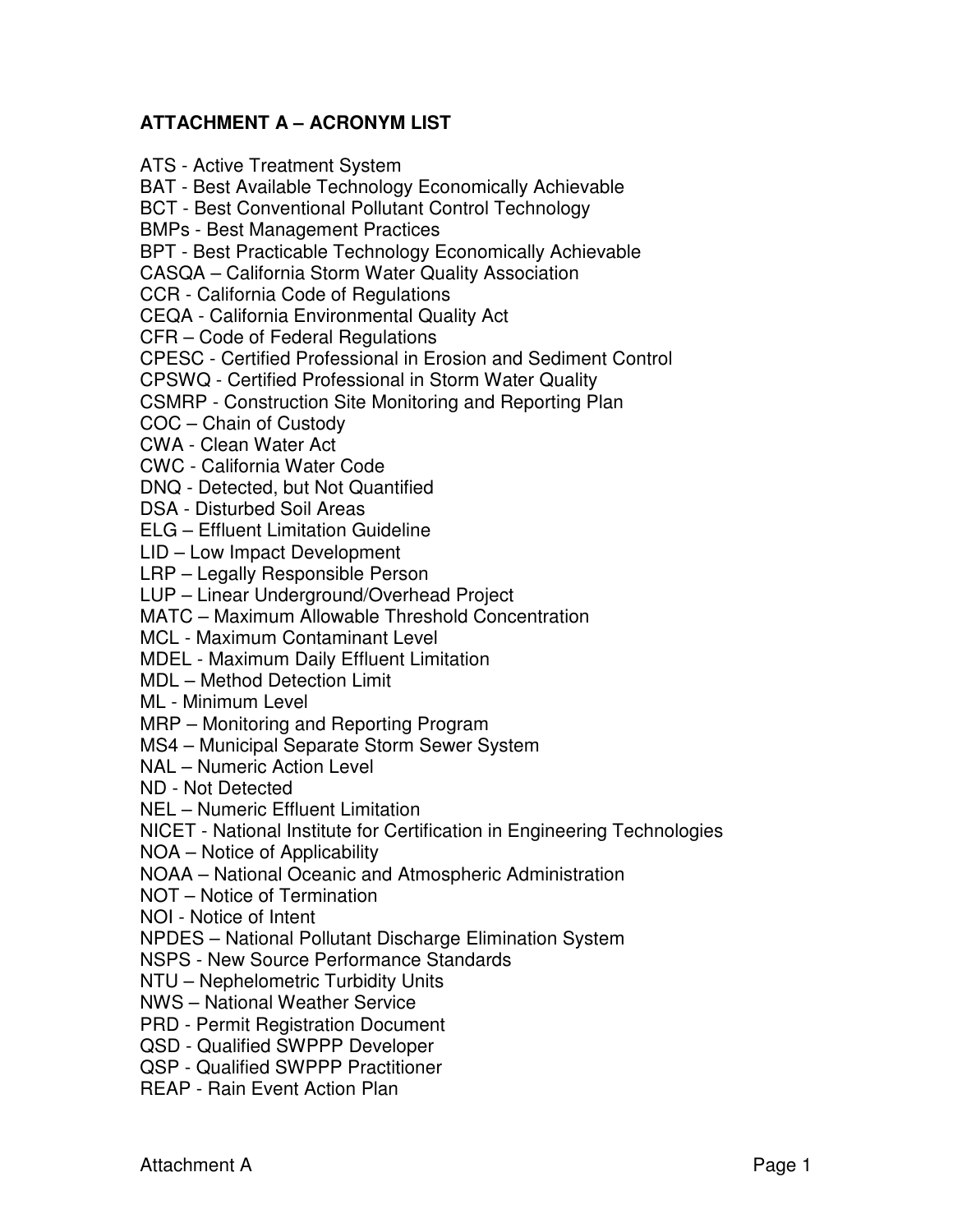RL – Reporting Limit

RUSLE - Revised Universal Soil Loss Equation

SEZ - Stream Environment Zone

SMARTS - Storm water Multi-Application and Report Tracking System

SWAMP – Surface Water Ambient Monitoring Program

SWPPP - Storm Water Pollution Prevention Plan

USEPA – United States Environmental Protection Agency

WDID - Waste Discharger Identification

WDRs - Waste Discharge Requirements

WQBEL - Water Quality-Based Effluent Limitations

WQO – Water Quality Objective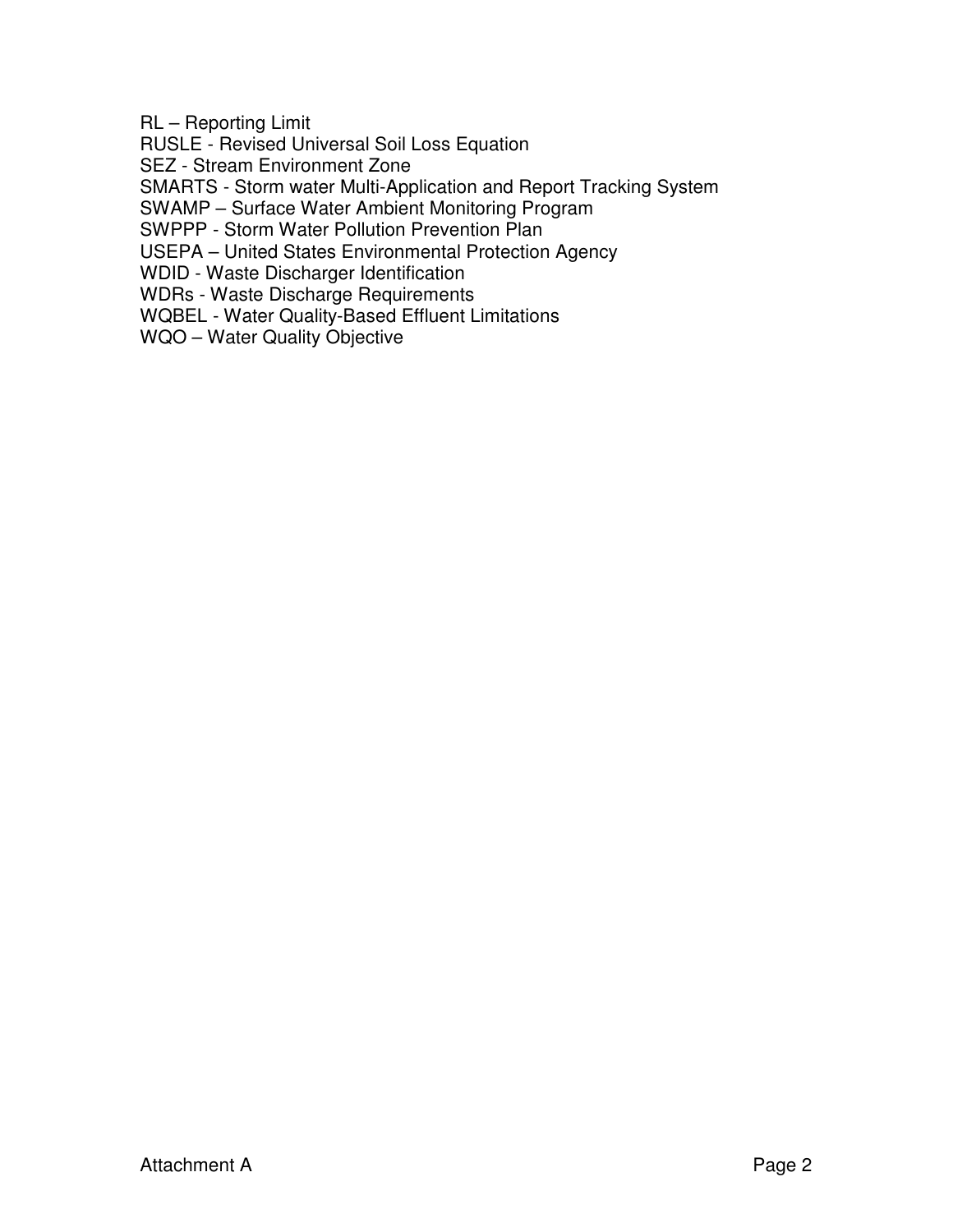# **ATTACHMENT B – GLOSSARY**

# **Active Treatment System (ATS)**

A treatment system that employs chemical coagulation, chemical flocculation, or electrocoagulation to aid in the reduction of turbidity caused by fine suspended sediment.

### **Acute Aquatic Toxicity Test**

A test to measure the relative severity of chemical toxicity on aquatic life. For aquatic toxicity, an effect observed within 96 hours or less is considered acute.

# **Anticipated Storm Event**

An anticipated storm event is any weather pattern that is forecast to have a 30% or greater chance of producing precipitation in the project area, as determined by the precipitation forecast information from the National Weather Service Forecast Office (e.g., by entering the zip code of the project's location at http://www.srh.noaa.gov/forecast).

# **Approved Signatory**

A person who has been authorized by the Legally Responsible Person to sign, certify, and electronically submit Permit Registration Documents, Notices of Termination, and any other documents, reports, or information required by the General Permit, the State or Regional Water Board, or USEPA. The Approved Signatory must be one of the following:

- 1. For a corporation or limited liability company: a responsible corporate officer. For the purpose of this section, a responsible corporate officer means: (a) a president, secretary, treasurer, or vice-president of the corporation in change of a principal business function, or any other person who performs similar policy or decisionmaking functions for the corporation or limited liability company; or (b) the manager of the facility if authority to sign documents has been assigned or delegated to the manager of the facility if authority to sign documents has been assigned or delegated to the manager in accordance with corporate procedures;
- 2. For a partnership or sole proprietorship: a general partner or the proprietor, respectively;
- 3. For a municipality, State, Federal, or other public agency: a principal executive officer, ranking elected official, city manager, council president, or any other authorized public employee with managerial responsibility over the construction or land disturbance project (including, but not limited to, project manager, project superintendent, or resident engineer);
- 4. For the military: any military officer or Department of Defense civilian, acting in an equivalent capacity to a military officer, who has been designated;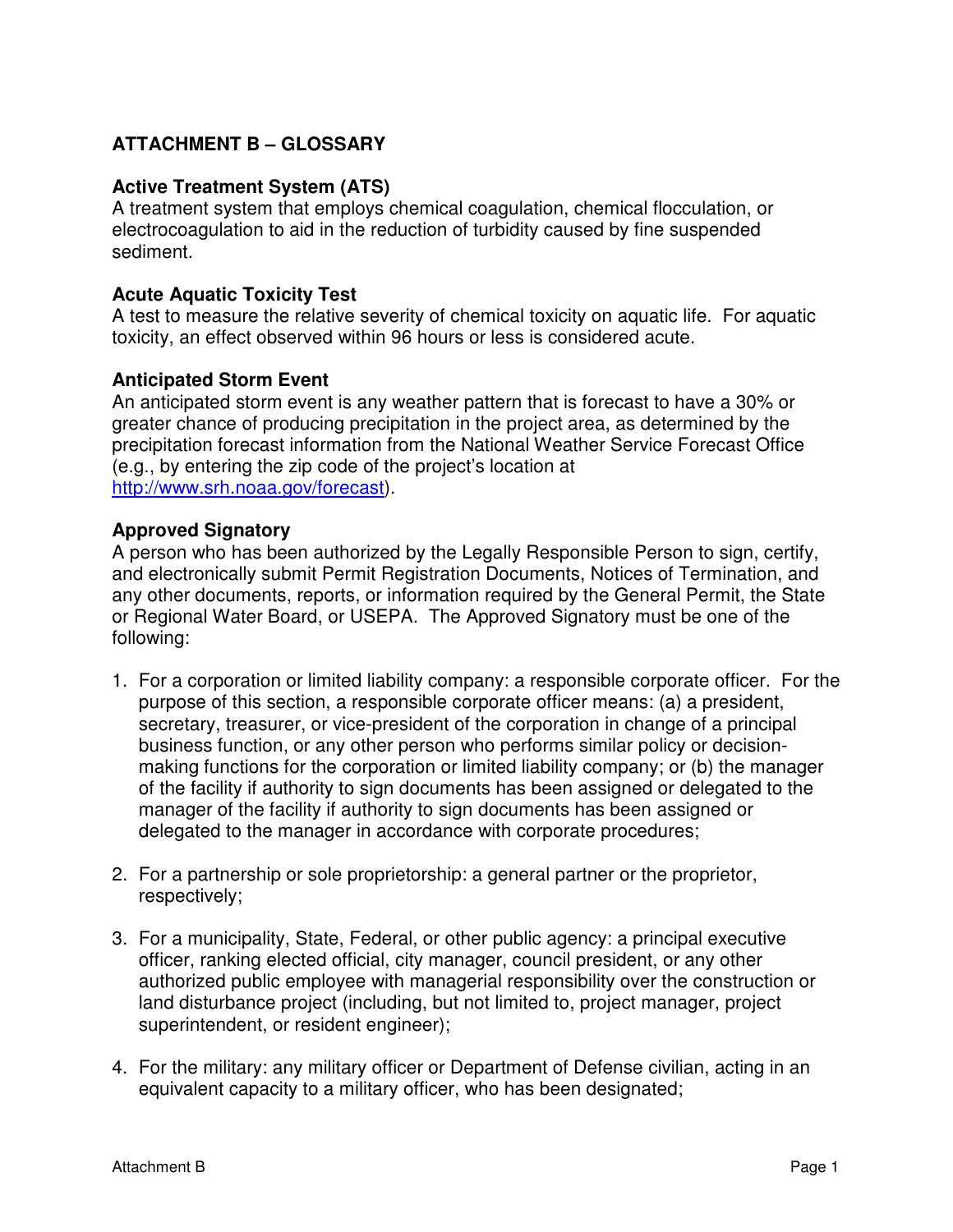- 5. For a public university: an authorized university official;
- 6. For an individual: the individual, because the individual acts as both the Legally Responsible Person and the Approved Signatory; or
- 7. For any type of entity not listed above (e.g. trusts, estates, receivers): an authorized person with managerial authority over the construction or land disturbance project.

# **Arithmetic Mean (**µ**)**

Also called the average, is the sum of measured values divided by the number of samples. For ambient water concentrations, the arithmetic mean is calculated as follows:

Arithmetic mean =  $\mu$  =  $\Sigma x / n$  where:  $\Sigma x$  is the sum of the measured ambient water concentrations, and n is the number of samples.

#### **Beneficial Uses**

California Water Code defines beneficial uses as those uses of the waters of the state that must be protected against quality degradation as specified in the Basin Plan.

# **Best Available Technology Economically Achievable (BAT)**

As defined by USEPA, BAT is a technology-based standard established by the Clean Water Act as the most appropriate means available on a national basis for controlling the direct discharge of toxic and nonconventional pollutants to navigable waters. The BAT effluent limitations guidelines, in general, represent the best existing performance of treatment technologies that are economically achievable within an industrial point source category or subcategory.

# **Best Conventional Pollutant Control Technology (BCT)**

As defined by USEPA, BCT is a technology-based standard for the discharge from existing industrial point sources of conventional pollutants including biochemical oxygen demand (BOD), total suspended sediment (TSS), fecal coliform, pH, and oil and grease.

#### **Best Management Practices (BMPs)**

Stormwater control measures including schedules of activities, prohibitions of practices, maintenance procedures, and other management practices to prevent or reduce the pollution of waters of the United States.

# **Chain of Custody (COC)**

The form used to track sample handling as samples progress from sample collection through the analysis and reporting process in the laboratory. COC forms can be obtained from an analytical laboratory upon request.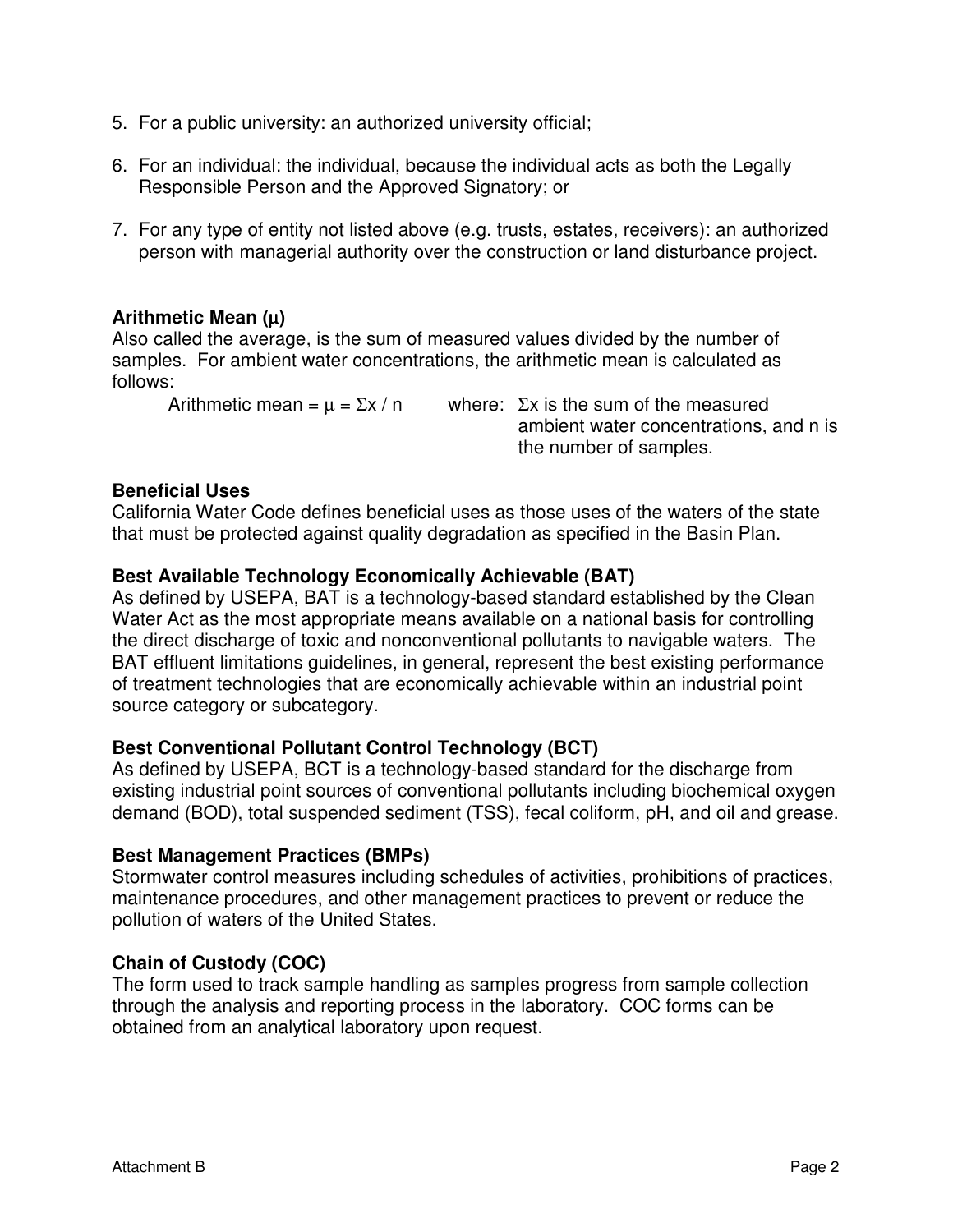# **Coagulation**

The clumping of particles in a discharge to settle out impurities, often induced by chemicals such as lime, alum, and iron salts.

#### **Common Plan of Development**

Generally a contiguous area where multiple, distinct construction activities may be taking place at different times under one plan. A plan is generally defined as any piece of documentation or physical demarcation that indicates that construction activities may occur on a common plot. Such documentation could consist of a tract map, parcel map, demolition plans, grading plans or contract documents. Broad planning documents such as land use master plans, conceptual master plans, or broad-based CEQA or NEPA documents that identify potential projects for an agency or facility are not considered common plans of development.

# **Compliance Storm Event**

The 20-year, 1-hour storm, which is equal to 1 inch of rainfall during a 1-hour period. For ATSs, the compliance storm event is the 10-year, 24-hour storm event as determined by the following precipitation frequency maps (expressed in tenths of inches): http://www.wrcc.dri.edu/pcpnfreq/nca10y24.gif.

# **Daily Average Discharge**

The discharge of a pollutant measured during any 24-hour period that reasonably represents a calendar day for purposes of sampling. For pollutants with limitations expressed in units of mass, the daily average discharge is calculated as the total mass of the pollutant discharged during the day. For pollutants with limitations expressed in other units such as concentration, the daily average discharge is calculated as the average measurement of the pollutant throughout the day. The daily discharge may be determined by the analytical results of a composite sample taken over the course of one day (a calendar day or other 24-hour period defined as a day) or by the arithmetic mean of analytical results from one or more grab samples taken over the course of the day from outfalls identified for the project site.

#### **Detected, but Not Quantified (DNQ)**

DNQ are those sample results less than the Reporting Limit (RL), but greater than or equal to the laboratory's Method Detection Limit (MDL).

#### **Diversion**

Activities taken to route flowing water or groundwater around or away from a work site that does not cause a measurable change in water quality upstream or downstream of the work area.

#### **Dewatering**

Activities taken to remove excess water in an excavation or impoundment by pumping or other mechanical means. Dewatering fluids generally contain pollutants such as sediment.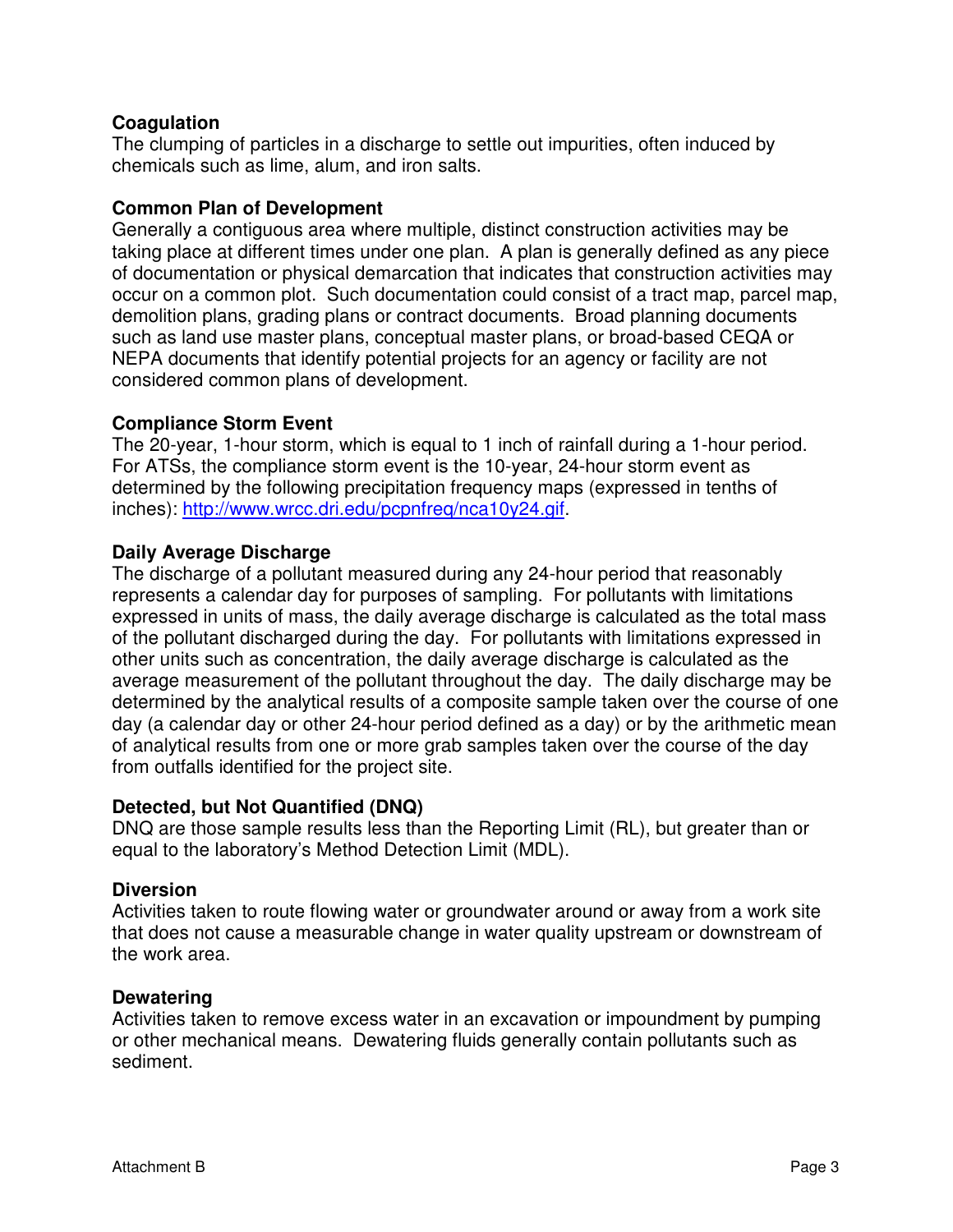#### **Direct Discharge**

The addition of any pollutant to waters of the U.S. from any point source including surface runoff that is collected or channeled by human activity; discharges through pipes, sewers, or other conveyances owned by a State, municipality, or other person that do not lead to a treatment works; and discharges through pipes, sewers, or other conveyances leading into a privately owned treatment works.

#### **Discharger**

The Legally Responsible Person or entity subject to this General Permit.

# **Effluent**

Any discharge of water by a discharger either to the receiving water or beyond the property boundary controlled by the discharger.

# **Effluent Limitation**

Any numeric or narrative restriction imposed on quantities, discharge rates, or concentrations of pollutants that are discharged beyond a project boundary from point sources into waters of the U.S., the waters of the contiguous zone, or the ocean.

# **Effluent Limitation Guideline (ELG)**

ELGs are U.S. national standards for wastewater discharges to surface waters and publicly owned treatment works. The USEPA issues ELGs for categories of industrial sources of water pollution under the Clean Water Act.

#### **Emergency**

A sudden, unexpected occurrence involving a clear and imminent danger, demanding immediate action to prevent or mitigate loss of, or damage to, life, health, property, essential public services, or the environment.

#### **Estimated Chemical Concentration**

The estimated chemical concentration that results from the confirmed detection of the substance by the analytical method below the ML value.

#### **Index Period**

The period of time during which bioassessment samples must be collected to produce results suitable for assessing the biological integrity of streams and rivers. Instream communities naturally vary throughout the seasons and sampling during the index period ensures that samples are collected during a period when communities are stable such that year to year consistency is obtained. The index period for the Lake Tahoe Hydrologic Unit is July 1 through August 15.

#### **Legally Responsible Person**

The Legally Responsible Person (LRP) will typically be the project proponent. The categories of persons or entities that are eligible to serve as the LRP are set forth below. For any construction or land disturbance project where multiple persons or entities are eligible to serve as the LRP, those persons or entities shall select a single LRP. In exceptional circumstances, a person or entity that qualifies as the LRP may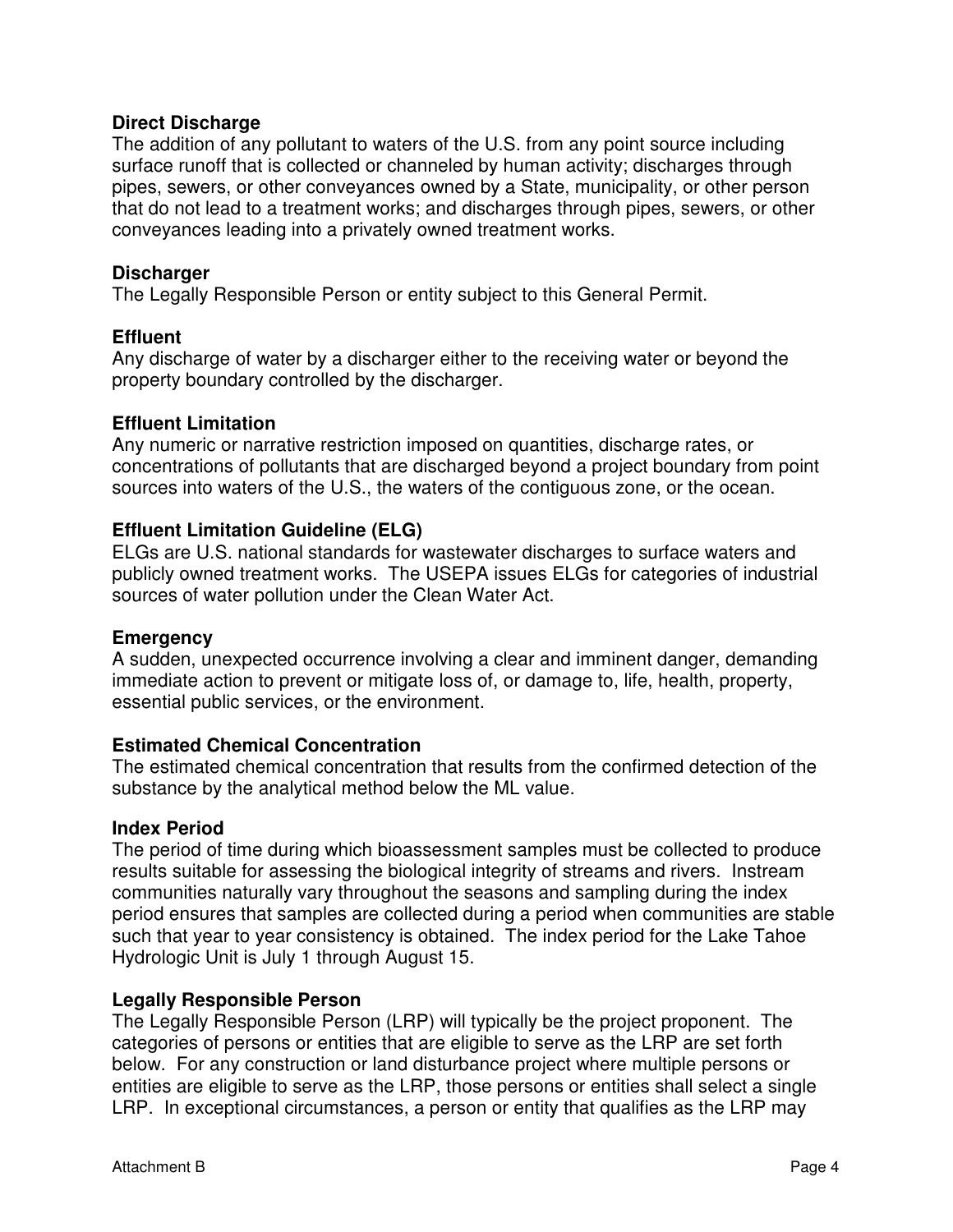provide written authorization to another person or entity to serve as the LRP. In such a circumstance, the person or entity that provides the authorization retains all responsibility for compliance with the General Permit. Except as provided in category 2(d), a contractor who does not satisfy the requirements of any of the categories below is not qualified to be an LRP.

The following persons or entities may serve as an LRP:

- 1. A person, company, agency, or other entity that possesses a real property interest (including, but not limited to, fee simple ownership, easement, leasehold, or other rights of way) in the land upon which the construction or land disturbance activities will occur for the regulated site.
- 2. In addition to the above, the following persons or entities may also serve as an LRP:
	- a. For linear underground/overhead projects (LUPs), the utility company, municipality, or other public or private agency that owns or operates the LUP;
	- b. For land controlled by an estate or similar entity, the person who has day-to-day control over the land (including, but not limited to, a bankruptcy trustee, receiver, or conservator);
	- c. For pollution investigation and remediation projects, any potentially responsible party that has received permission to conduct the project from the holder of a real property interest in the land; or
	- d. For U.S. Army Corp of Engineers projects, the U.S. Army Corps of Engineers may provide written authorization to its bonded contractor to serve as the LRP, provided, however, that the U.S. Army Corps of Engineers is also responsible for compliance with the general permit, as authorized by the Clean Water Act or the Federal Facilities Compliance Act.

# **Maximum Allowable Threshold Concentration (MATC)**

For ATS use, the allowable concentration of residual, or dissolved coagulant/flocculant in effluent. The MATC shall be specific to the coagulant/flocculant used, and be based on toxicity testing conducted by an independent, third-party laboratory.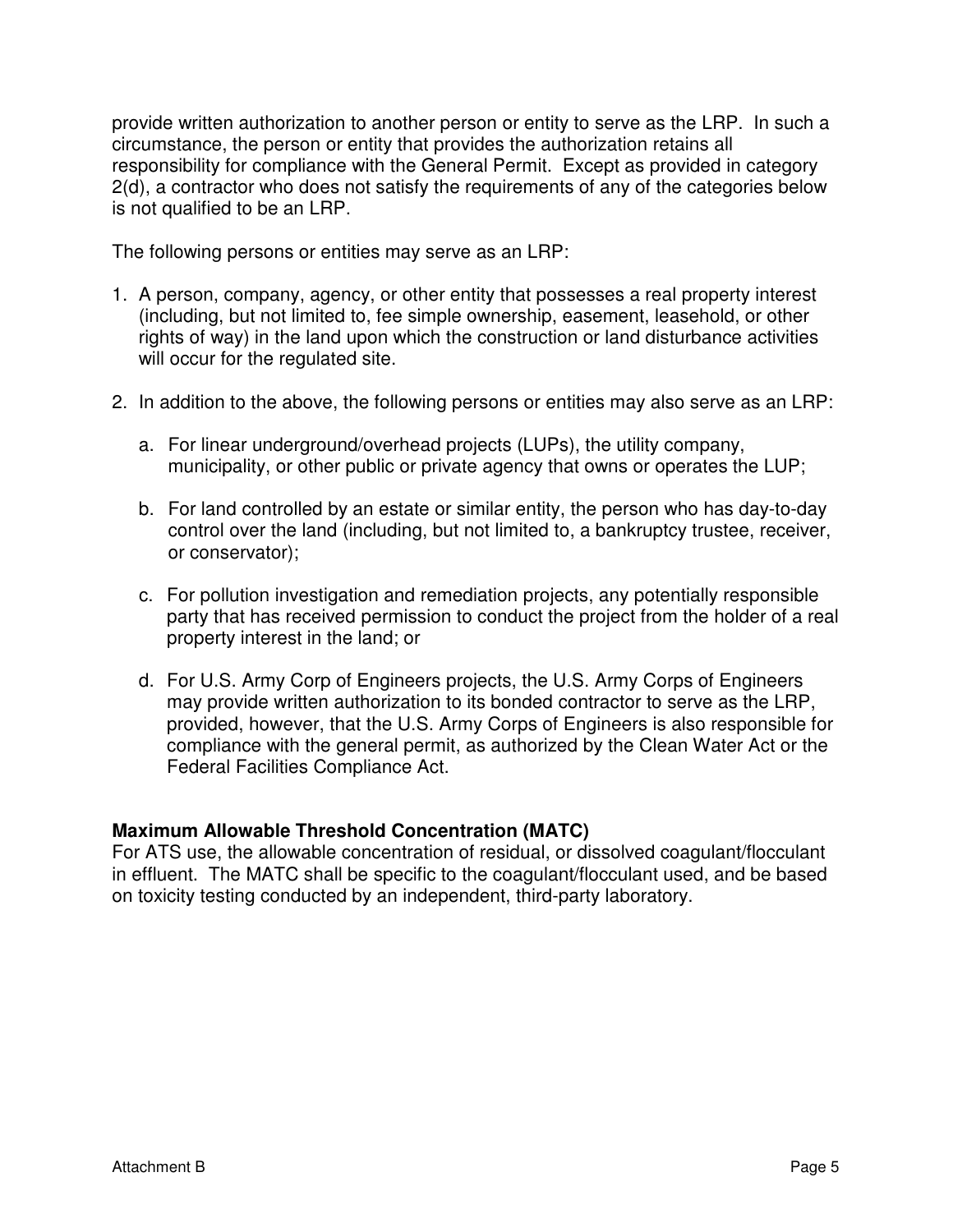# **Maximum Daily Effluent Limitation (MDEL)**

The highest allowable daily discharge of a pollutant, over a calendar day (or 24-hour period). For pollutants with limitations expressed in units of mass, the daily discharge is calculated as the total mass of the pollutant discharged over the day. For pollutants with limitations expressed in other units of measurement, the daily discharge is calculated as the arithmetic mean measurement of the pollutant over the day.

#### **Median**

The middle measurement in a set of data. The median of a set of data is found by first arranging the measurements in order of magnitude (either increasing or decreasing order). If the number of measurements (*n*) is odd, then the median =  $X_{(n+1)/2}$ . If *n* is even, then the median =  $(X_{n/2} + X_{(n/2)+1})/2$  (i.e., the midpoint between the  $n/2$  and  $n/2+1$ ).

#### **Method Detection Limit (MDL)**

MDL is the minimum concentration of a substance that can be measured and reported with 99 percent confidence that the analyte concentration is greater than zero, as defined in title 40 of the Code of Federal Regulations, Part 136, Attachment B, revised as of July 3, 1999.

#### **Minimum Level (ML)**

ML is the concentration at which the entire analytical system must give a recognizable signal and acceptable calibration point. The ML is the concentration in a sample that is equivalent to the concentration of the lowest calibration standard analyzed by a specific analytical procedure, assuming that all the method specified sample weights, volumes, and processing steps have been followed.

#### **Municipal Storm Water Collection System**

A conveyance or system of conveyances (including roads with drainage systems, municipal streets, catch basins, curbs, gutters, ditches, manmade channels, or storm drains) which is:

- 1. owned or operated by a state, city, town, borough, county, parish, district, association, or other public body (created pursuant to applicable federal and bi-state laws) having jurisdiction, that discharges to waters of the United States; including special districts under State law such as a sewer district or drainage district, flood control district, Indian tribe or an authorized Indian tribal organization or a designated and approved management agency under Section 208 of the CWA;
- 2. designed or used for collecting or conveying storm water;
- 3. which is not a combined sewer; and
- 4. which is not part of a Publicly Owned Treatment Works as defined in 40 CFR 122.2.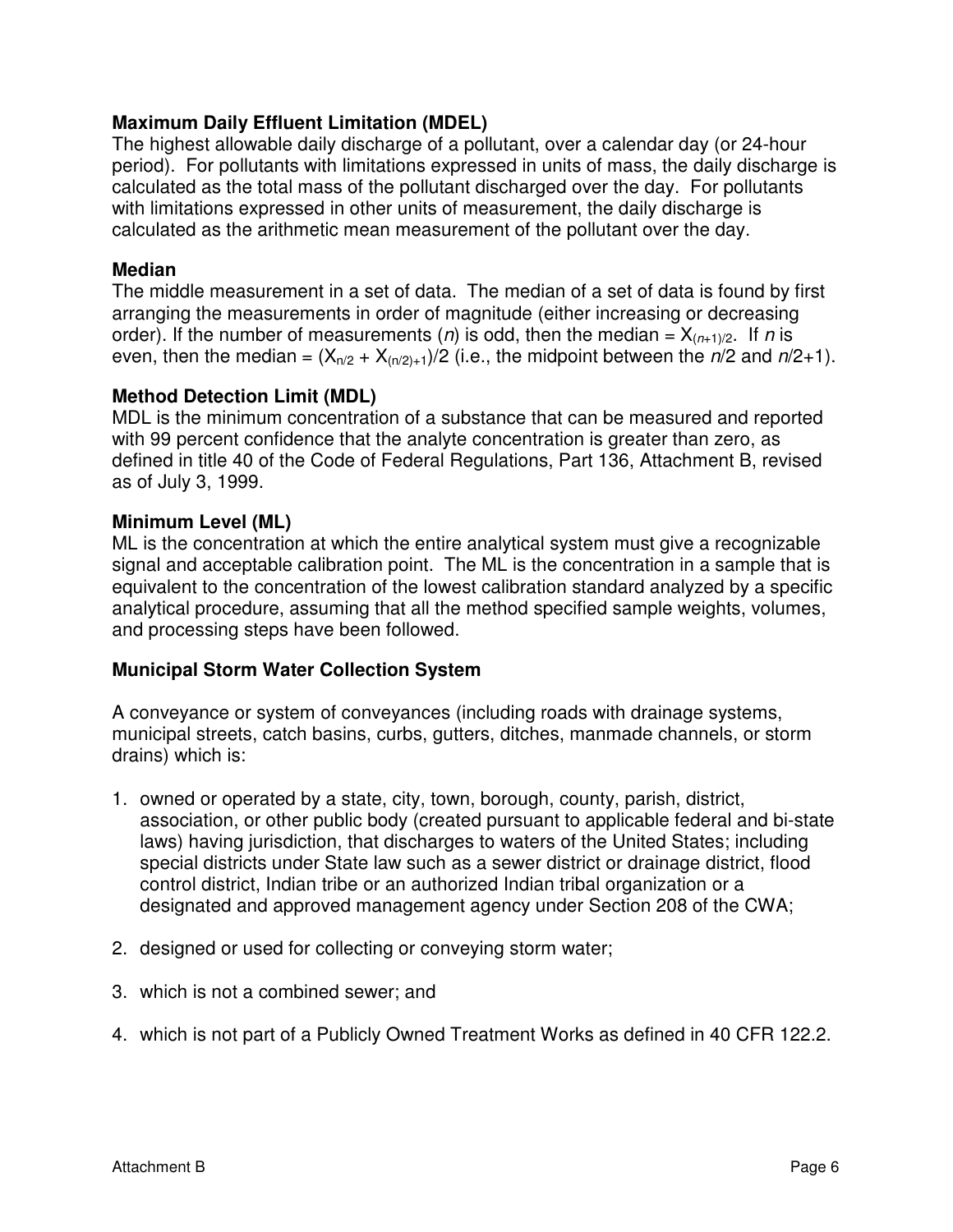#### **New Source Performance Standards**

New Source Performance Standards **(**NSPS**)** are pollution control standards issued by the USEPA. NSPS under the CWA set the level of allowable wastewater discharges from new industrial facilities**.** 

#### **Non-Storm Water**

Any wastewater that is not composed entirely of storm water, as defined below.

#### **Non-Visible Pollutants**

Pollutants that cannot be visually observed and are associated with a specific site, material, or activity that can cause a negative impact on water quality. Examples include chlorine, fertilizers, and pesticides/herbicides.

#### **Not Detected (ND)**

Sample results which are less than the laboratory's MDL.

#### **Post-Construction BMPs**

Structural and non-structural controls that detain, retain, or reduce the discharge of wastewater and pollutants to receiving waters after final stabilization is attained.

#### **Qualified SWPPP Developer (QSD)**

Individual who is authorized to develop and revise SWPPPs.

#### **Qualified SWPPP Practitioner (QSP)**

Individual assigned responsibility for non-storm water and storm water visual observations, sampling and analysis, and responsibility to ensure full compliance with the permit and implementation of all elements of the SWPPP and CSMRP.

# **Rain Event Action Plan (REAP)**

A written document specific to each storm event, that when implemented, is designed to protect all exposed portions of the site within 24 hours of any likely precipitation.

#### **Reporting Level (RL)**

RL is the ML (and its associated analytical method) chosen by the Discharger for reporting and compliance determination from the MLs included in this Order. The MLs included in this Order correspond to approved analytical methods for reporting a sample result that are selected by the Lahontan Water Board either from Appendix 4 of the SIP in accordance with section 2.4.2 of the SIP or established in accordance with section 2.4.3 of the SIP. The ML is based on the proper application of method-based analytical procedures for sample preparation and the absence of any matrix interferences. Other factors may be applied to the ML depending on the specific sample preparation steps employed. For example, the treatment typically applied in cases where there are matrix-effects is to dilute the sample or sample aliquot by a factor of ten. In such cases, this additional factor must be applied to the ML in the computation of the RL.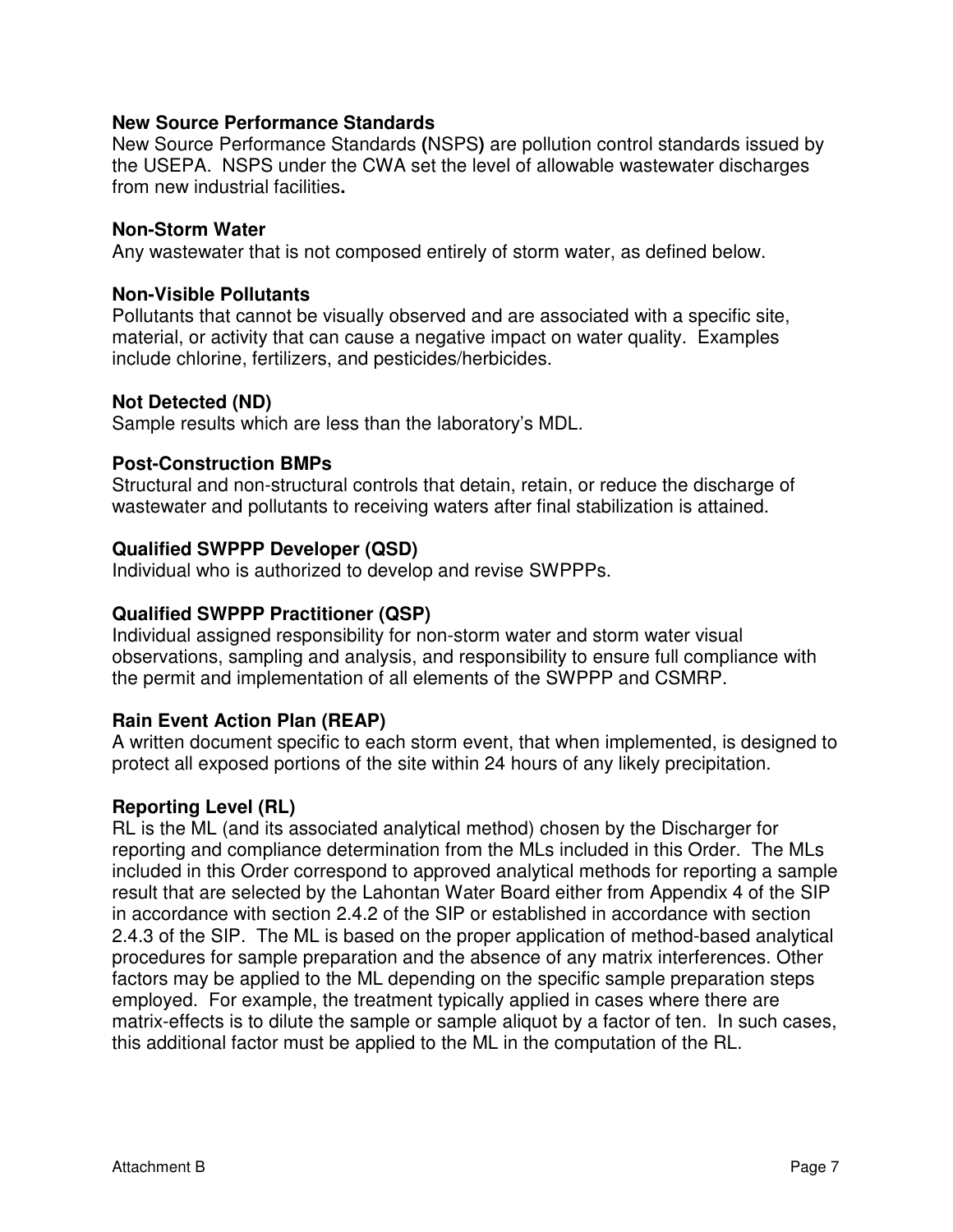### **Revised Universal Soil Loss Equation (RUSLE)**

Empirical model developed by the USDA that calculates average annual soil loss as a function of rainfall and runoff erosivity, soil erodibility, topography, erosion controls, and sediment controls.

#### **Routine Maintenance**

Activities intended to maintain the original line and grade, hydraulic capacity, or original purpose of a facility.

#### **Run-on**

Waters that originate offsite and flow onto the project site.

#### **Storm Water Multi-Application and Report Tracking System (SMARTS)**

The State Water Board's electronic system to manage administrative aspects of this General Permit, including obtaining and terminating coverage, and submitting required data and reports.

#### **Storm Water**

Storm water runoff, snow melt runoff, and surface runoff and drainage. It excludes infiltration and runoff from agricultural land.

#### **Structural Controls**

Any physical facility designed and constructed to mitigate the adverse impacts of storm water and urban runoff pollution.

#### **Wadeable Stream**

A stream that can be crossed safely by wading during an index period.

#### **Water of the United States**

Generally refers to surface waters, as defined by the USEPA in 40 CFR 122.2.

#### **Water Quality Objectives (WQOs)**

Water quality objectives are defined in the California Water Code as limits or levels of water quality constituents or characteristics that are established for the reasonable protection of beneficial uses of water or the prevention of nuisance within a specific area.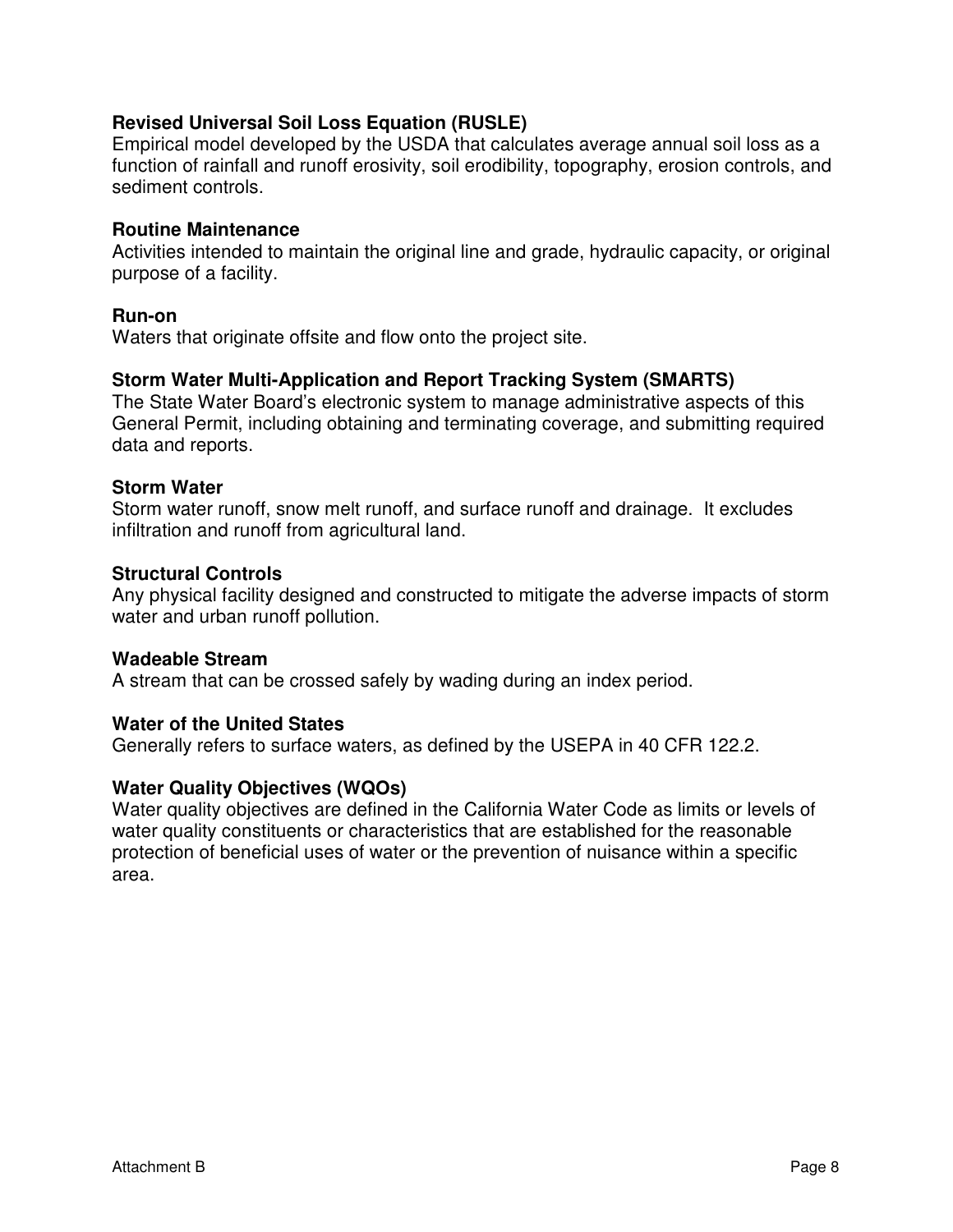# **ATTACHMENT C – CONSTRUCTION SITE MONITORING AND REPORTING PROGRAM (CSMRP)**

Title 40 of the Code of Federal Regulations at section 122.48 (40 CFR 122.48) requires that all NPDES permits specify monitoring and reporting requirements. Water Code Sections 13267 and 13383 also authorize the Lahontan Water Board to require technical and monitoring reports. This CSMRP establishes minimum monitoring and reporting requirements for this General Permit, which implement the federal and California regulations. Additional monitoring may be required as specified by the Executive Officer.

# **I. GENERAL MONITORING PROVISIONS**

- **A.** Samples and measurements taken as required herein shall be representative of the volume and nature of the monitored discharge. All samples shall be taken at the monitoring locations specified below and, unless otherwise specified, before the monitored flow joins or is diluted by any other waste stream, body of water, or substance. Monitoring locations shall be identified in the CSMRP filed as part of the SWPPP with the NOI. Discharge locations may be updated as necessary if certain phases or project segments are completed and permanently stabilized. The updated sampling locations must be maintained in the SWPPP and made available to Lahontan Water Board staff upon request.
- **B.** With the exception of field analysis conducted by dischargers for turbidity and pH, all laboratories analyzing monitoring samples shall be certified by the Department of Health Services, in accordance with the provision of Water Code section 13176, and must include quality assurance/quality control data with their reports. Dischargers may conduct their own field analysis of turbidity and pH if the discharger has sufficient capability (qualified trained employees, properly calibrated and maintained field instruments, etc.) to adequately perform the field analysis.
- **C.** All monitoring instruments and devices used by the Discharger to fulfill the prescribed monitoring program shall be properly maintained and calibrated as necessary to ensure their continued accuracy. All flow measurement devices shall be calibrated at least once per year to ensure continued accuracy of the devices.
- **D.** Dischargers shall ensure that all sampling and sample preservation are in accordance with the current edition of "Standard Methods for the Examination of Water and Wastewater" (American Public Health Associate).
- **E.** All sample analyses shall be conducted according to test procedures specified in 40 CFR Part 136, or otherwise stated within this Monitoring and Reporting Program.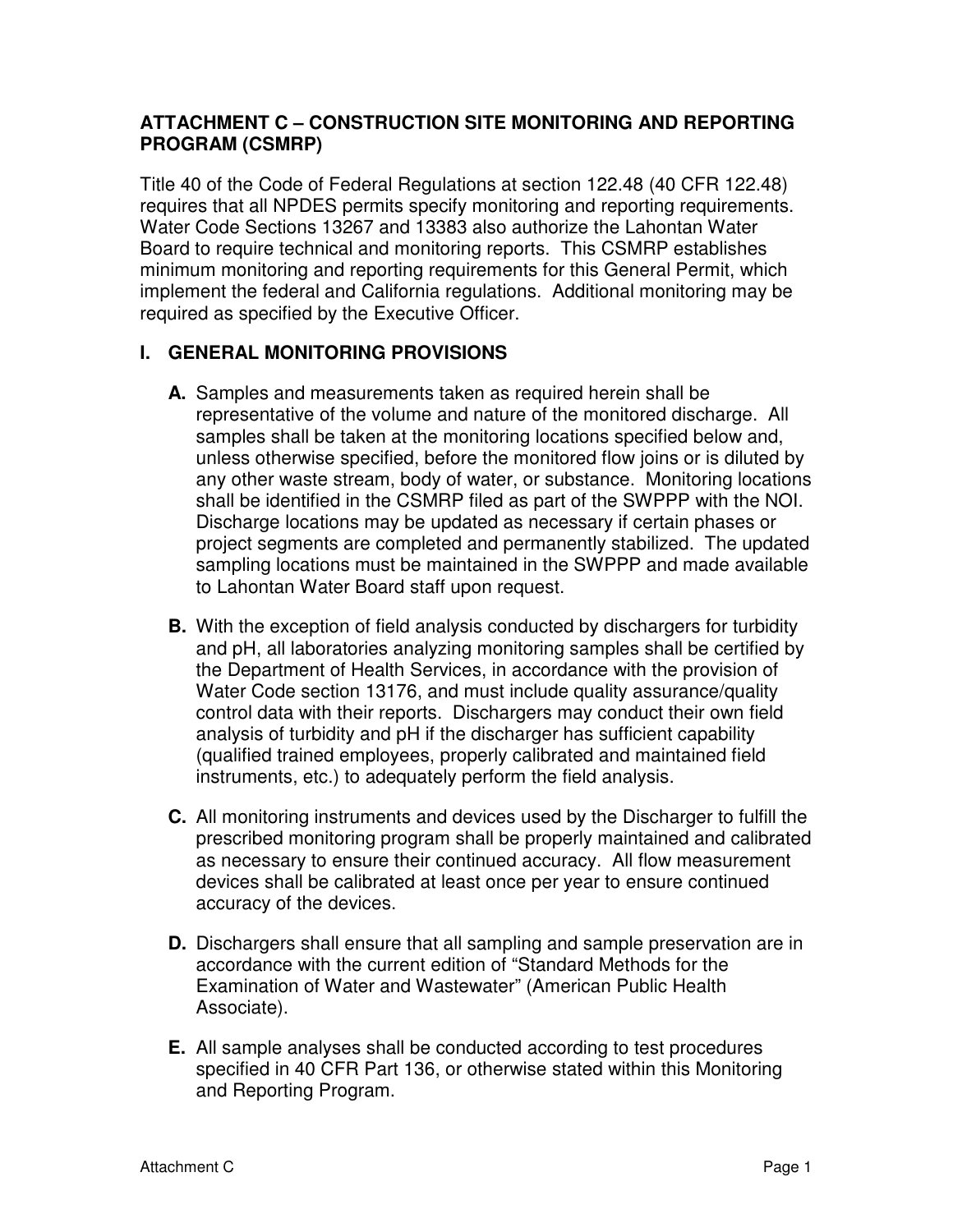- **F.** Monitoring results, including non-compliance, shall be reported at intervals and in a manner specified in this Monitoring and Reporting Program.
- **G.** All inspection, maintenance repair and sampling activities at the project location shall be performed or supervised by a Qualified SWPPP Practitioner (QSP) representing the discharger. The QSP may delegate any or all these activities to an employee appropriately trained to do the task(s).
- **H.** Dischargers are not required to conduct visual inspections or physically collect samples outside of daylight hours, or when conditions exists that would be dangerous to personnel. Winter period (October 16 through April 30) monitoring requirements are also waived if significant environmental impacts would result from road system use to access the activity area, or if worker safety would be compromised. An explanation of the missed monitoring requirements due to these exceptions shall be recorded in writing and provided to Lahontan Water Board with the Annual Report.

### **II. CONSTRUCTION SITE MONITORING AND REPORTING PLAN REQUIREMENTS**

- **A.** Pursuant to Water Code Sections 13383 and 13267, all dischargers subject to this General Permit shall develop and implement a written sitespecific Construction Site Monitoring and Reporting Plan (CSMRP) in accordance with the requirements of this Section. The CSMRP shall be developed prior to the commencement of construction activities, and revised as necessary to reflect project revisions. The CSMRP shall be part of the Storm Water Pollution Prevention Plan (SWPPP).
- **B.** Dischargers electing to operate an Active Treatment System (ATS) shall develop and implement a supplemental monitoring program for these systems in accordance with the requirements established in Attachment E of this General Permit.
- **C.** The CSMRP shall be developed and implemented to include the monitoring and reporting requirements specified in this CSMRP and shall at a minimum address the following objectives:
	- **1.** Demonstrate that the site is in compliance with the discharge prohibitions and applicable effluent limitations.
	- **2.** Determine whether non-visible pollutants are present at the construction site and are causing or contributing to exceedances of water quality objectives.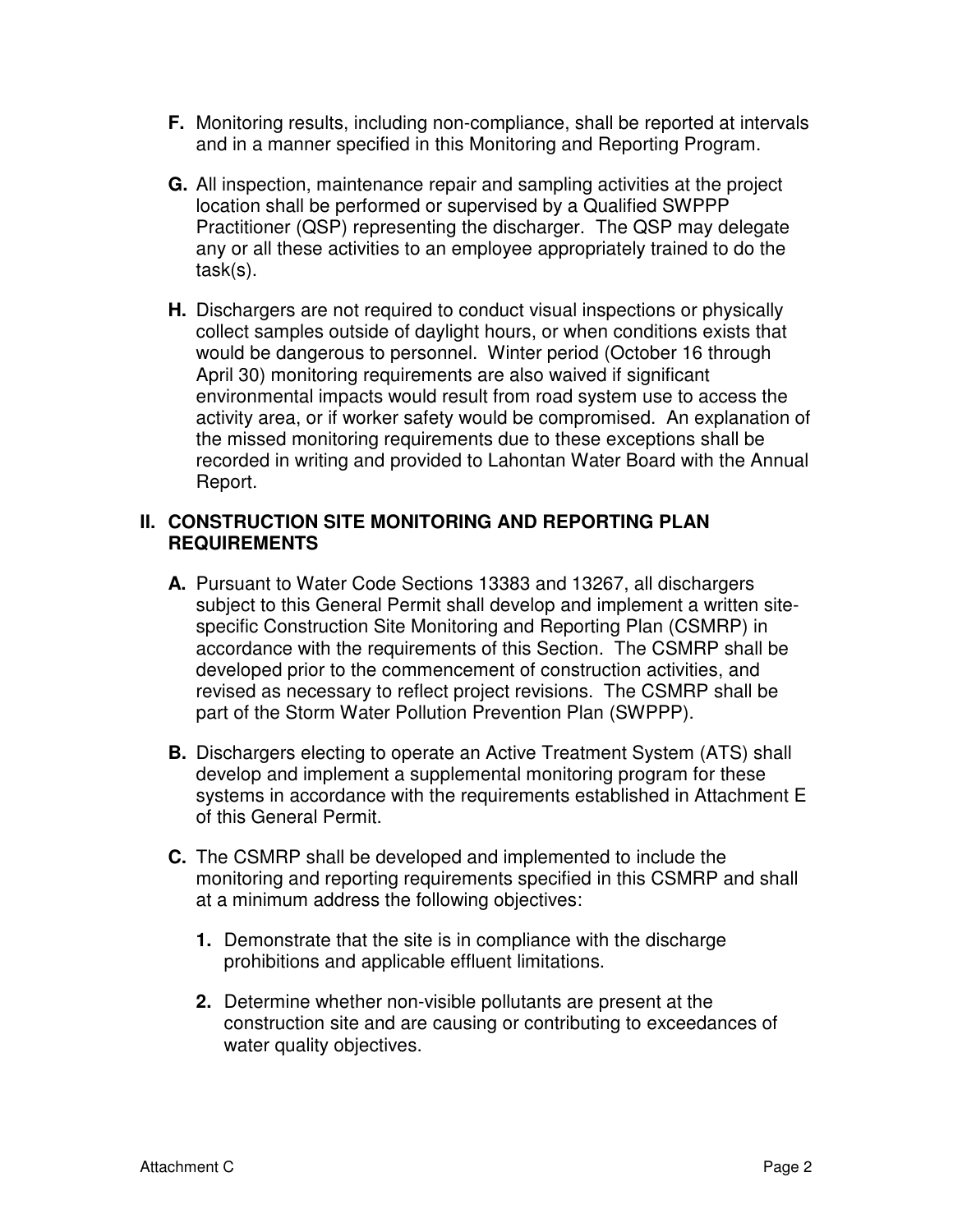- **3.** Determine whether immediate corrective actions, additional BMPs, or SWPPP revisions are necessary to reduce pollutants in storm water discharges and authorized non-storm water discharges.
- **4.** Determine whether BMPs included in the SWPPP/REAP are effective in preventing or reducing pollutants in storm water discharges and authorized non-storm water discharges.
- **5.** Demonstrate that appropriate sample collection, handling, and analyses procedures are implemented.

# **III. VISUAL INSPECTIONS**

#### **A. Visual Inspections**

- **1.** During the active construction season (defined as May 1 through October 15 for purposes of this General Permit), an inspection of the construction site shall be made at the end of each work day. Dischargers working (under an approved variance) during the period from October 16 through April 30 of the following year shall also conduct inspections on a daily basis. During the Winter or inactive period (defined as October 16 through April 30 for purposes of this permit), Dischargers must conduct inspections at least once per month during daylight hours.
- **2.** During both active and inactive periods, a construction site inspection shall also be performed within 24 hours prior to an anticipated precipitation event (chance of precipitation is forecasted at 30 percent or greater), daily during extended storm events, and within 24 hours after actual storm events. This requirement does not apply during snow events. If the discharger cannot complete an inspection within the specified time frames, the reason for the delay shall be recorded in writing and maintained with the next inspection report.
- **3.** Inspections shall be performed periodically, in accordance with this General Permit, from the commencement of construction activities until termination of coverage under this General Permit. The purpose of the inspections is to discover potential water quality problems at the construction site so the Discharger can implement corrective measures immediately. The inspections will also be used to document compliance with the conditions of the General Permit and the SWPPP and to evaluate the effectiveness of the SWPPP and the REAP.
- **4.** Inspection procedures shall be specified in the CSMRP. Observations at all designated effluent outfalls and other locations where storm water may discharge from the project boundaries to surface waters or municipal storm sewer systems must be included in the specified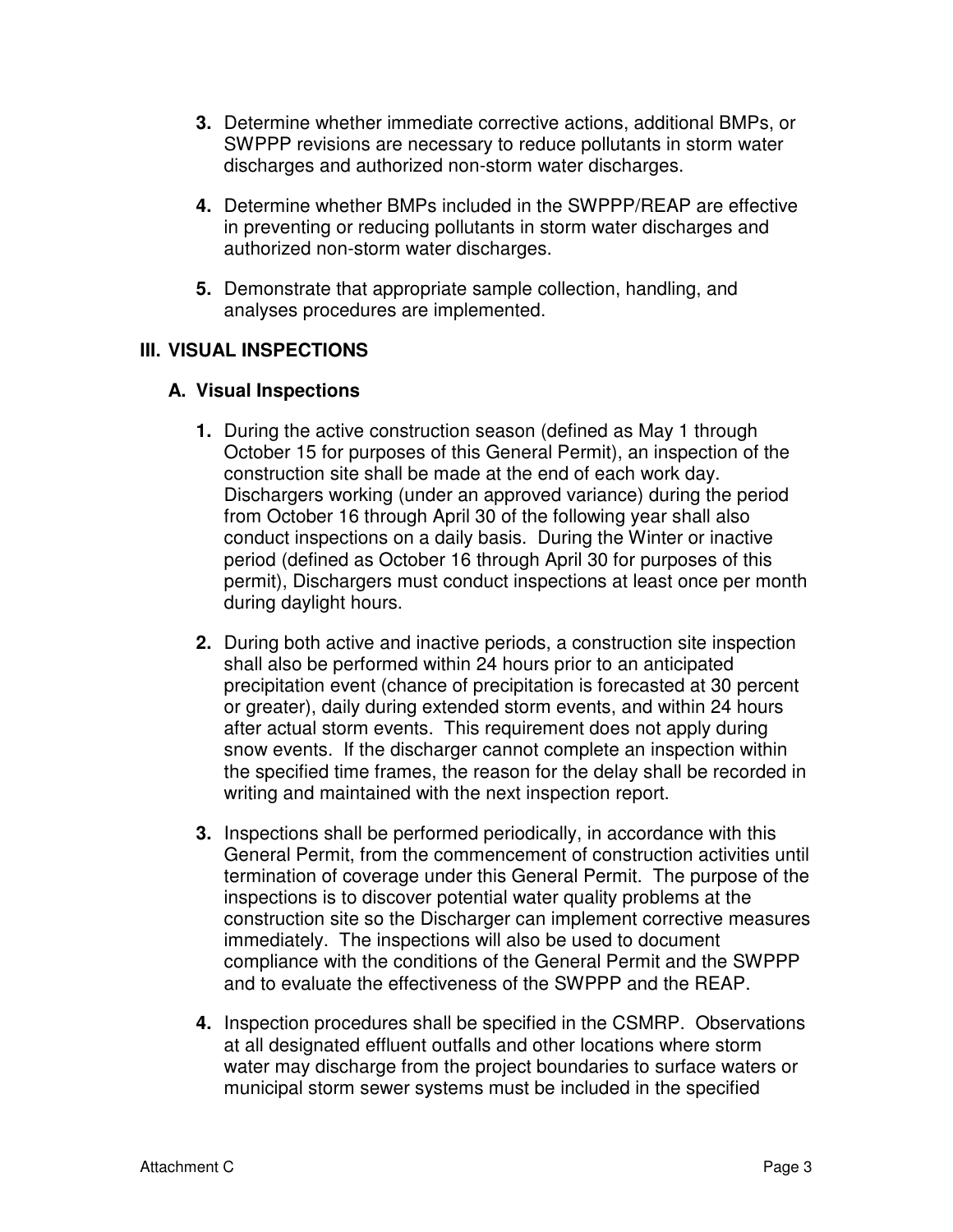procedures. Inspections shall be conducted to identify and report the compliance status for following items, as a minimum:

- **a.** Damage to containment dikes or erosion control fencing.
- **b.** Improperly installed or ineffective erosion control fencing.
- **c.** Unauthorized vehicle access, or vehicle access into designated non-construction areas not subject to disturbance.
- **d.** Boundary fence damage or removal.
- **e.** Disturbed areas with inadequate erosion prevention and sediment control protection.
- **f.** Evidence of any sediment leakage through erosion control fencing or containment dikes.
- **g.** Soil piles and other earthen materials which are unprotected or located in a drainage way.
- **h.** Spilled and improperly stored chemicals, paint, fuel, oil, solvents, sealants, etc.
- **i.** Upstream runoff diversion structures (are in place and operational).
- **j.** Any evidence of sediment tracking from construction equipment.
- **k.** Any signs of soil erosion or deposition down gradient from runoff discharges.
- **l.** Sediment accumulation within onsite storm water drainage control facilities, and facilities in need of maintenance to ensure effectiveness.
- **m.** Any evidence of non-storm water discharges from the project site. The inspection report shall note whether any such discharges are authorized, or are illicit and not authorized. If authorized, the condition of the applicable BMPs must be indicated.
- **n.** Any observed impacts to the receiving water.
- **5.** All inspections shall be recorded and maintained on a construction site inspection form provided as part of the CSMRP. Inspection forms shall be maintained and made available to the Lahontan Water Board, State Water Board, or USEPA staff, or designated representative, upon request. At a minimum the following information shall be recorded: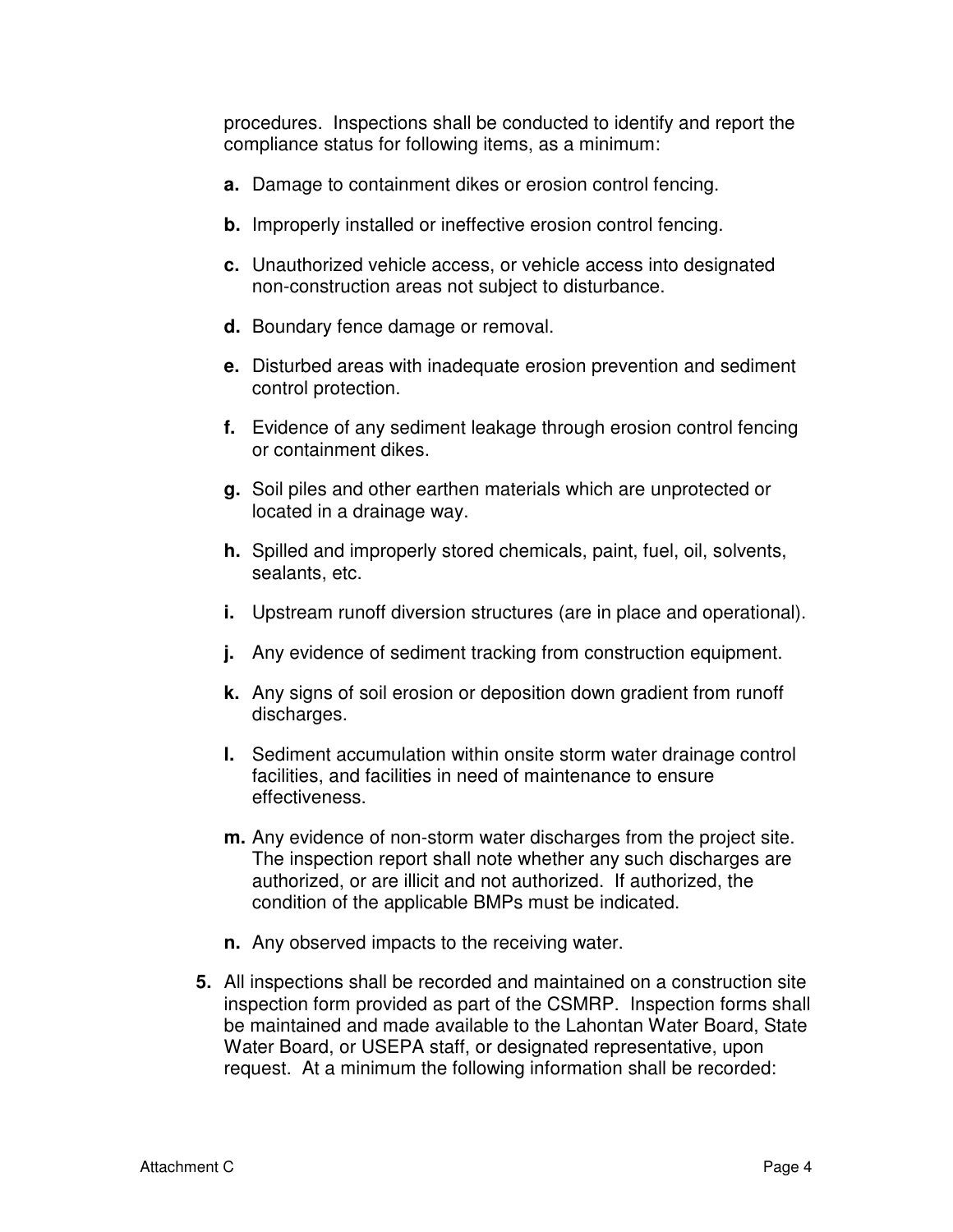- **a.** Weather conditions at the time of the inspection, including presence or absence of precipitation, estimated time of beginning of storm event, duration of storm event, time elapsed since last storm event, and approximate amount of rainfall in inches.
- **b.** Site information, including stage of construction, activities completed, and approximate area of the site exposed to storm water runoff.
- **c.** A description of BMPs evaluated (i.e., erosion controls, sediment controls, chemical and waste controls, and non-storm water controls) including the locations and any deficiencies noted.
- **d.** Observations of any storm water containment areas to detect leaks and ensure maintenance of adequate freeboard.
- **e.** A description of any non-storm water discharges and spills/leaks observed.
- **f.** Observations at all relevant discharge points and downstream locations in the receiving water, including the presence or absence of floating and suspended materials, sheens, discolorations, turbidity, and odors.
- **g.** Any corrective actions required, including any necessary changes to the SWPPP or REAP and the associated implementation dates.
- **h.** Photographs taken during the inspection, if any.
- **i.** Inspector's name, title, and signature.
- **j.** A space shall be provided to record follow up corrective actions that have been completed in response to the inspection report. A summary of the completed corrective actions shall be recorded in this space with the date of completion.

# **IV. STORM WATER MONITORING**

#### **A. Discharge Monitoring Locations**

- **1.** The Discharger shall perform sampling and analysis of storm water and non-storm water discharges to characterize discharges associated with construction activity from the entire project disturbed area.
- **2.** Effluent samples shall be collected, at a minimum, at all designated discharge points where storm water and authorized non-storm water is discharged offsite.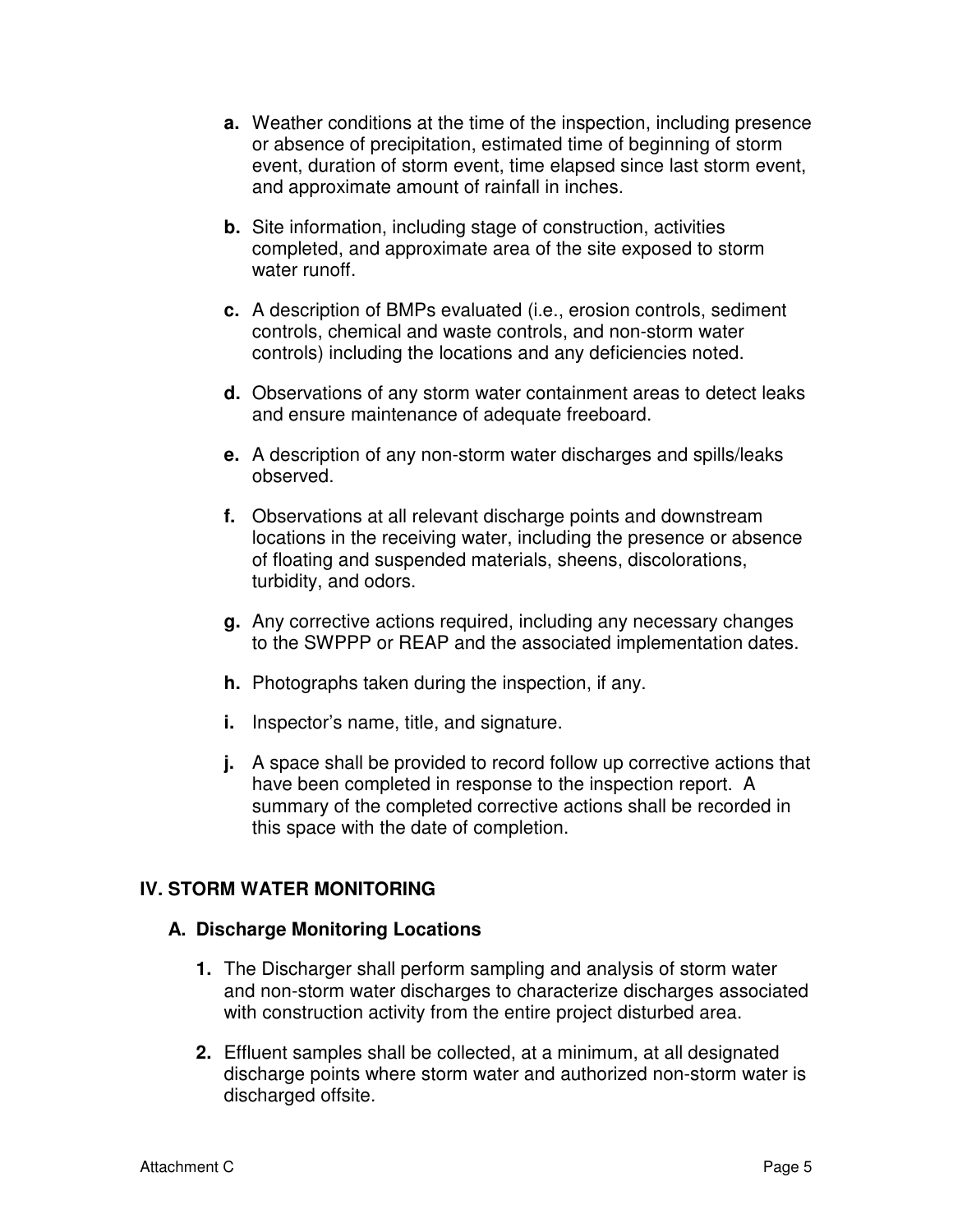- **3.** Dischargers shall ensure that effluent samples are representative of the discharge in each drainage area based on visual observation of the water and upstream conditions.
- **4.** Dischargers shall monitor and report site run-on from surrounding areas if there is a reason to believe run-on may contribute to an effluent limit exceedance. Run-on sampling locations shall be identified in the CSMRP if applicable.
- **5.** Dischargers who deploy an ATS on their site, or a portion of their site, shall collect ATS effluent samples and measurements from the discharge pipe or another location representative of the nature of the discharge.
- **6.** Discharge point monitoring locations shall be identified in the CSMRP and updated if disturbed soil areas change during the course of the project.

# **B. Receiving Water Monitoring Locations**

When receiving water monitoring is determined to apply to the project (see subsection C.3. below), the following shall apply:

- **1. Upstream/up-gradient.** Dischargers shall obtain upstream/upgradient receiving water samples from a representative and accessible location as close as possible to and upstream from the effluent discharge.
- **2. Downstream/down-gradient.** Dischargers shall obtain downstream/down-gradient receiving water samples from a representative and accessible location as close as possible to and downstream from the effluent discharge.
- **3.** Receiving water monitoring locations shall be identified in the CSMRP.

#### **C. Sampling Requirements**

#### **1. Storm Water Effluent Discharges.**

**a.** During the active construction season (defined as May 1 through October 15 for purposes of this General Permit), Dischargers shall collect one grab sample from each discharge point where storm water is discharged off the project boundaries and/or to surface waters. A minimum of three samples must be collected for each day that storm water is discharged offsite. If fewer than three discharge points are present at the site, at least three samples shall be collected from the discharge location(s). Dischargers working under an approved variance during the period from October 16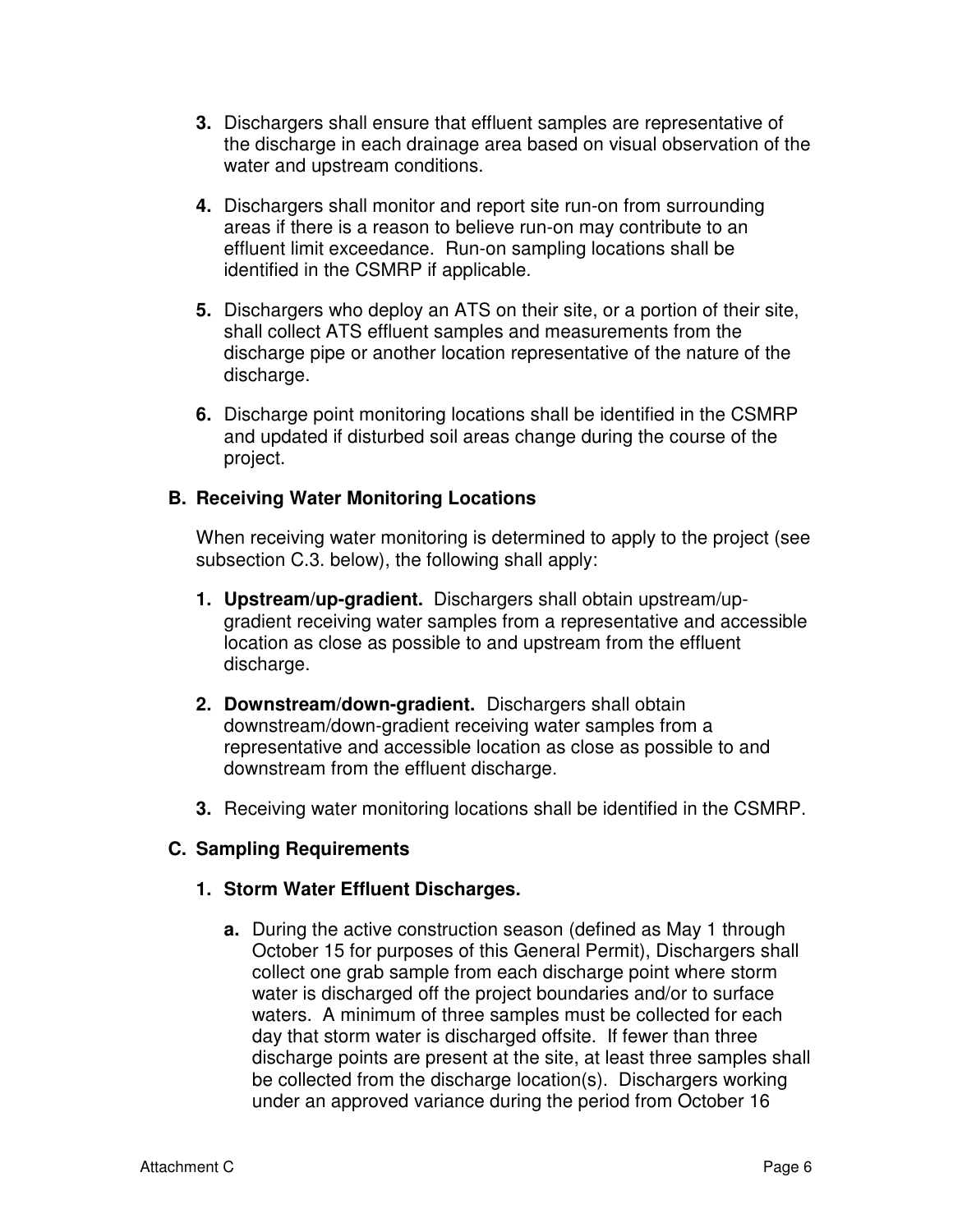through April 30 of the following year shall collect samples in accordance with the protocols described above.

- **b.** During the period from October 16 through April 30 of the following year, Dischargers must collect a representative sample from each designated discharge sampling point during a minimum of two storm events that produce a discharge off the project boundaries. Sampling is only required for one day during each storm event. A minimum of three samples for each day sampling is conducted is required.
- **c.** Samples shall be analyzed onsite for turbidity using portable field instruments calibrated in accordance with manufacturer specifications. If there is a visible oily sheen at any discharge point, a sample shall be collected and analyzed for grease and oil. Samples shall be collected and analyzed, consistent with Table C-1.
- **2. Non-visible Pollutants in Effluent.** The Discharger shall identify in the CSMRP potential non-visible pollutants that may contaminate storm water or non-storm water discharged from the project site (i.e., acids and bases, solvents, lubricants, fertilizers; pollutants known to have been spilled and have contaminated the soil; concrete or soil amendments, such as gypsum, that may result in increase pH). If a breach, malfunction, leakage, or spill is identified that has the potential to result in the discharge of a non-visible pollutant, or the discharge of the non-visible pollutants is expected, the discharger shall perform sampling for the specific non-visible pollutants at the discharge points corresponding to the applicable drainage area. This includes sampling for pH using a portable field meter when runoff has come into contact with uncured concrete or other materials that could affect the pH of effluent. The discharger shall also collect and analyze a sample of storm water runoff that has not come into contact with the pollutants of concern for comparison with the non-visible pollutant discharge sample.

Analyses may include, but are not limited to, indicator parameters such as volatile organic compounds, semi-volatile organic compounds, metals, salts and nutrients such as nitrogen and phosphorus, and other analyses as appropriate. The CSMRP shall specify appropriate indicator parameters for each non-visible pollutant identified, as well as appropriate analytical methods, detection limits, sampling procedures, and sampling preservation. When possible, these methods should be consistent with 40 CFR Part 136 to the maximum extent possible.

For protection of receiving waters the pH of effluent samples should not fall outside of the range of 6.0 to 9.0. This range is set as a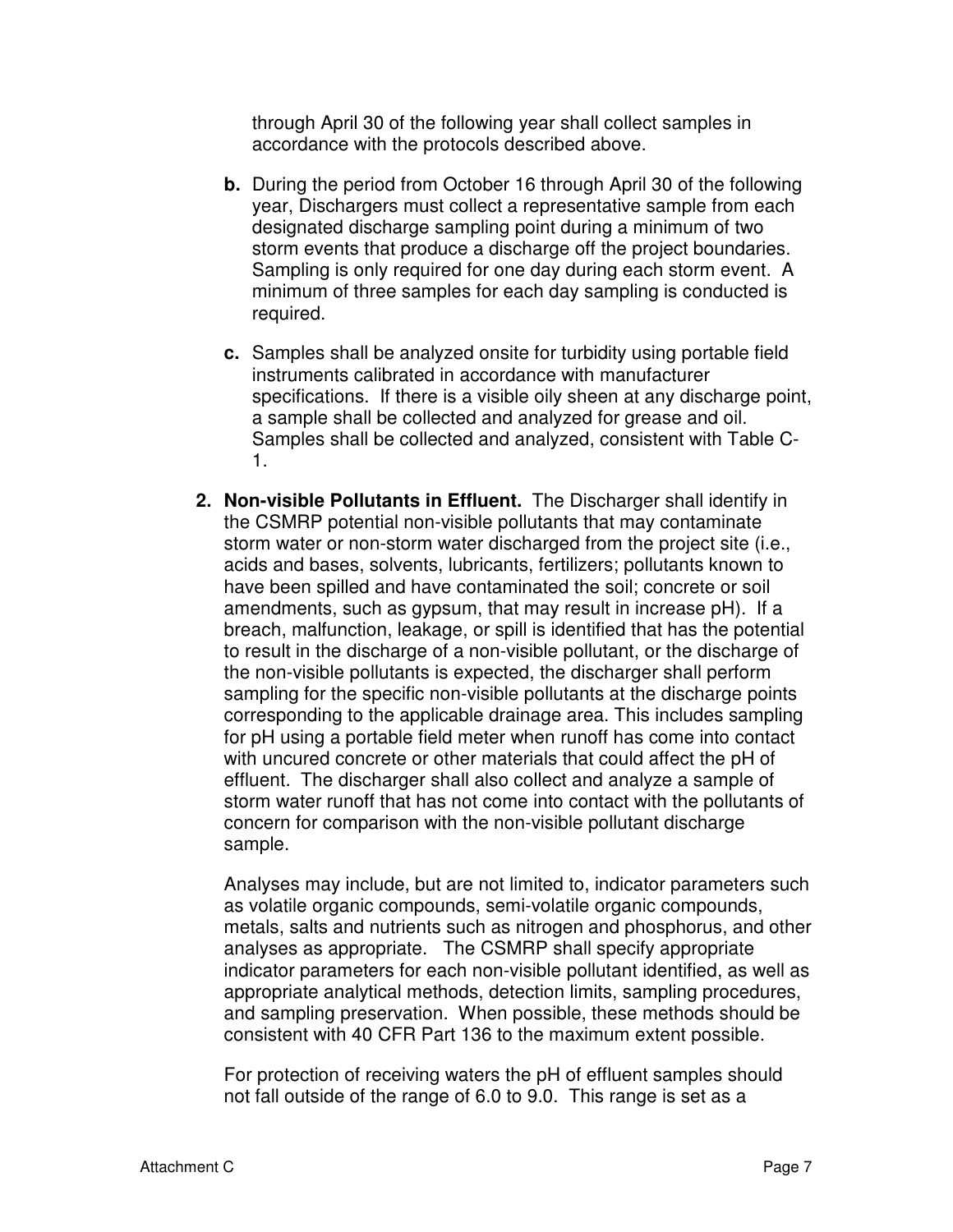numeric action level (NAL). If the pH of effluent is outside of the NAL, the discharger must investigate the cause of the excursion and implement appropriate corrective measures. If the pH levels are determined to be from natural causes, the discharger must provide data (e.g., from run-on) to demonstrate this condition.

- **3. Receiving Waters.** For certain sites and situations, such as stream restoration projects or other projects conducted within or adjacent to surface waters, discrete discharge points and effluent outfalls may not exist. In these cases receiving water sampling is more appropriate to evaluate potential impacts to water quality. For these sites, during the period from May 1 through October 15 of each year, the discharger shall collect a minimum of three samples per day for each day that storm water or authorized non-storm water is discharged to receiving waters at both upstream locations above the project effects and downstream locations below the project area. Dischargers working under an approved variance during the period of October 16 through April 30 the following year shall collect samples in accordance with the protocols described above. Samples shall be analyzed in accordance with Table C-1.
- **4. Bioassessments.** Dischargers operating on sites that disturb 30 acres or more of the landscape and have a direct discharge to a wadeable stream or streams shall conduct or participate in benthic macroinvertebrate bioassessment prior to commencement of construction activity, as specified in Attachment C-1.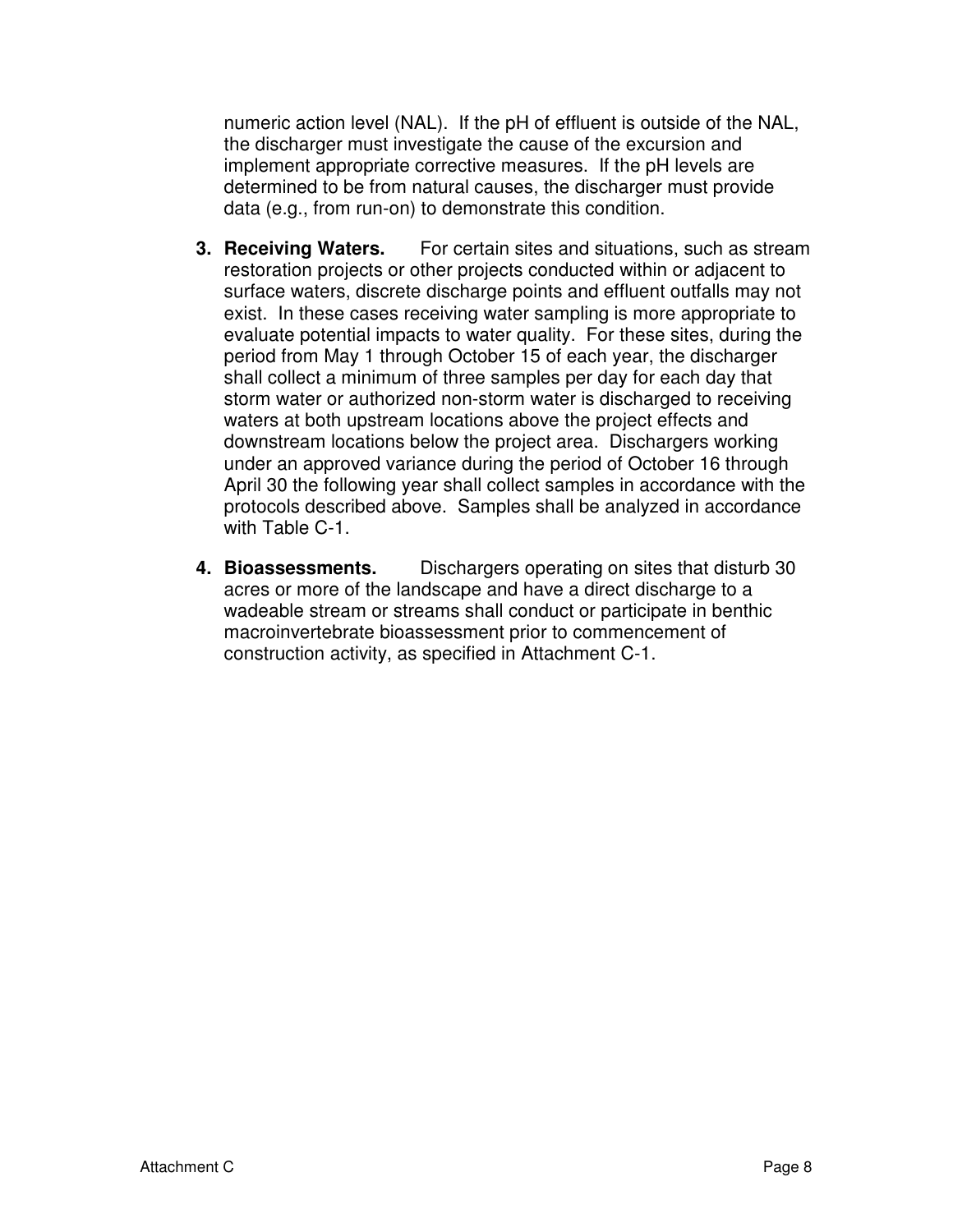| <b>Parameter</b>       | <b>Units</b> | <b>Test Method</b>                       | <b>Minimum Detection</b><br>Limit | <b>Frequency</b> |
|------------------------|--------------|------------------------------------------|-----------------------------------|------------------|
|                        |              |                                          |                                   |                  |
| Turbidity              | <b>NTU</b>   |                                          | 1 NTU                             | $\overline{2}$   |
|                        |              |                                          |                                   |                  |
| pH                     | SU           |                                          | $0.2$ pH                          | 4                |
| Grease and Oil         | mg/L         | EPA 1664 w/silica<br>gel treatment (SGT) | $2$ mg/L                          | 3                |
|                        |              |                                          |                                   |                  |
| Non-visible Pollutants |              | 4                                        | 4                                 | 4                |
|                        |              |                                          |                                   |                  |
| Bioassessment          | <b>NA</b>    | 5                                        | <b>NA</b>                         | 6                |

#### **Table C-1. Monitoring Requirements (May 1 through October 15)\***

#### **Notes:**

- 1 Shall be field tested with a calibrated portable instrument.
- 2 **Effluent**-Minimum of three samples per day storm water is discharged All designated loctions must be sampled. **Receiving waters** – When discharge sampling is determined to be inappropriate, collect three samples per day at designated sampling locations for each day that storm water is discharged to receiving waters.
- 3 **Effluent** When visible sheen is observed at discharge point.
- 4 The units, test method, and minimum detection limit shall be identified in the discharger's CSMRP for each non visible pollutant identified by the discharger. Analytical methods shall be in accordance with 40 CFR Part 136. Monitoring for non-visible pollutants shall be conducted as specified in section IV.C.2 of this MRP (when suspected in the discharge or when the potential to discharge has been determined).
- 5 The current SAFIT STEs (November 28, 2006) list requirements for both the Level I and Level II taxonomic effort, and area located at http://www.swrcb.ca.gov/swamp/docs/safit/ste\_list.pdf. When new editions are published by SAFIT, they will supersede all previous editions. All editions will be posted at the State Water Board's SWAMP website.
- 6 Applicable only to dischargers with a total project-related ground disturbance of 30 acres or more and a direct discharge to a receiving water. See Attachment C-1.

\*Note - see section C of this attachment for requirements during inactive construction period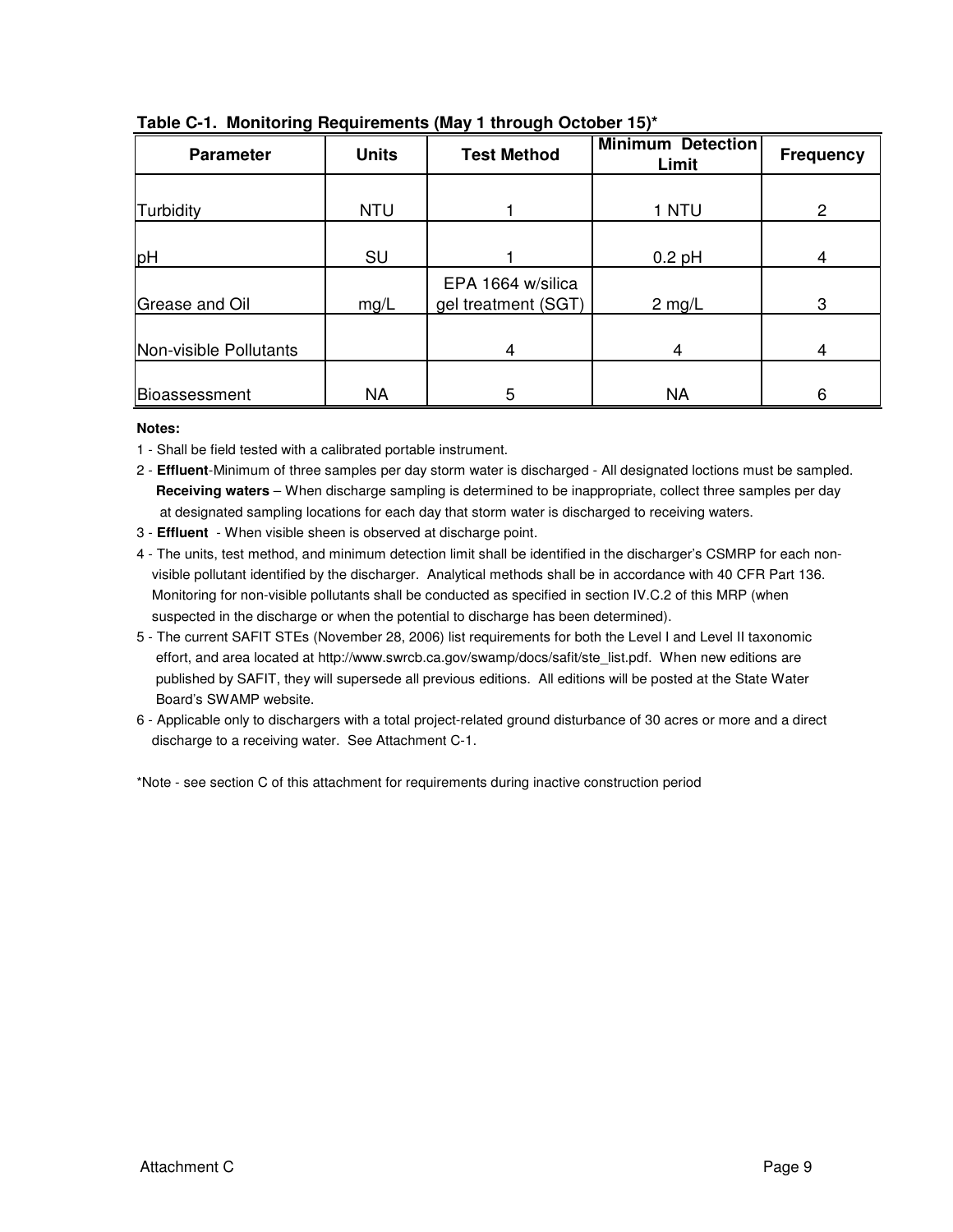# **V. GENERAL REPORTING REQUIREMENTS**

- **A.** All data and reports must be submitted through the SMARTS and be certified by the LRP or an approved signatory.
- **B.** All turbidity and pH analytical results collected from field instruments must be reported within five days after storm event conclusion. All other results determined by an analytical laboratory must be submitted within five days of receipt of the results form the laboratory.
- **C.** The Discharger shall report with each sample result the applicable reported Minimum Level (ML) and the current Method Detection Limit (MDL), as determined by the procedure in 40 CFR Part 136.
- **D.** The Discharger shall report the results of analytical determinations for the presence of chemical constituents in a sample using the following reporting protocols:
	- **1.** Sample results greater than or equal to the reported ML shall be reported as measured by the laboratory (i.e., the measured chemical concentration in the sample).
	- **2.** Sample results less than the reporting limit (RL), but greater than or equal to the laboratory's MDL, shall be reported as "Detected, but Not Quantified," or DNQ. The estimated chemical concentration of the sample shall also be reported.
	- **3.** For the purposes of data collection, the laboratory shall write the estimated chemical concentration next to DNQ as well as the words "Estimated Concentration" (may be shortened to "Est. Conc."). The laboratory may, if such information is available, include numerical estimates of the data quality for the reported result. Numerical estimates of data quality may be percent accuracy (+ a percentage of the reported value), numerical ranges (low to high), or any other means considered appropriate by the laboratory.
- **E.** Dischargers are to instruct laboratories to establish calibration standards so that the ML value (or its equivalent if there is differential treatment of samples relative to calibration standards) is the lowest calibration standard. At no time is the Discharger to use analytical data derived from extrapolation beyond the lowest point of the calibration curve.

# **VI. TWENTY FOUR-HOUR REPORTING**

The Discharger shall immediately notify the Lahontan Water Board orally within 24 hours whenever an adverse condition occurs as a result of a discharge. An adverse condition includes, but is not limited to, a violation or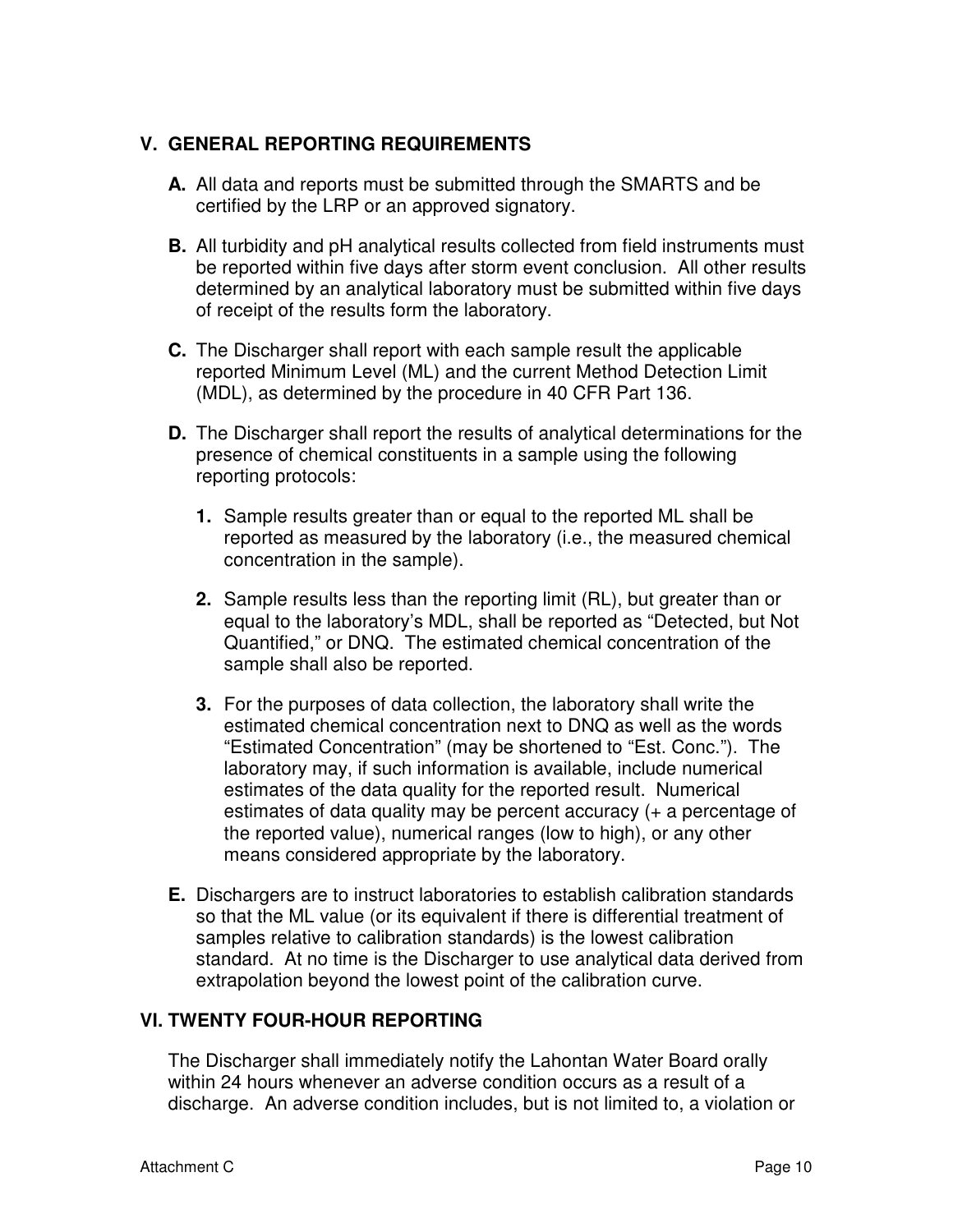threatened violation of the conditions of this General Permit, significant spills of petroleum products or toxic chemicals, or damage to control facilities that could affect compliance pursuant to Section 13267(b) of the California Water Code, a written notification of the adverse condition shall be submitted to the Lahontan Water Board within five (5) business days of occurrence. The written notification shall identify the adverse conditions, describe the actions necessary to remedy the condition and/or the actions implemented to abate the problem from continuing, and specify a timetable, subject to the modifications of the Lahontan Water Board, for remedial actions.

In the event that sampling results exceed any applicable NEL, the dischargers shall orally notify the Lahontan Water Board within 24 hours after the NEL exeedance has been identified and electronically submit all storm event sampling results through the SMARTS within five (5) business

days after the NEL exceedance has been identified.

#### **VII. ANNUAL REPORT**

On or before **November 30** of each year, the discharger shall prepare and electronically submit through the SMARTS an Annual Report for the period of October 16 of the previous year through October 15 of the current year. The SMARTS reporting module requests the following information:

- **A.** The project name and location.
- **B.** Any significant problem(s) which occurred during project construction and remedial measures planned or implemented.
- **C.** A summary and evaluation of all sampling and analysis results, including copies of laboratory reports and rain gauge measurements, from monitoring activities conducted pursuant to section IV of this CSMRP.
- **D.** A certified statement indicating whether or not the site has been winterized in accordance with BMPs for erosion prevention and sediment control.
- **E.** Documentation of required QSP certifications and personnel training. Personnel training records shall be maintained on site and include, at a minimum, signed attendance sheets and agendas from pre-construction meetings covering SWPPP requirements. Additional information or training may be recorded as appropriate. The intent of this requirement is to ensure that all construction personnel are educated on their responsibilities for controlling pollutants in storm water discharges.
- **F.** A certified statement indicating whether or not the project site is in compliance with the conditions of the general permit and the SWPPP. This certification shall be signed by a Qualified SWPPP Practitioner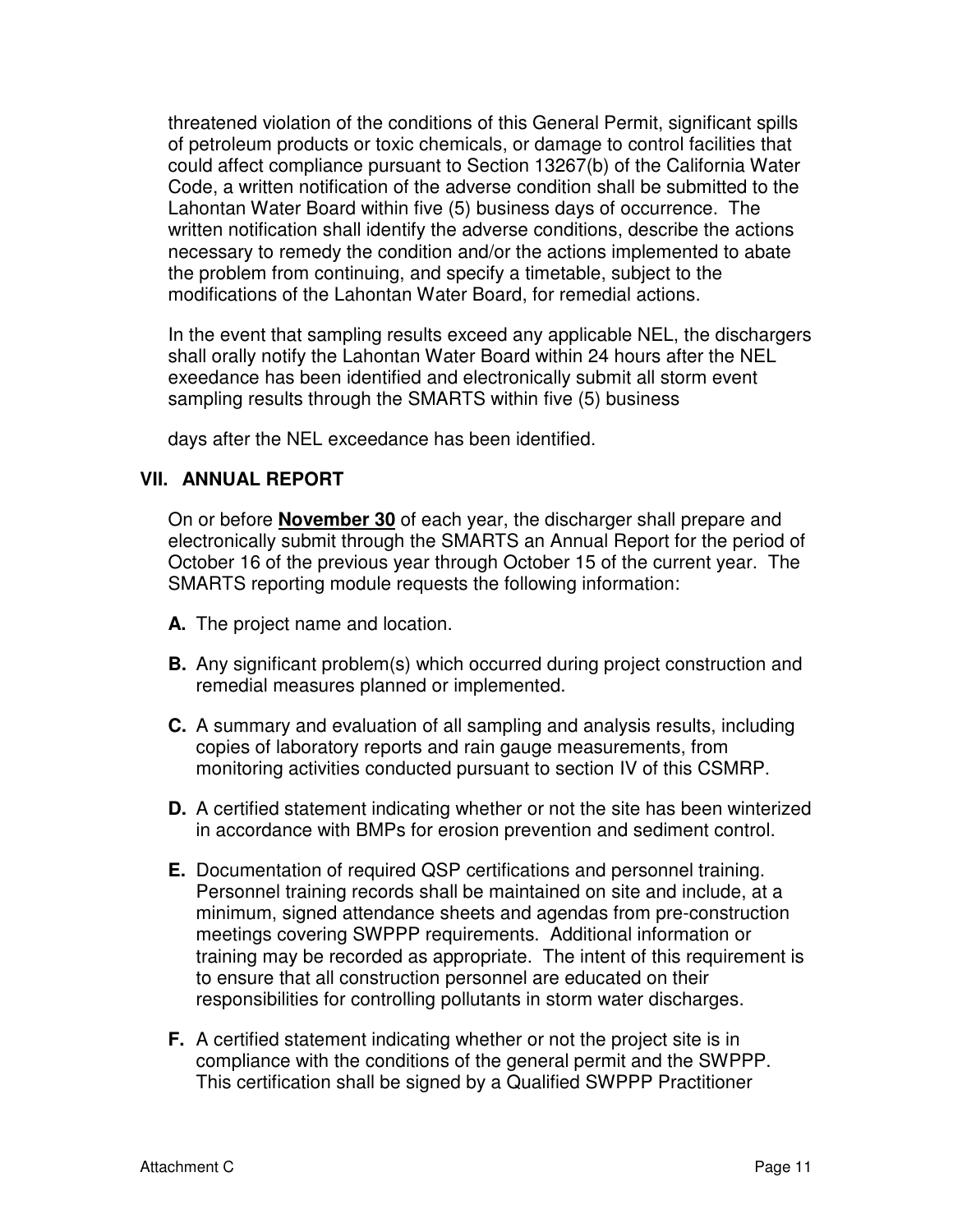(QSP). This certification should be based upon site inspections required in section III of this CSMRP.

### **VIII. FINAL REPORT**

Following completion of project construction, the Discharger shall prepare and electronically submit through the SMARTS a final report containing the information required under the Annual Report as well as the following information:

- **A.** Details of any modification of the construction plans for the proposed storm water collection treatment, or disposal facilities or restoration work.
- **B.** Details on any change in the amount of impervious coverage for the project site.
- **C.** Records of all inspections (including the inspection log book), compliance certificates, monitoring reports, and noncompliance reporting must be maintained by the project proponent for a period of at least three years.
- **D.** The final monitoring report shall be certified by the LRP, or the approved signatory of the LRP, and submitted within 30 days of project completion.

# **IX. MONITORING AND REPORTING REQUIREMENTS FOR RESTORATION PROJECTS**

Because restoration projects are often executed to improve existing water quality conditions, it is necessary to monitor restoration project effectiveness. Monitoring information can also identify project and/or construction method strengths and weaknesses. This knowledge can feedback into the maintenance of the existing system and also be applied to future water quality improvement projects.

To monitor the success of the restoration of a disturbed area, the project proponent shall submit a detailed Restoration Monitoring Plan as part of the CSMRP with annual performance criteria for the review and approval of the Lahontan Water Board staff. The Restoration Monitoring Plan shall include a contingency plan for actions to be taken if performance criteria are not met.

Ideally, pre- and post-construction monitoring is required to best evaluate the success of the restoration project. Monitoring should include, but not be limited to, assessments of vegetative cover and water quality and quantity measurements. Where appropriate, monitoring should also include upgradient and downgradient sampling of water entering a pretreatment system (sediment can, sand and oil trap).

Recommendations for a Restoration Monitoring Plan include the following: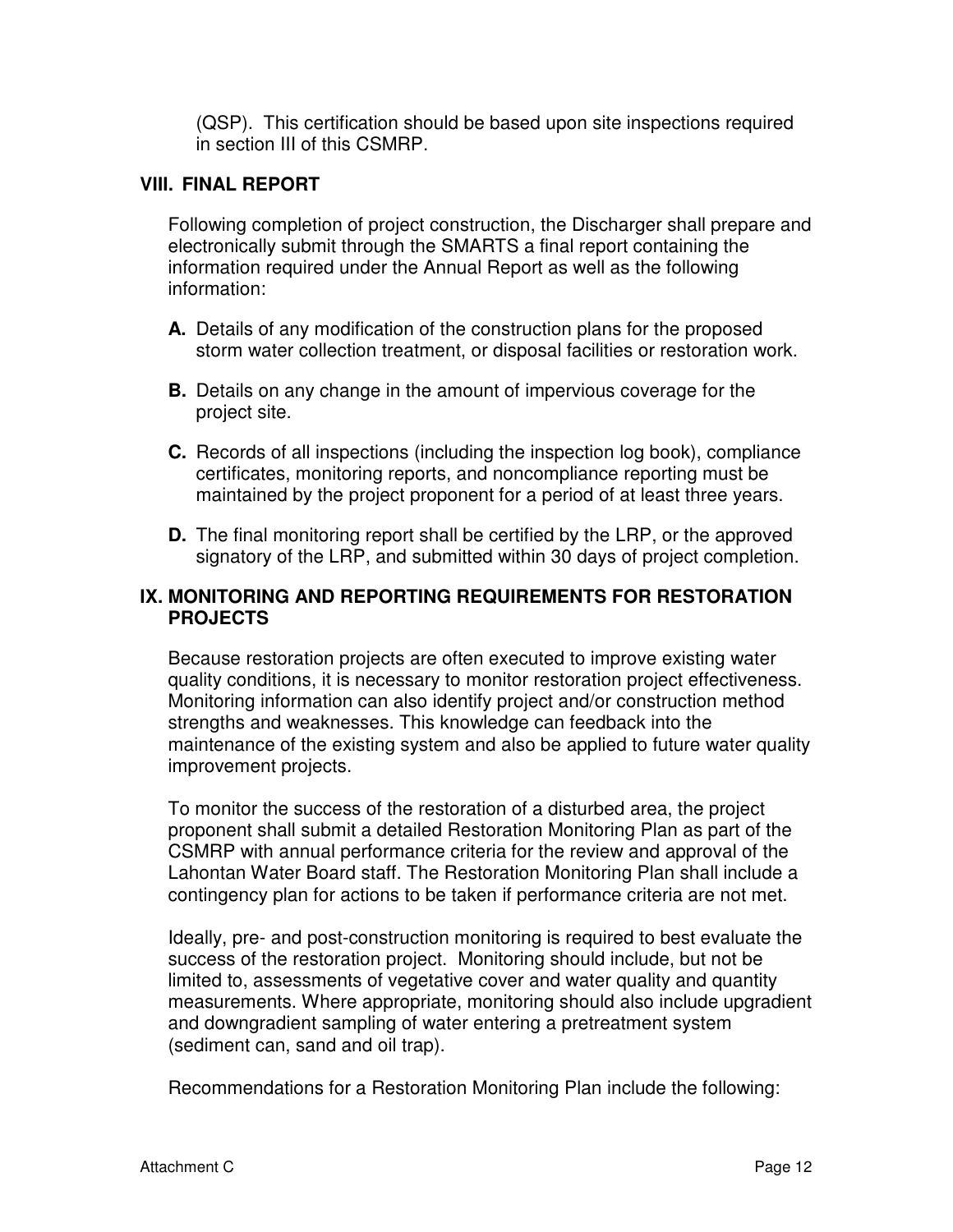- **A.** Pre- and Post-project surveys of vegetative cover at a representative scale for the site, including an inventory of species diversity and an assessment of the restored soil's ability to infiltrate runoff;
- **B.** Pre- and Post project cross-sectional surveys of stream channel dimensions and elevations (if applicable);
- **C.** Post-project monitoring of the planting survival;
- **D.** Photo survey including photo-point locations of the disturbed/restored area.
- **E.** Pre- and post-project groundwater level measurements from at least two piezometers installed for observing groundwater levels;
- **F.** Site assessments of the success of the implemented erosion and sediment control measures;
- **G.** Water quality analyses to include Total N, Total P, Conductivity, and Turbidity at a minimum, in addition to other required sampling under this General Permit.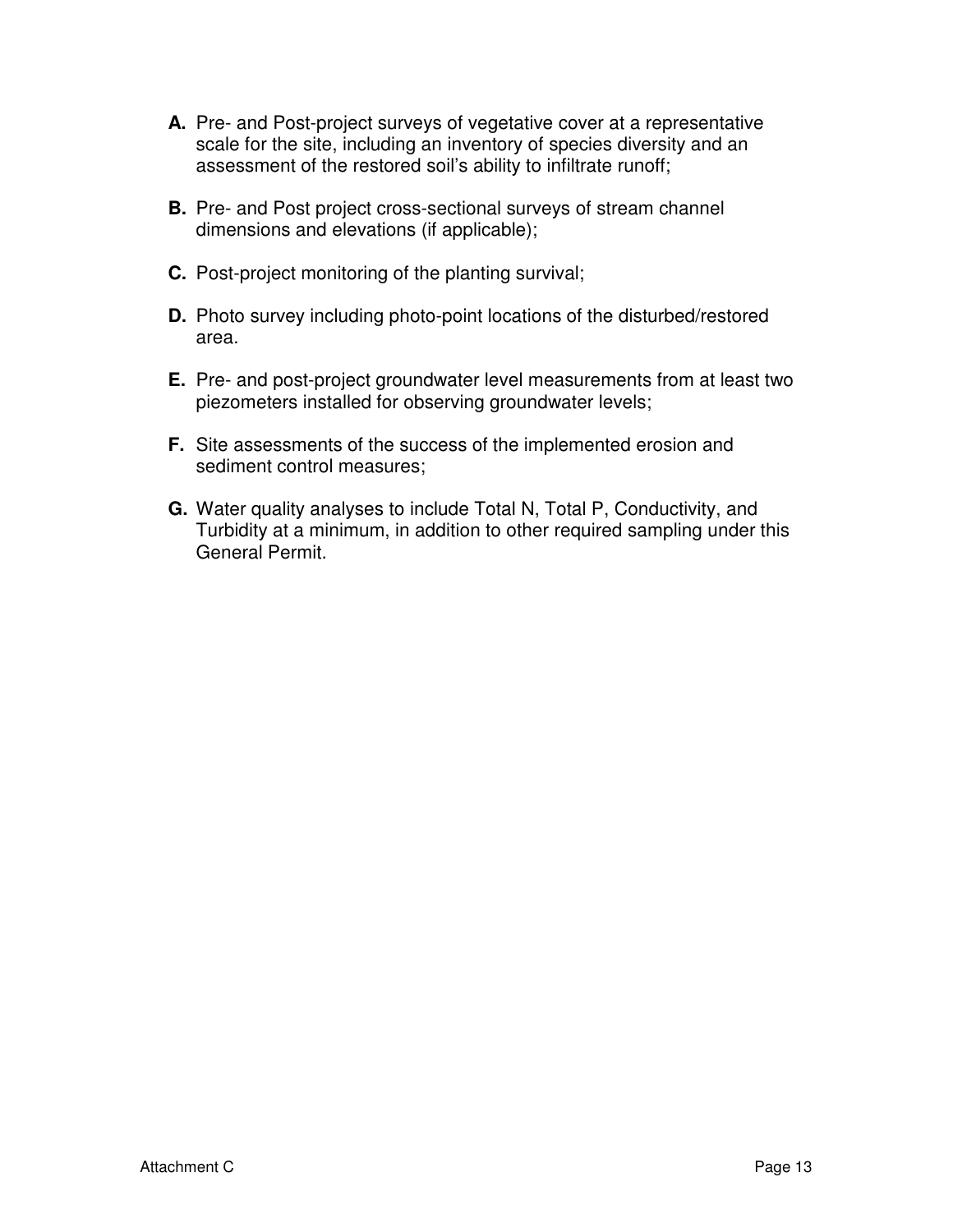# **ATTACHMENT C-1 – BIOASSESSMENT MONITORING GUIDELINES**

Bioassessment monitoring is required for projects that meet all of the following criteria:

1. The project directly discharges runoff to a freshwater wadeable stream (or streams) that is either: (a) listed by the State Water Board or USEPA as impaired due to sediment, and/or (b) tributary to any downstream water body that is listed for sediment; and/or have the beneficial use SPAWN & COLD & MIGRATORY

### AND

2. Total project-related ground disturbance exceeds 30 acres. For all such projects, the discharger shall conduct bioassessment monitoring, as described in this section, to assess the effect of the project on the biological integrity of receiving waters.

Bioassessment shall include:

- 1. The collection and reporting of specified instream biological data
- 2. The collection and reporting of specified instream physical habitat data

#### Bioassessment Exception

- 1. If a site qualifies for bioassessment, but the construction schedule does not allow for pre-construction sampling within the index period, the discharger shall:
- 2. Receive Lahontan Water Board approval for the sampling exception
- 3. Invest \$7,500.00 times the number of samples required into the SWAMP program as compensation.
- 4. Make a check payable to: Cal State Chico Foundation (SWAMP Bank Account) or San Jose State Foundation (SWAMP Bank Account) and include the WDID# on the check for the amount calculated for the exempted project.
- 5. Send a copy of the check to the Lahontan Water Board office.

#### Site Locations and Frequency

Macroinvertebrate samples shall be collected both before ground disturbance is initiated and after the project is completed. The "after" sample(s) shall be collected after at least one winter season resulting in surface runoff has transpired after project-related ground disturbance has ceased. "Before" and "after" samples shall be collected both upstream and downstream of the project's discharge. Upstream samples should be taken immediately before the sites outfall and downstream samples should be taken immediately after the outfall (when safe to collect the samples). Samples should be collected for each freshwater wadeable stream that is listed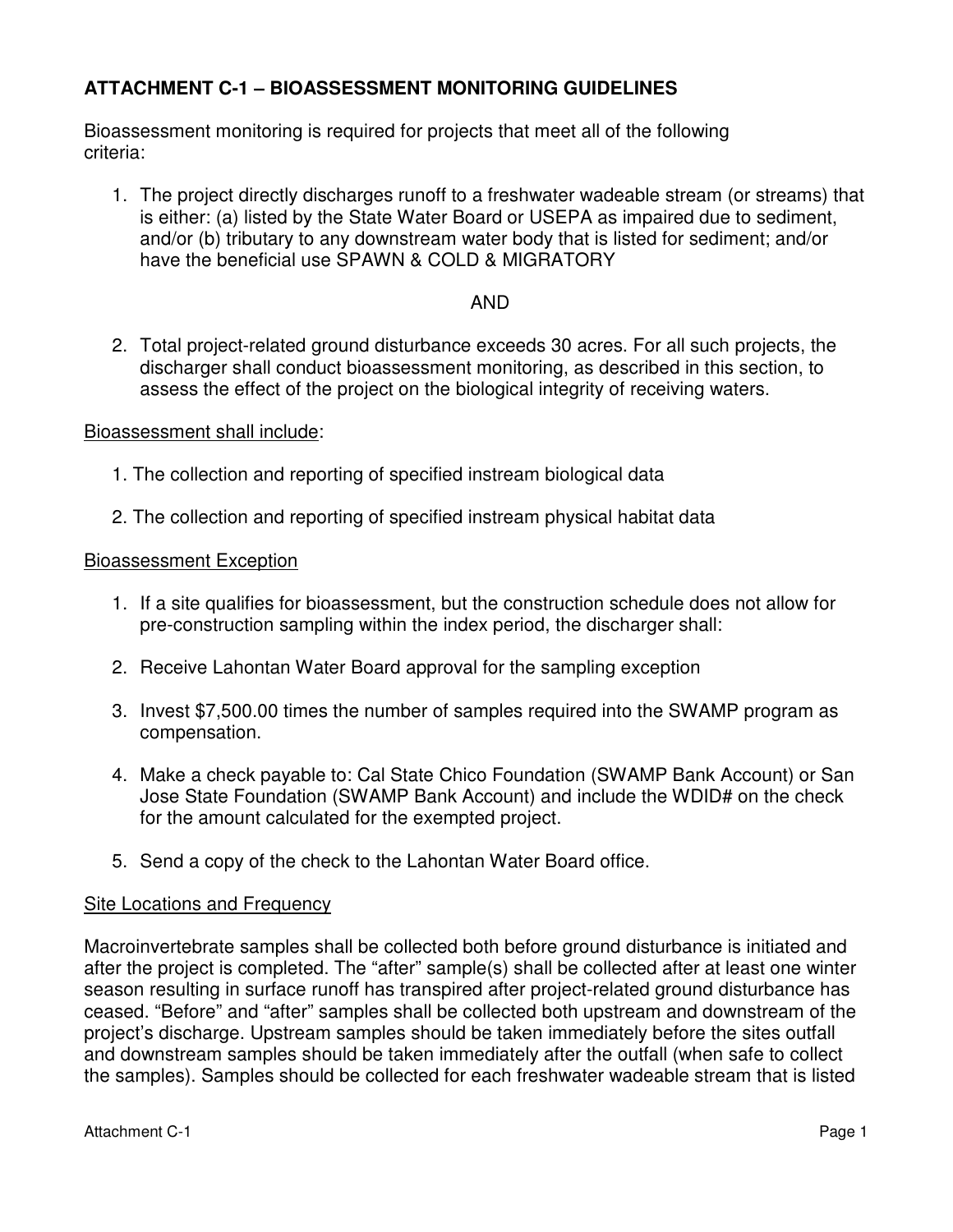as impaired due to sediment, or tributary to a water body that is listed for sediment. Habitat assessment data shall be collected concurrently with all required macroinvertebrate samples.

# Index Period (Timing of Sample Collection)

Macroinvertebrate sampling shall be conducted between July 1 and August 15 each year, after peak snowmelt flows but before the streams may become intermittent.

#### Field Methods for Macroinvertebrate Collections

In collecting macroinvertebrate samples, the discharger shall use the "Reachwide Benthos (Multi-habitat) Procedure" specified in Standard Operating Procedures for Collecting Benthic Macroinvertebrate Samples and Associated Physical and Chemical Data for Ambient Bioassessments in California (Ode 2007).<sup>1</sup>

#### Physical - Habitat Assessment Methods

The discharger shall conduct, concurrently with all required macroinvertebrate collections, the "Full" suite of physical habitat characterization measurements as specified in Standard Operating Procedures for Collecting Benthic Macroinvertebrate Samples and Associated Physical and Chemical Data for Ambient Bioassessments in California (Ode 2007), and as summarized in the Surface Water Ambient Monitoring Program's Stream Habitat Characterization Form — Full Version.

#### Laboratory Methods

Macroinvertebrates shall be identified and classified according to the Standard Taxonomic Effort (STE) Level I of the Southwestern Association of Freshwater Invertebrate Taxonomists  $(SAFIT)<sup>2</sup>$  and using a fixed-count of 600 organisms per sample.

#### Quality Assurance

The discharger or its consultant(s) shall have and follow a quality assurance (QA) plan that covers the required bioassessment monitoring. The QA plan shall include, or be supplemented to include, a specific requirement for external QA checks (i.e., verification of taxonomic identifications and correction of data where errors are identified). External QA checks shall be performed on one of the discharger's macroinvertebrate samples collected per calendar year, or ten percent of the samples per year (whichever is greater). QA samples shall be randomly selected. The external QA checks shall be paid for by the discharger, and performed by the California Department of Fish and Game's Aquatic Bioassessment Laboratory. An alternate laboratory with equivalent or better expertise and performance may be used if approved in writing by State Water Board staff.

 1 This document is available on the Internet at: http://www.swrcb.ca.gov/swamp/docs/phab\_sopr6.pdf.

<sup>&</sup>lt;sup>2</sup> The current SAFIT STEs (28 November 2006) list requirements for both the Level I and Level II taxonomic effort, and are located at: http://www.swrcb.ca.gov/swamp/docs/safit/ste\_list.pdf. When new editions are published by SAFIT, they will supersede all previous editions. All editions will be posted at the State Water Board's SWAMP website.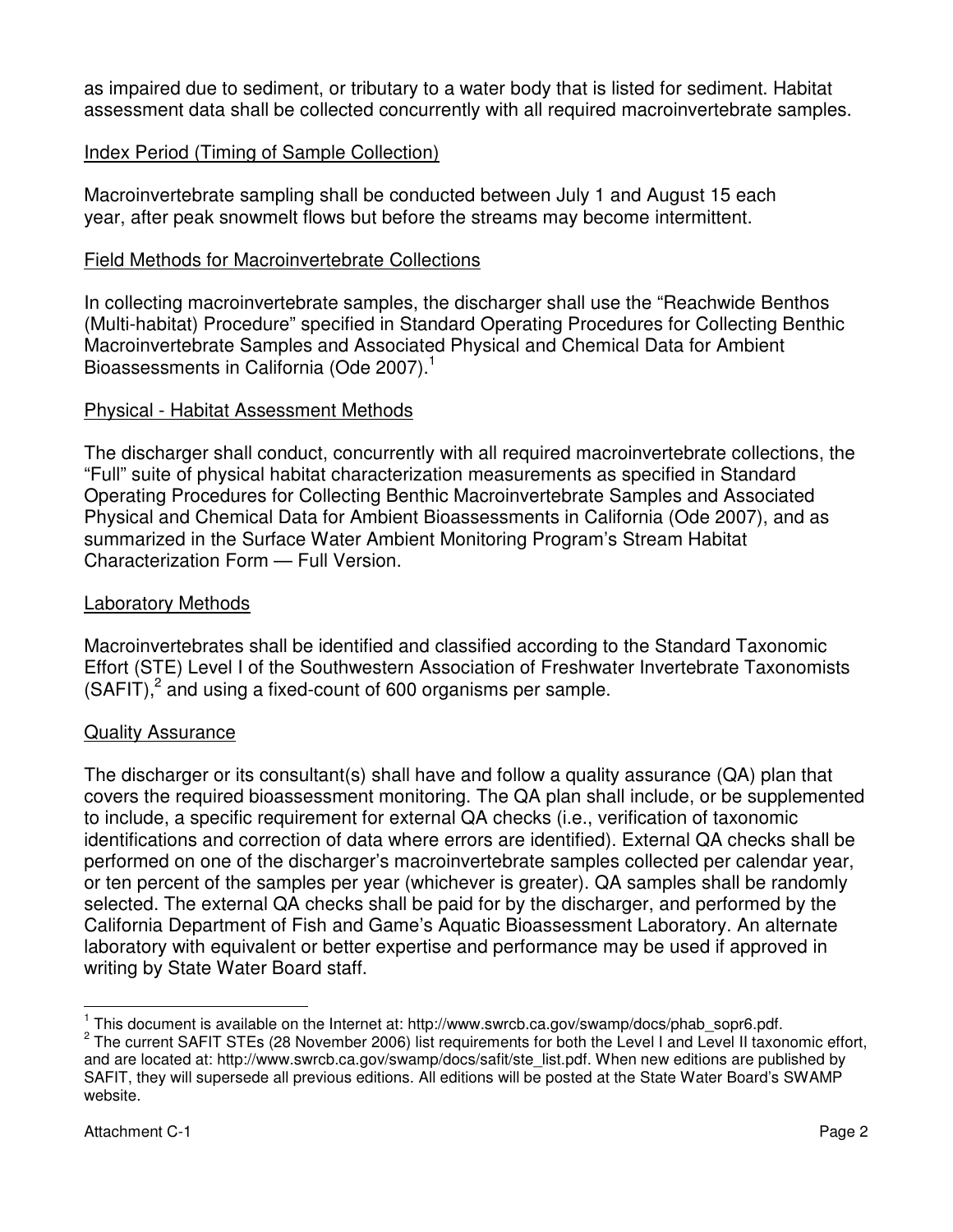# Sample Preservation and Archiving

The original sample material shall be stored in 70 percent ethanol and retained by the discharger until: 1) all QA analyses specified herein and in the relevant QA plan are

completed; and 2) any data corrections and/or re-analyses recommended by the external QA laboratory have been implemented. The remaining subsampled material shall be stored in 70 percent ethanol and retained until completeness checks have been performed according to the

relevant QA plan. The identified organisms shall be stored in 70 percent ethanol, in separate glass vials for each final ID taxon. (For example, a sample with 45 identified taxa would be archived in a minimum of 45 vials, each containing all individuals of the identified taxon.) Each of the vials containing identified organisms shall be labeled with taxonomic information (i.e., taxon name, organism count) and collection information (i.e., site name/site code, waterbody name, date collected, method of collection). The identified organisms shall be archived (i.e., retained) by the discharger for a period of not less than three years from the date that all QA steps are completed, and shall be checked at least once per year and "topped off" with ethanol to prevent desiccation. The identified organisms shall be relinquished to the State Water Board upon request by any State Water Board staff.

#### Data Submittal

The macroinvertebrate results (i.e., taxonomic identifications consistent with the specified SAFIT STEs, and number of organisms within each taxa) shall be submitted to the State Water Board in electronic format. The State Water Board's Surface Water Ambient Monitoring Program (SWAMP) is currently developing standardized formats for reporting bioassessment data. All bioassessment data collected after those formats become available shall be submitted using the SWAMP formats. Until those formats are available, the biological data shall be submitted in MS-Excel (or equivalent) format. $3$ 

The physical/habitat data shall be reported using the standard format titled SWAMP Stream Habitat Characterization Form - Full Version.<sup>4</sup>

#### Invasive Species Prevention

In conducting the required bioassessment monitoring, the discharger and its consultants shall take precautions to prevent the introduction or spread of aquatic invasive species. At minimum, the discharger and its consultants shall follow the recommendations of the California Department of Fish and Game to minimize the introduction or spread of the New Zealand mudsnail.

 3 Any version of Excel, 2000 or later, may be used.

<sup>4</sup> Available at:

http://www.waterboards.ca.gov/water\_issues/programs/swamp/docs/reports/fieldforms\_fullversion052908.pdf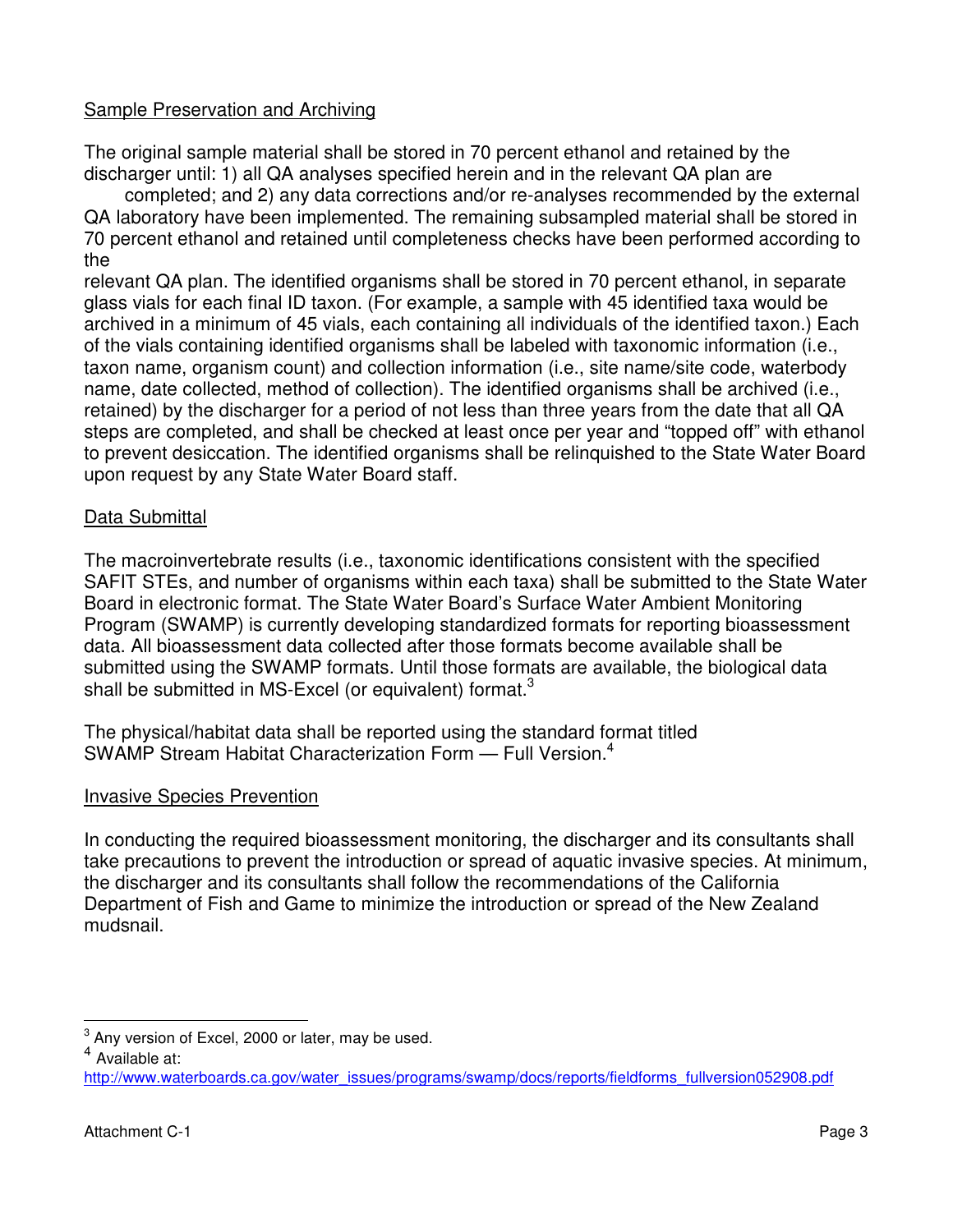# **ATTACHMENT D – STANDARD PROVISIONS**

# **I. STANDARD PROVISIONS – PERMIT COMPLIANCE**

# **A. Duty to Comply**

- **1.** The Discharger must comply with all of the conditions of this Order. Any noncompliance constitutes a violation of the Clean Water Act (CWA) and the California Water Code and is grounds for enforcement action, for permit termination, revocation and reissuance, or modification; or denial of a permit renewal application. (40 CFR 122.41(a).)
- **2.** The Discharger shall comply with effluent standards or prohibitions established under Section 307(a) of the CWA for toxic pollutants and with standards for sewage sludge use or disposal established under Section 405(d) of the CWA within the time provided in the regulations that establish these standards or prohibitions, even if this Order has not yet been modified to incorporate the requirement. (40 CFR 122.41(a)(1).)

# **B. Need to Halt or Reduce Activity Not a Defense**

It shall not be a defense for a Discharger in an enforcement action that it would have been necessary to halt or reduce the permitted activity in order to maintain compliance with the conditions of this Order. (40 CFR 122.41(c).)

# **C. Duty to Mitigate**

The Discharger shall take all reasonable steps to minimize or prevent any discharge or sludge use or disposal in violation of this Order that has a reasonable likelihood of adversely affecting human health or the environment. (40 CFR 122.41(d).)

# **D. Proper Operation and Maintenance**

The Discharger shall at all times properly operate and maintain all facilities and systems of treatment and control (and related appurtenances) which are installed or used by the Discharger to achieve compliance with the conditions of this Order. Proper operation and maintenance also includes adequate laboratory controls and appropriate quality assurance procedures. This provision requires the operation of backup or auxiliary facilities or similar systems that are installed by a Discharger only when necessary to achieve compliance with the conditions of this Order. (40 CFR 122.41(e).)

# **E. Property Rights**

**1.** This Order does not convey any property rights of any sort or any exclusive privileges. (40 CFR 122.41(g).)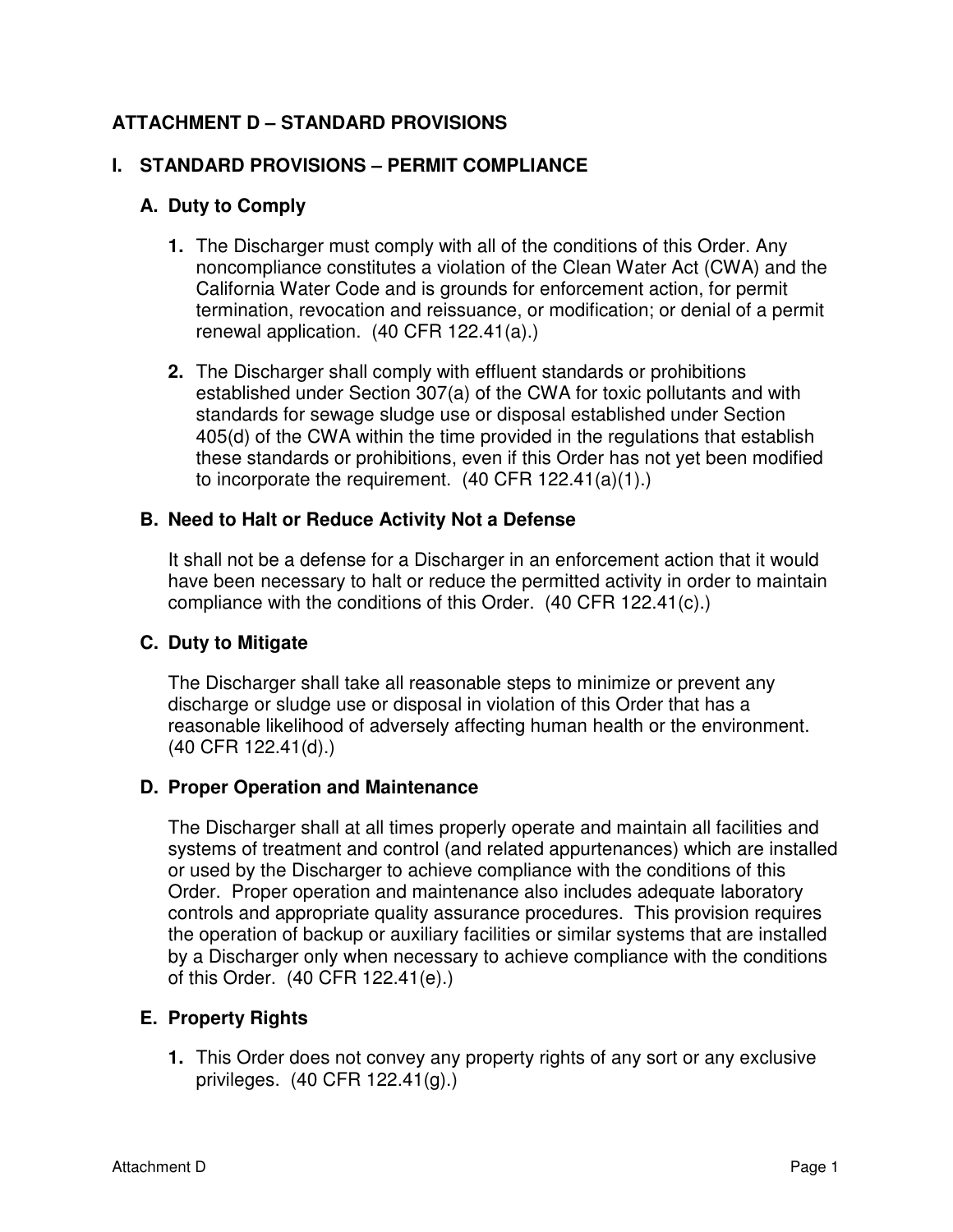**2.** The issuance of this Order does not authorize any injury to persons or property or invasion of other private rights, or any infringement of state or local law or regulations. (40 CFR 122.5(c).)

# **F. Inspection and Entry**

The Discharger shall allow the Lahontan Water Board, State Water Board, United States Environmental Protection Agency (USEPA), and/or their authorized representatives (including an authorized contractor acting as their representative), upon the presentation of credentials and other documents, as may be required by law, to (40 CFR 122.41(i); Wat. Code, § 13383):

- **1.** Enter upon the Discharger's premises where a regulated facility or activity is located or conducted, or where records are kept under the conditions of this Order (40 CFR 122.41(i)(1));
- **2.** Have access to and copy, at reasonable times, any records that must be kept under the conditions of this Order (40 CFR 122.41(i)(2));
- **3.** Inspect and photograph, at reasonable times, any facilities, equipment (including monitoring and control equipment), practices, or operations regulated or required under this Order (40 CFR 122.41(i)(3)); and
- **4.** Sample or monitor, at reasonable times, for the purposes of assuring Order compliance or as otherwise authorized by the CWA or the Water Code, any substances or parameters at any location. (40 CFR 122.41(i)(4).)

#### **G. Bypass**

**1.** Definitions

 "Bypass" means the intentional diversion of waste streams from any portion of a treatment facility.  $(40 \text{ CFR } 122.41 \text{ (m)}(1)(i)$ .)

 "Severe property damage" means substantial physical damage to property, damage to the treatment facilities, which causes them to become inoperable, or substantial and permanent loss of natural resources that can reasonably be expected to occur in the absence of a bypass. Severe property damage does not mean economic loss caused by delays in production. (40 CFR 122.41(m)(1)(ii).)

**2.** Bypass not exceeding limitations. The Discharger may allow any bypass to occur which does not cause exceedances of effluent limitations, but only if it is for essential maintenance to assure efficient operation. These bypasses are not subject to the provisions listed in Standard Provisions – Permit Compliance I.G.3, I.G.4, and I.G.5 below. (40 CFR 122.41(m)(2).)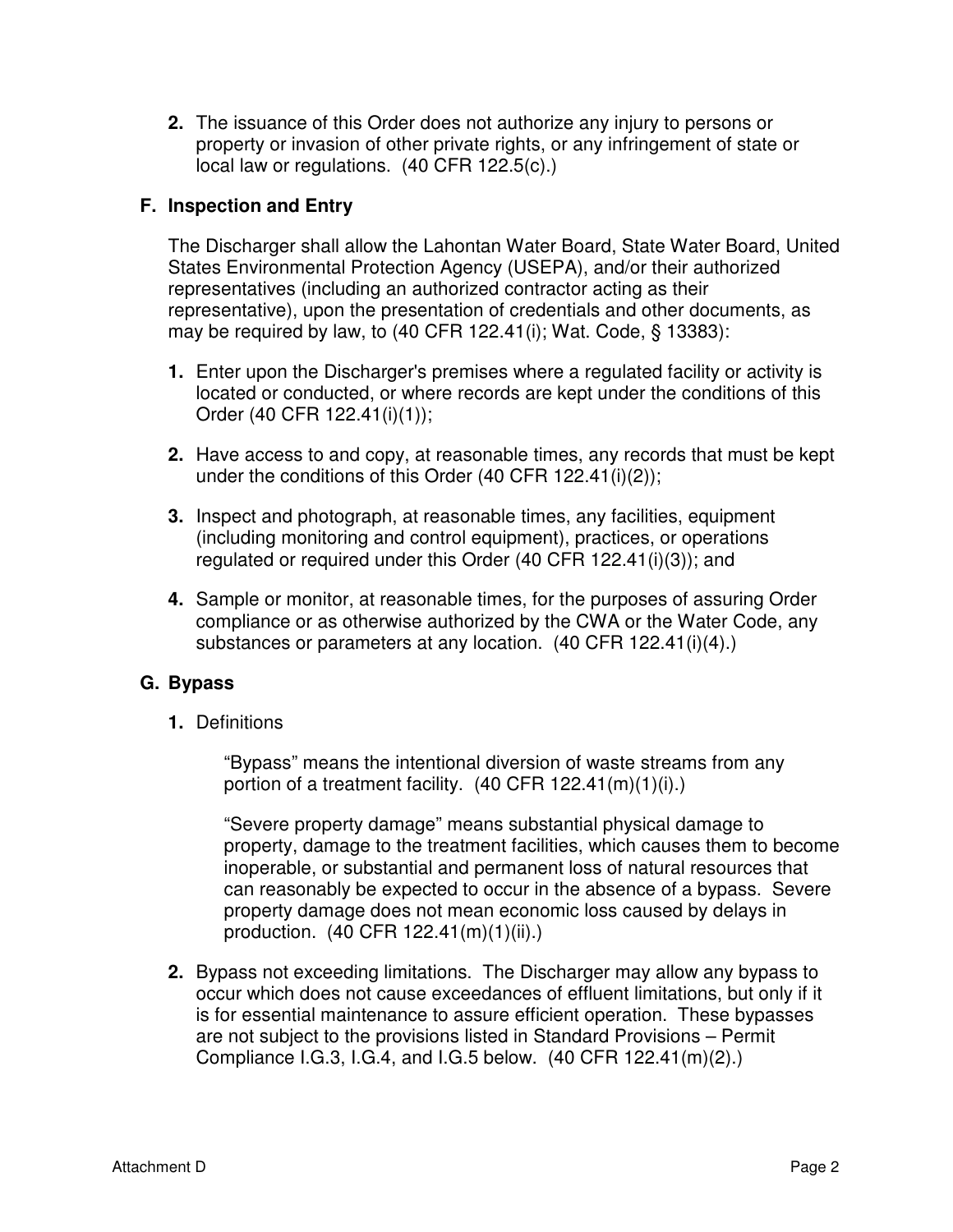- **3.** Prohibition of bypass. Bypass is prohibited, and the Lahontan Water Board may take enforcement action against a Discharger for bypass, unless (40 CFR 122.41(m)(4)(i)):
	- **a.** Bypass was unavoidable to prevent loss of life, personal injury, or severe property damage  $(40 \text{ CFR } 122.41 \text{ (m)}(4)(i)(A));$
	- **b.** There were no feasible alternatives to the bypass, such as the use of auxiliary treatment facilities, retention of untreated wastes, or maintenance during normal periods of equipment downtime. This condition is not satisfied if adequate back-up equipment should have been installed in the exercise of reasonable engineering judgment to prevent a bypass that occurred during normal periods of equipment downtime or preventive maintenance (40 CFR 122.41(m)(4)(i)(B)); and
	- **c.** The Discharger submitted notice to the Lahontan Water Board as required under Standard Provisions – Permit Compliance I.G.5 below. (40 CFR 122.41(m)(4)(i)(C).)
- **4.** The Lahontan Water Board may approve an anticipated bypass, after considering its adverse effects, if the Lahontan Water Board determines that it will meet the three conditions listed in Standard Provisions – Permit Compliance I.G.3 above. (40 CFR 122.41(m)(4)(ii).)
- **5.** Notice
	- **a.** Anticipated bypass. If the Discharger knows in advance of the need for a bypass, it shall submit a notice, if possible at least 10 days before the date of the bypass. (40 CFR 122.41(m)(3)(i).)
	- **b.** Unanticipated bypass. The Discharger shall submit notice of an unanticipated bypass as required in Standard Provisions - Reporting V.E below (24-hour notice). (40 CFR 122.41(m)(3)(ii).)

# **H. Upset**

Upset means an exceptional incident in which there is unintentional and temporary noncompliance with technology based permit effluent limitations because of factors beyond the reasonable control of the Discharger. An upset does not include noncompliance to the extent caused by operational error, improperly designed treatment facilities, inadequate treatment facilities, lack of preventive maintenance, or careless or improper operation. (40 CFR 122.41(n)(1).)

**1.** Effect of an upset. An upset constitutes an affirmative defense to an action brought for noncompliance with such technology based permit effluent limitations if the requirements of Standard Provisions – Permit Compliance I.H.2 below are met. No determination made during administrative review of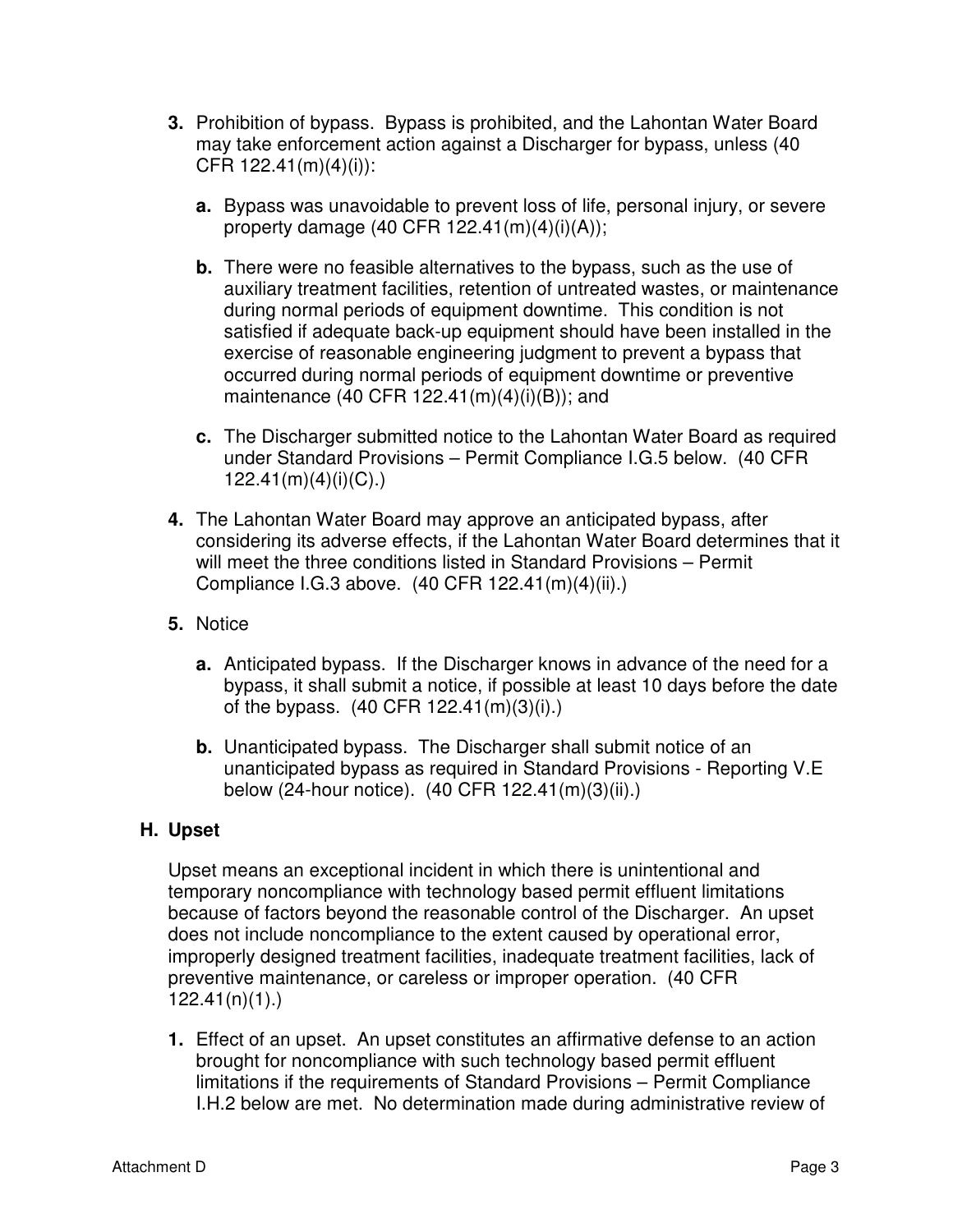claims that noncompliance was caused by upset, and before an action for noncompliance, is final administrative action subject to judicial review. (40 CFR 122.41(n)(2).)

- **2.** Conditions necessary for a demonstration of upset. A Discharger who wishes to establish the affirmative defense of upset shall demonstrate, through properly signed, contemporaneous operating logs or other relevant evidence that (40 CFR 122.41(n)(3)):
	- **a.** An upset occurred and that the Discharger can identify the cause(s) of the upset (40 CFR 122.41(n)(3)(i));
	- **b.** The permitted facility was, at the time, being properly operated (40 CFR)  $122.41(n)(3)(ii)$ ;
	- **c.** The Discharger submitted notice of the upset as required in Standard Provisions – Reporting V.E.2.b below (24-hour notice) (40 CFR 122.41(n) $(3)(iii)$ ; and
	- **d.** The Discharger complied with any remedial measures required under Standard Provisions – Permit Compliance I.C above. (40 CFR 122.41(n)(3)(iv).)
- **3.** Burden of proof. In any enforcement proceeding, the Discharger seeking to establish the occurrence of an upset has the burden of proof. (40 CFR 122.41(n)(4).)

# **II. STANDARD PROVISIONS – PERMIT ACTION**

#### **A. General**

This Order may be modified, revoked and reissued, or terminated for cause. The filing of a request by the Discharger for modification, revocation and reissuance, or termination, or a notification of planned changes or anticipated noncompliance does not stay any Order condition. (40 CFR 122.41(f).)

#### **B. Duty to Reapply**

If the Discharger wishes to continue an activity regulated by this Order after the expiration date of this Order, the Discharger must apply for and obtain a new permit. (40 CFR 122.41(b).)

#### **C. Transfers**

This Order is not transferable to any person except after notice to the Lahontan Water Board. The Lahontan Water Board may require modification or revocation and reissuance of the Order to change the name of the Discharger and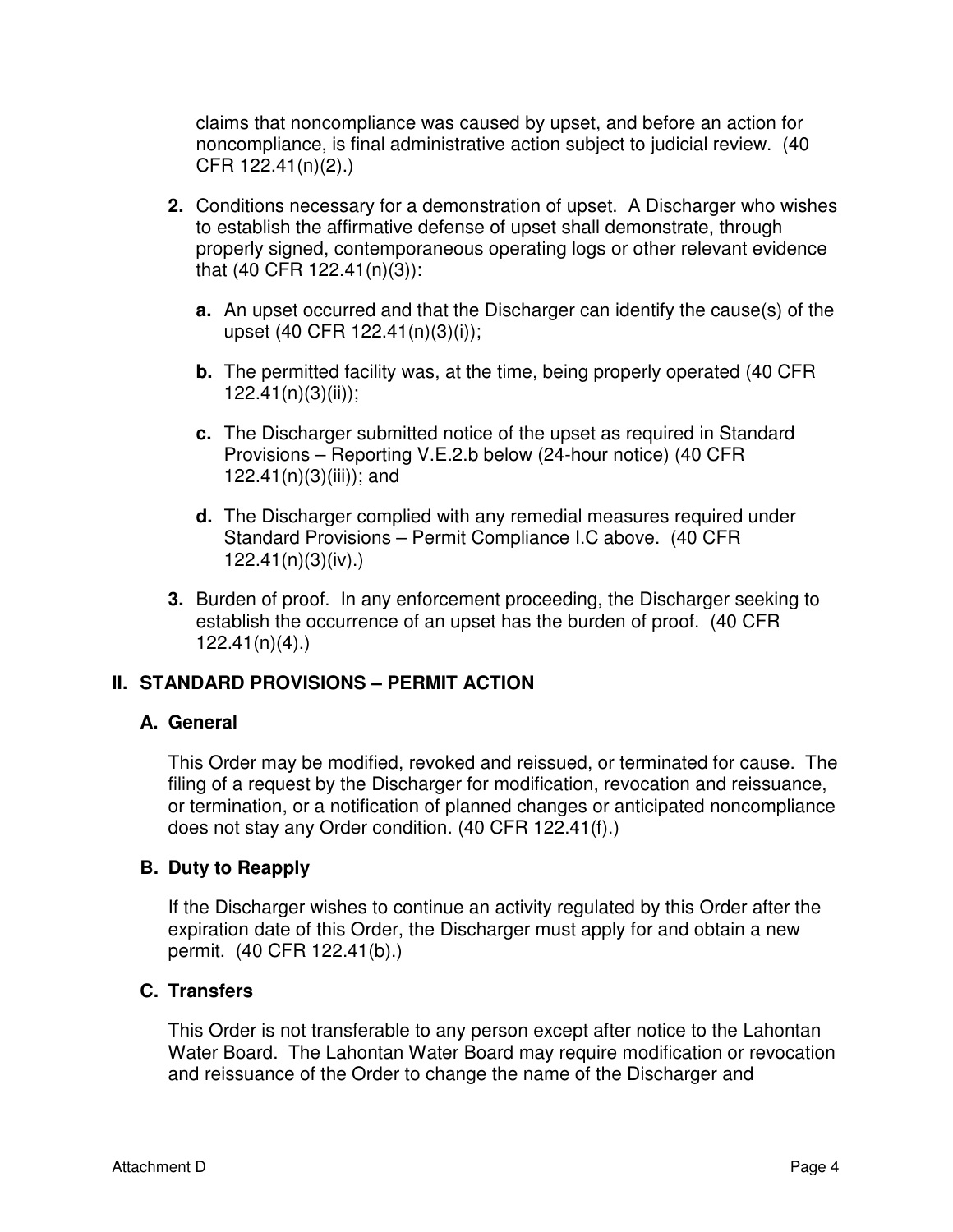incorporate such other requirements as may be necessary under the CWA and the Water Code. (40 CFR 122.41(l)(3); § 122.61.)

# **III. STANDARD PROVISIONS – MONITORING**

- **A.** Samples and measurements taken for the purpose of monitoring shall be representative of the monitored activity. (40 CFR 122.41(j)(1).)
- **B.** Monitoring results must be conducted according to test procedures under Part 136 or, in the case of sludge use or disposal, approved under Part 136 unless otherwise specified in Part 503 unless other test procedures have been specified in this Order. (40 CFR 122.41(j)(4); § 122.44(i)(1)(iv).)

# **IV. STANDARD PROVISIONS – RECORDS**

**A.** Except for records of monitoring information required by this Order related to the Discharger's sewage sludge use and disposal activities, which shall be retained for a period of at least five years (or longer as required by Part 503), the Discharger shall retain records of all monitoring information, including all calibration and maintenance records and all original strip chart recordings for continuous monitoring instrumentation, copies of all reports required by this Order, and records of all data used to complete the application for this Order, for a period of at least three (3) years from the date of the sample, measurement, report or application. This period may be extended by request of the Lahontan Water Board Executive Officer at any time. (40 CFR 122.41(j)(2).)

#### **Records of monitoring information shall include:**

- **1.** The date, exact place, and time of sampling or measurements (40 CFR  $122.41(j)(3)(i)$ ;
- **2.** The individual(s) who performed the sampling or measurements (40 CFR  $122.41(i)(3)(ii)$ ;
- **3.** The date(s) analyses were performed (40 CFR 122.41(j)(3)(iii));
- **4.** The individual(s) who performed the analyses (40 CFR 122.41(j)(3)(iv));
- **5.** The analytical techniques or methods used (40 CFR 122.41(j)(3)(v)); and
- **6.** The results of such analyses. (40 CFR 122.41(j)(3)(vi).)

#### **Claims of confidentiality for the following information will be denied (40 C.F.R. § 122.7(b)):**

**1.** The name and address of any permit applicant or Discharger (40 CFR 122.7(b)(1)); and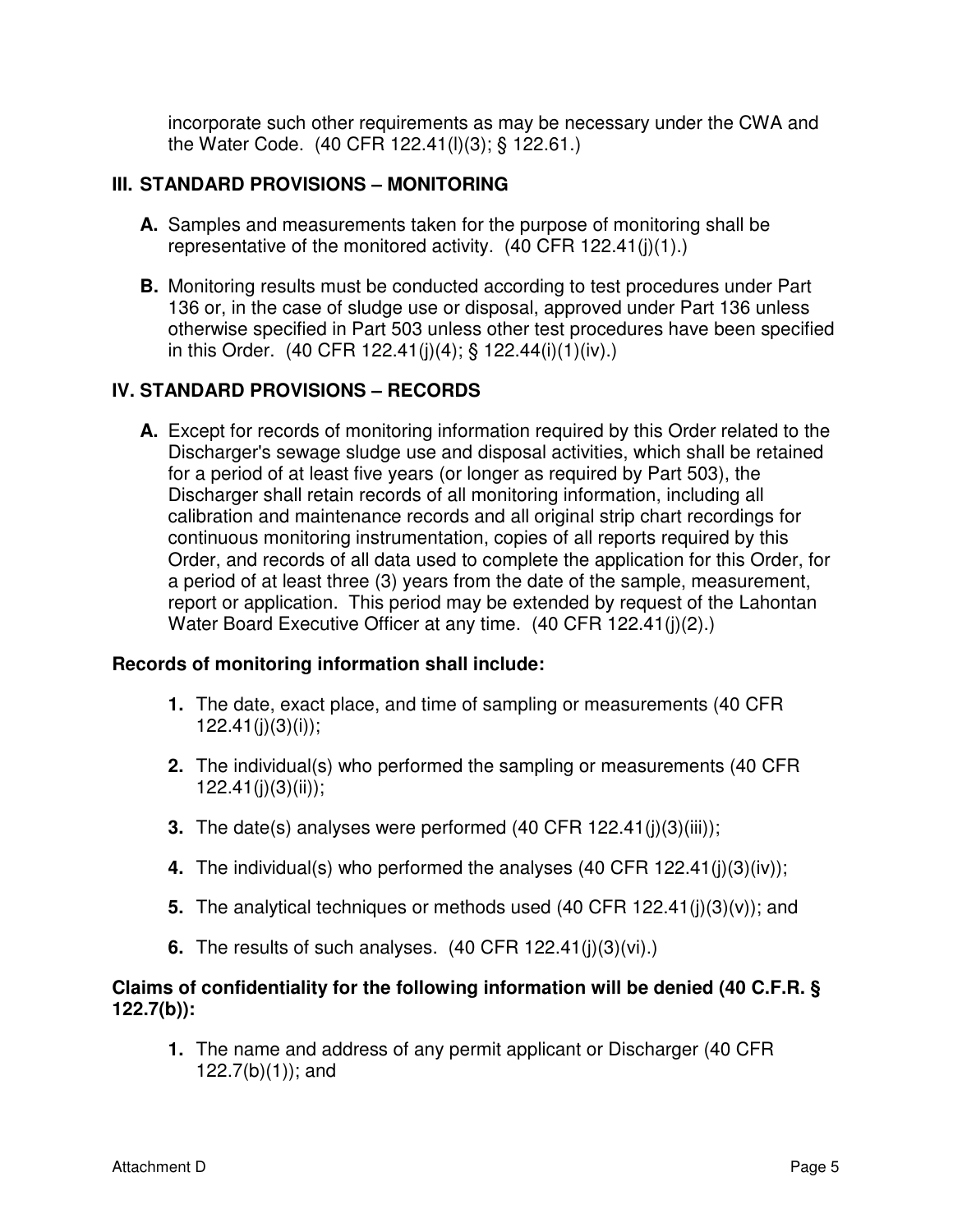**2.** Permit applications and attachments, permits and effluent data. (40 CFR 122.7(b)(2).)

# **V. STANDARD PROVISIONS – REPORTING**

# **A. Duty to Provide Information**

The Discharger shall furnish to the Lahontan Water Board, State Water Board, or USEPA within a reasonable time, any information which the Lahontan Water Board, State Water Board, or USEPA may request to determine whether cause exists for modifying, revoking and reissuing, or terminating this Order or to determine compliance with this Order. Upon request, the Discharger shall also furnish to the Lahontan Water Board, State Water Board, or USEPA copies of records required to be kept by this Order. (40 CFR 122.41(h); Wat. Code, § 13267.)

# **B. Signatory and Certification Requirements**

- **1.** All applications, reports, or information submitted to the Lahontan Water Board, State Water Board, and/or USEPA shall be signed and certified in accordance with Standard Provisions – Reporting V.B.2, V.B.3, V.B.4, V.B.5, V.B.6, and V.B.7 below. (40 CFR 122.41(k).)
- **2.** For a corporation, all permit applications shall be signed by a responsible corporate officer. For the purpose of this section, a responsible corporate officer means: (i) A president, secretary, treasurer, or vice-president of the corporation in charge of a principal business function, or any other person who performs similar policy- or decision-making functions for the corporation, or (ii) the manager of one or more manufacturing, production, or operating facilities, provided, the manager is authorized to make management decisions which govern the operation of the regulated facility including having the explicit or implicit duty of making major capital investment recommendations, and initiating and directing other comprehensive measures to assure long term environmental compliance with environmental laws and regulations; the manager can ensure that the necessary systems are established or actions taken to gather complete and accurate information for permit application requirements; and where authority to sign documents has been assigned or delegated to the manager in accordance with corporate procedures. (40 CFR 122.22(a)(1).)
- **3.** For a partnership or sole proprietorship, all permit applications shall be signed by a general partner or the proprietor, respectively. (40 CFR 122.22(a)(2).)
- **4.** For a municipality, State, federal, or other public agency, all permit applications shall be signed by either a principal executive officer or ranking elected official. For purposes of this provision, a principal executive officer of a federal agency includes: (i) the chief executive officer of the agency, or (ii) a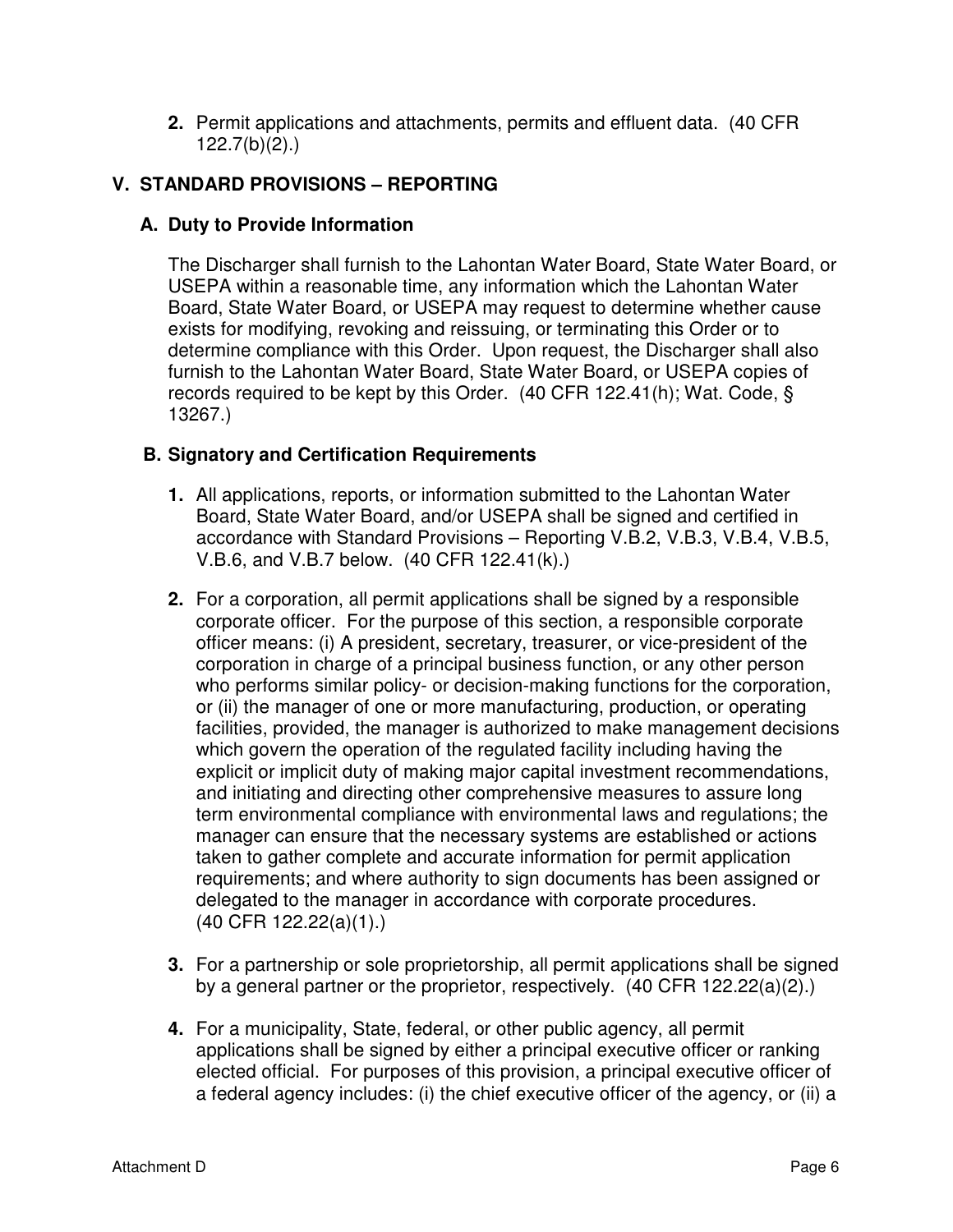senior executive officer having responsibility for the overall operations of a principal geographic unit of the agency (e.g., Regional Administrators of USEPA). (40 CFR 122.22(a)(3).).

- **5.** All reports required by this Order and other information requested by the Lahontan Water Board, State Water Board, or USEPA shall be signed by a person described in Standard Provisions – Reporting V.B.2, 3, or 4 above, as appropriate, or by a duly authorized representative of that person. A person is a duly authorized representative only if:
	- **a.** The authorization is made in writing by a person described in Standard Provisions – Reporting V.B.2, 3, or 4 above, as appropriate (40 CFR  $122.22(b)(1)$ ;
	- **b.** The authorization specifies either an individual or a position having responsibility for the overall operation of the regulated facility or activity such as the position of plant manager, operator of a well or a well field, superintendent, position of equivalent responsibility, or an individual or position having overall responsibility for environmental matters for the company. (A duly authorized representative may thus be either a named individual or any individual occupying a named position.) (40 CFR 122.22(b)(2)); and
	- **c.** The written authorization is submitted to the Lahontan Water Board and State Water Board. (40 CFR 122.22(b)(3).)
- **6.** If an authorization under Standard Provisions Reporting V.B.5 above is no longer accurate because a different individual or position has responsibility for the overall operation of the facility, a new authorization satisfying the requirements of Standard Provisions – Reporting V.B.5 above must be submitted to the Lahontan Water Board and State Water Board prior to or together with any reports, information, or applications, to be signed by an authorized representative. (40 CFR 122.22(c).)
- **7.** Any person signing a document under Standard Provisions Reporting V.B.2, 3, 4, or 5 above shall make the following certification:

"I certify under penalty of law that this document and all attachments were prepared under my direction or supervision in accordance with a system designed to assure that qualified personnel properly gather and evaluate the information submitted. Based on my inquiry of the person or persons who manage the system or those persons directly responsible for gathering the information, the information submitted is, to the best of my knowledge and belief, true, accurate, and complete. I am aware that there are significant penalties for submitting false information, including the possibility of fine and imprisonment for knowing violations." (40 CFR 122.22(d).)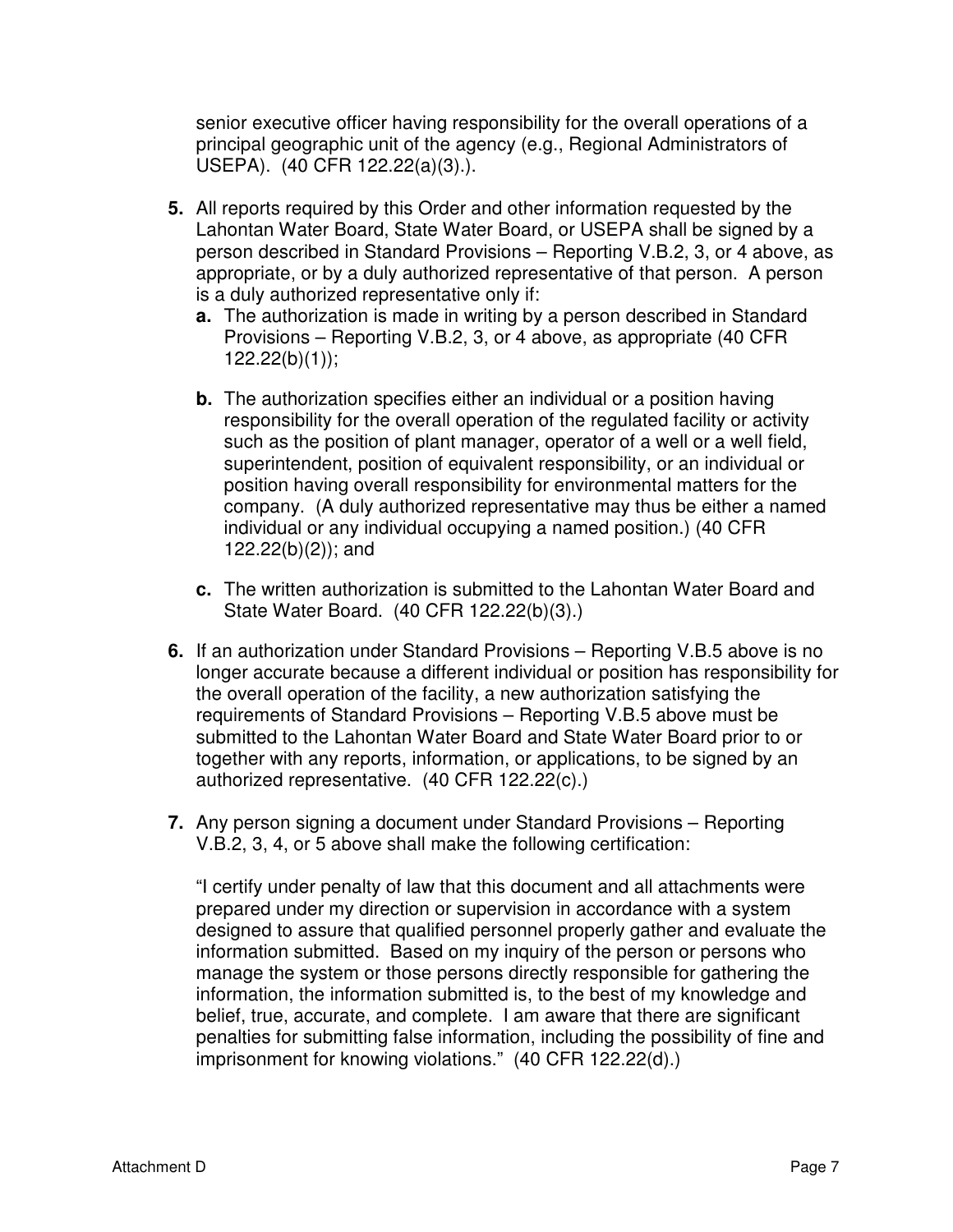### **Monitoring Reports**

- **1.** Monitoring results shall be reported at the intervals specified in the Monitoring and Reporting Program (Attachment E) in this Order. (40 CFR 122.22(l)(4).)
- **2.** Monitoring results must be reported on a Discharge Monitoring Report (DMR) form or forms provided or specified by the Lahontan Water Board or State Water Board for reporting results of monitoring of sludge use or disposal practices. (40 CFR 122.41(l)(4)(i).)
- **3.** If the Discharger monitors any pollutant more frequently than required by this Order using test procedures approved under Part 136 or, in the case of sludge use or disposal, approved under Part 136 unless otherwise specified in Part 503, or as specified in this Order, the results of this monitoring shall be included in the calculation and reporting of the data submitted in the DMR or sludge reporting form specified by the Lahontan Water Board. (40 CFR 122.41(l)(4)(ii).)
- **4.** Calculations for all limitations, which require averaging of measurements, shall utilize an arithmetic mean unless otherwise specified in this Order. (40 CFR 122.41(l)(4)(iii).)

### **24-Hour Reporting**

- **5.** The Discharger shall report any noncompliance that may endanger health or the environment. Any information shall be provided orally within 24 hours from the time the Discharger becomes aware of the circumstances. A written submission shall also be provided within five (5) days of the time the Discharger becomes aware of the circumstances. The written submission shall contain a description of the noncompliance and its cause; the period of noncompliance, including exact dates and times, and if the noncompliance has not been corrected, the anticipated time it is expected to continue; and steps taken or planned to reduce, eliminate, and prevent reoccurrence of the noncompliance. (40 CFR 122.41(l)(6)(i).)
- **6.** The following shall be included as information that must be reported within 24 hours under this paragraph (40 CFR  $122.41(1)(6)(ii)$ ):
	- **d.** Any unanticipated bypass that exceeds any effluent limitation in this Order. (40 CFR 122.41(l)(6)(ii)(A).)
	- **e.** Any upset that exceeds any effluent limitation in this Order. (40 CFR 122.41(l)(6)(ii)(B).)
- **7.** The Lahontan Water Board may waive the above-required written report under this provision on a case-by-case basis if an oral report has been received within 24 hours. (40 CFR 122.41(l)(6)(iii).)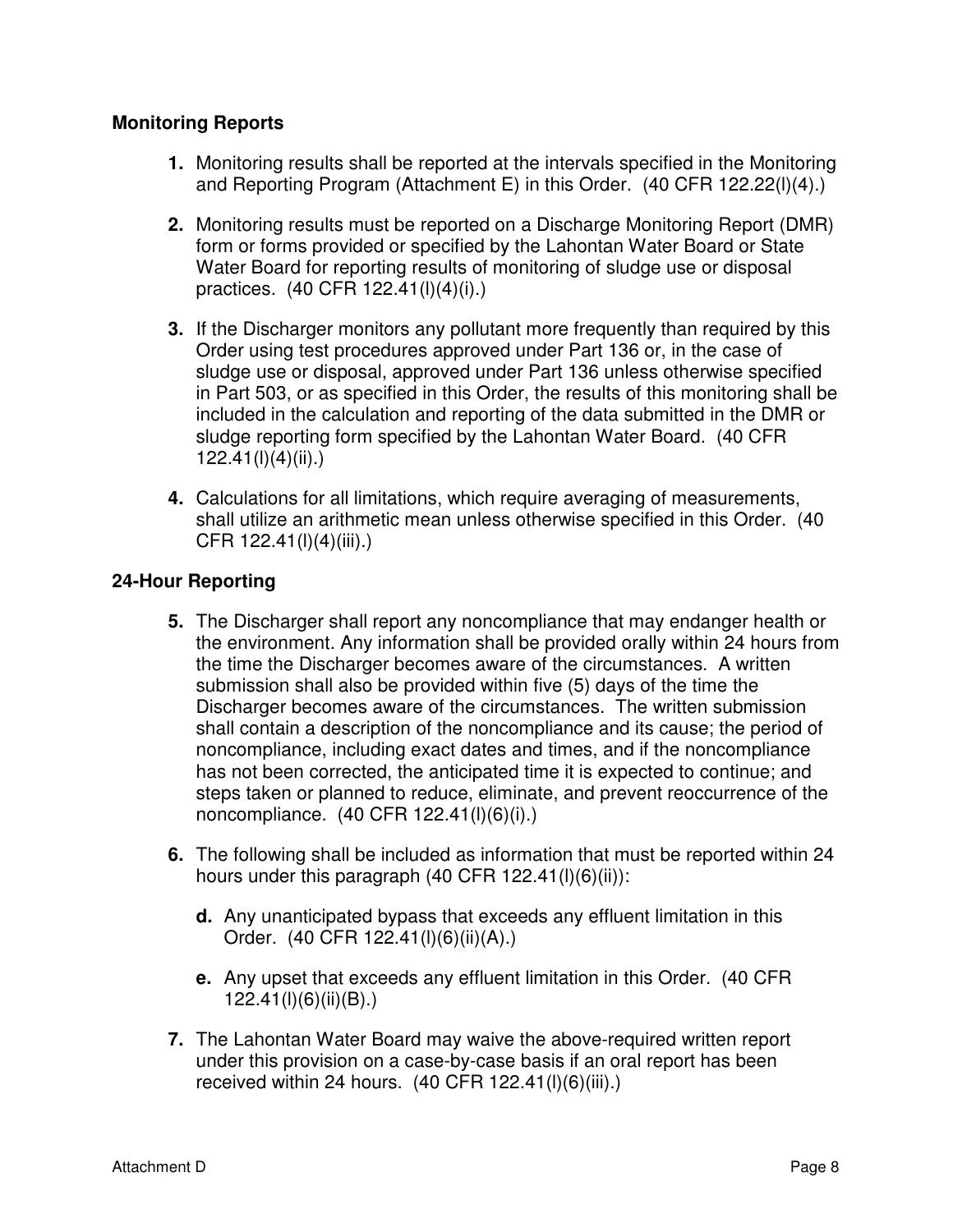#### **Compliance Schedules**

Reports of compliance or noncompliance with, or any progress reports on, interim and final requirements contained in any compliance schedule of this Order, shall be submitted no later than 14 days following each schedule date. (40 CFR 122.41(l)(5).)

#### **Planned Changes**

The Discharger shall give notice to the Lahontan Water Board as soon as possible of any planned physical alterations or additions to the permitted facility. Notice is required under this provision only when (40 CFR 122.41(l)(1)):

- **1.** The alteration or addition to a permitted facility may meet one of the criteria for determining whether a facility is a new source in section 122.29(b) (40 CFR  $122.41(l)(1)(i)$ ; or
- **2.** The alteration or addition could significantly change the nature or increase the quantity of pollutants discharged. This notification applies to pollutants that are not subject to effluent limitations in this Order. (40 CFR 122.41(l)(1)(ii).)
- **3.** The alteration or addition results in a significant change in the Discharger's sludge use or disposal practices, and such alteration, addition, or change may justify the application of permit conditions that are different from or absent in the existing permit, including notification of additional use or disposal sites not reported during the permit application process or not reported pursuant to an approved land application plan. (40 CFR 122.41(l)(1)(iii).)

#### **Anticipated Noncompliance**

The Discharger shall give advance notice to the Lahontan Water Board or State Water Board of any planned changes in the permitted facility or activity that may result in noncompliance with General Order requirements. (40 CFR 122.41(l)(2).)

#### **Other Noncompliance**

The Discharger shall report all instances of noncompliance not reported under Standard Provisions – Reporting V.C, V.D, and V.E above at the time monitoring reports are submitted. The reports shall contain the information listed in Standard Provision – Reporting V.E above. (40 CFR 122.41(l)(7).)

#### **Other Information**

When the Discharger becomes aware that it failed to submit any relevant facts in a permit application, or submitted incorrect information in a permit application or in any report to the Lahontan Water Board, State Water Board, or USEPA, the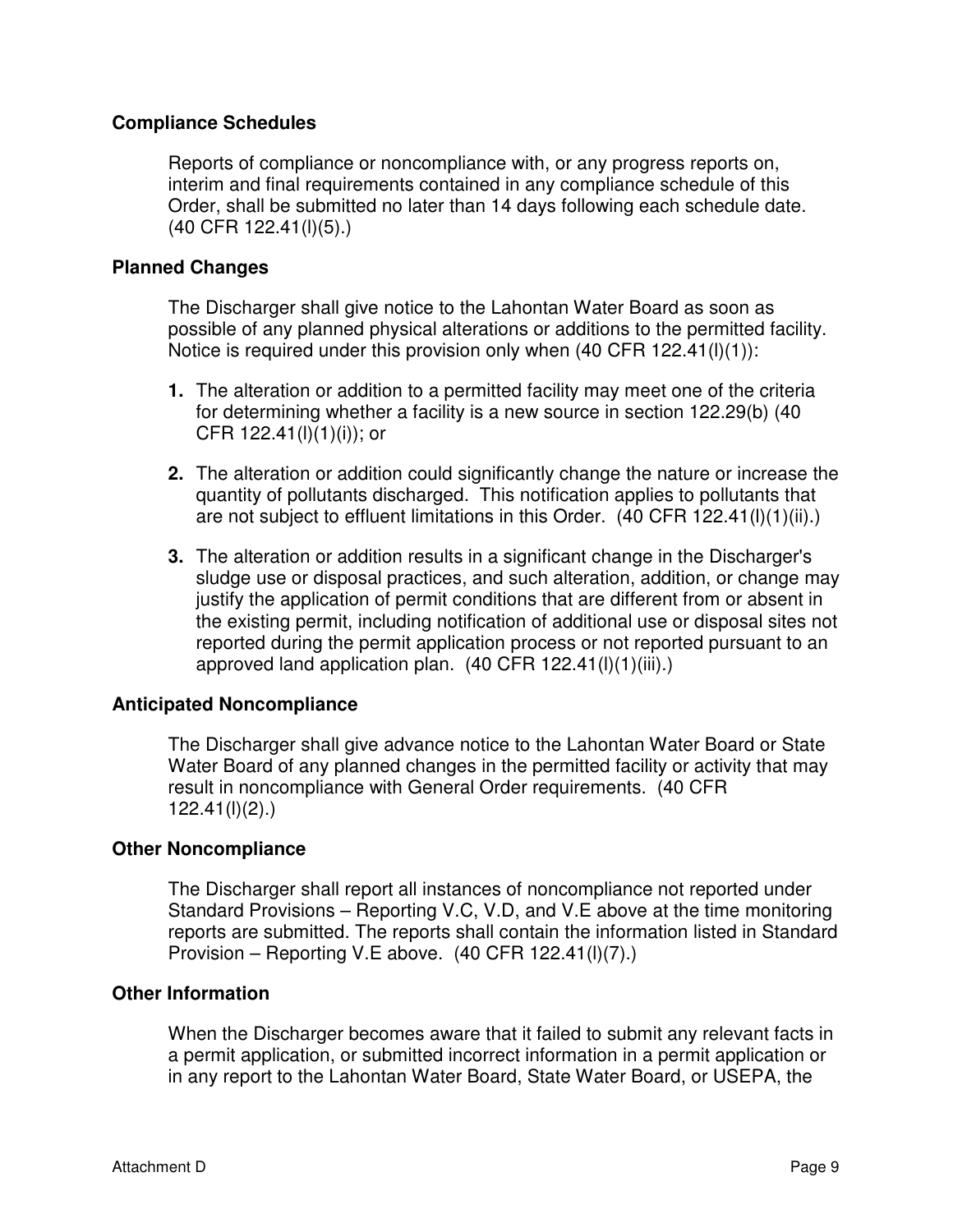Discharger shall promptly submit such facts or information. (40 CFR  $122.41(1)(8)$ .)

# **VI. STANDARD PROVISIONS – ENFORCEMENT**

**A.** The Lahontan Water Board is authorized to enforce the terms of this permit under several provisions of the Water Code, including, but not limited to, sections 13385, 13386, and 13387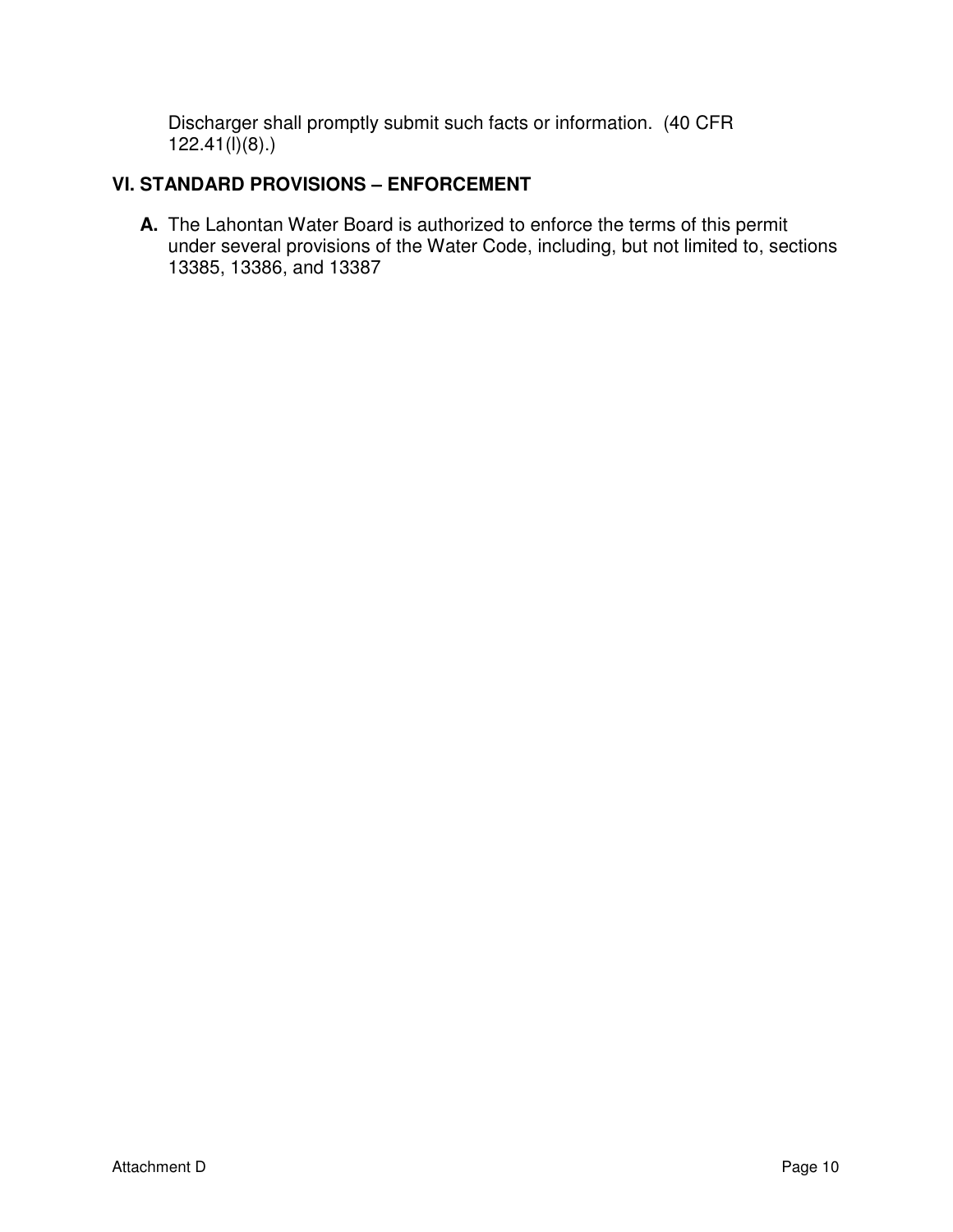### **ATTACHMENT E – ACTIVE TREATMENT SYSTEM (ATS) REQUIREMENTS**

| <b>Parameter</b> | <b>Test</b><br><b>Method</b>                                                                | <b>Discharge</b><br><b>Type</b> | Min.<br><b>Detection</b><br>Limit | <b>Units</b> | <b>Numeric</b><br><b>Action</b><br>Level | <b>Numeric</b><br><b>Effluent</b><br>Limitation                                             |
|------------------|---------------------------------------------------------------------------------------------|---------------------------------|-----------------------------------|--------------|------------------------------------------|---------------------------------------------------------------------------------------------|
| Turbidity        | <b>EPA</b><br>0180.1<br>and/or field<br>test with a<br>calibrated<br>portable<br>instrument | For ATS<br>discharges           |                                   | <b>NTU</b>   | N/A                                      | 10 NTU for<br>Daily Flow-<br>Weighted<br>Average<br>&<br>20 NTU for<br>Any Single<br>Sample |

**Table 1 – Numeric Effluent Limitations, Numeric Action Levels, Test Methods, Detection Limits, and Reporting Units** 

- **A.** Dischargers choosing to implement an Active Treatment System (ATS) on their site shall comply with all of the requirements in this Attachment.
- **B.** The discharger shall maintain a paper copy of each ATS specification onsite in compliance with the record retention requirements in the Special Provisions of this General Permit.

### **C. ATS Design, Operation and Submittals**

- 1. The ATS shall be designed and approved by a Certified Professional in Erosion and Sediment Control (CPESC), a Certified Professional in Storm Water Quality (CPSWQ); a California registered civil engineer; or any other California registered engineer.
- 2. The discharger shall ensure that the ATS is designed in a manner to preclude the accidental discharge of settled floc<sup>1</sup> during floc pumping or related operations.
- 3. The discharger shall design outlets to dissipate energy from concentrated flows.
- 4. The discharger shall install and operate an ATS by assigning a lead person (or project manager) who has either a minimum of five years construction storm

 $\overline{\phantom{a}}$  $<sup>1</sup>$  Floc is defined as a clump of solids formed by the chemical action in ATS systems.</sup>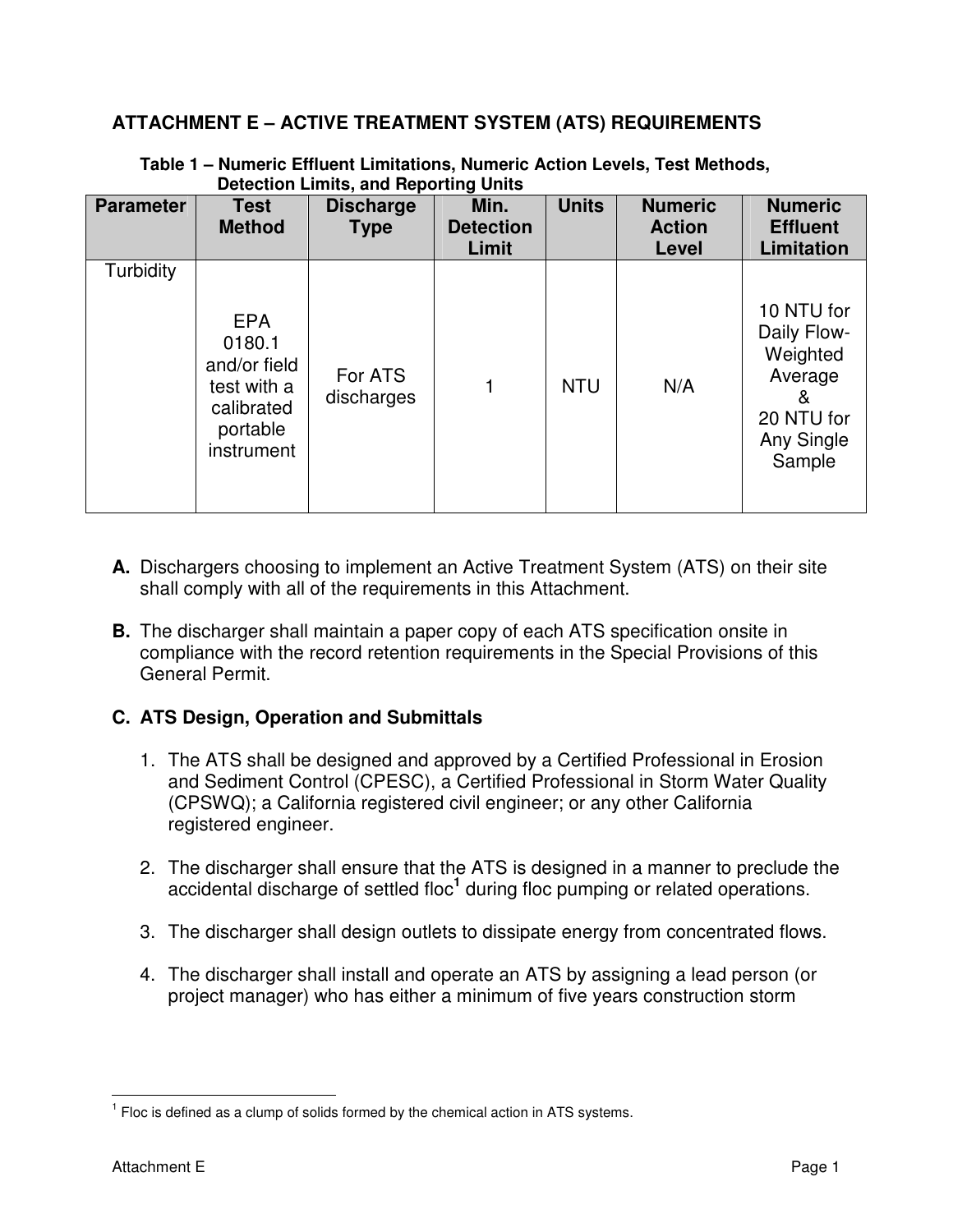water experience or who is a licensed contractors specifically holding a California Class A Contractors license.**<sup>2</sup>**

- 5. The discharger shall prepare an ATS Plan that combines the site-specific data and treatment system information required to safely and efficiently operate an ATS. The ATS Plan shall be electronically submitted to the State Water Board at least 14 days prior to the planned operation of the ATS and a paper copy shall be available onsite during ATS operation. At a minimum, the ATS Plan shall include:
	- a. ATS Operation and Maintenance Manual for All Equipment.
	- b. ATS Monitoring, Sampling & Reporting Plan, including Quality Assurance/Quality Control (QA/QC).
	- c. ATS Health and Safety Plan.
	- d. ATS Spill Prevention Plan.
- 6. The ATS shall be designed to capture and treat (within a 72-hour period) a volume equivalent to the runoff from a 10-year, 24-hour storm event using a watershed runoff coefficient of 1.0.

#### **D. Treatment – Chemical Coagulation/Flocculation**

- 1. Jar tests shall be conducted using water samples selected to represent typical site conditions and in accordance with ASTM D2035-08 (2003).
- 2. The discharger shall conduct, at minimum, six site-specific jar tests (per polymer with one test serving as a control) for each project to determine the proper polymer and dosage levels for their ATS.
- 3. Single field jar tests may also be conducted during a project if conditions warrant, for example if construction activities disturb changing types of soils, which consequently cause change in storm water and runoff characteristics.

#### **E. Residual Chemical and Toxicity Requirements**

1. The discharger shall utilize a residual chemical test method that has a method detection limit (MDL) of 10% or less than the maximum allowable threshold

<sup>&</sup>lt;u>2</u><br><sup>2</sup> Business and Professions Code Division 3, Chapter 9, Article 4, Class A Contractor: A general engineering contractor is a contractor whose principal contracting business is in connection with fixed works requiring specialized engineering knowledge and skill. [http://www.cslb.ca.gov/General-Information/library/licensing-classifications.asp].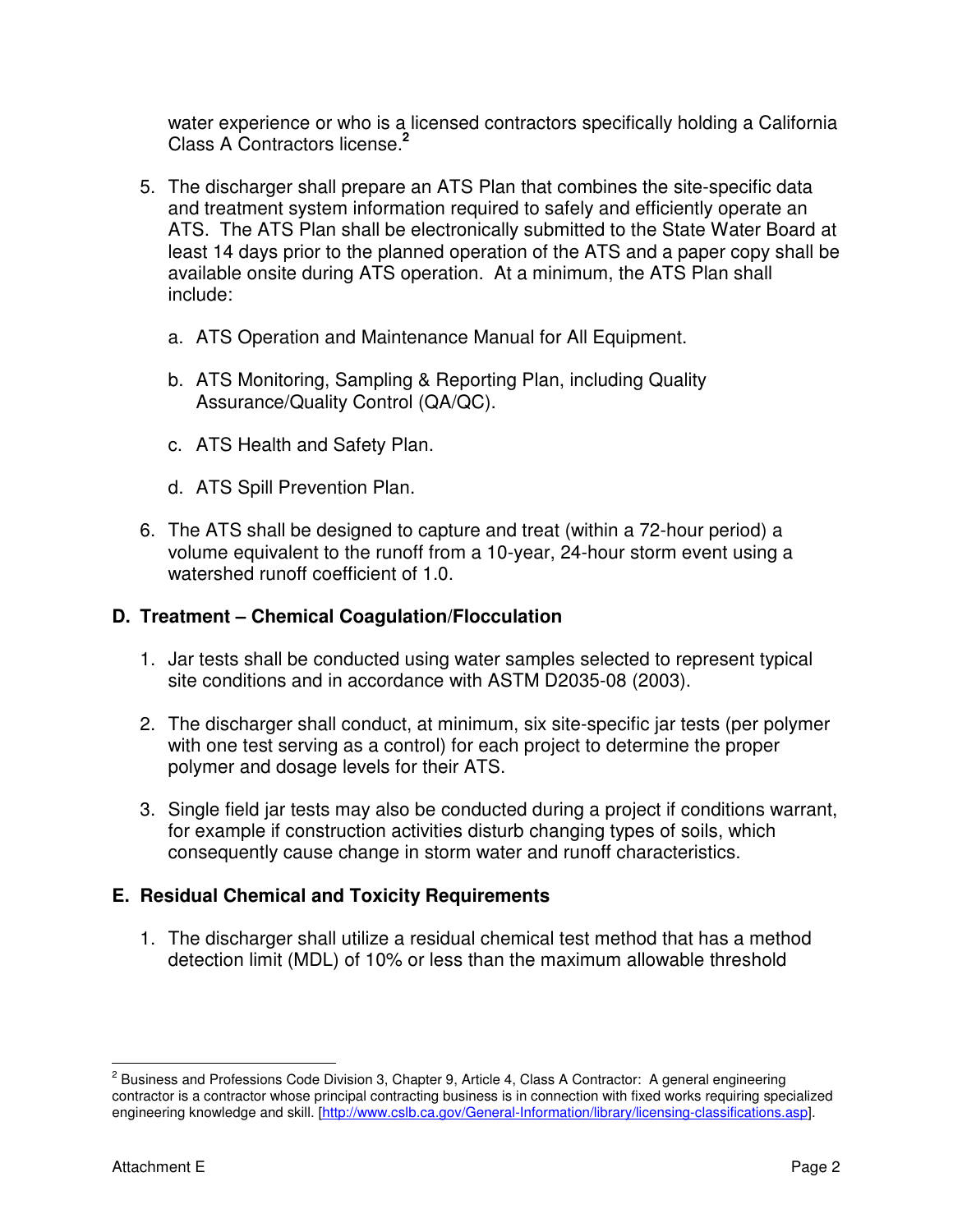concentration**<sup>3</sup>** (MATC) for the specific coagulant in use and for the most sensitive species of the chemical used.

- 2. The discharger shall utilize a residual chemical test method that produces a result within one hour of sampling.
- 3. The discharger shall have a California State certified laboratory validate the selected residual chemical test. Specifically the lab will review the test protocol, test parameters, and the detection limit of the coagulant. The discharger shall electronically submit this documentation as part of the ATS Plan.
- 4. If the discharger cannot utilize a residual chemical test method that meets the requirements above, the discharger shall operate the ATS in Batch Treatment**<sup>4</sup>** mode.
- 5. A discharger planning to operate in Batch Treatment mode shall perform toxicity testing in accordance with the following:
	- a. The discharger shall initiate acute toxicity testing on effluent samples representing effluent from each batch prior to discharge<sup>5</sup>. All bioassays shall be sent to a laboratory certified by the Department of Public Health Environmental Laboratory Accreditation Program (ELAP). The required field of testing number for Whole Effluent Toxicity (WET) testing is E113.<sup>6</sup>
	- b. Acute toxicity tests shall be conducted with the following species and protocols. The methods to be used in the acute toxicity testing shall be those outlined for a 96-hour acute test in "Methods for Measuring the Acute Toxicity of Effluents and Receiving Water to Freshwater and Marine Organisms, USEPA-841-R-02-012" for Fathead minnow, Pimephales promelas (fathead minnow). Acute toxicity for *Oncorhynchus mykiss* (Rainbow Trout) may be used as a substitute for testing fathead minnows.
	- c. All toxicity tests shall meet quality assurance criteria and test acceptability criteria in the most recent versions of the EPA test method for WET testing.
	- d. The discharger shall electronically report all acute toxicity testing.

<sup>&</sup>lt;u>3</u><br><sup>3</sup> The Maximum Allowable Threshold Concentration (MATC) is the allowable concentration of residual, or dissolved, coagulant/flocculant in effluent. The MATC shall be coagulant/flocculant-specific, and based on toxicity testing conducted by an independent, third-party laboratory. A typical MATC would be:

The MATC is equal to the geometric mean of the NOEC (No Observed Effect Concentration) and LOEC (Lowest Observed Effect Concentration) Acute and Chronic toxicity results for most sensitive species determined for the

specific coagulant. The most sensitive species test shall be used to determine the MATC.<br><sup>4</sup> Batch Treatment mode is defined as holding or recirculating the treated water in a holding basin or tank(s) until treatment is complete or the basin or storage tank(s) is full.

<sup>&</sup>lt;sup>5</sup> This requirement only requires that the test be initiated prior to discharge.

<sup>6</sup> http://www.dhs.ca.gov/ps/ls/elap/pdf/FOT\_Desc.pdf.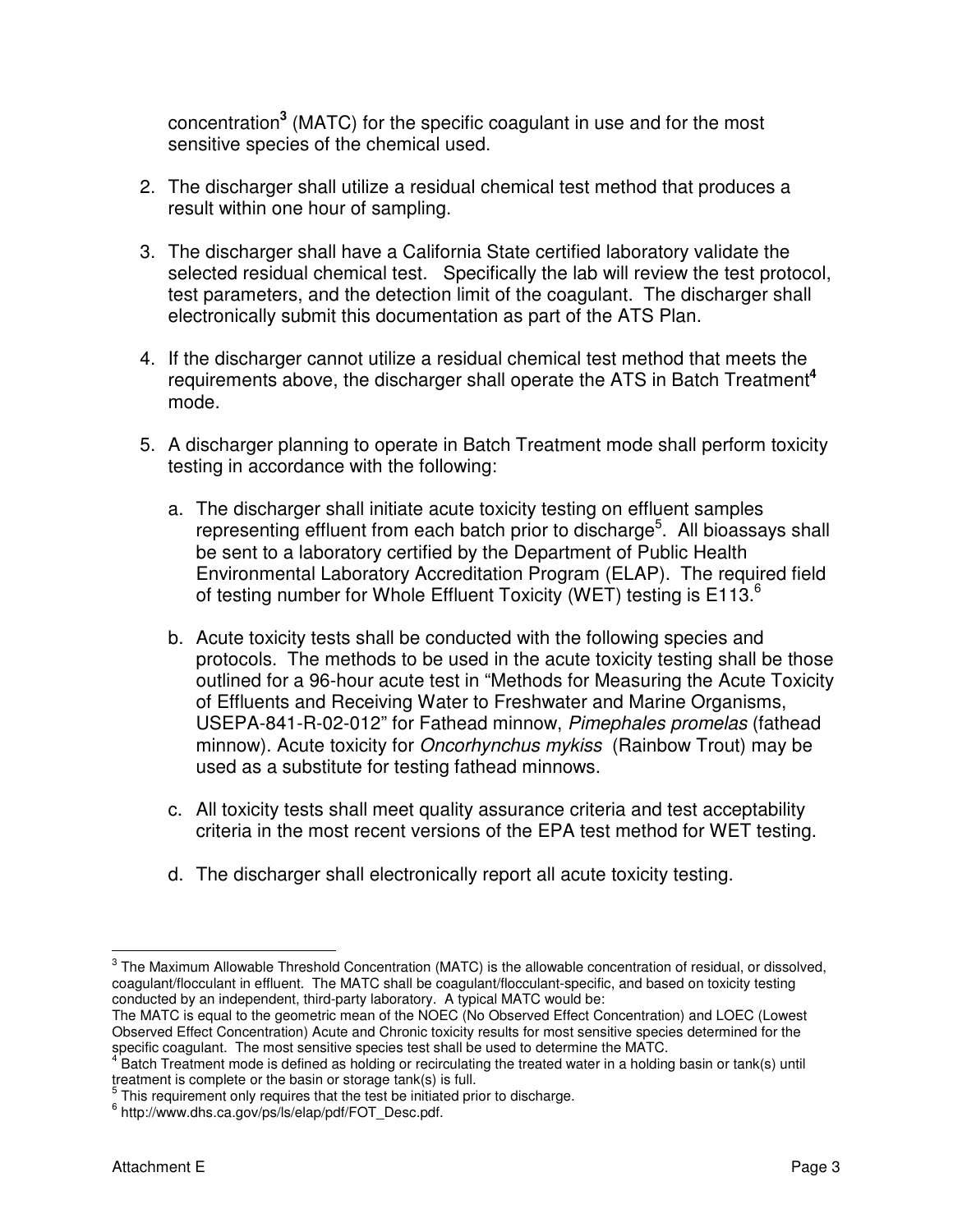### **F. Filtration**

- 1. The ATS shall include a filtration step between the coagulant treatment train and the effluent discharge. This is commonly provided by sand, bag, or cartridge filters, which are sized to capture suspended material that might pass through the clarifier tanks.
- 2. Differential pressure measurements shall be taken to monitor filter loading and confirm that the final filter stage is functioning properly.

#### **G. Residuals Management**

- 1. Sediment shall be removed from the storage or treatment cells as necessary to ensure that the cells maintain their required water storage (i.e., volume) capability.
- 2. Handling and disposal of all solids generated during ATS operations shall be done in accordance with all local, state, and federal laws and regulations.

#### **H. ATS Instrumentation**

- 1. The ATS shall be equipped with instrumentation that automatically measures and records effluent water quality data and flow rate.
- 2. The minimum data recorded shall be consistent with the Monitoring and Reporting requirements below, and shall include:
	- a. Influent Turbidity
	- b. Effluent Turbidity
	- c. Influent pH
	- d. Effluent pH
	- e. Residual Chemical
	- f. Effluent Flow rate
	- g. Effluent Flow volume
- 3. Systems shall be equipped with a data recording system, such as data loggers or webserver-based systems, which records each measurement on a frequency no longer than once every 15 minutes.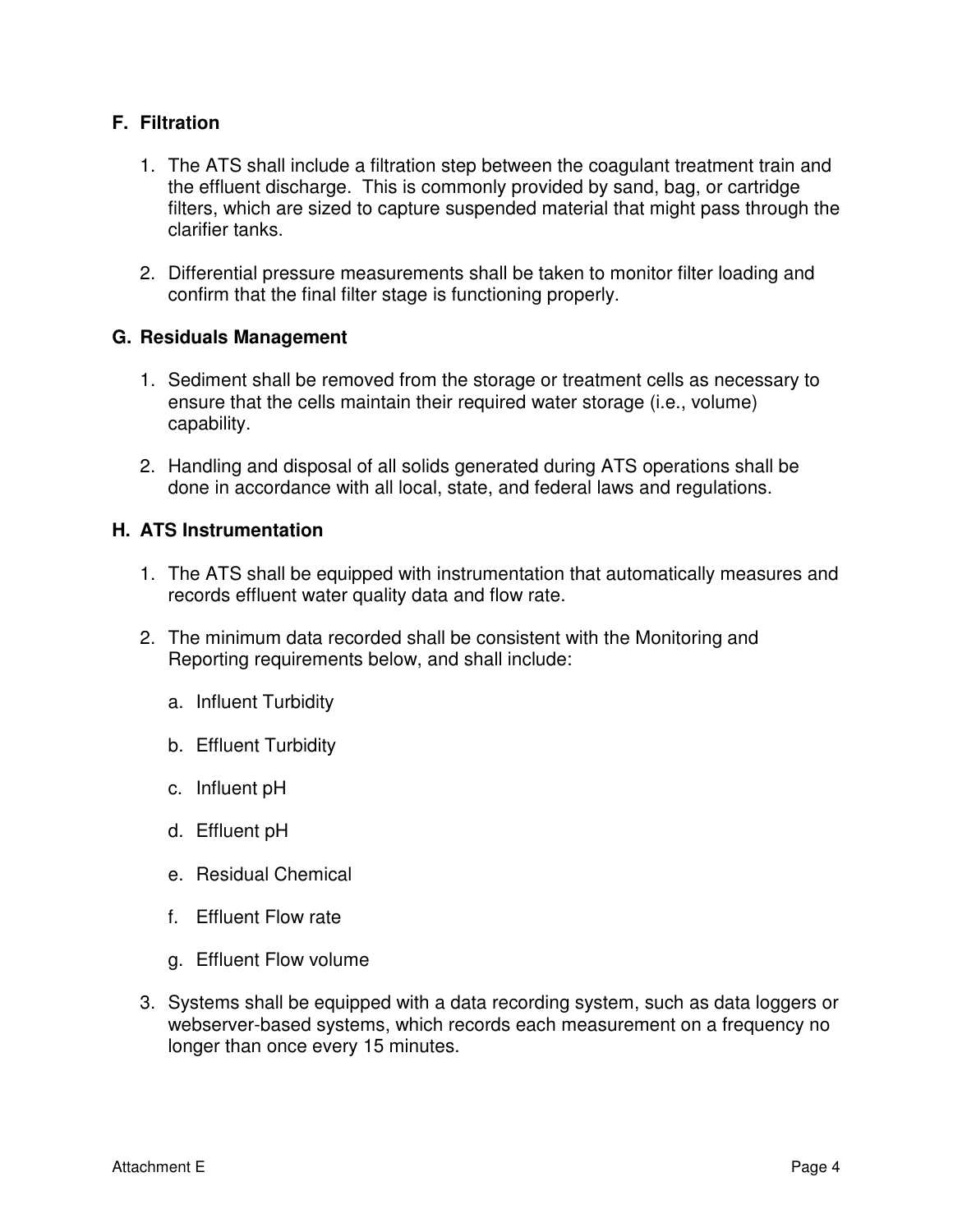- 4. Cumulative flow volume shall be recorded daily. The data recording system shall have the capacity to record a minimum of seven days continuous data.
- 5. Instrumentation systems shall be interfaced with system control to provide auto shutoff or recirculation in the event that effluent measurements exceed turbidity or pH.
- 6. The system shall also assure that upon system upset, power failure, or other catastrophic event, the ATS will default to a recirculation mode or safe shut down.
- 7. Instrumentation (flow meters, probes, valves, streaming current detectors, controlling computers, etc.) shall be installed and maintained per manufacturer's recommendations, which shall be included in the QA/QC plan.
- 8. The QA/QC plan shall also specify calibration procedures and frequencies, instrument method detection limit or sensitivity verification, laboratory duplicate procedures, and other pertinent procedures.
- 9. The instrumentation system shall include a method for controlling coagulant dose, to prevent potential overdosing. Available technologies include flow/turbidity proportional metering, periodic jar testing and metering pump adjustment, and ionic charge measurement controlling the metering pump.

### **I. ATS Effluent Discharge**

- 1. ATS effluent shall comply with all provisions and prohibitions in this General Permit, specifically the NELs.
- 2. NELs for discharges from an ATS:
	- a. Turbidity of all ATS discharges shall be less than 10 NTU for daily flowweighted average of all samples and 20 NTU for any single sample.
	- b. Residual Chemical shall be  $< 10\%$  of MATC<sup>7</sup> for the most sensitive species of the chemical used.
- 3. If an analytical effluent sampling result is outside the range of pH NELs (i.e., is below the lower NEL for pH or exceeds the upper NEL for pH) or exceeds the turbidity NEL (as listed in Table 1), the discharger is in violation of this General

 7 The Maximum Allowable Threshold Concentration (MATC) is the allowable concentration of residual, or dissolved, coagulant/flocculant in effluent. The MATC shall be coagulant/flocculant-specific, and based on toxicity testing conducted by an independent, third-party laboratory. The MATC is equal to the geometric mean of the NOEC (No Observed Effect Concentration) and LOEC (Lowest Observed Effect Concentration) Acute and Chronic toxicity results for most sensitive species determined for the specific coagulant. The most sensitive species test shall be used to determine the MATC.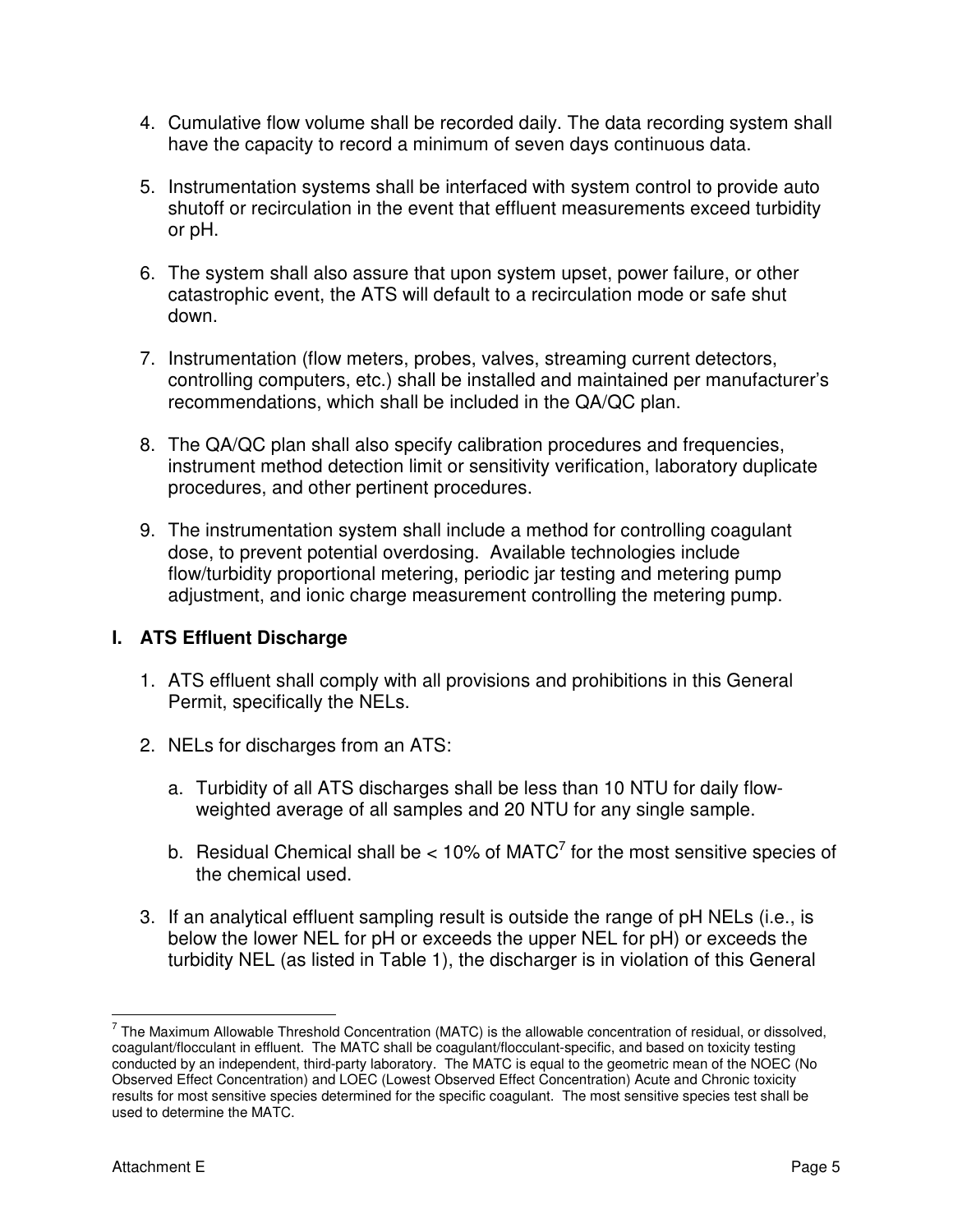Permit and shall electronically file the results in violation within 24-hours of obtaining the results.

- 4. If ATS effluent is authorized to discharge into a sanitary sewer system, the discharger shall comply with any pre-treatment requirements applicable for that system. The discharger shall include any specific criteria required by the municipality in the ATS Plan.
- 5. Compliance Storm Event:

Discharges of storm water from ATS shall comply with applicable NELs (above) unless the storm event causing the discharges is determined after the fact to be equal to or larger than the Compliance Storm Event. The Compliance Storm Event for ATS discharges is the 20-year, 1-hour storm, which is equal to 1 inch of rainfall in a 1-hour period. This exemption is dependent on the submission of rain gauge data verifying the storm event is equal to or larger than the Compliance Storm.

### **J. Operation and Maintenance Plan**

- 1. Each Project shall have a site-specific Operation and Maintenance (O&M) Manual covering the procedures required to install, operate and maintain the ATS. $^8$
- 2. The O&M Manual shall only be used in conjunction with appropriate projectspecific design specifications that describe the system configuration and operating parameters.
- 3. The O&M Manual shall have operating manuals for specific pumps, generators, control systems,and other equipment.

### **K. Sampling and Reporting Quality Assurance/ Quality Check (QA/QC) Plan**

- 4. A project-specific QA/QC Plan shall be developed for each project. The QA/QC Plan shall include at a minimum:
	- a. Calibration Calibration methods and frequencies for all system and field instruments shall be specified.
	- b. Method Detection Limits (MDLs) The methods for determining MDLs shall be specified for each residual coagulant measurement method. Acceptable minimum MDLs for each method, specific to individual coagulants, shall be specified.

enties and the manual is typically in a modular format covering generalized procedures for each component that is utilized in a set of the manual is the manual is typically in a modular format covering generalized enties. particular system.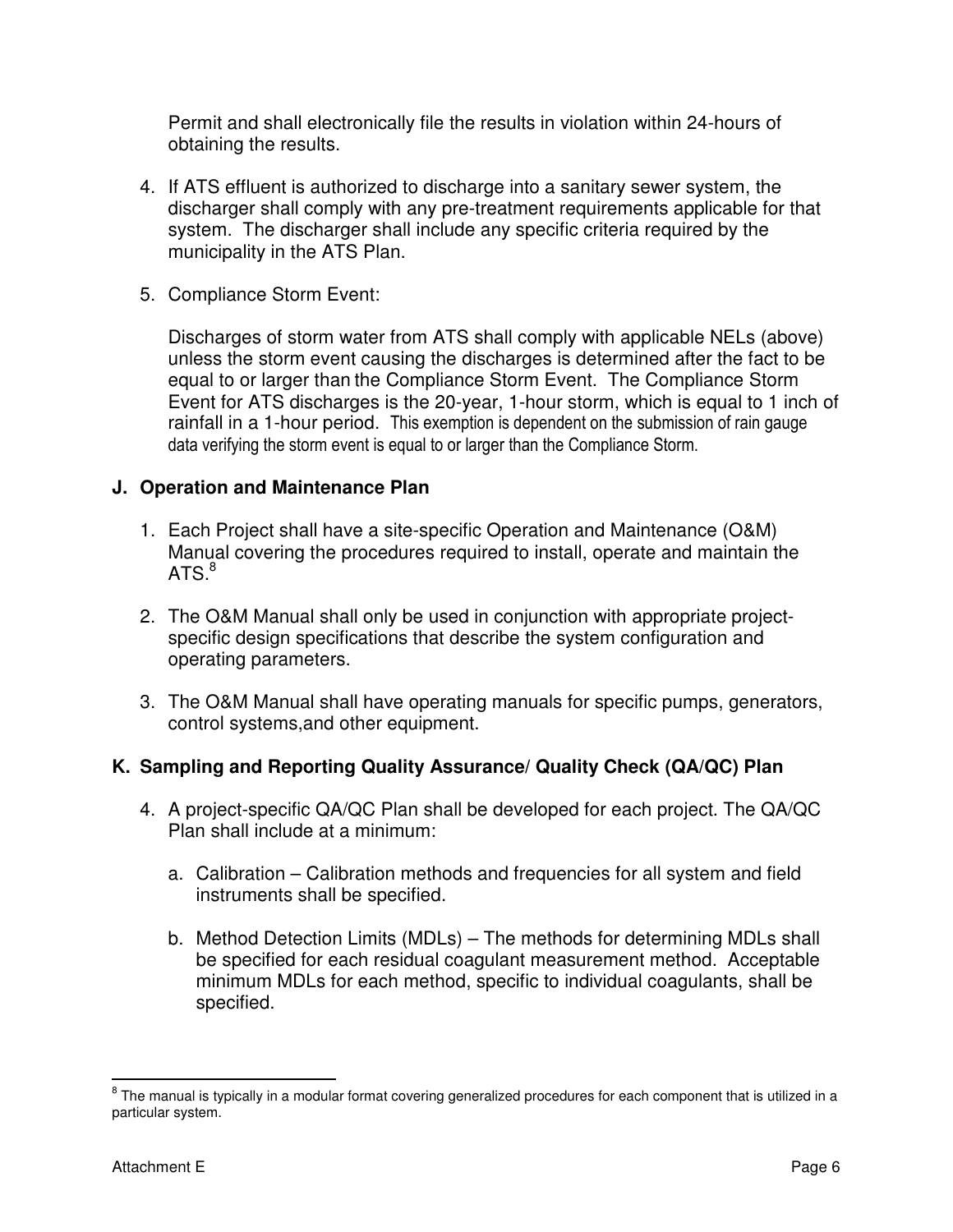c. Laboratory Duplicates – Requirements for monthly laboratory duplicates for residual coagulant analysis shall be specified.

### **L. Personnel Training**

- 1. Operators shall have training specific to using an ATS and liquid coagulants for storm water discharges in California.
- 2. The training shall be in the form of a formal class with a certificate and requirements for testing and certificate renewal.
- 3. Training shall include a minimum of eight hours classroom and 32 hours field training. The course shall cover the following topics:
	- a. Coagulation Basics –Chemistry and physical processes
	- b. ATS System Design and Operating Principles
	- c. ATS Control Systems
	- d. Coagulant Selection Jar testing, dose determination, etc.
	- e. Aquatic Safety/Toxicity of Coagulants, proper handling and safety
	- f. Monitoring, Sampling, and Analysis
	- g. Reporting and Recordkeeping
	- h. Emergency Response

### **M. Active Treatment System (ATS) Monitoring Requirements**

Any discharger who deploys an ATS on their site shall conduct the following:

- 1. Visual Monitoring
	- a. A designated responsible person shall be on site daily at all times during treatment operations.
	- b. Daily on-site visual monitoring of the system for proper performance shall be conducted and recorded in the project data log.
		- i. The log shall include the name and phone number of the person responsible for system operation and monitoring.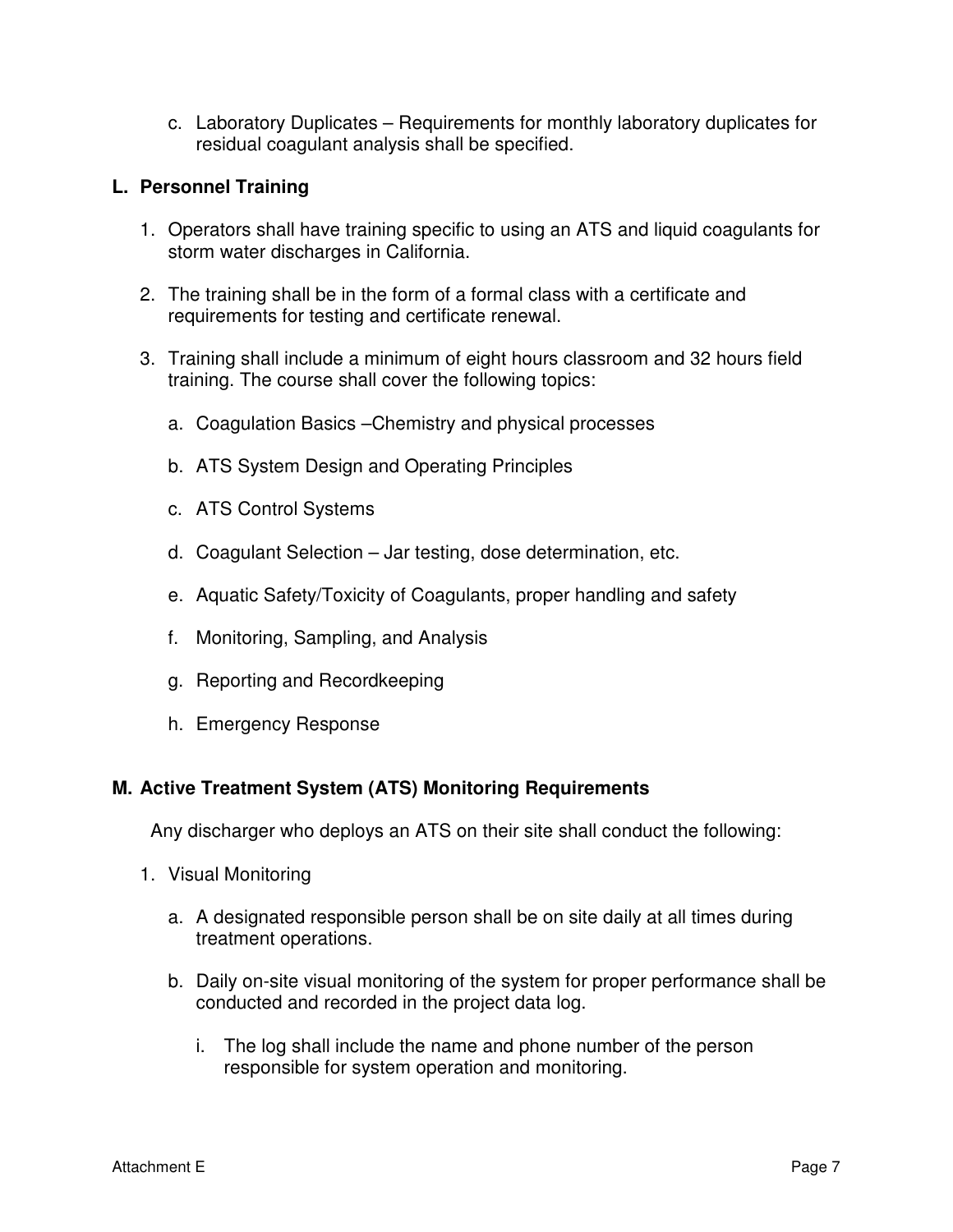- ii. The log shall include documentation of the responsible person's training.
- 2. Operational and Compliance Monitoring
	- a. Flow shall be continuously monitored and recorded at not greater than 15 minute intervals for total volume treated and discharged.
	- b. Influent and effluent pH must be continuously monitored and recorded at not greater than 15-minute intervals.
	- c. Influent and effluent turbidity (expressed in NTU) must be continuously monitored and recorded at not greater than 15-minute intervals.
	- d. The type and amount of chemical used for pH adjustment, if any, shall be monitored and recorded.
	- e. Dose rate of chemical used in the ATS system (expressed in mg/L) shall be monitored and reported 15-minutes after startup and every 8 hours of operation.
	- f. Laboratory duplicates monthly laboratory duplicates for residual coagulant analysis must be performed and records shall be maintained onsite.
	- g. Effluent shall be monitored and recorded for residual chemical/additive levels.
	- h. If a residual chemical/additive test does not exist and the ATS is operating in a batch treatment mode of operation refer to the toxicity monitoring requirements below.
- 3. Toxicity Monitoring

A discharger operating in batch treatment mode shall perform toxicity testing in accordance with the following:

- a. The discharger shall initiate acute toxicity testing on effluent samples representing effluent from each batch prior to discharge.<sup>9</sup> All bioassays shall be sent to a laboratory certified by the Department of Public Health Environmental Laboratory Accreditation Program (ELAP). The required field of testing number for Whole Effluent Toxicity (WET) testing is  $E113.<sup>10</sup>$
- b. Acute toxicity tests shall be conducted with the following species and protocols. The methods to be used in the acute toxicity testing shall be those outlined for a 96-hour acute test in "Methods for Measuring the Acute Toxicity of Effluents and Receiving Water to Freshwater and Marine Organisms,

get This requirement only requires that the test be initiated prior to discharge.

<sup>&</sup>lt;sup>10</sup> http://www.dhs.ca.gov/ps/ls/elap/pdf/FOT\_Desc.pdf.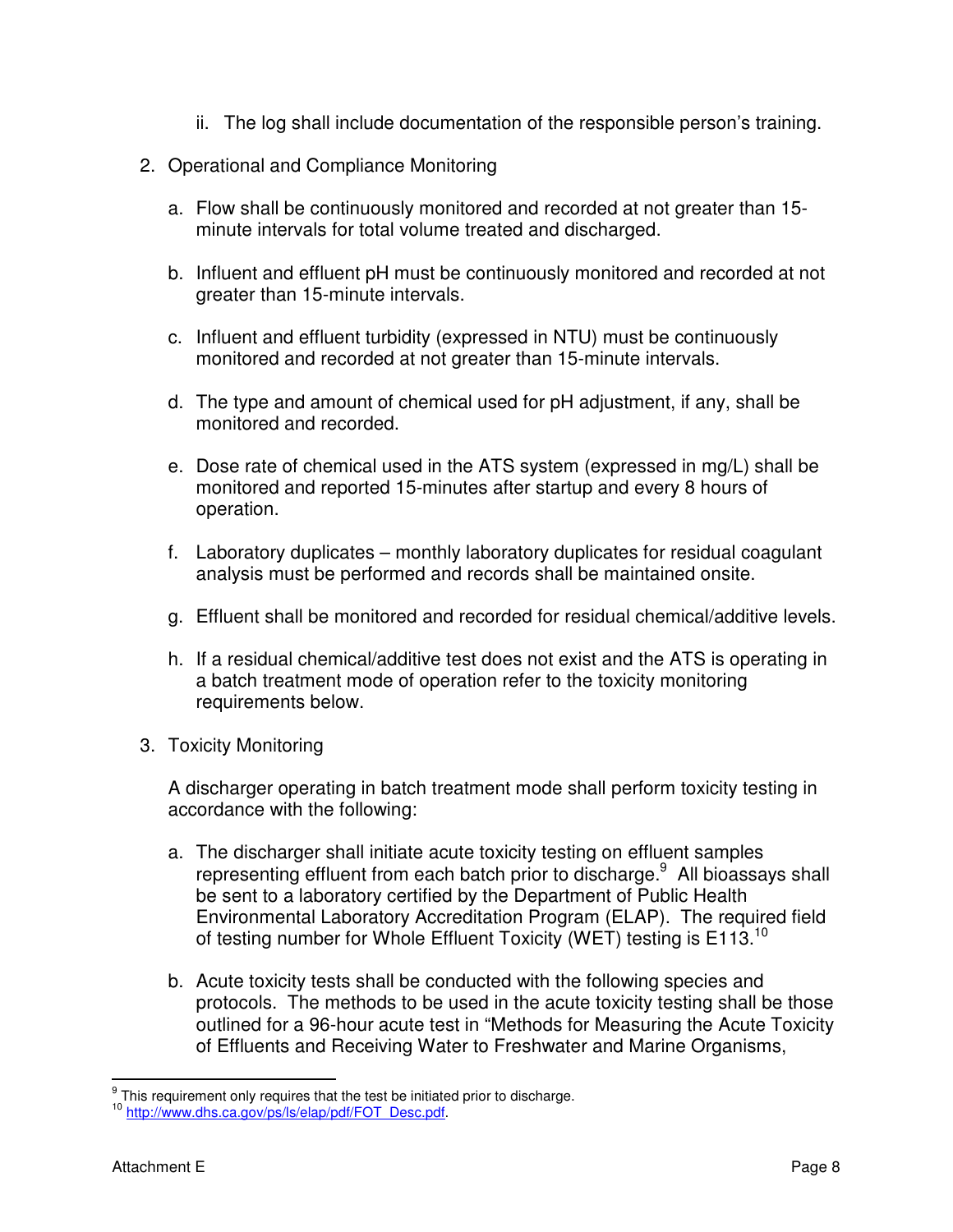USEPA-841-R-02-012" for Fathead minnow, Pimephales promelas or Rainbow trout Oncorhynchus mykiss may be used as a substitute for fathead minnow.

- c. All toxicity tests shall meet quality assurance criteria and test acceptability criteria in the most recent versions of the EPA test method for WET testing.<sup>11</sup>
- 4. Reporting and Recordkeeping

At a minimum, every 30 days a LRP representing the discharger shall access the State Water Boards Storm Water Mulit-Application and Report Tracking system (SMARTS) and electronically upload field data from the ATS. Records must be kept for three years after the project is completed .

- 5. Non-compliance Reporting
	- a. Any indications of toxicity or other violations of water quality objectives shall be reported to the appropriate regulatory agency as required by this General Permit.
	- b. Upon any measurements that exceed water quality standards, the system operator shall immediately notify his supervisor or other responsible parties, who shall notify the Regional Water Board.
	- c. If any monitoring data exceeds any applicable NEL in this General Permit, the discharger shall electronically submit a NEL Violation Report to the State Water Board within 24 hours after the NEL exceedance has been identified.
		- i. ATS dischargers shall certify each NEL Violation Report in accordance with the Special Provisions for Construction Activity in this General Permit.
		- ii. ATS dischargers shall retain an electronic or paper copy of each NEL Violation Report for a minimum of three years after the date the annual report is filed.
		- iii. ATS dischargers shall include in the NEL Violation Report:
			- (1) The analytical method(s), method reporting unit(s), and method detection limit(s) of each analytical parameter (analytical results that are less than the method detection limit shall be reported as "less than the method detection limit");
			- (2) The date, place, time of sampling, visual observation (inspections), and/or measurements, including precipitation; and

 $\overline{a}$ <sup>11</sup> http://www.epa.gov/waterscience/methods/wet/.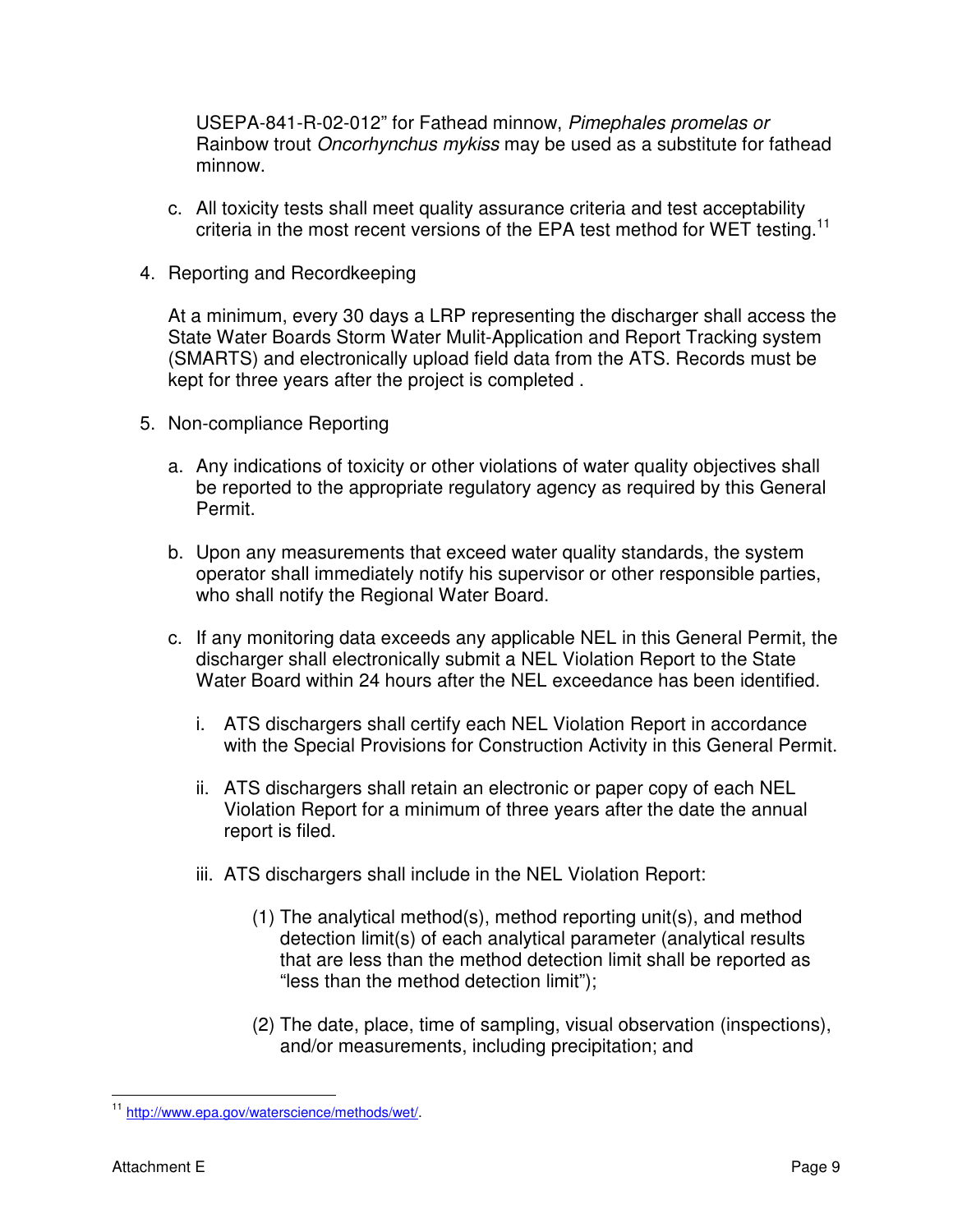- (3) A description of the current onsite BMPs, and the proposed corrective actions taken to manage the NEL exceedance.
- iv. Compliance Storm Event In the event that an applicable NEL has been exceeded during a storm event equal to or larger than the Compliance Storm Event, ATS dischargers shall report the on-site rain gauge reading and nearby governmental rain gauge readings for verification.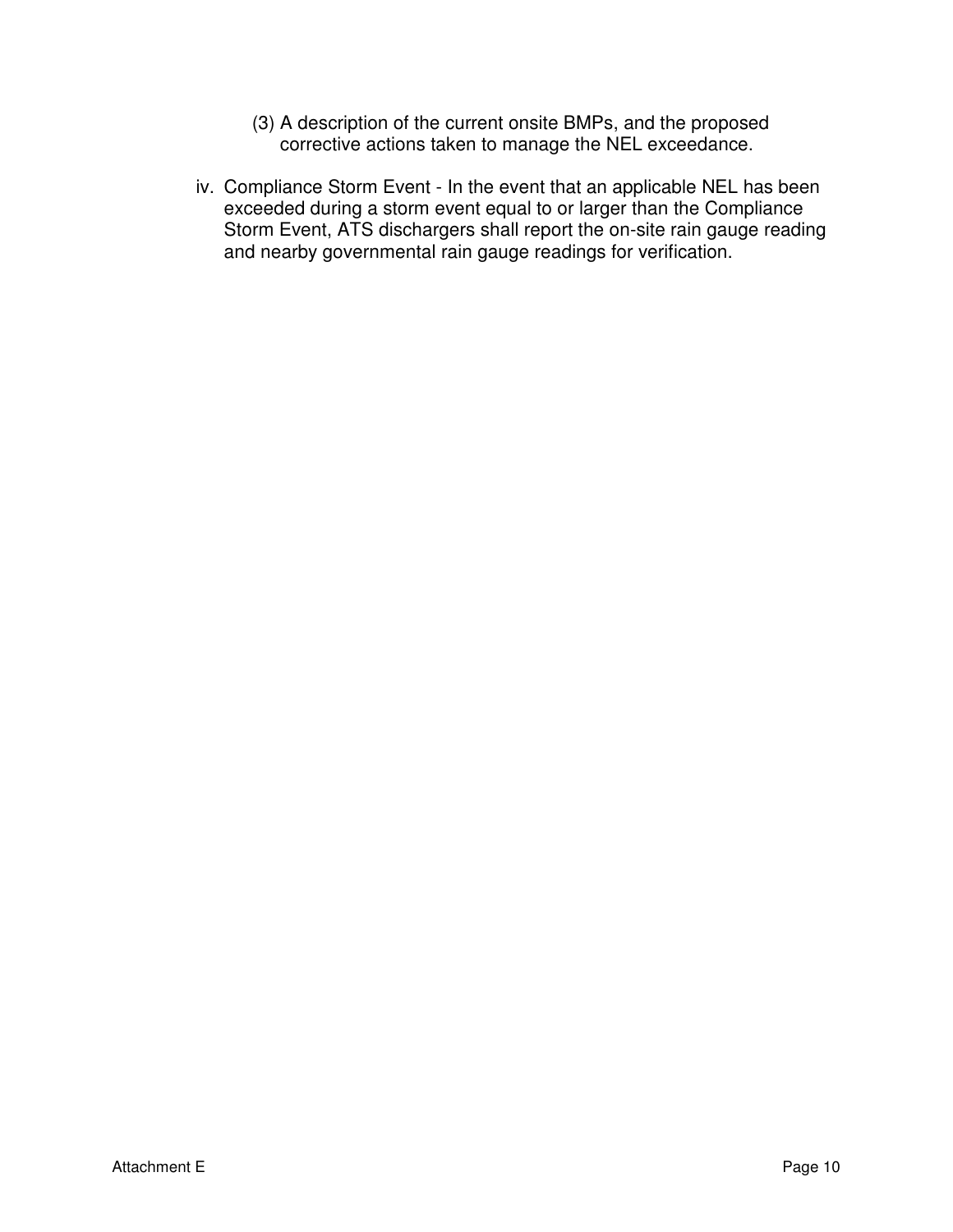### **ATTACHMENT F - WASTE DISCHARGE PROHIBITION INFORMATION FOR ACTIVITIES IN STREAM ENVIRONMENT ZONES AND FLOODPLAINS OF THE LAKE TAHOE HYDROLOGIC UNIT**

To protect beneficial uses and achieve water quality objectives, the Water Quality Control Plan for the Lahontan Region (Basin Plan) contains prohibitions against waste discharges to surface waters and to lands within 100-year floodplains in the Lake Tahoe Hydrologic Unit (HU), and prohibitions against "permanent disturbance" in Stream Environment Zones (SEZs) in the Lake Tahoe HU. These prohibitions may apply to certain construction activities conducted in these areas.

### **I. Waste Discharge Prohibitions and Exemptions**

### **A**. **100-year Floodplains/Highwater Rim**

Chapter 5, section 5.2 of the Basin Plan specifies the following **discharge prohibitions** for activities within 100-year floodplains:

8. and 9. "The discharge, or threatened discharge, attributable to human activities, of solid or liquid waste materials, including soil, silt, clay, sand and other organic and earthen materials to lands below the highwater rim of Lake Tahoe or within the 100-year floodplain of any tributary to Lake Tahoe is prohibited."

Chapter 5, section 5.7 provides that **exemptions** may be granted for the following categories of projects that are applicable to construction activities in 100-year floodplains.

- **1.** Public outdoor recreational facilities if: (a) the project is a necessary part of a public agency's long range plans for public outdoor recreation; (b) the project, by its very nature, must be sited in a floodplain; (c) there is no feasible alternative that would reduce the extent of encroachment in a floodplain; and (d) the impacts on the floodplain are minimized.
- **2.** Public service facilities if: (a) the project is necessary for public health, safety or environmental protection, (b) there is no reasonable alternative, including spans, which avoids or reduces the extent of encroachment in the floodplain, and (c) impacts on the floodplain are minimized.
- **3.** Projects that require access across floodplains to otherwise buildable sites if: (a) there is no reasonable alternative that avoids or reduces the extent of encroachment in the floodplain; and (b) the impacts on the floodplain are minimized
- **4.** Erosion control projects, habitat restoration projects, SEZ restoration projects and similar projects provided that the project is necessary for environmental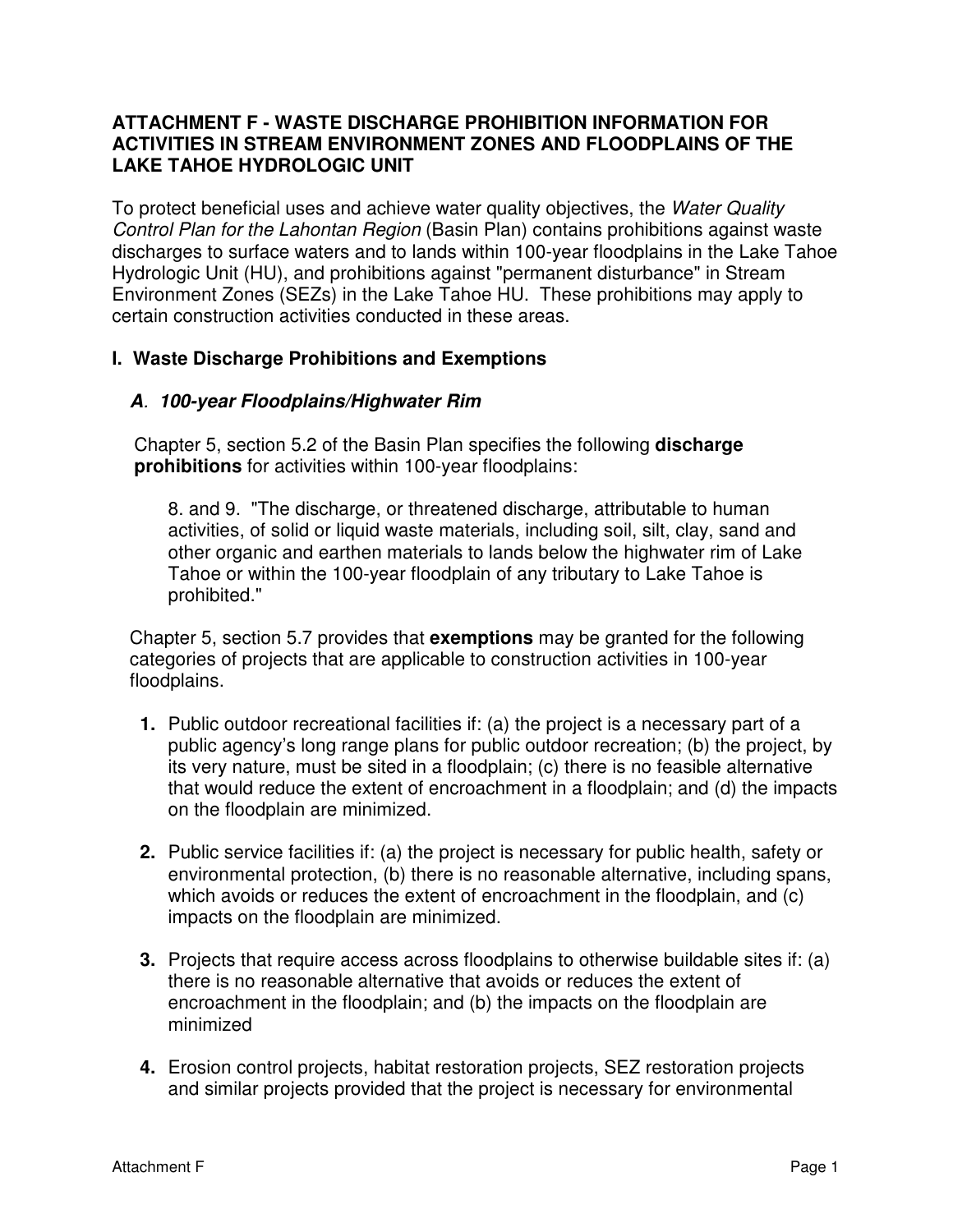protection and there is no reasonable alternative which avoids or reduces the extent of encroachment in the floodplain.

### **B. Stream Environment Zones**

Chapter 5 (page 5.2-3) of the Basin Plan specifies the following **discharge prohibitions** for activities within SEZs:

13. "The discharge or threatened discharge, attributable to new development in Stream Environment Zones, of solid or liquid waste, including soil, silt, sand, clay, rock, metal, plastic, or other organic, mineral or earthen materials, to Stream Environment Zones in the Lake Tahoe basin is prohibited."

"New development" as used in the Prohibition 13 means ". . . construction activity resulting in permanent soil disturbance . . . New development does not include maintenance or repair of an existing structure or the replacement of any existing structure with another structure on the same parcel of no greater land coverage." This means that if an activity occurs in an SEZ that does not result in permanent disturbance, the prohibition is not violated.

Chapter 5, section 5.8 provides that **exemptions** may be granted for the following categories of projects that are applicable to construction activities in SEZs.

- **1.** Public Outdoor Recreation facilities, when all of the following findings can be made: (a) the project, by its very nature, must be sited in an SEZ; (b) there is no feasible alternative that would reduce the extent of SEZ encroachment; (c) impacts are fully mitigated; and (d) SEZs are restored in an amount 1.5 times the area of SEZ disturbed or developed for the project.
- **2.** Public Service Facilities if all the following findings can be made: (a) the project is necessary for public health, safety or the environment; (b) there is no reasonable alternative, including spans, which avoids or reduces the extent of encroachment; (c) the impacts are fully mitigated; and (d) SEZ lands are restored in an amount 1.5 times the area of land developed or disturbed by the project
- **3.** Projects that require access across SEZs to otherwise buildable sites if all of the following findings can be made: (a) there is no reasonable alternative that avoids or reduces the extent of encroachment; (b) impacts are fully mitigated; and (c) SEZ lands are restored in an amount 1.5 times the area of SEZ disturbed or developed by the project
- **4.** New development in man-modfied SEZs after the Lahontan Water Board has reclassified them according to the procedure.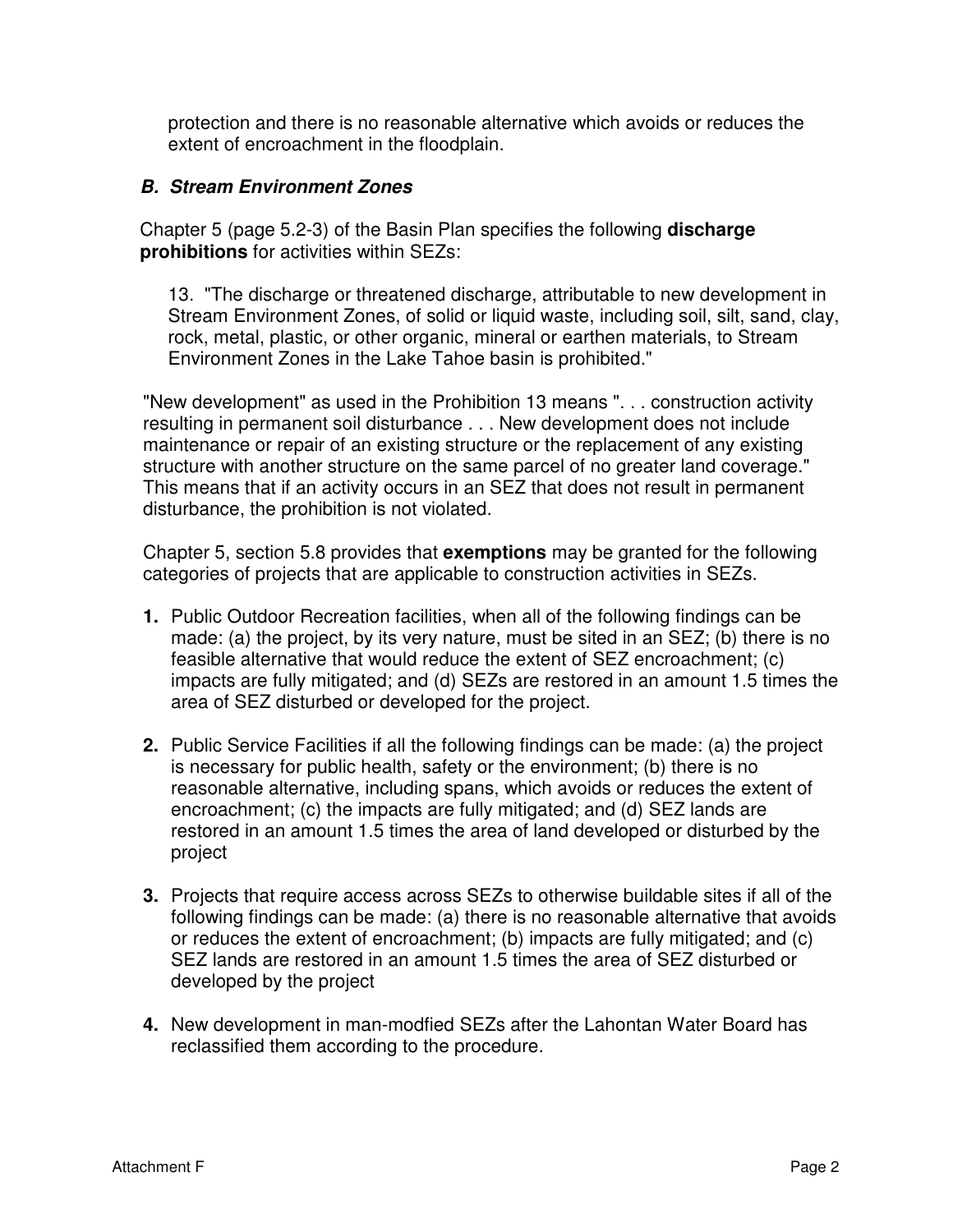- **5.** For erosion control projects, habitat restoration projects, wetland restoration projects, SEZ restoration projects, and similar projects, programs and facilities, if:
	- **a.** The project, program, or facility is necessary for environmental protection;
	- **b.** There is no reasonable alternative, including relocation, which avoids or reduces the extent of encroachment in the SEZ; and
	- **c.** Impacts are fully mitigated

In accordance with the Basin Plan, impacts to SEZs due to erosion control projects, habitat restoration projects, wetland restoration projects, or SEZ restoration projects do not need to meet the 1.5:1 restoration requirement and may be granted exemptions to the prohibitions against discharges to surface waters.

### **II. Exemption Process**

In order to obtain an exemption to the waste discharge prohibitions described above, applicants must provide Water Board staff with the information needed to justify the exemption. If a project activity qualifies, staff will prepare a draft exemption and circulate the proposed action to the Water Board members and other interested parties for a 10-day review and comment period. If no objections are received, the Water Board's Executive Officer is authorized to grant the exemptions. Exemptions will be issued by a written notice to the applicant, typically provided with the NOA for projects involving more than one acre of land disturbance.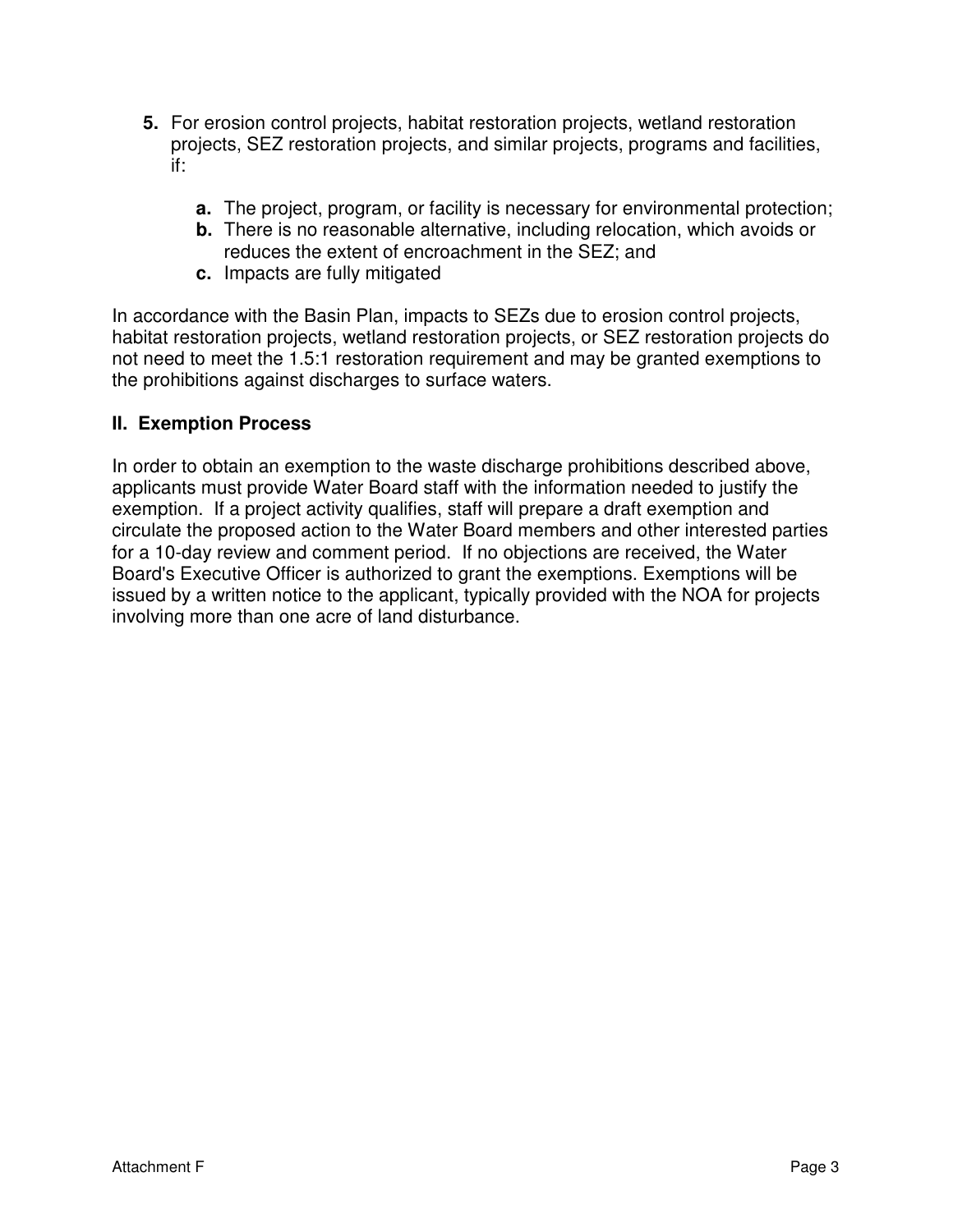### **ATTACHMENT G – WATER QUALITY OBJECTIVES FOR CERTAIN WATER BODIES IN THE LAKE TAHOE HYDROLOGIC UNIT**

|                | <b>Surface Waters</b>         |            | Objective (mg/L except as noted) <sup>1,2</sup> |                 |               |             |                                            |           |  |  |
|----------------|-------------------------------|------------|-------------------------------------------------|-----------------|---------------|-------------|--------------------------------------------|-----------|--|--|
|                |                               | <b>TDS</b> | <b>CI</b>                                       | SO <sub>4</sub> | В             | $\mathbf N$ | P                                          | Fe        |  |  |
| $\mathbf{1}$   | Lake Tahoe                    | 60/65      | 3.0/4.0                                         | 1.0/2.0         | $0.01/-$      | $0.15/ -$   | $0.008/-$                                  |           |  |  |
| 2              | <b>Fallen Leaf Lake</b>       | $50/ -$    | 0.30/0.<br>50                                   | 1.3/1.4         | 0.01/<br>0.02 |             | See Table I-2 for additional<br>objectives |           |  |  |
| 3              | <b>Griff Creek</b>            | $80/ -$    | $0.40/ -$                                       | $-$             | $-$           | $0.19/ -$   | $0.010/-$                                  | $0.03/-$  |  |  |
| $\overline{4}$ | Carnelian Bay<br>Creek        | $80/ -$    | $0.40/ -$                                       | --              | --            | $0.19/ -$   | $0.015/-$                                  | $0.03/ -$ |  |  |
| 5              | <b>Watson Creek</b>           | $80/ -$    | $0.35/ -$                                       | $-$             | $-$           | $0.22/ -$   | $0.015/-$                                  | $0.04/-$  |  |  |
| 6              | <b>Dollar Creek</b>           | $80/ -$    | $0.30/-$                                        | $-$             | --            | $0.16/ -$   | $0.030/-$                                  | $0.03/ -$ |  |  |
| $\overline{7}$ | <b>Burton Creek</b>           | $90/ -$    | $0.30/-$                                        | $-$             | $-$           | $0.1/6 -$   | $0.015/-$                                  | $0.03/ -$ |  |  |
| 8              | <b>Ward Creek</b>             | 70/85      | 0.30/<br>0.50                                   | 1.4/2.8         | $-$           | $0.15/ -$   | $0.015/-$                                  | $0.03/ -$ |  |  |
| 9              | <b>Blackwood Creek</b>        | 70/90      | $0.30/-$                                        | $-$             | $-$           | $0.19/ -$   | $0.015/-$                                  | $0.03/ -$ |  |  |
| 10             | Madden Creek                  | $60/ -$    | 0.10/<br>0.20                                   | --              | $-$           | $0.18/ -$   | $0.015/-$                                  | $0.015/-$ |  |  |
| 11             | <b>McKinney Creek</b>         | $55/ -$    | 0.40/<br>0.50                                   | $-$             | $-$           | $0.19/ -$   | $0.015/-$                                  | $0.03/ -$ |  |  |
| 12             | <b>General Creek</b>          | 50/90      | 1.0/<br>1.5                                     | 0.4/0.5         | $-$           | $0.15/ -$   | $0.015/-$                                  | $0.03/-$  |  |  |
| 13             | Meeks Creek                   | $45/ -$    | $0.40/-$                                        | $\overline{a}$  | $-$           | $0.23/ -$   | $0.010/-$                                  | $0.07/-$  |  |  |
| 14             | Lonely Gulch<br>Creek         | $45/ -$    | $0.30/-$                                        | --              | $- -$         | $0.19/ -$   | $0.015/-$                                  | $0.03/ -$ |  |  |
| 15             | Eagle Creek                   | $35/-$     | $0.30/-$                                        | $-$             | $-$           | $0.20/-$    | $0.010/-$                                  | $0.03/-$  |  |  |
| 16             | Cascade Creek                 | $30/-$     | $0.40/-$                                        | $-$             | $-$           | $0.21/-$    | $0.005/-$                                  | $0.01/-$  |  |  |
| 17             | <b>Tallac Creek</b>           | $60/-$     | $0.40/-$                                        | $-$             | $-$           | $0.19/-$    | $0.015/-$                                  | $0.03/-$  |  |  |
| 18             | <b>Taylor Creek</b>           | $35/-$     | 0.40/0.<br>50                                   | $-$             | $-$           | $0.17/-$    | $0.010/-$                                  | $0.02/-$  |  |  |
| 19             | <b>Upper Truckee</b><br>River | 55/75      | 4.0/5.5                                         | 1.0/2.0         | --            | $0.19/-$    | $0.015/-$                                  | $0.03/-$  |  |  |
| 20             | <b>Trout Creek</b>            | 50/60      | 0.15/0.<br>20                                   | $-$             | $-$           | $0.19/-$    | $0.015/-$                                  | $0.03/-$  |  |  |

# **Table G-1. WQOs for Water Bodies in the Lake Tahoe Hydrologic Unit**

<sup>1</sup> Annual average value/90th percentile value.<br><sup>2</sup> Objectives are as mg/L and are defined as follows:

B Boron<br>Cl Chloric

Chloride

SO<sub>4</sub> Sulfate<br>Fe Iron, To

Iron, Total

N Nitrogen, Total

P Phosphorus, Total

TDS Total Dissolved Solids (Total Filterable Residues)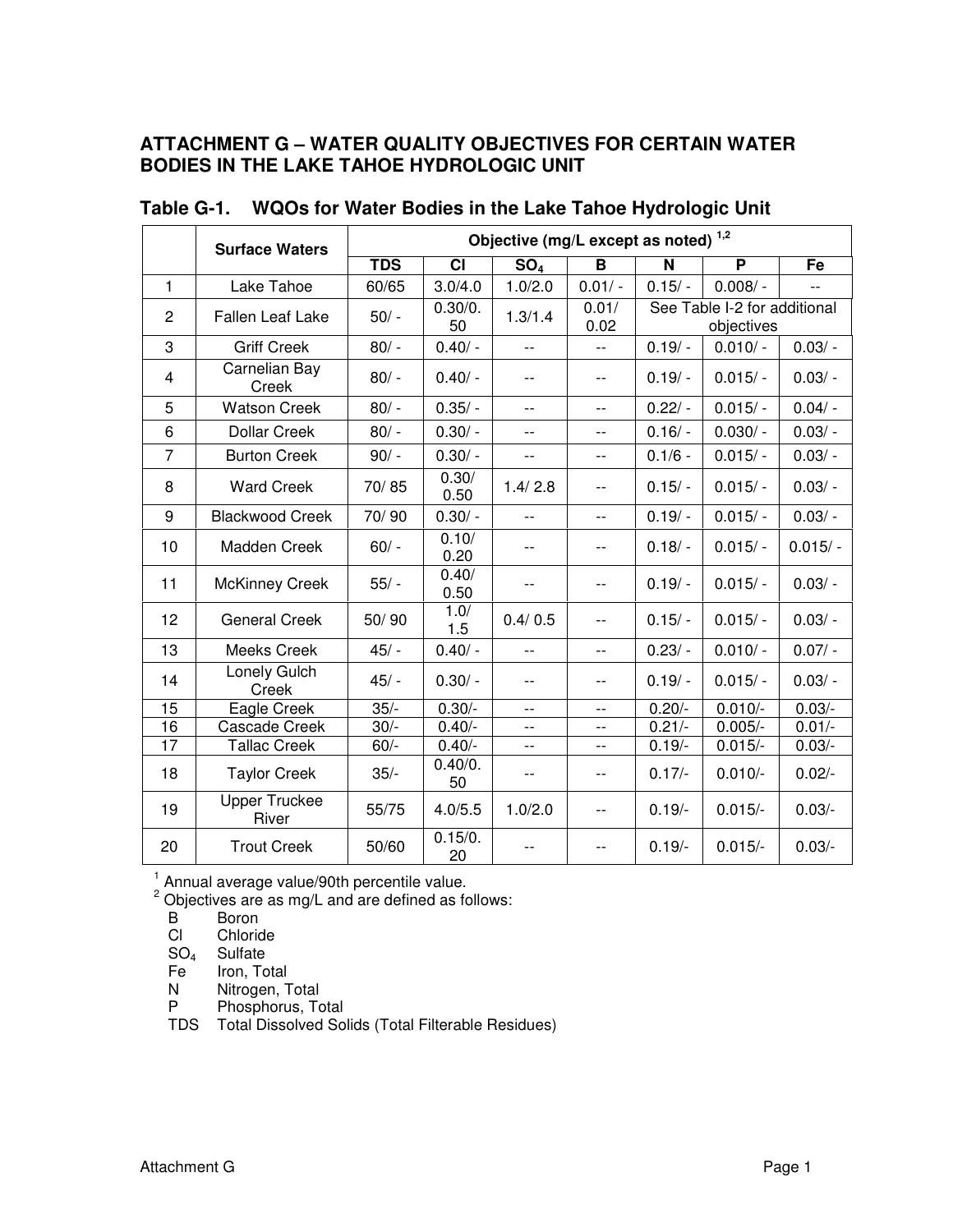| <b>Constituent</b>                              | Objective (See Fig. 3-6, location 2)                 |  |  |  |
|-------------------------------------------------|------------------------------------------------------|--|--|--|
| pH <sup>1</sup>                                 | $6.5 - 7.9$                                          |  |  |  |
| Temperature <sup>2</sup>                        | Hypolimnion -15 °C Bottom (105m) - 7.5 °C at no time |  |  |  |
|                                                 | shall water be increased by more than 2.8 C (5 °F).  |  |  |  |
| Dissolved oxygen <sup>3</sup>                   | % saturation above 80% and DO >7 mg/L except if      |  |  |  |
|                                                 | saturation exceeds 80% DO at bottom (105m) > 6mg/L   |  |  |  |
| Total nitrogen <sup>4</sup>                     | $0.087^{5}/0.114^{6}/0.210^{7}$                      |  |  |  |
| Dissolved inorganic $-N^8$                      | 0.007 / 0.010 / 0.023                                |  |  |  |
| Total phosphorus                                | 0.008 / 0.010 / 0.018                                |  |  |  |
| Soluble reactive -P                             | 0.001 / 0.002 / 0.009                                |  |  |  |
| Soluble reactive iron                           | 0.004 / 0.005 / 0.012                                |  |  |  |
| Total reactive iron                             | 0.005 / 0.007 / 0.030                                |  |  |  |
| Chlorophyll-a <sup>9,10</sup>                   | 0.6 / 0.9 / 1.5                                      |  |  |  |
| Clarity - Secchi depth <sup>11</sup> - Vertical | $18.5 / 16.0^{12} / 13.6^{13}$                       |  |  |  |
| extinction coefficient                          | $0.146 / 0.154 / 0.177^{14}$                         |  |  |  |
| Phytoplankton cell counts <sup>15</sup>         | 219 / 280 / 450                                      |  |  |  |

**Table G-2. WQOs for Fallen Leaf Lake** 

 0.5 units above and 0.5 units below 1991 maximum and minimum values. Also reflects stability of this constituent throughout the year.

2 Based on 1991 data. Indicates that if temperature in the hypolimnion during the summer exceeds 15 °C or if the water at 105m exceeds 7.5 °C this would constitute a significant change from existing conditions. Unless there is a anthropogenic source of thermal effluent, which does not currently exist, changes in water temperature in Fallen Leaf Lake are natural. Objectives apply at any time during the defining period.

3 Based on coldwater habitat protection and 1991 data base. The need for an objective for the bottom (105m) results from the desire to control primary productivity and deposition of organic matter on the bottom. A decline in bottom DO to below 6 mg/L would indicate a fundamental shift in the trophic state of Fallen Leaf Lake.

ABECAUSE OF THE MILITARY CONTROL CONTROL CONTROL CONTROL TO BECAUSE THE MILITARY BECAUSE of the similarity between the mid-lake and nearshore sites, Fallen Leaf Lake objectives for N, P and Fe are based on the combined mid-lake 8 m and 45 m, and nearshore 8 m concentrations. Units are mg N/L, mg P/L and mg Fe/L.

- $5<sup>5</sup>$  Mean annual concentration (May October) unless otherwise noted.
- 6  $\frac{6}{7}$  90th percentile value unless otherwise noted.

<sup>7</sup>Maximum allowable value; 1.5 times the maximum 1991 value. No single measurement should exceed this value unless otherwise noted.

- 8  $DIN = NO3 + NO2 + NH4$
- 9 <sup>9</sup> Corrected for phaeophytin degradation pigments.
- <sup>10</sup> Units are  $\int$ g chl-a/L.
- $\frac{11}{12}$  Units are meters.

1

- <sup>12</sup> 10th percentile since clarity increases with increasing Secchi depth.<br> $\frac{13}{13}$  Depression 15% less of electrofrom 19th as 20th percentile value.
- <sup>13</sup> Represents 15% loss of clarity from 10th or 90th percentile value.
- <sup>14</sup> Calculated in the photic zone between 1 m below surface to 35 m. Units are per meter.
- Units are cells per milliliter.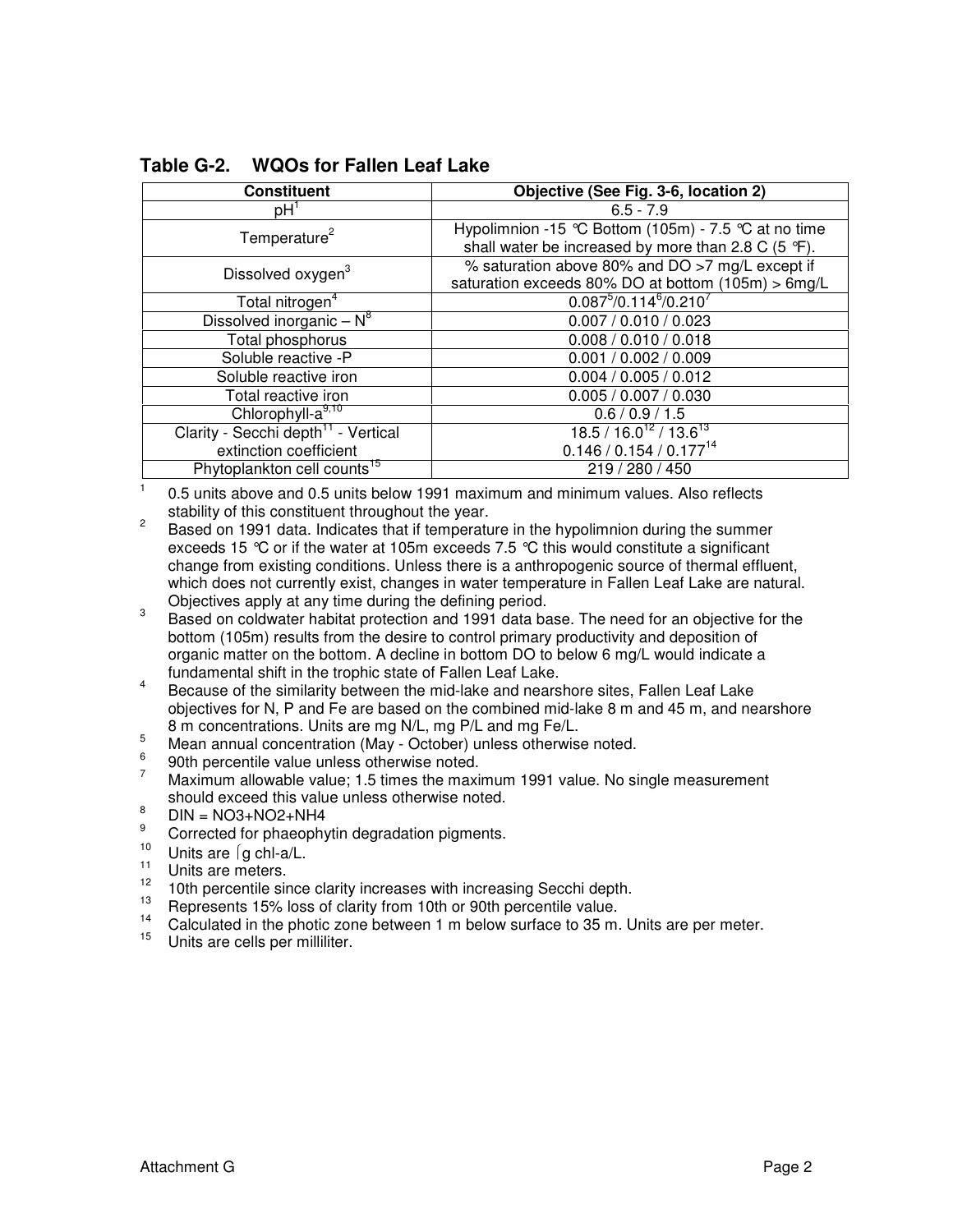# **ATTACHMENT H - RAIN EVENT ACTION PLAN (REAP) TEMPLATE**

| 1. Date:                                    |                                                                                                                                                                                                                                                                                                                                                                                    | 2. Project name & WDID #:                                                                                                                                                                                                          |                      |  |  |  |
|---------------------------------------------|------------------------------------------------------------------------------------------------------------------------------------------------------------------------------------------------------------------------------------------------------------------------------------------------------------------------------------------------------------------------------------|------------------------------------------------------------------------------------------------------------------------------------------------------------------------------------------------------------------------------------|----------------------|--|--|--|
| 3. Date rain predicted to occur:            |                                                                                                                                                                                                                                                                                                                                                                                    | 4. Predicted % chance of rain:                                                                                                                                                                                                     |                      |  |  |  |
| 5. Site information:                        |                                                                                                                                                                                                                                                                                                                                                                                    |                                                                                                                                                                                                                                    |                      |  |  |  |
|                                             | Site name, Location (address, physical description, nearest landmark and/or access point)                                                                                                                                                                                                                                                                                          |                                                                                                                                                                                                                                    |                      |  |  |  |
| 6. Project storm water manager information: |                                                                                                                                                                                                                                                                                                                                                                                    |                                                                                                                                                                                                                                    |                      |  |  |  |
| Name, Company, Phone # (24/7)               |                                                                                                                                                                                                                                                                                                                                                                                    |                                                                                                                                                                                                                                    |                      |  |  |  |
| 7. Review information & scheduling:         |                                                                                                                                                                                                                                                                                                                                                                                    |                                                                                                                                                                                                                                    |                      |  |  |  |
| Other                                       | Inform site personnel of predicted rain<br>Check scheduled activities and reschedule as needed<br>Alert erosion/sediment control provider (if applicable)<br>Alert sample collection contractor (if applicable)<br>Schedule staff for extended rain inspections (including weekends & holidays)<br>Check erosion and sediment control (ESC) material stock<br>Review BMP map/SWPPP |                                                                                                                                                                                                                                    |                      |  |  |  |
|                                             |                                                                                                                                                                                                                                                                                                                                                                                    | 8. Record all active and inactive disturbed soil areas (DSAs), material storage areas,<br>stockpiles, vehicle and equipment storage and maintenance areas, and waste<br>management areas. Cross-reference to BMP plans by sheet #. |                      |  |  |  |
|                                             |                                                                                                                                                                                                                                                                                                                                                                                    | For each area, list action items to perform and areas to review prior to the rain event.<br>Potential action and review items are included in item 10, below.                                                                      |                      |  |  |  |
| DSA/Sheet #                                 | Action(s) needed                                                                                                                                                                                                                                                                                                                                                                   |                                                                                                                                                                                                                                    | Responsible<br>party |  |  |  |
| Inspected by                                |                                                                                                                                                                                                                                                                                                                                                                                    |                                                                                                                                                                                                                                    |                      |  |  |  |
| DSA/Sheet #                                 | Action(s) needed                                                                                                                                                                                                                                                                                                                                                                   |                                                                                                                                                                                                                                    | Responsible<br>party |  |  |  |
| Inspected by                                |                                                                                                                                                                                                                                                                                                                                                                                    |                                                                                                                                                                                                                                    |                      |  |  |  |
|                                             |                                                                                                                                                                                                                                                                                                                                                                                    |                                                                                                                                                                                                                                    |                      |  |  |  |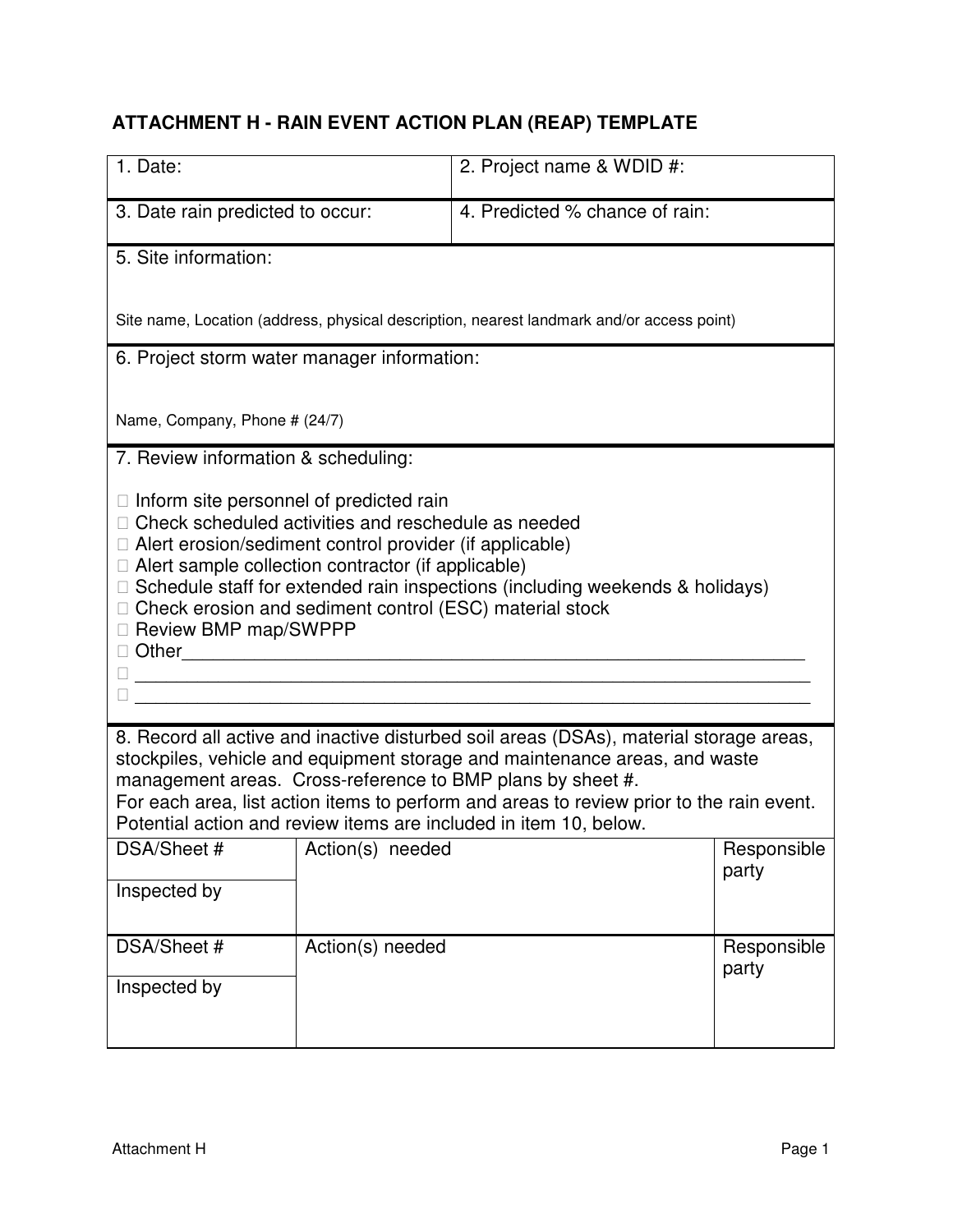| DSA/Sheet #<br>Inspected by                      | Action(s) needed | Responsible<br>party |
|--------------------------------------------------|------------------|----------------------|
| DSA/Sheet #                                      | Action(s) needed | Responsible<br>party |
| Inspected by                                     |                  |                      |
| DSA/Sheet #                                      | Action(s) needed | Responsible<br>party |
| Inspected by                                     |                  |                      |
| DSA/Sheet #                                      | Action(s) needed | Responsible<br>party |
| Inspected by                                     |                  |                      |
| Stockpile/Sheet #                                | Action(s) needed | Responsible<br>party |
| Inspected by                                     |                  |                      |
| Stockpile/Sheet #                                | Action(s) needed | Responsible<br>party |
| Inspected by                                     |                  |                      |
| Stockpile/Sheet #                                | Action(s) needed | Responsible<br>party |
| Inspected by                                     |                  |                      |
| Vehicle and<br>equipment storage                 | Action(s) needed | Responsible<br>party |
| area/Sheet #<br>Inspected by                     |                  |                      |
| Waste management<br>area/Sheet #<br>Inspected by | Action(s) needed | Responsible<br>party |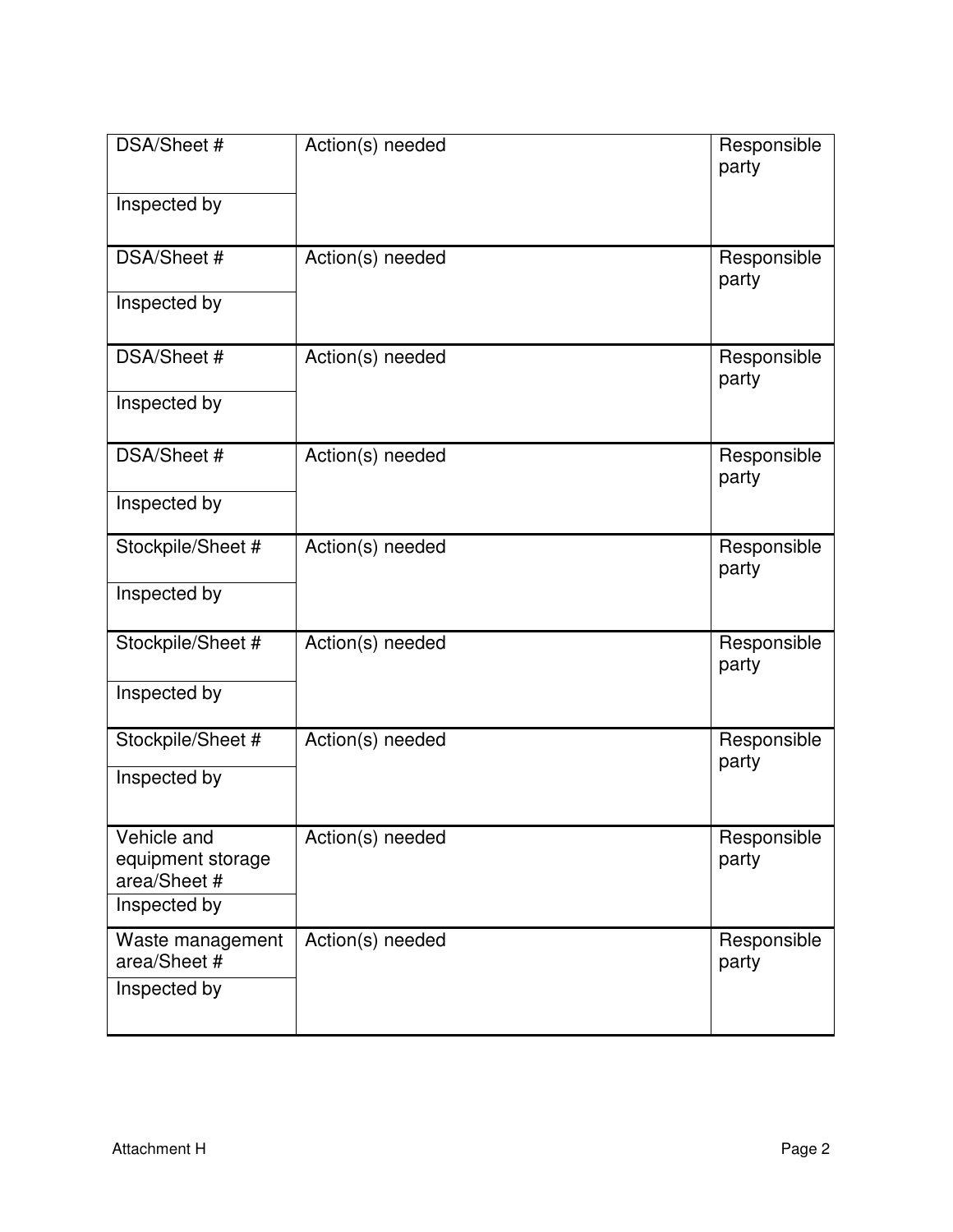| 9. Describe locations and amounts of additional rain event erosion and sediment |  |
|---------------------------------------------------------------------------------|--|
| control materials needed to carry out REAP:                                     |  |

10. Potential action & review items

#### **10a. Review site BMPs**

- Adequate capacity in sediment basins and traps
- Site perimeter controls in place
- Disturbed area controls in place
- Catch basin and drop inlet protection in place and cleaned
- Temporary erosion controls deployed and installed per specification
- Temporary perimeter controls deployed around disturbed areas and stockpiles

\_\_\_\_\_\_\_\_\_\_\_\_\_\_\_\_\_\_\_\_\_\_\_\_\_\_\_\_\_\_\_\_\_\_\_\_\_\_\_\_\_\_\_\_\_\_\_\_\_\_\_\_\_\_\_\_\_\_\_\_\_\_\_\_\_

- Roads swept; site ingress and egress points stabilized
- Other:\_\_\_\_\_\_\_\_\_\_\_\_\_\_\_\_\_\_\_\_\_\_\_\_\_\_\_\_\_\_\_\_\_\_\_\_\_\_\_\_\_\_\_\_\_\_\_\_\_\_\_\_\_\_\_\_\_\_\_\_

#### **10b. Material storage/stockpile areas**

- Material under cover or stored
- Perimeter control around stockpiles

 $\bullet$  . The contract of the contract of the contract of the contract of the contract of the contract of the contract of

- Other:\_\_\_\_\_\_\_\_\_\_\_\_\_\_\_\_\_\_\_\_\_\_\_\_\_\_\_\_\_\_\_\_\_\_\_\_\_\_\_\_\_\_\_\_\_\_\_\_\_\_\_\_\_\_\_\_\_\_\_\_
- $\hspace{0.5cm}$   $\hspace{0.5cm}$   $\hspace{0.5cm}$   $\hspace{0.5cm}$   $\hspace{0.5cm}$   $\hspace{0.5cm}$   $\hspace{0.5cm}$   $\hspace{0.5cm}$   $\hspace{0.5cm}$   $\hspace{0.5cm}$   $\hspace{0.5cm}$   $\hspace{0.5cm}$   $\hspace{0.5cm}$   $\hspace{0.5cm}$   $\hspace{0.5cm}$   $\hspace{0.5cm}$   $\hspace{0.5cm}$   $\hspace{0.5cm}$   $\hs$
- 

#### **10c. Waste management areas**

- Dumpsters closed
- Drain holes plugged
- Recycling bins covered
- Concrete wash-out stations covered
- Sanitary stations bermed and protected from tipping
- Other\_\_\_\_\_\_\_\_\_\_\_\_\_\_\_\_\_\_\_\_\_\_\_\_\_\_\_\_\_\_\_\_\_\_\_\_\_\_\_\_\_\_\_\_\_\_\_\_\_\_\_\_\_\_\_\_\_\_\_\_
- $\hspace{0.5cm}$   $\hspace{0.5cm}$   $\hspace{0.5cm}$   $\hspace{0.5cm}$   $\hspace{0.5cm}$   $\hspace{0.5cm}$   $\hspace{0.5cm}$   $\hspace{0.5cm}$   $\hspace{0.5cm}$   $\hspace{0.5cm}$   $\hspace{0.5cm}$   $\hspace{0.5cm}$   $\hspace{0.5cm}$   $\hspace{0.5cm}$   $\hspace{0.5cm}$   $\hspace{0.5cm}$   $\hspace{0.5cm}$   $\hspace{0.5cm}$   $\hs$
- $\hspace{0.5cm}$   $\hspace{0.5cm}$   $\hspace{0.5cm}$   $\hspace{0.5cm}$   $\hspace{0.5cm}$   $\hspace{0.5cm}$   $\hspace{0.5cm}$   $\hspace{0.5cm}$   $\hspace{0.5cm}$   $\hspace{0.5cm}$   $\hspace{0.5cm}$   $\hspace{0.5cm}$   $\hspace{0.5cm}$   $\hspace{0.5cm}$   $\hspace{0.5cm}$   $\hspace{0.5cm}$   $\hspace{0.5cm}$   $\hspace{0.5cm}$   $\hs$

#### **10d. Spill and drips**

- All incident spills and drips, including paint, stucco, fuel, and oil cleaned
- Drip pans emptied
- Other\_\_\_\_\_\_\_\_\_\_\_\_\_\_\_\_\_\_\_\_\_\_\_\_\_\_\_\_\_\_\_\_\_\_\_\_\_\_\_\_\_\_\_\_\_\_\_\_\_\_\_\_\_\_\_\_\_\_\_\_
- $\hspace{0.5cm}$   $\hspace{0.5cm}$   $\hspace{0.5cm}$   $\hspace{0.5cm}$   $\hspace{0.5cm}$   $\hspace{0.5cm}$   $\hspace{0.5cm}$   $\hspace{0.5cm}$   $\hspace{0.5cm}$   $\hspace{0.5cm}$   $\hspace{0.5cm}$   $\hspace{0.5cm}$   $\hspace{0.5cm}$   $\hspace{0.5cm}$   $\hspace{0.5cm}$   $\hspace{0.5cm}$   $\hspace{0.5cm}$   $\hspace{0.5cm}$   $\hs$
- $\hspace{0.5cm}$   $\hspace{0.5cm}$   $\hspace{0.5cm}$   $\hspace{0.5cm}$   $\hspace{0.5cm}$   $\hspace{0.5cm}$   $\hspace{0.5cm}$   $\hspace{0.5cm}$   $\hspace{0.5cm}$   $\hspace{0.5cm}$   $\hspace{0.5cm}$   $\hspace{0.5cm}$   $\hspace{0.5cm}$   $\hspace{0.5cm}$   $\hspace{0.5cm}$   $\hspace{0.5cm}$   $\hspace{0.5cm}$   $\hspace{0.5cm}$   $\hs$

11. Attach a printout of the weather forecast from the NOAA website to the REAP. Insert REAP in SWPPP.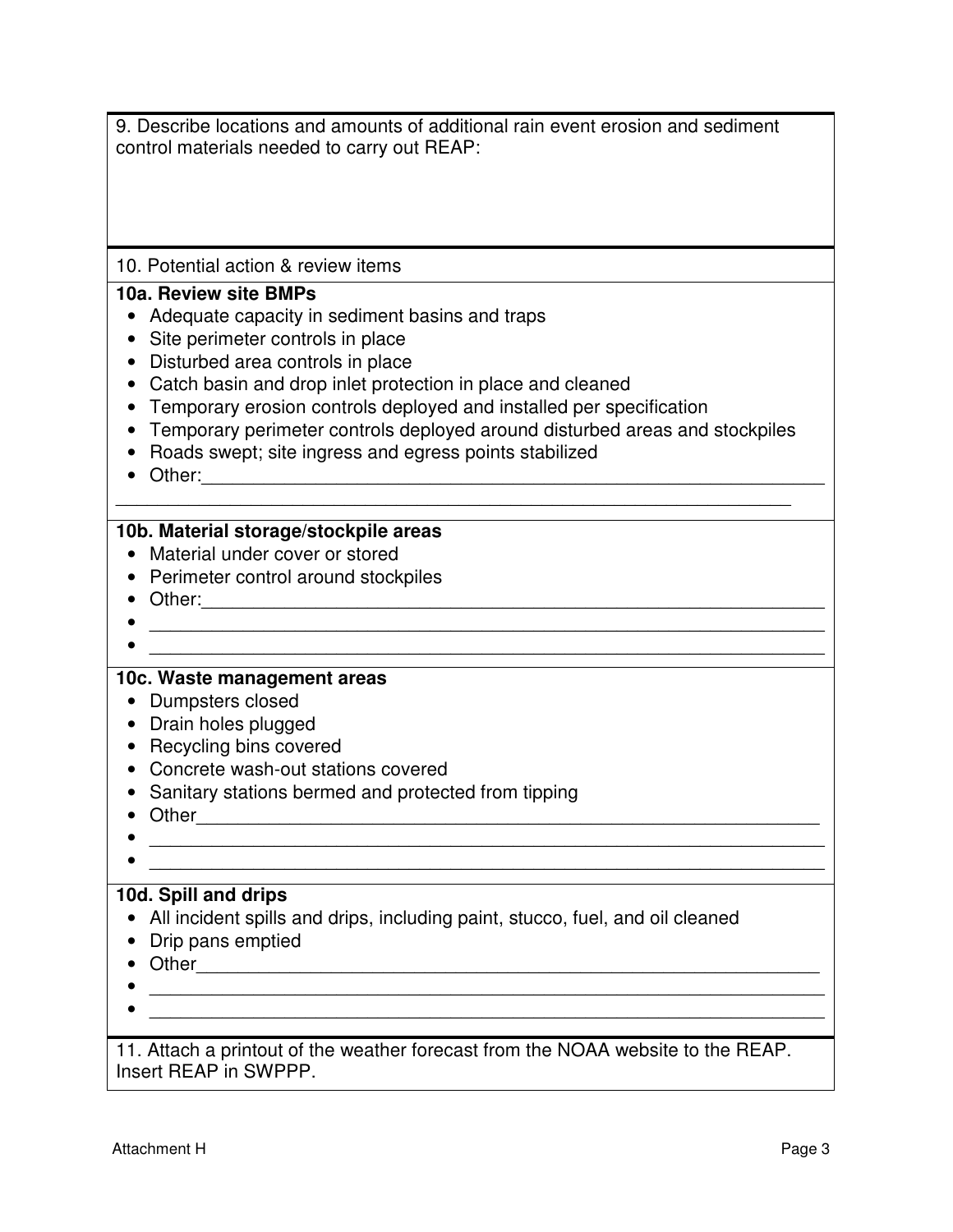12. Certification:

I certify under penalty of law that this Rain Event Action Plan (REAP) will be performed in accordance with the General Permit by me or under my direction or supervision.

Qualified SWPPP Practitioner Signature & Date, Printed Name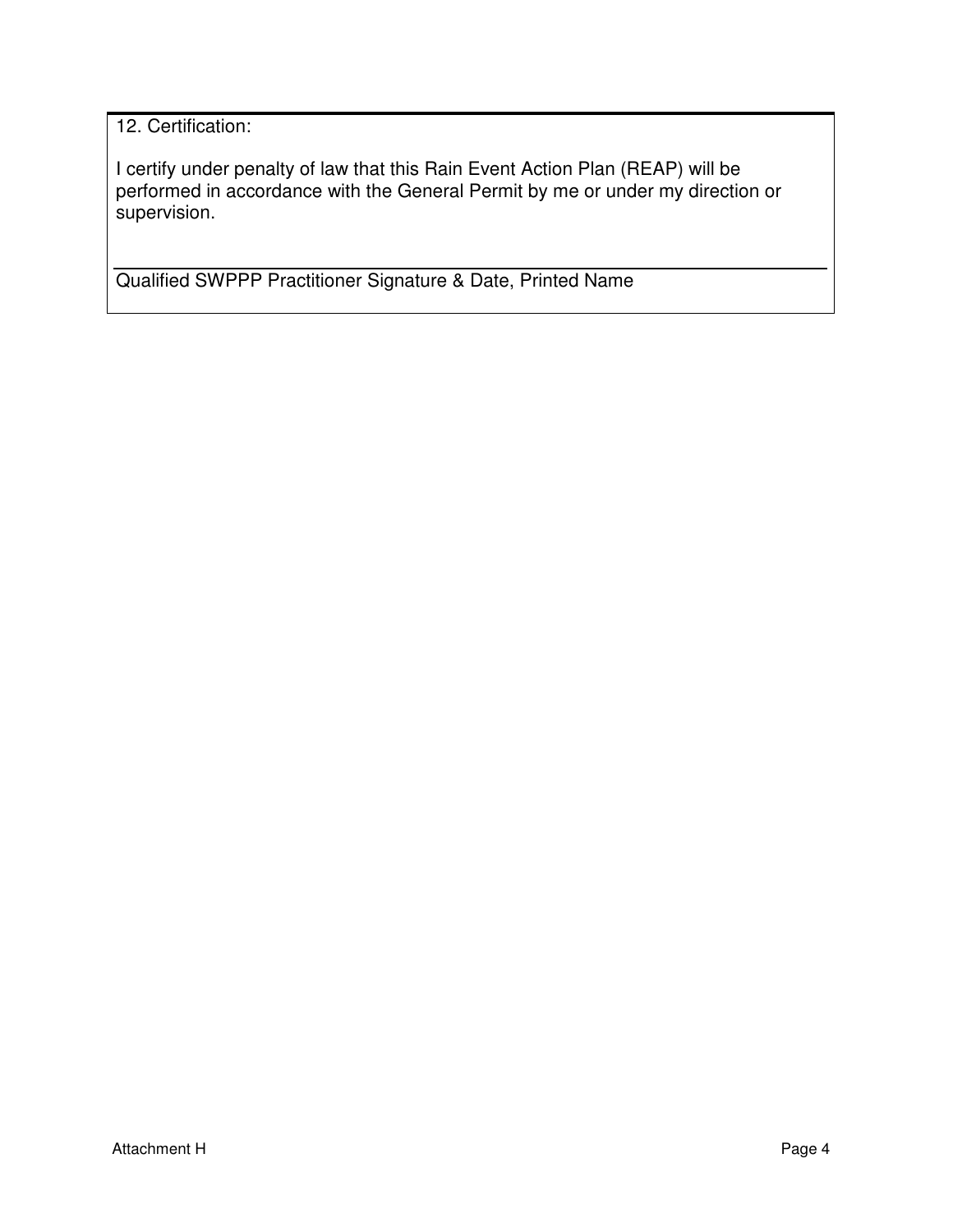# **ATTACHMENT I - SUGGESTED STORM WATER POLLUTION PREVENTION PLAN (SWPPP) OUTLINE**

#### **I. Introduction and Certifications**

- **A.** SWPPP Objectives
- **B.** SWPPP Implementation Schedule
- **C.** Permit Registration Documents
- **D.** Certification and Training Requirements
- **E.** Contractor List
- **F.** Emergency contact person and 24-hour phone number
- **G.** SWPPP Availability and Public Records Access
- **H.** Required Changes (Include SWPPP amendment log form in Appendices)

#### **II. Project Information**

- **A.** Project Description, site address and driving directions
- **B.** WDID
- **C.** Construction Schedule
- **D.** Potential Construction Site Pollutants of Concern and Sources
- **E.** Site Location Map(s)

#### **III. Best Management Practices**

- **A.** Site Management Narrative (include specs in Appendix X)
- **B.** Sediment and Erosion/Stabilization Control Narrative (include specs in Appendices)
- **C.** Non-Stormwater and Material Management Narrative (include specs in Appendices)
- **D.** Dewatering and Diversions Plan Narrative (include specs in Appendices)
- **E.** Active Treatment System Plan Narrative (include ATS Plan in Appendices)
- **F.** Post-Construction Stormwater Management Measures Narrative (include specs in Appendices)
- **G.** Schedule for BMP Implementation
- **H.** BMP and Disturbed Soil Area (DSA) maps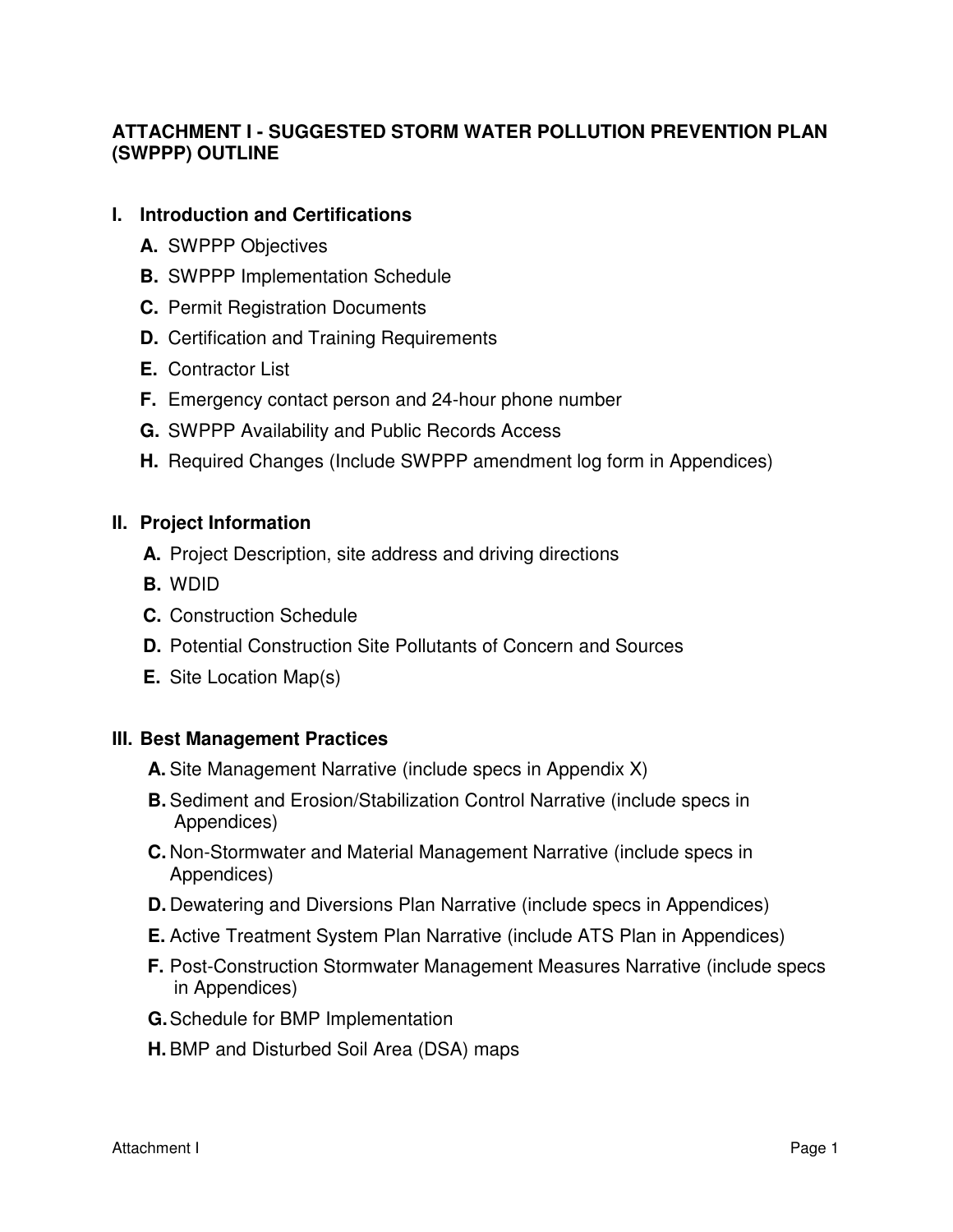### **IV. BMP Inspection, Maintenance, and Rain Event Action Plans**

- **A.** BMP Inspection and Maintenance Narrative (include forms and checklists in Appendices)
- **B.** Rain Event Action Plan Narrative (Include REAP template in Appendices)

### **V. Construction Site Monitoring and Reporting Plan (CSMRP)**

- **A.** Purpose
- **B.** Visual Monitoring (Inspections)
- **C.** Water Quality Sampling and Analysis
- **D.** Watershed Monitoring Option
- **E.** Quality Assurance and Quality Control
- **F.** Reporting Requirements and Records Retention
- **G.** Non-Compliance Reporting
- **H.** Annual Report
- **I.** Final Report

#### **Appendices**

- **A.** SWPPP Amendment Log Form
- **B.** BMP Standard Specifications
- **C.** Dewatering and Diversion Specifications (if applicable)
- **D.** ATS Plan (if applicable)
- **E.** Visual Monitoring/BMP Inspection Forms and Checklist Templates
- **F.** Rain Event Action Plan Template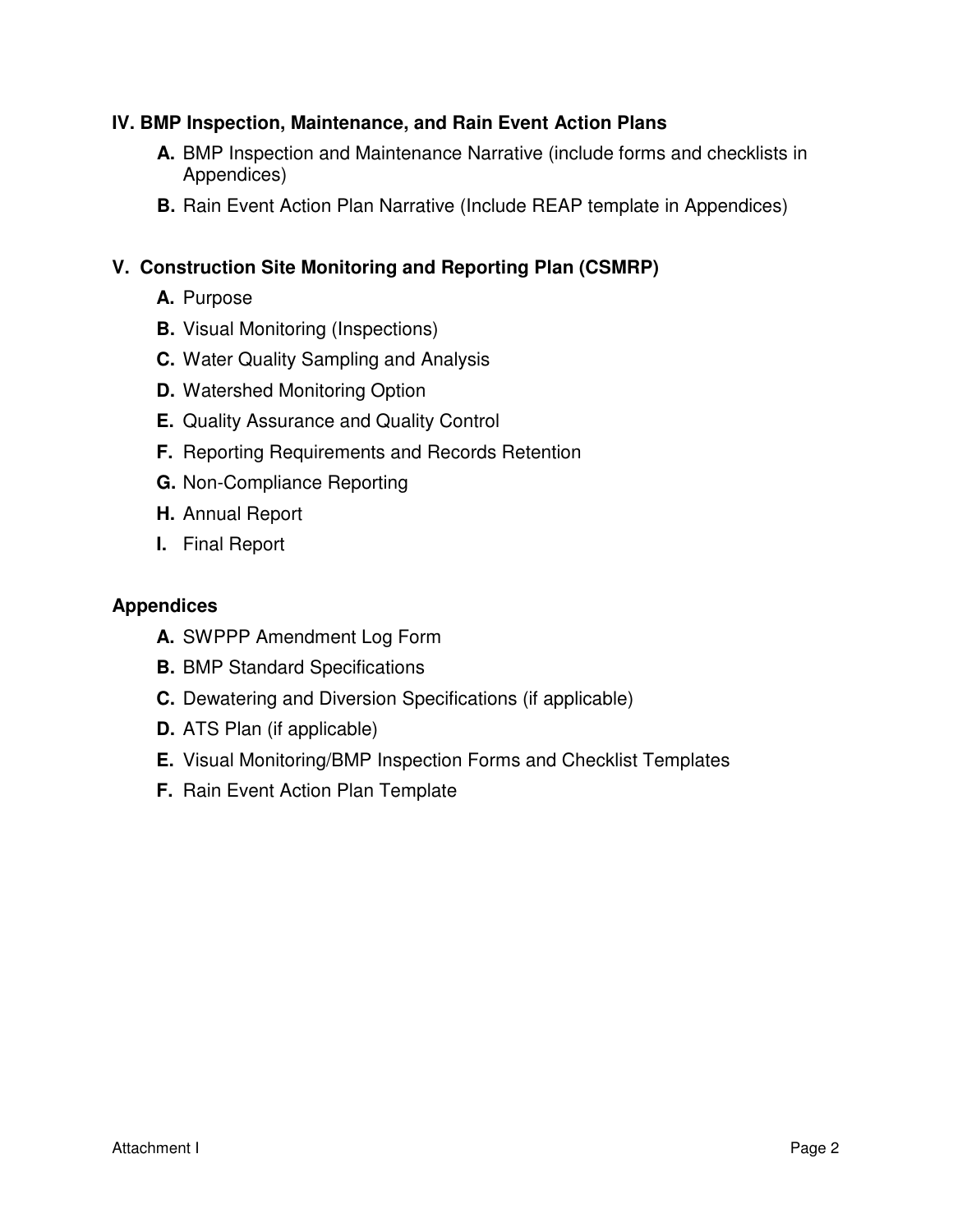#### **CALIFORNIA REGIONAL WATER QUALITY CONTROL BOARD LAHONTAN REGION**

2501 Lake Tahoe Boulevard, South Lake Tahoe, CA 96150 (530) 542-5400 Fax (530) 544-2271 http://www.waterboards.ca.gov/lahontan

#### **ORDER NO. R6T-2011-0019 NPDES NO. CAG616002**

#### **FACT SHEET FOR**

#### **GENERAL WASTE DISCHARGE REQUIREMENTS AND NATIONAL POLLUTANT DISCHARGE ELIMINATION SYSTEM PERMIT FOR STORM WATER DISCHARGES ASSOCIATED WITH CONSTRUCTION ACTIVITY IN THE LAKE TAHOE HYDROLOGIC UNIT, COUNTIES OF ALPINE, EL DORADO, AND PLACER**

#### **FACT SHEET TABLE OF CONTENTS**

| Τ.    | <b>PERMIT INFORMATION</b>                                           |             |
|-------|---------------------------------------------------------------------|-------------|
| Ш.    | <b>CONDITIONS FOR PERMIT COVERAGE AND NOTIFICATION REQUIREMENTS</b> | $\mathbf 2$ |
| III.  | <b>DISCHARGE PROHIBITIONS</b>                                       | 5           |
| IV.   | <b>EFFLUENT LIMITATIONS</b>                                         | 6           |
| V.    | <b>RECEIVING WATER LIMITATIONS</b>                                  | 14          |
| VI.   | <b>TRAINING QUALIFICATIONS AND CERTIFICATION</b>                    | 14          |
| VII.  | <b>BEST MANAGEMENT PRACTICES</b>                                    | 17          |
| VIII. | STORM WATER POLLUTION PREVENTION PLAN (SWPPP)                       | 22          |
| IX.   | <b>MONITORING AND REPORTING PLAN REQUIREMENTS</b>                   | 23          |
| Χ.    | <b>COMPLIANCE DETERMINATION</b>                                     | 27          |
| XI.   | <b>PUBLIC PARTICPATION</b>                                          | 28          |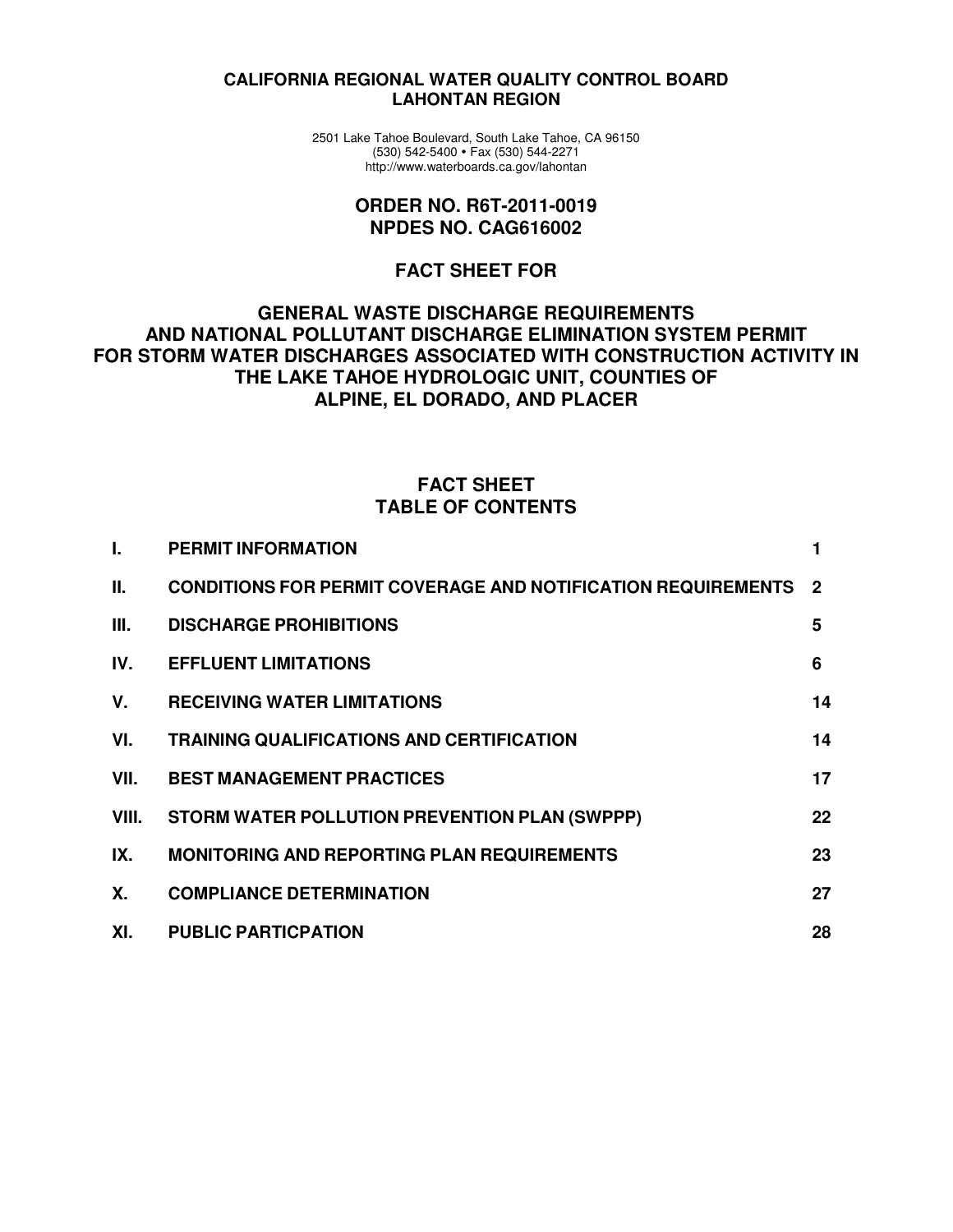### **I. PERMIT INFORMATION**

#### **A. Background**

In 1972, the Federal Water Pollution Control Act (also referred to as the Clean Water Act [CWA]) was amended to provide that the discharge of pollutants to waters of the United States from any point source is unlawful unless the discharge is in compliance with a National Pollutant Discharge Elimination System (NPDES) permit. The 1987 amendments to the CWA added section 402(p), which establishes a framework for regulating municipal and industrial storm water discharges under the NPDES Program. On November 16, 1990, the U.S. Environmental Protection Agency (USEPA) published final regulations that established storm water permit application requirements for specified categories of industries. The regulations provide that discharges of storm water to waters of the United States from construction projects that encompass five or more acres of soil disturbance are effectively prohibited unless the discharge is in compliance with an NPDES Permit. Regulations (Phase II Rule) that became final on December 8, 1999 lowered the permitting threshold from five acres to one acre. Further, the NPDES permit must require implementation of Best Available Technology Economically Achievable (BAT) and Best Conventional Pollutant Control Technology (BCT) to reduce or eliminate pollutants in storm water runoff. The NPDES permit must also include additional requirements necessary to implement applicable water quality standards and general waste discharge requirements pursuant to the California Water Code.

On March 10, 2005 the California Regional Water Quality Control Board, Lahontan Region (Lahontan Water Board) adopted Order No. R6T-2005-0007 as the most recent general NPDES Construction Activity Storm Water General Permit for the discharge of storm water associated with construction and land disturbing activities in the Lake Tahoe Hydrologic Unit. The General Permit accompanying this Fact Sheet supersedes Order No. R6T-2005-0007, except for enforcement purposes, for the discharge of storm water runoff from construction sites.

This General Permit authorizes discharges of storm water associated with construction activity for dischargers that agree to comply with all requirements, provisions, limitations and prohibitions in the permit. This General Permit regulates discharges of pollutants in storm water associated with construction activity (storm water discharges) to waters of the United States from construction sites that disturb one or more acres of land surface, or that are part of a common plan of development or sale that disturbs more than one acre of land surface.

Discharges of non-storm water to land may be necessary for the completion of certain construction projects. Such discharges include, but are not limited to, irrigating vegetation for erosion control measures, pipe flushing and testing,

Updated NPDES Permit for Storm water Discharges Associated with Construction Activity in the Lake Tahoe Hydrologic Unit – Fact Sheet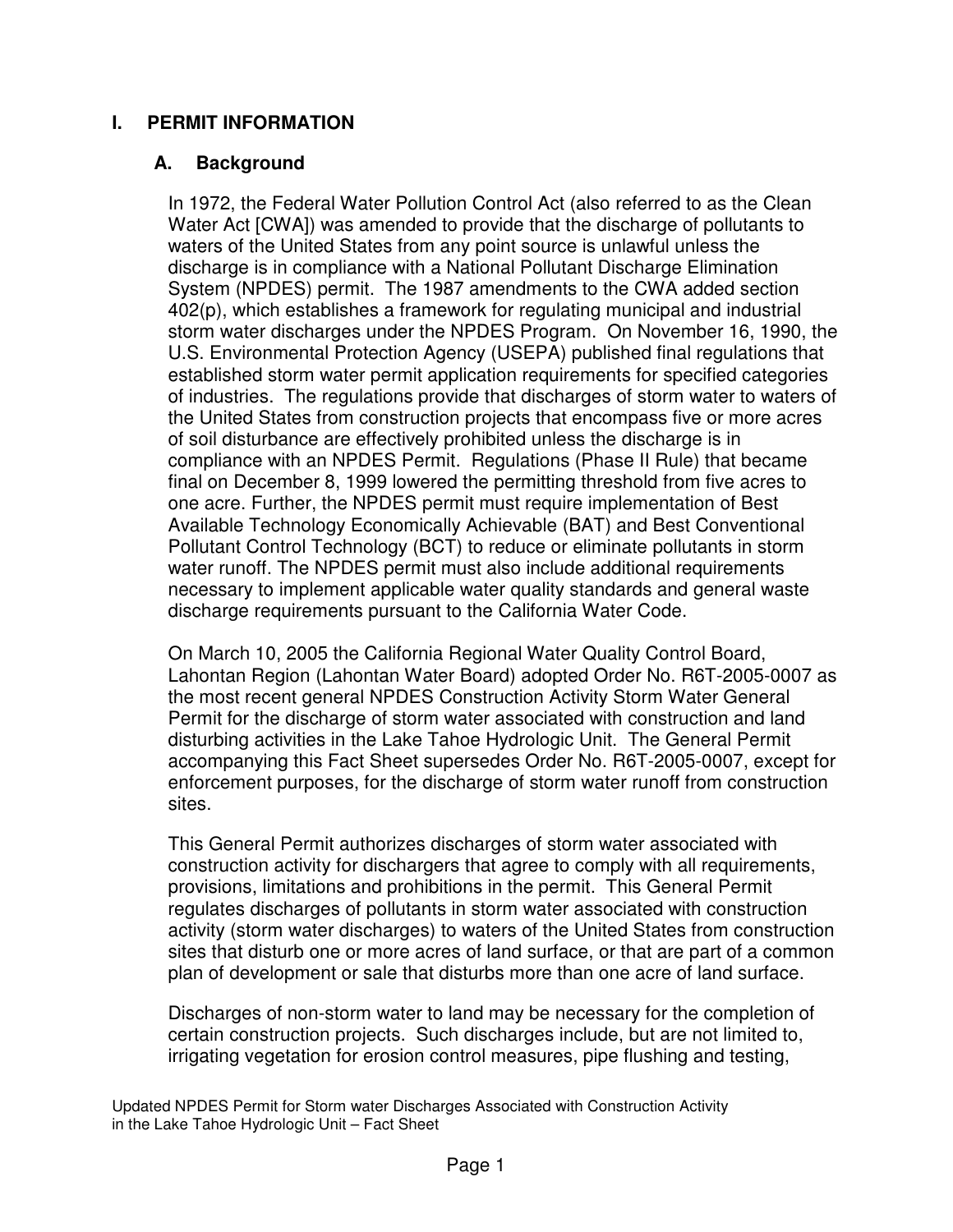uncontaminated groundwater dewatering, fire hydrant flushing, and water to control dust. Such discharges to land are authorized by this General Permit as long as they (a) comply with the prohibitions established within the General Permit, (b) do not cause or contribute to a violation of any water quality standard, (c) do not violate any other provision of this General Permit, and (d) do not require a non-storm water General Permit as issued by the Lahontan Water Board.

This General Permit does not preempt or supersede the authority of local storm water management agencies to prohibit, restrict, or control storm water discharges to municipal separate storm sewer systems (MS4s) or other watercourses within their jurisdiction.

Dischargers of storm water runoff to surface waters of the United States are currently regulated by Order No. R6T-2005-0007, which was adopted on March 10, 2005 and expired on March 10, 2010. The terms and conditions of the Order No. R6T-2005-0007 have been automatically continued and remain in effect until new waste discharge requirements (WDRs) and NPDES permit are adopted pursuant to this Order.

# **II. CONDITIONS FOR PERMIT COVERAGE AND NOTIFICATION REQUIREMENTS**

# **A. Legally Responsible Person (LRP)**

The application requirements of the General Permit establish a mechanism to clearly identify the responsible parties, locations, and scope of operations of dischargers covered by the General Permit and to document the discharger's knowledge of the General Permit's requirements. To obtain coverage, the legally responsible person (LRP) or the LRP's Approved Signatory must certify and file Permit Registration Documents (PRDs) prior to the commencement of construction activity. A detailed explanation of the LRP and Approved Signatory is provided in Attachment B (Glossary) of this General Permit

### **B. Permit Effective Date**

This General Permit is effective April 14, 2011 and provides a process for covering new dischargers and those previously covered under R6T-2005-0007 whose projects are eligible to continue under this General Permit. All dischargers requiring coverage under this General Permit on or after April 14, 2011, must file the required PRDs and filing fee, and prior to commencing land disturbing activities, must receive a written Notice of Applicability (NOA) from the Lahontan Water Board indicating the date that the permit coverage begins under the General Permit and the Waste Discharge Identification (WDID) code issued for the project.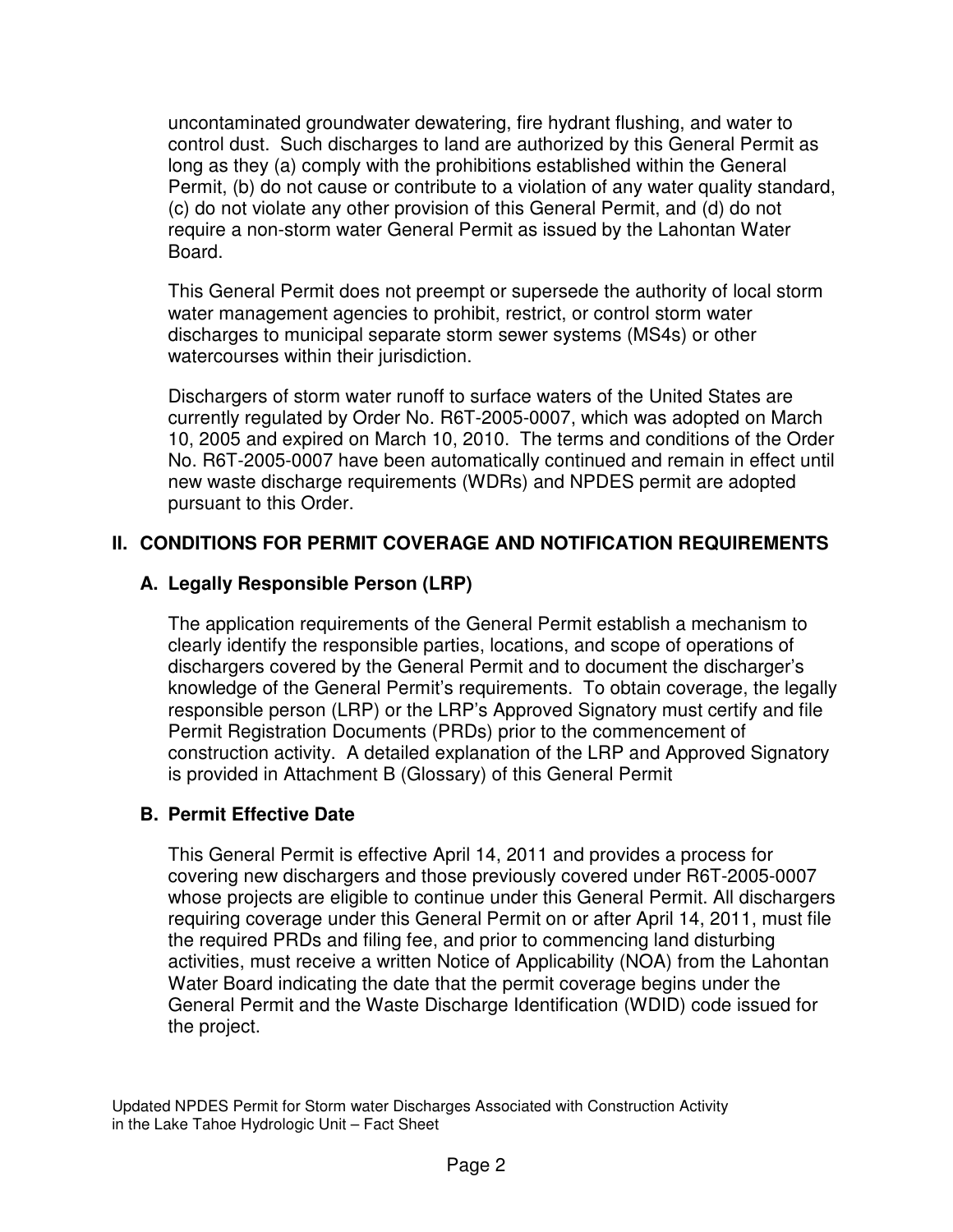Previously covered dischargers subject to General Permit No. R6T-2005-0007 will continue coverage under, and must comply with General Permit No. R6T-2005-0007 until a notice of termination for the project is processed, continuing coverage is granted under this General Permit, or December1, 2011, whichever comes first. Previously covered dischargers that plan to continue land disturbing construction activities and permit coverage beyond December 1, 2011 will be notified of requirements to re-register in accordance with this General Permit on or before September 1, 2011. This will allow the PRDs to be processed and require dischargers to winterize construction sites by October 15, 2011 in accordance with the new requirements of the updated Tahoe CGP. On and after December 1, 2011, General Permit No R6T-2005-0007 is rescinded and all coverage under General Permit No. R6T-2005-0007 is terminated. Previously enrolled dischargers failing to file PRDs or other information required to complete an application to renew coverage under this General Permit will lose permit coverage on December 1, 2011.

### **C. Registration Process**

To obtain coverage, the LRP or Approved Signatory must file Permit Registration Documents (PRDs) and receive written approval by the Lahontan Water Board prior to the commencement of construction activity. Failure to obtain coverage under this General Permit for storm water discharges to waters of the United States is a violation of the CWA and the California Water Code. The LRP must electronically submit the PRDs, which include an NOI, Storm Water Pollution Prevention Plan (SWPPP), and other documents required by this General Permit, if applicable, and mail the appropriate filing fee to the State Water Resources Control Board (State Water Board) before starting construction activities. PRDs must be filed thought the State Water Board's Storm Water Multi-Application and Report Tracking System (SMARTS).

Upon receipt of the appropriate PRDs, Lahontan Water Board staff has 30 days to review the documents for completeness. If determined to be incomplete, a notice will be provided to the applicant with the reasons why the determination was made. Upon approval, a written Notice of Applicability (NOA) and WDID will be generated in the SMARTS.

#### **D. General Permit Coverage**

This Order serves as a general NPDES Permit for discharges of storm water to surface waters and authorized non-storm water discharges to land associated with construction activity that results in land disturbances equal to or greater than one acre in the Lake Tahoe Hydrologic Unit,

**1.** Activities covered under this General Permit include:

Updated NPDES Permit for Storm water Discharges Associated with Construction Activity in the Lake Tahoe Hydrologic Unit – Fact Sheet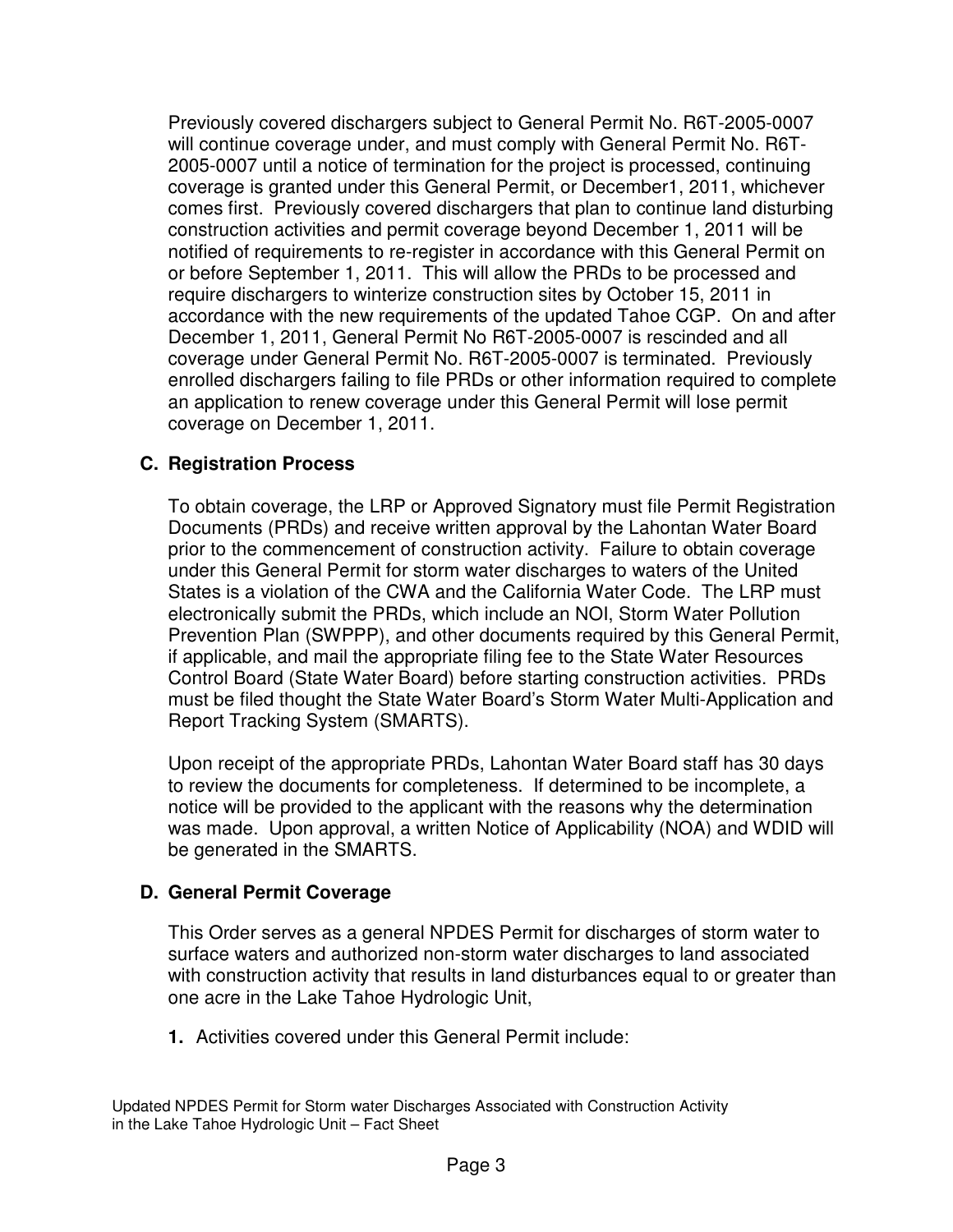- **a.** Any construction or demolition activity, including, but not limited to clearing, grading, grubbing, or excavation, or any other activity that results in land disturbance of equal to or greater than one acre.
- **b.** Construction activity that results in land surface disturbances of less than one acre if the construction activity is part of a larger common plan of development or sale that disturbs one or more acres.
- **c.** Construction activity that results in land disturbance of equal to or greater than one acre related to residential, commercial, or industrial development on lands currently used for agriculture including, but not limited to, the construction of buildings related to agriculture that are considered industrial pursuant to USEPA regulations, such as dairy barns or food processing facilities.
- **d.** Construction activity that results in land disturbance of equal to or greater than one acre associated with linear underground/overhead utility projects including, but not limited to, those activities necessary for the installation of underground and overhead linear facilities (e.g., conduits, substructures, pipelines, towers, poles, cables, wires, connectors, switching, regulating and transforming equipment and associated ancillary facilities) and include, but not limited to, underground utility mark-out, potholing, concrete and asphalt cutting and removal, trenching, excavation, boring and drilling, access road and pole/tower pad and cable/wire pull station, substation construction, substructure installation, construction of tower footings and/or welding, concrete and/or pavement repair or replacement, and stockpile/borrow locations.
- **e.** Discharges of sediment from construction activities that results in land disturbance of equal to or greater than one acre associated with oil and gas exploration, production, processing, or treatment operations or transmission facilities.<sup>1</sup>
- **2.** Activities specifically not covered under this General Permit include:
	- **a.** Disturbance to land of municipal facilities under an approved Storm Water Management Program for routine maintenance to maintain original line and grade, hydraulic capacity, or original purpose of the facility.
	- **b.** Disturbances to land surfaces solely related to agricultural operations such as disking, harrowing, terracing and leveling, and soil preparation.

 $\overline{a}$ 1 Pursuant to the Ninth Circuit Court of Appeals' decision in NRDC v. EPA (9th Cir. 2008) 526 F.3d 591, and subsequent denial of the USEPA's petition for reconsideration in November 2008, oil and gas construction activities discharging storm water contaminated only with sediment are no longer exempt from the NPDES program.

Updated NPDES Permit for Storm water Discharges Associated with Construction Activity in the Lake Tahoe Hydrologic Unit – Fact Sheet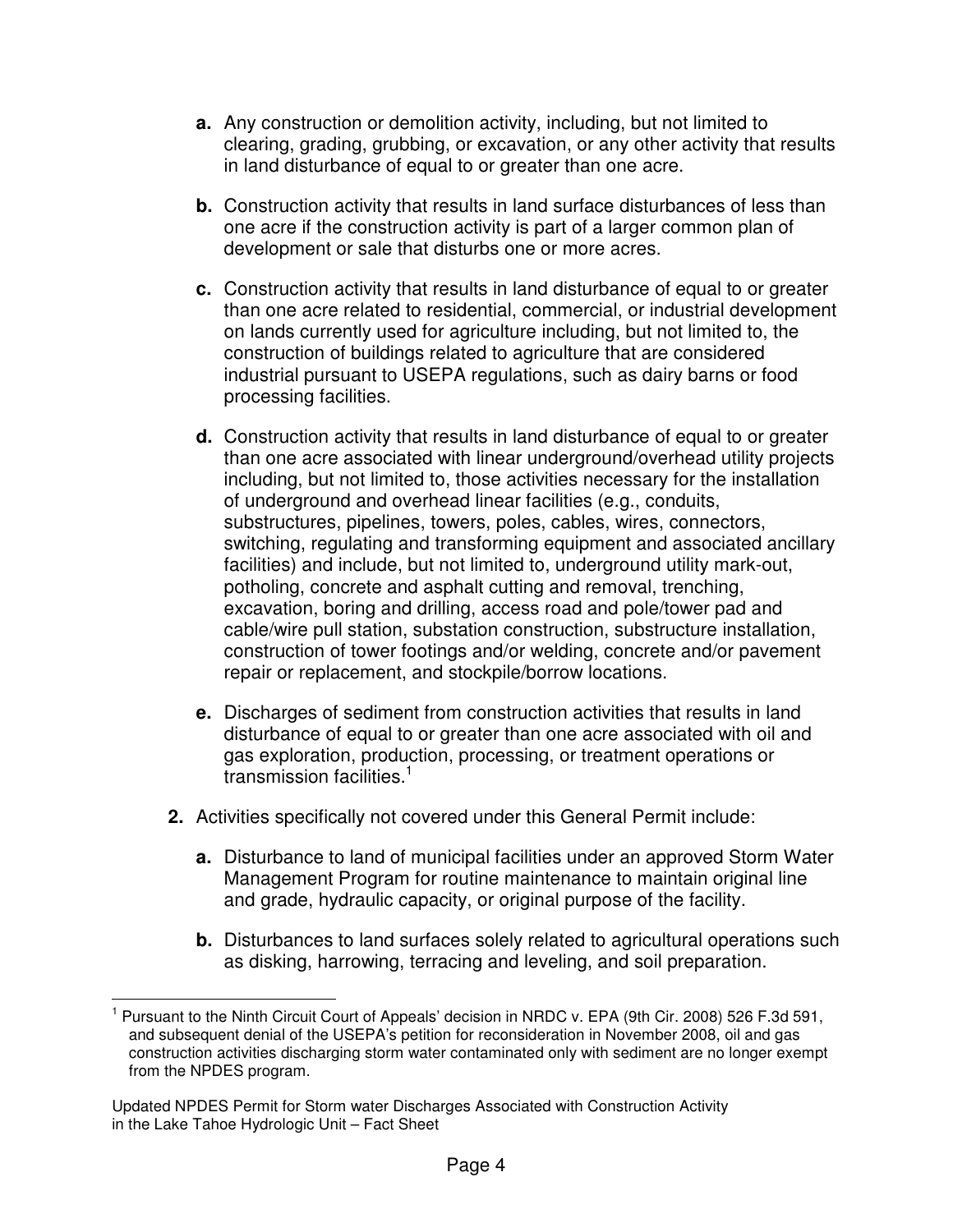- **c.** Discharges of storm water from areas on tribal lands; construction on tribal lands is regulated by a federal permit.
- **d.** Construction activity that disturbs less than one acre of land surface, and that is not part of a larger common plan of development or the sale of one or more acres of disturbed land surface.
- **e.** Construction activity covered by an individual NPDES Permit for storm water discharges.
- **f.** Discharges of storm water identified in section 402(I)(2) of the CWA, 33 USC section 1342(I)(2).

# **E. Permit Termination Requirements**

To terminate coverage, Dischargers must file a Notice of Termination (NOT) request, final site map, and site photographs through the SMARTS when construction is complete and final stabilization has been reached or when ownership has been transferred. The Discharger must demonstrate that the site is stabilized and does not pose any additional sediment discharge risk than the pre-construction conditions. This may be accomplished using the Revised Universal Soil Loss Equation (RUSLE) or RUSLE2 or other custom methods that account for the physical characteristics (soil and cover conditions) of the site. The purpose of this requirement is to better quantify site stabilization requirements and set measurable benchmarks for project close-out.

The Discharger must certify that all State and local requirements have been met in accordance with this General Permit and demonstrate compliance with the stabilization and post-construction standards set forth in this General Permit. The Discharger is responsible for all compliance issues including all annual fees until the NOT has been filed and approved by the Lahontan Water Board.

Upon approval, a written termination notice will be transmitted to the Discharger. If revocation of coverage under the General Permit is denied, Lahontan Water Board staff shall describe the reasons for denial in a written notification.

# **III. DISCHARGE PROHIBITIONS**

This General Permit implements the waste discharge prohibitions contained in the Basin Plan. Unless granted an exemption in accordance with the Basin Plan, all discharges to surface waters other than storm water are prohibited. The Lahontan Water Board recognizes that certain non-storm water discharges may be necessary for the completion of construction projects. Authorized non-storm water discharges to land may include those from potable water sources such as: fire hydrant flushing, irrigation of vegetative erosion control measures, pipe flushing and testing, water to control dust, and uncontaminated ground water dewatering. Certain authorized non-

Updated NPDES Permit for Storm water Discharges Associated with Construction Activity in the Lake Tahoe Hydrologic Unit – Fact Sheet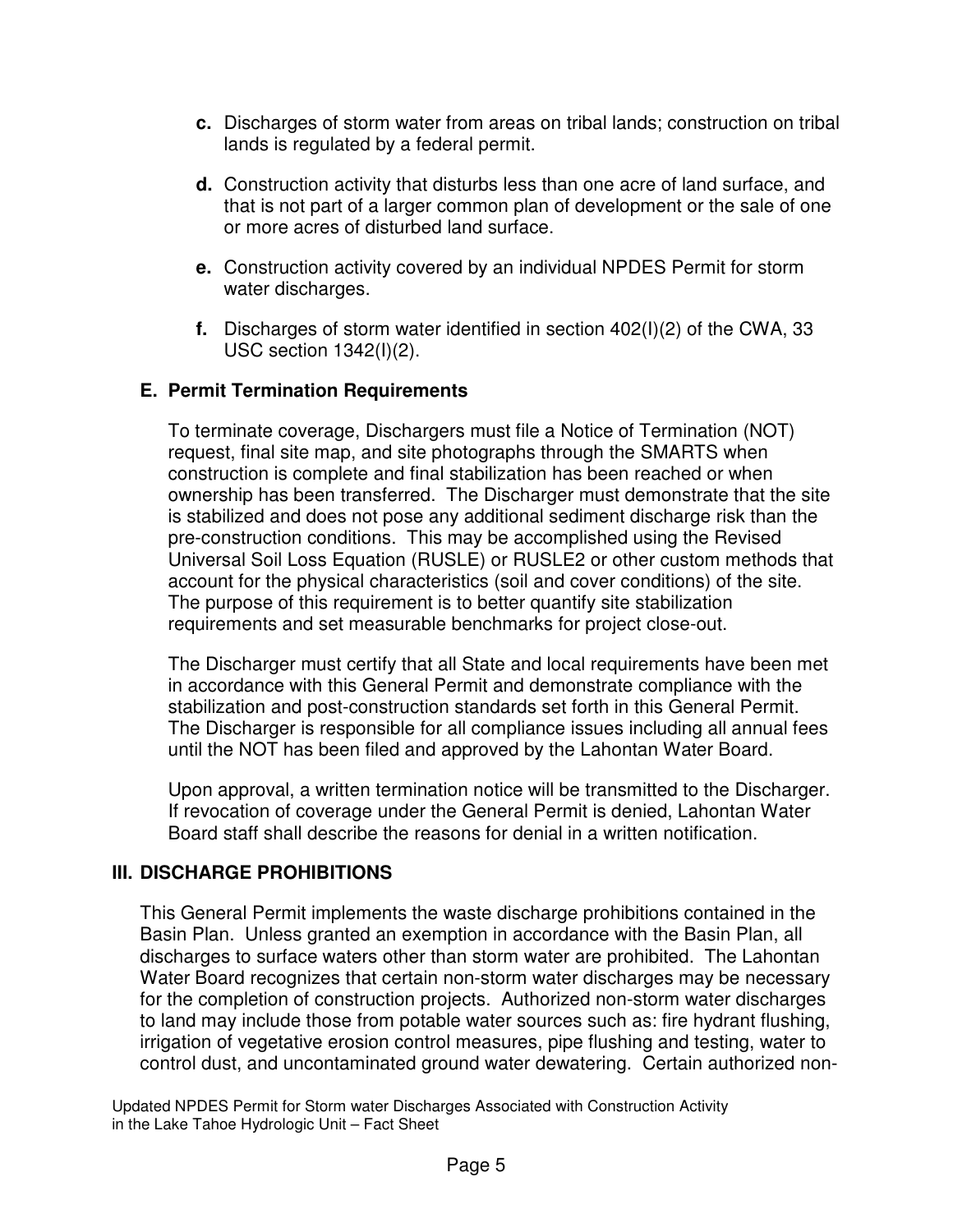storm water discharges to surface waters may be eligible for an exemption if the project meets the requirements for a restoration project or criteria specified in Attachment F of this General Permit (exemptions for 100-year floodplains and stream environment zones). To be valid, exemptions to applicable waste discharge prohibitions must be granted in writing (e.g., in a NOA).

Non-storm water discharges may include a wide variety of sources, including improper dumping, spills, or leakage from storage tanks or transfer areas. Nonstorm water discharges may contribute significant pollutant loads to receiving waters. Measures to control spills, leakage, and dumping, and to prevent illicit connections during construction must be addressed through structural as well as non-structural BMPs.

# **IV. EFFLUENT LIMITATIONS**

The CWA requires point source dischargers to control the amount of conventional, non-conventional, and toxic pollutants that are discharged into the waters of the United States. The control of pollutants discharged is established through effluent limitations and other requirements in NPDES permits. There are two principal bases for effluent limitations in the Code of Federal Regulations: 40 CFR 122.44(a) requires that permits include applicable technology-based limitations and standards; and 40 CFR 122.44(d) requires that permits include water quality-based effluent limitations (WQBELs) to attain and maintain applicable numeric and narrative water quality criteria to protect the beneficial uses of the receiving water.

Section 301(b) of the CWA and implementing USEPA permit regulations at 40 CFR section 122.44 requires that industrial non-municipal discharges that contain nonconventional and/or toxic pollutants regulated under the NPDES permit program comply with technology-based effluent limits. Both technology-based and WQBELs must be considered, and more stringent WQBELs must be developed if the technology-based effluent limits are not sufficient to meet water quality objectives. WQBELs for discharges authorized by this General Permit were developed to ensure protection of the beneficial uses of receiving waters in the Basin Plan.

# **A. Technology-Based Effluent Limitations**

The CWA requires technology-based effluent limitations to be established based on several levels of controls:

• Best practicable treatment control technology (BPT) represents the average of the best performance by plants within an industrial category or subcategory. BPT standards apply to toxic, conventional, and nonconventional pollutants.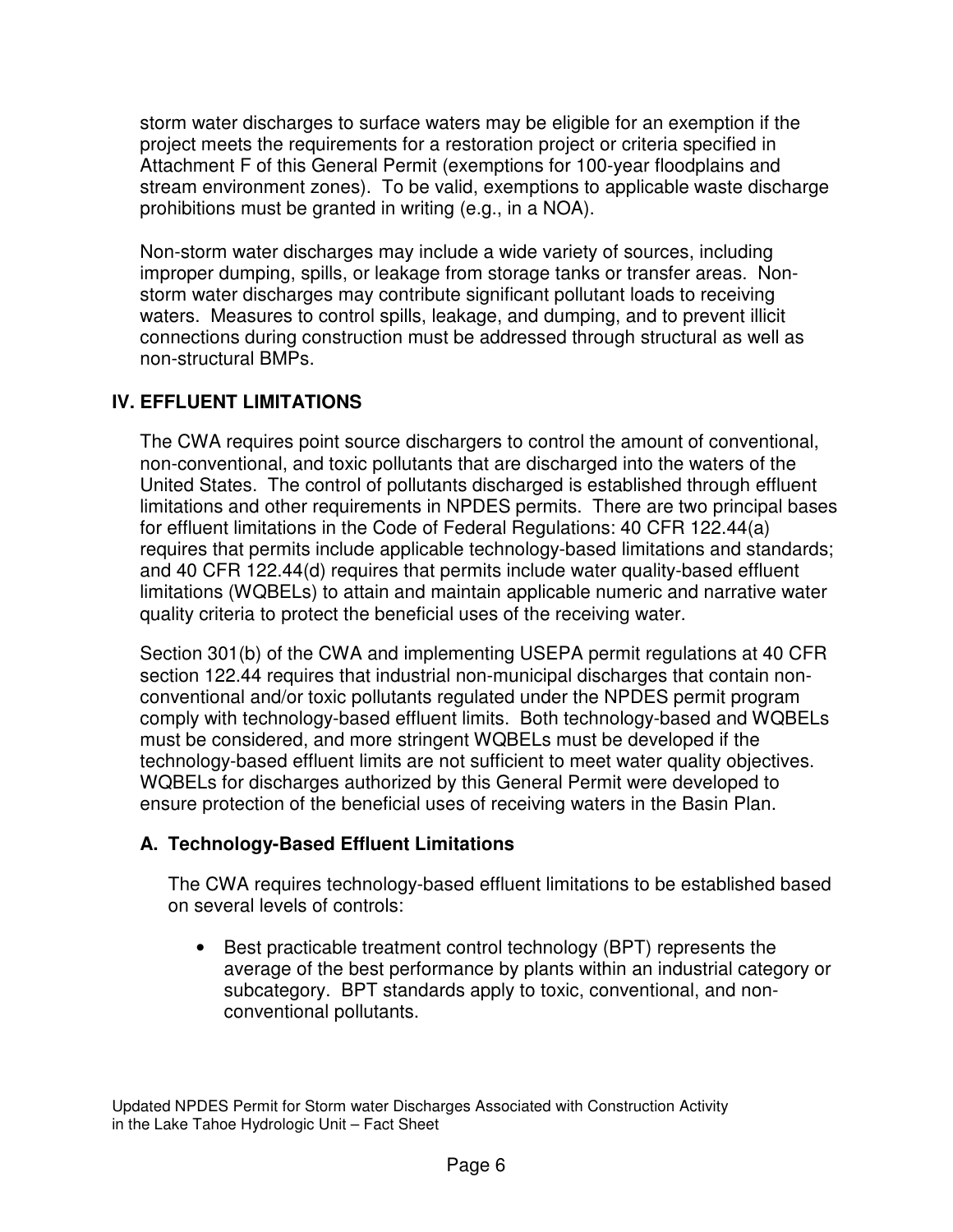- Best available technology economically achievable (BAT) represents the best existing performance of treatment technologies that are economically achievable within an industrial point source category. BAT standards apply to toxic and non-conventional pollutants.
- Best conventional pollutant control technology (BCT) represents the control from existing industrial point sources of conventional pollutants including BOD, TSS, fecal coliform, pH, and oil and grease. The BCT standard is established after considering the "cost reasonableness" of the relationship between the cost of attaining a reduction in effluent discharge and the benefits that would result, and also the cost effectiveness of additional industrial treatment beyond BPT.
- New source performance standards (NSPS) represent the best available demonstrated control technology standards. The intent of NSPS guidelines is to set limitations that represent state-of-the-art treatment technology for new sources.

The CWA requires USEPA to develop effluent limitations, guidelines and standards (ELGs) representing application of BPT, BAT, BCT, and NSPS. Section 402(a)(1) of the CWA and section 125.3 of the Code of Federal Regulations authorize the use of best professional judgment (BPJ) to derive technology-based effluent limitations on a case-by-case basis where ELGs are not available for certain industrial categories and/or pollutants of concern. Where BPJ is used, the permit writer must consider specific factors outlined in section 125.3.

On December 1, 2009 the USEPA published final regulations establishing technology-based ELGs and NSPS for the Construction and Development point source category. 40 CFR Part 450 establishes technology-based effluent limitations based BPT, BAT, BCT, and NSPS. For BPT and BCT, the ELGs establish requirements for erosion and sediment controls, soil stabilization, dewatering, pollution prevention measures, prohibited discharges, and outlet requirements. For BAT and NSPS, the ELGs require all dischargers disturbing 20 or more acres of land at one time, achieve a daily maximum turbidity of 280 NTU for all discharges by August 2, 2010. By February 2, 2014, the turbidity ELG will apply to construction sites involving land disturbance of 10 acres or more. In addition, BAT and NSPS include the same requirements for erosion and sediment controls, soil stabilization, dewatering, pollution prevention measures, prohibited discharges, and surface outlets as BPT and BCT.

Table 5.6-1 of the Basin Plan establishes effluent limitations for discharges of storm water to surface waters and municipal separate storm sewer systems, or MS4s, which are termed "collection" systems in the Basin Plan. Order No. R6T-2005-0007 established effluent limitations, consistent with Table 5.6-1 of the

Updated NPDES Permit for Storm water Discharges Associated with Construction Activity in the Lake Tahoe Hydrologic Unit – Fact Sheet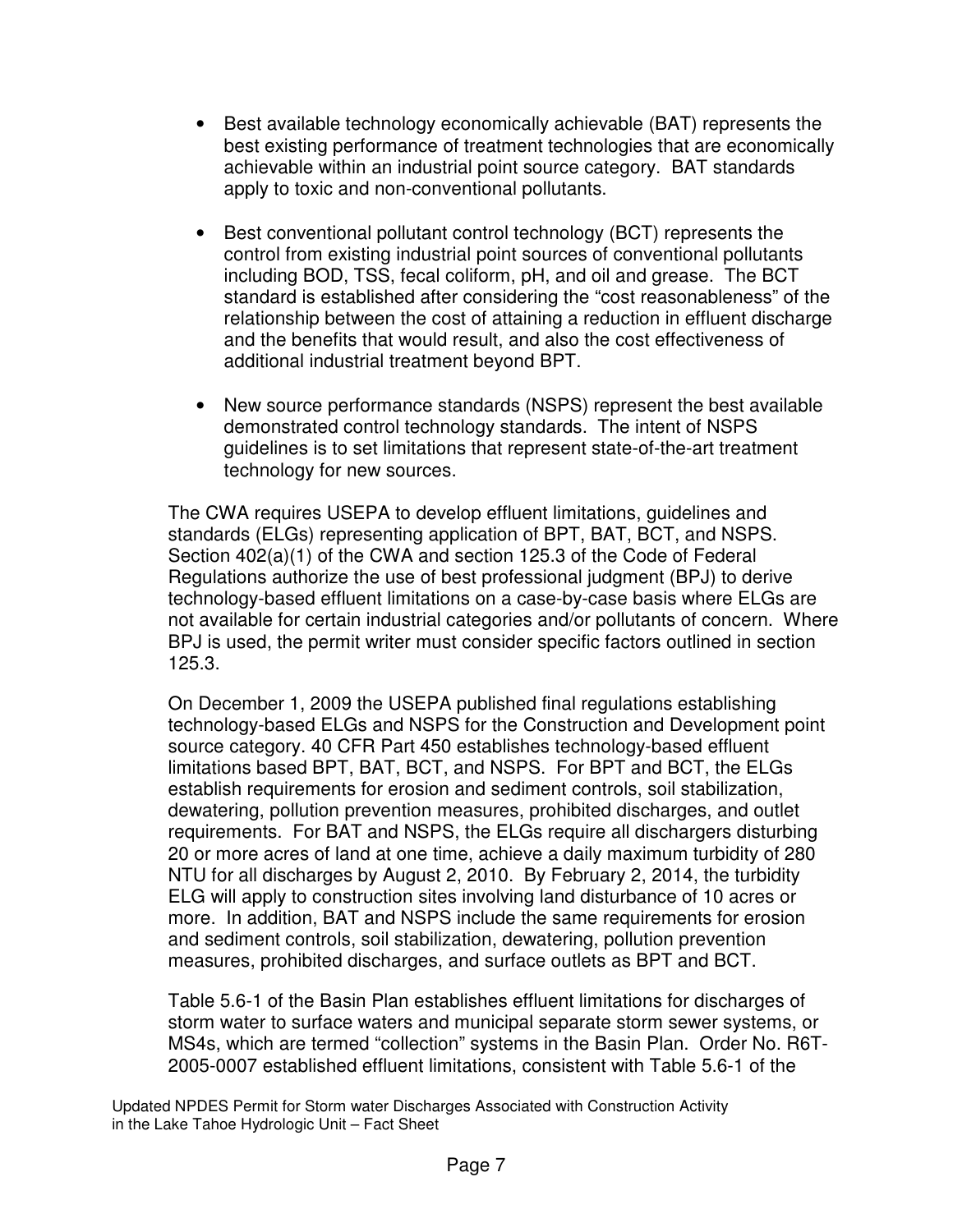Basin Plan for discharges to land treatment systems, collection systems and surface water. Effluent limitations contained in Table 5.6-1 of the Basin Plan, and established in Order No. R6T-2005-0007, are summarized below:

|                         |              | <b>Maximum Concentration for Discharge to:</b> |                           |  |  |  |
|-------------------------|--------------|------------------------------------------------|---------------------------|--|--|--|
| <b>Parameter</b>        | <b>Units</b> | <b>Land Treatment</b>                          | <b>Collection Systems</b> |  |  |  |
|                         |              | <b>Systems</b>                                 | and Surface Waters        |  |  |  |
| Total Nitrogen (as N)   | mg/L         |                                                | 0.5                       |  |  |  |
| Total Phosphorus (as P) | mg/L         |                                                | 0.1                       |  |  |  |
| Total Iron              | mg/L         |                                                | 0.5                       |  |  |  |
| Turbidity               | NTU          | 200                                            | 20                        |  |  |  |
| Grease and Oil          | mg/L         | 40                                             | 2.0                       |  |  |  |

| Table FS-1. |  |  |  |  | <b>Basin Plan Storm Water Effluent Limitations</b> |
|-------------|--|--|--|--|----------------------------------------------------|
|-------------|--|--|--|--|----------------------------------------------------|

Section 5.6 of the Basin Plan states:

"The effluent limitations at the top of Table 5.6-1 apply to storm water discharges to surface waters, and generally to surface runoff leaving a specific project site. If surface runoff enters a project site from upgradient, its quality and volume may together with the quality and volume of runoff generated onsite, affect the quality of the storm water leaving the site. Lahontan Water Board storm water permits for sites where offsite storm water enters the property will take these effects into consideration. In general, where the quality of runoff entering the site is worse than that of runoff generated on site, there should be no statistically significant increase (at a 90 percent confidence level) in pollutants in the water discharged from the site."

### **1. Numeric Effluent Limitations (NELs)**

The Lahontan Water Board has determined that the application of effluent limitations to land treatment systems is not appropriate for the discharge of storm water from construction activities. Due to the connectivity of storm drains and surface waters in the Lake Tahoe Hydrologic Unit, discharges from the project boundaries must meet the more stringent effluent limitations for discharges to municipal separate storm sewer systems or surface waters where effluent is discharged from the project boundaries or into surface waters, including municipal separate storm sewer systems. The NELs for discharges to surface waters implement requirements imposed under the previous permit.

Effluent limitations for land treatment systems established in a General Permit for Construction Activities are inappropriate. The effluent limitations contained in Table 5.6-1 for discharges to land treatment systems are established to ensure that the waters infiltrated into soils do not contain excessive nutrient concentrations that may not be effectively filtered out by soils and vegetation. However, these effluent limitations do not consider the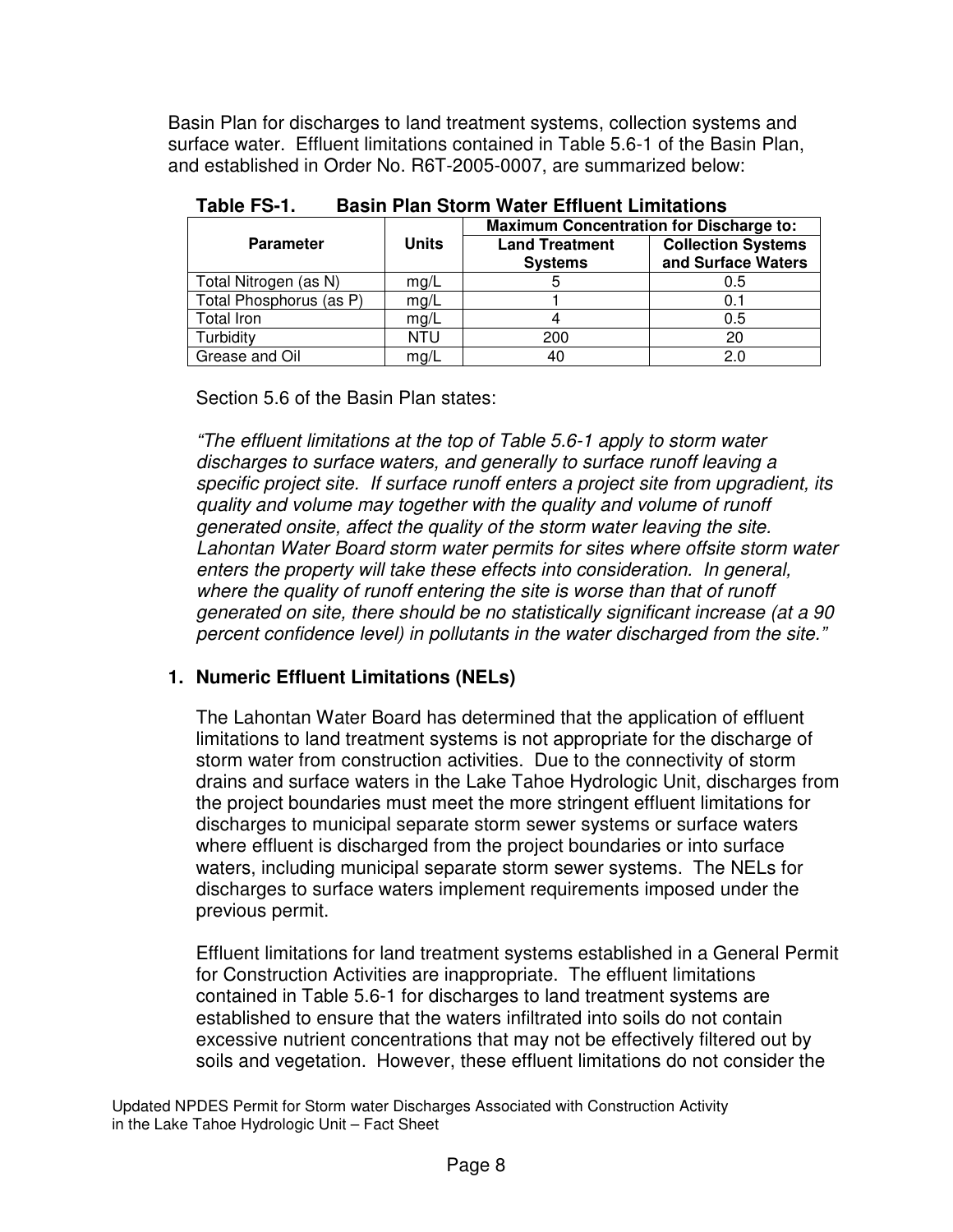treatment efficiency or capacity of the various types of land treatment systems that may be used by dischargers under the General Permit.

Land treatment is an effective method for removing particulate nutrients and fine sediment and under some circumstances may eliminate a discharge to surface waters. Effluent limitations to land treatment systems may unduly restrict the ability of dischargers to treat runoff by this method. Removing effluent limitations to land treatment systems and focusing on effluent limitations applied at the point of discharge, is considered more effective and is consistent with State and federal anti-backsliding requirements.

The numeric effluent limitations contained in Table 5.6-1 are more stringent than those established in the federal ELGs (turbidity). Thus, numeric effluent limitations based on Table 5.6-1 of the Basin Plan have been established in the General Permit as follows:

| <b>Parameter</b>           | <b>Units</b> | <b>Maximum Daily Effluent Limitations For Discharge</b><br><b>To Surface Waters</b> |
|----------------------------|--------------|-------------------------------------------------------------------------------------|
| Total Nitrogen (as N)      | mg/L         | 0.5                                                                                 |
| Total Phosphorus (as<br>P, | mg/L         | 0.1                                                                                 |
| Total Iron                 | mg/L         | 0.5                                                                                 |
| Turbidity                  | NTU          | 20                                                                                  |
| Grease and Oil             | mg/L         | っ                                                                                   |

**Table FS-2. Numeric Effluent Limitations** 

Additionally, numeric benchmark levels for pH have been established because construction activities often involve materials, such as concrete, grout, and etching acids, which can affect the pH of runoff. The benchmark action level applies to pH levels not within the range between 6.0 and 9.0. Based on previous data collected and other anecdotal evidence, the Water Board recognizes that pH level in storm water runoff may fluctuate naturally depending on site characteristics. Therefore, dischargers are required to sample for pH when site conditions have the potential to affect pH. If the results do not meet the benchmark range levels, dischargers are required to investigate the cause of the pH excursion and implement corrective actions as needed. This action level is expected to protect receiving waters from changes in pH by more than 0.5, which is the receiving water objective for pH in the Lake Tahoe Hydrologic Unit.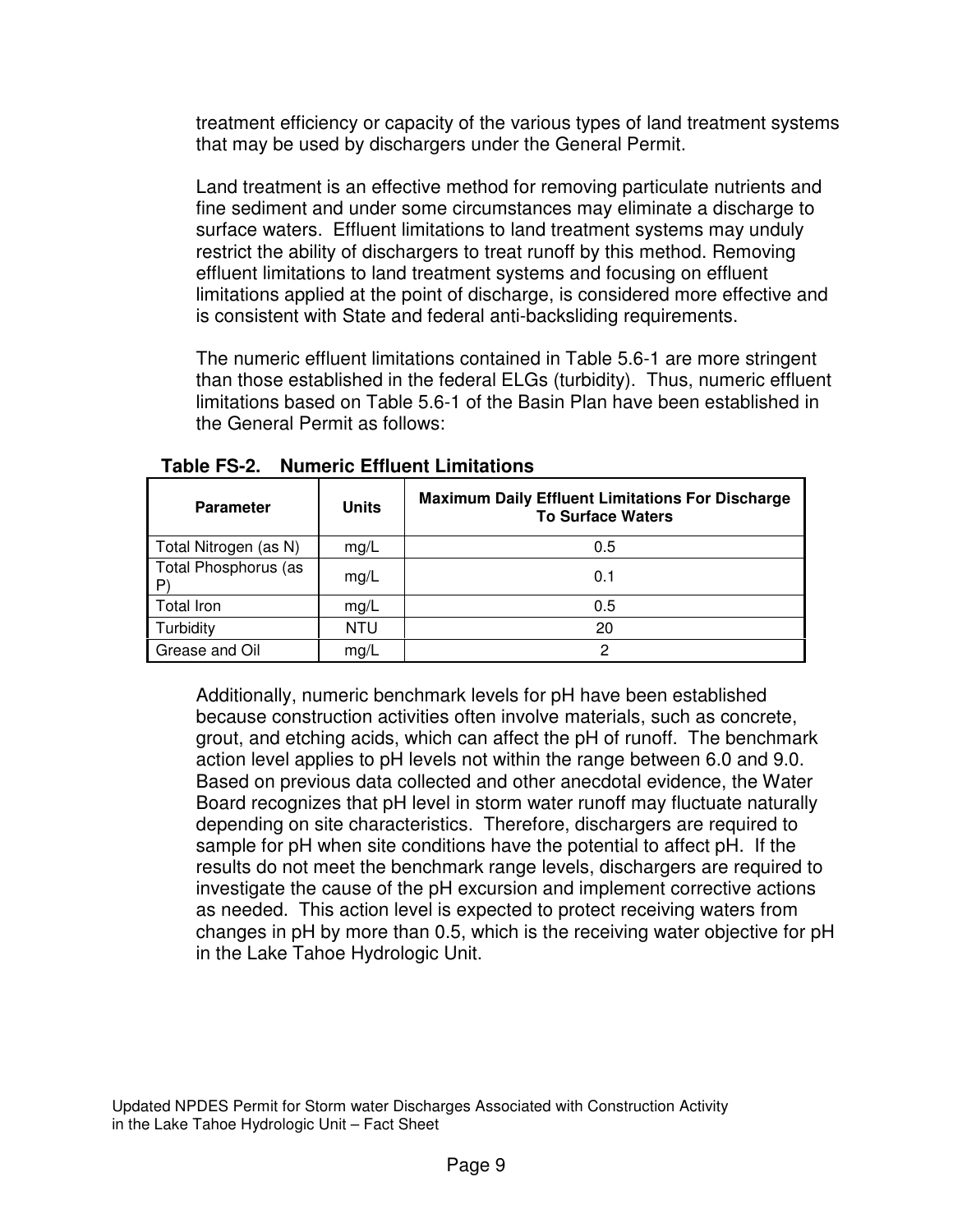# **2. Compliance Storm Event**

This General Permit contains "compliance storm event" exceptions from the technology-based turbidity NEL similar to the Statewide General Permit. The rationale is that technology-based requirements are developed assuming a certain design storm (defined as the storm producing a rainfall amount for a specified BMPs capacity). Compliance thresholds are needed for storm events above and beyond the design storms assumed to determine the technology-based NELs. This General Permit establishes a compliance storm event as the equivalent rainfall in a 20-year, 1-hour storm, which is 1 inch of rainfall in a 1-hour period. This compliance storm event was chosen because it is consistent with the Basin Plan and other policies for pre- and post-construction BMP requirements.

# **3. Best Management Practices**

Construction activity may result in the discharge of pollutants to receiving waters through storm water runoff and additional dry weather flows. These discharges can be minimized through best management practices and other pollution prevention measure that reduce dry weather discharges, reduce erosion, retain sediment, and minimize contact of materials with storm water.

Consistent with 40 CFR 122.44(k)(4), Order No. R6T-2005-0007 established BMPs and the requirement to develop and implement a SWPPP. This General Permit carries over the requirements to implement BMPs and a SWPPP. Additional BMPs have been established in the General Permit to be consistent with the requirements found in 40 CFR 450 for erosion and sediment controls, soil stabilization, dewatering, pollution prevention measures, prohibited discharges, and surface outlets.

This General Permit also establishes requirements for a Rain Event Action Plan (REAP), which establishes requirements to protect all exposed portions of sites within 24 hours prior to any likely precipitation event. The requirements for the REAP have been modified and established after considering the requirements of the Statewide General Permit.

# **B. Water Quality-Based Effluent Limitations (WQBELs)**

Section 301(b) of the CWA and section 122.44(d) require that permits include limitations more stringent than applicable federal technology-based requirements where necessary to achieve applicable water quality standards.

Section 122.44(d)(1)(i) mandates that permits include effluent limitations for all pollutants that are or may be discharged at levels that have the reasonable potential to cause or contribute to an exceedance of a water quality standard,

Updated NPDES Permit for Storm water Discharges Associated with Construction Activity in the Lake Tahoe Hydrologic Unit – Fact Sheet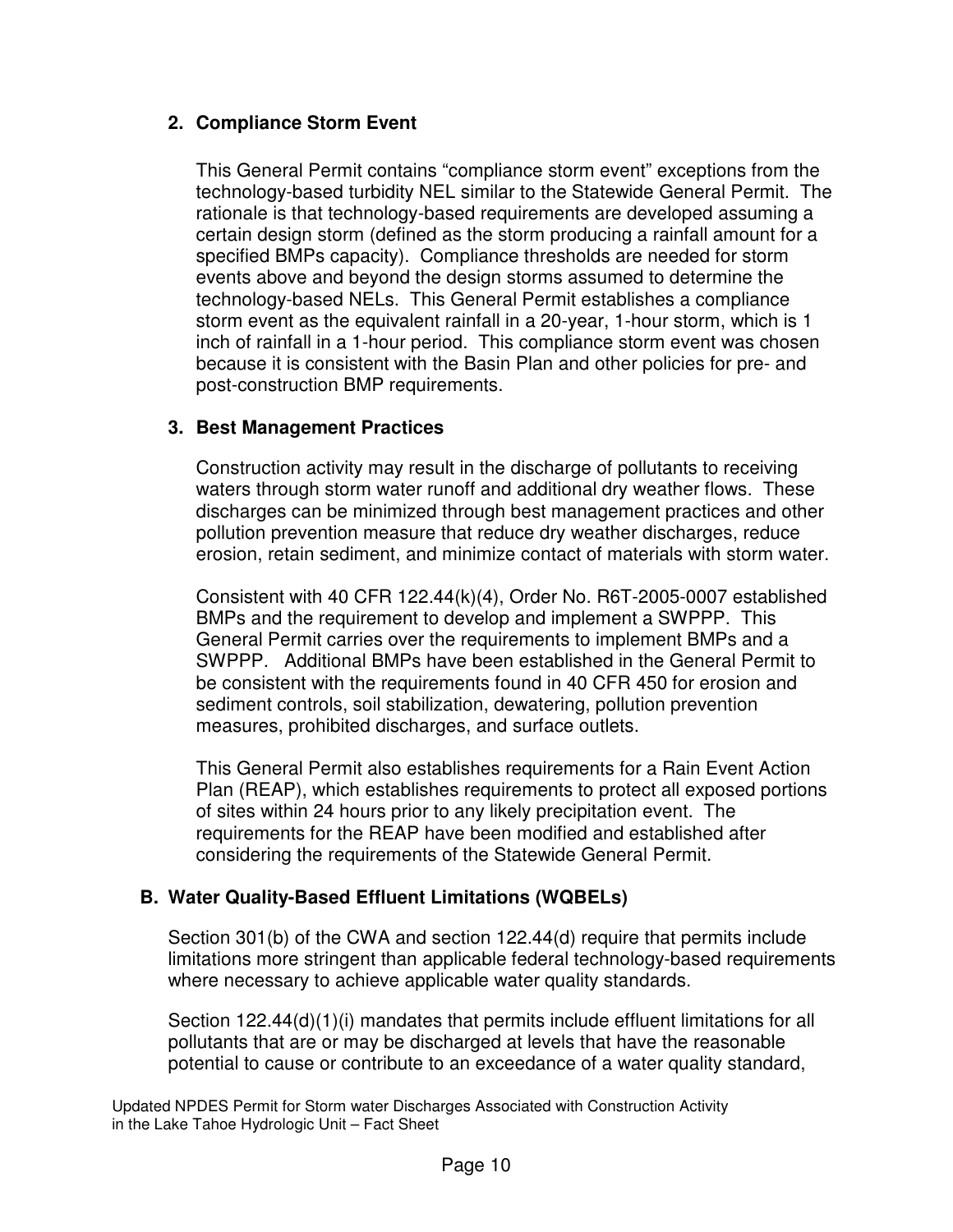including numeric and narrative objectives within a standard. Where reasonable potential has been established for a pollutant, but there is no numeric criterion or objective for the pollutant, WQBELs must be established using: (1) USEPA criteria guidance under CWA section 304(a), supplemented where necessary by other relevant information; (2) an indicator parameter for the pollutant of concern; or (3) a calculated numeric water quality criterion, such as a proposed state criterion or policy interpreting the state's narrative criterion, supplemented with other relevant information, as provided in section 122.44(d)(1)(vi).

The process for determining reasonable potential and calculating WQBELs when necessary is intended to protect the designated uses of the receiving water as specified in the Basin Plan, and achieve applicable water quality objectives and criteria that are contained in other state plans and policies.

### **1. Applicable Beneficial Uses and Water Quality Criteria and Objectives**

Beneficial uses of surface waters within the Lake Tahoe Hydrologic Unit include MUN, AGR, GWR, FRSH, REC-1, REC-2, COLD, SPWN, COMM, WILD, WQE, FLD, NAV, BIOL, RARE, and MIGR.

The Basin Plan includes both narrative and numeric water quality objectives applicable to receiving waters in the Lake Tahoe Hydrologic Unit. In addition, priority pollutant water quality criteria in the California Toxic Rule (CTR) are applicable to receiving waters in the Lake Tahoe Hydrologic Unit.

### **2. Determining the Need for WQBELs**

Typical pollutants expected in discharges of storm water runoff from construction activities include nutrients, sediments, and petroleum products. As discussed above, Chapter 5.6 of the Basin Plan establishes effluent limitations to be implemented in storm water permits for total nitrogen, total phosphate (as total phosphorus), total iron, turbidity, and grease and oil. These parameters serve as indicator parameters to ensure water quality standards for biostimulatory substances, clarity, oil and grease, sediment, settleable materials, suspended materials, suspended sediment, transparency, and turbidity are not exceeded in the receiving water. Order No. R6T-2005-0007 established effluent limitations for total nitrogen, total phosphate (as total phosphorus), total iron, turbidity, and grease and oil based on the requirements of Chapter 5.6 of the Basin Plan. These effluent limitations have been carried over and serve as both water quality-based effluent limitations as well as technology-based effluent limitations.

Table 5.1-3 (summarized in Attachment G) of the Basin Plan establishes water quality objectives for total nitrogen, total phosphorus, and total iron for some water bodies that may be more stringent than the effluent limitations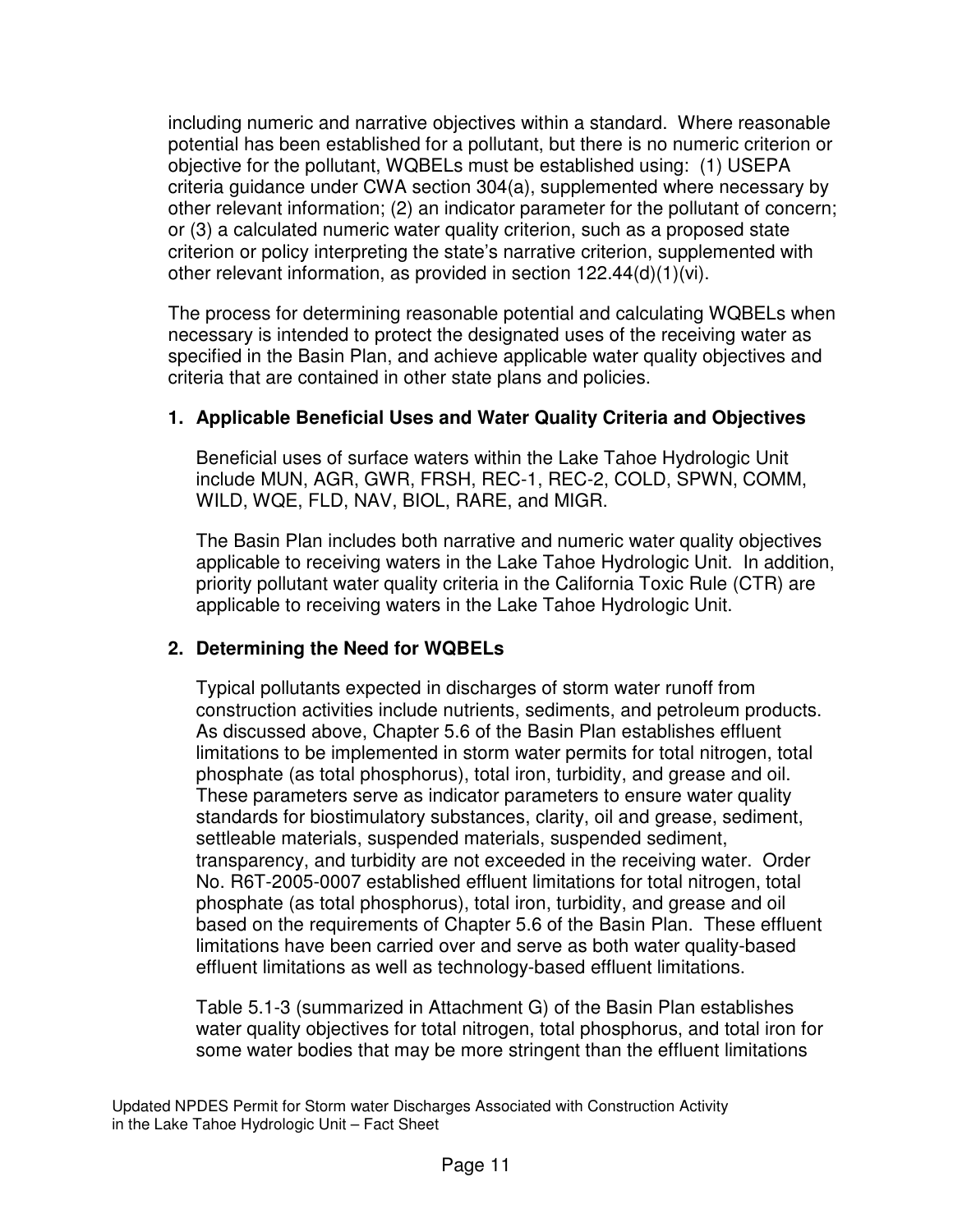established in Section 5.6 of the Basin Plan. In addition, Table 5.1-3 establishes effluent limitations for boron, chloride, sulfate, and total dissolved solids that are applicable to certain water bodies in the Lake Tahoe Hydrologic Unit. Order No. R6T-2005-0007 established the water quality objectives in Table 5.1-3 as receiving water limitations. The Lahontan Water Board found that the effluent limitations established in Section 5.6 of the Basin Plan, and receiving water limitations based on the water quality objectives established on Table 5.1-3 of the Basin Plan were protective of water quality. As such, this General Permit carries over these receiving water limitations.

Due to the presence of portable sanitation devices (porta-potties), the synergistic effects of unknown pollutants in storm water runoff, and the potential presence of toxic materials at construction sites, both bacteria and toxicity are pollutants of concern. Consistent with the water quality standards established in Section 5.1 of the Basin Plan for toxicity and coliform, Order No. R6T-2005-0007 established the narrative effluent limitation:

"All surface flows generated within the project area, or as a results of the development of the project, which are discharged to surface waters or municipal storm water collection systems shall not contain the following:

- i. Substances in concentrations that are toxic to, or that produce detrimental physiological responses in human, plant, or animal life; and
- ii. Coliform organisms attributable to human wastes."

The narrative effluent limitation for toxicity and coliform organisms has been carried over.

Section 5.6 of the Basin Plan requires storm water permits issued by the Lahontan Water Board to take into consideration the quality of run-on from offsite areas. Order No. R6T-2005-0007 required that if pollutant concentrations of waters entering the project area exceed the numerical limitations specified above there shall be no increase in the constituent concentrations in the waters that are discharged from the project area. Consistent with section 5.6 of the Basin Plan, this requirement has been carried over.

### **C. Satisfaction of Anti-Backsliding Requirements**

Sections 402(0)(2) and 303(d)(4) of the CWA and federal regulations at 40 CFR 122.44(1) prohibit backsliding in NPDES permits. These anti-backsliding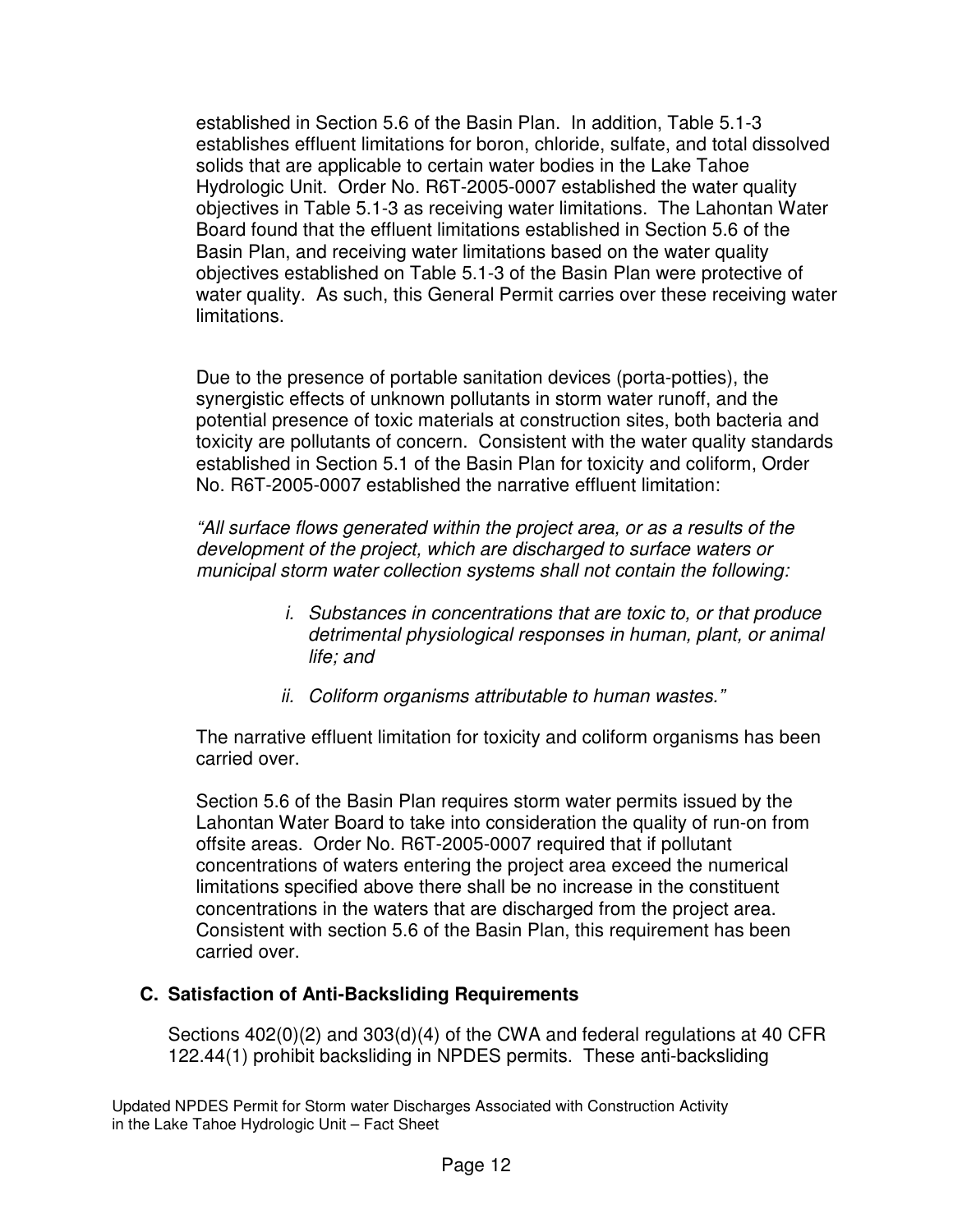provisions require that effluent limitations in a reissued permit must be as stringent as those in the previous permit, with some exceptions in which limitations may be relaxed. The effluent limitations in this Order are at least as stringent as the effluent limitations in Order No. R6T-2005-0007.

## **D. Satisfaction of Antidegradation Policy**

40 CFR Section 131.12 requires that the state water quality standards include an antidegradation policy consistent with the federal policy. The State Water Board established California's antidegradation policy in State Water Board Resolution No. 68-16. Resolution No. 68-16 incorporates the federal antidegradation policy where, the federal policy applies under federal law. Resolution No. 68-16 requires that existing water quality be maintained unless degradation is justified based on specific findings. The Lahontan Water Board's Basin Plan implements, and incorporates by reference, both the State and federal antidegradation policies.

This General Permit is no less stringent than Order No. R6T-2005-0007 and does not extend the coverage of the General Permit beyond the types of dischargers previously authorized to discharge under Order No. R6T-2005-0007. The Lahontan Water Board has considered antidegradation pursuant to 40 CFR 131.12 and State Water Board Resolution No. 68-16 and finds that the subject discharges are consistent with the provisions of these policies. An antidegradation analysis is not necessary for this General Permit. Discharges not consistent with the provisions of these policies and regulations are not covered by this General Permit.

# **E. Stringency of Requirements for Individual Pollutants**

This Order contains both technology-based effluent limitations and WQBELs for individual pollutants. The technology-based effluent limitations consist of restrictions on total nitrogen, total phosphorus, total iron, turbidity, and grease and oil. This Order's technology-based pollutant restrictions implement the minimum, applicable federal technology-based requirements.

**1.** All surface flows generated within the project site that discharge to surface waters or municipal storm sewer collection systems shall not contain constituents in excess of the following concentrations:

| <b>Parameter</b>        | <b>Units</b> | <b>Maximum Daily Effluent Limitations For Discharge</b><br><b>To Surface Waters</b> |
|-------------------------|--------------|-------------------------------------------------------------------------------------|
| Total Nitrogen (as N)   | mg/L         | 0.5                                                                                 |
| Total Phosphorus (as P) | mg/L         | 0.1                                                                                 |

### **Table FS-3. Summary of Final Effluent Limitations**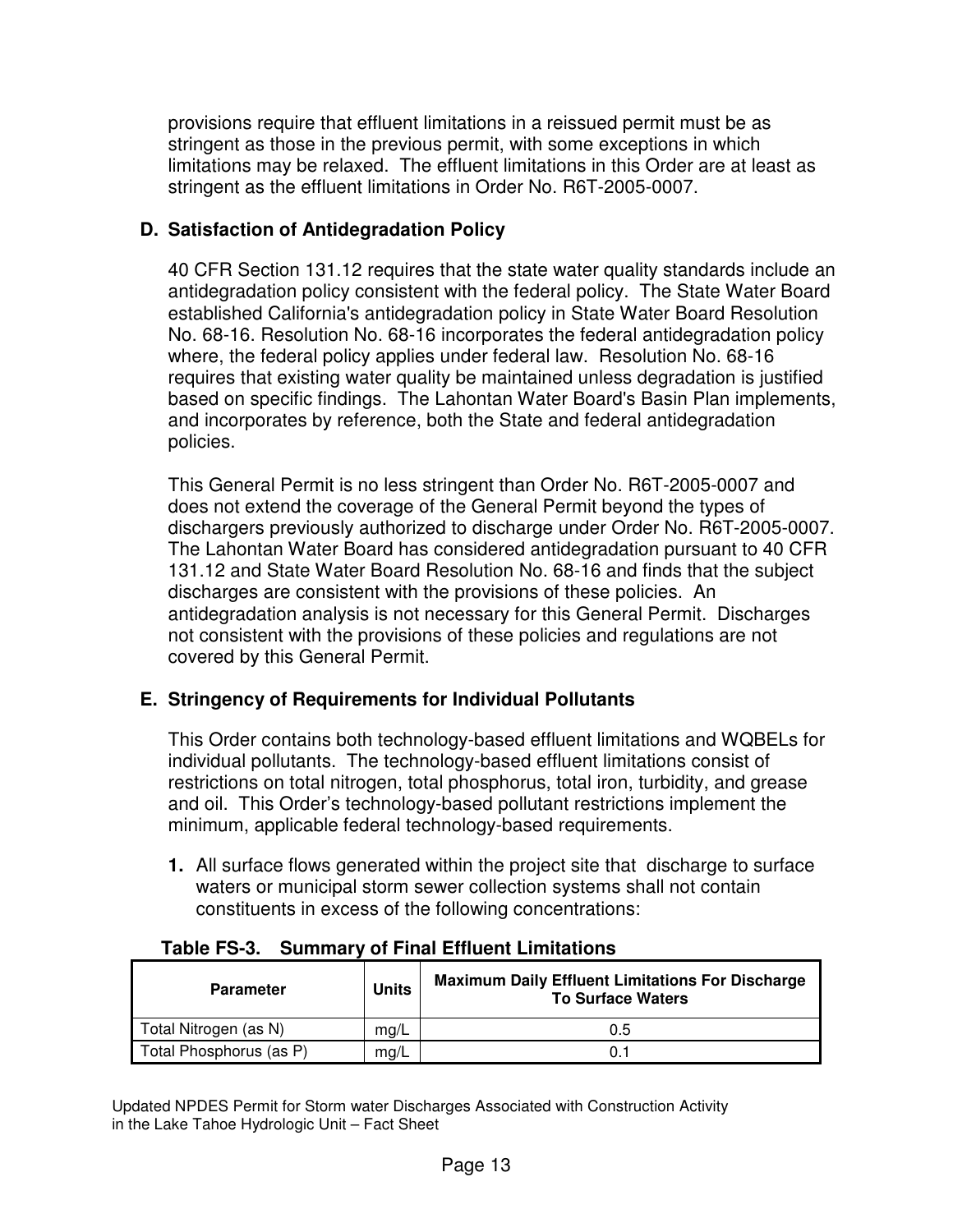| <b>Parameter</b>                                                                          | <b>Units</b> | <b>Maximum Daily Effluent Limitations For Discharge</b><br><b>To Surface Waters</b> |  |  |
|-------------------------------------------------------------------------------------------|--------------|-------------------------------------------------------------------------------------|--|--|
| Total Iron                                                                                | mg/L         | 0.5                                                                                 |  |  |
| Turbidity                                                                                 | <b>NTU</b>   | $20*$                                                                               |  |  |
| Grease and Oil                                                                            | mg/L         |                                                                                     |  |  |
| Note* - For ATS: 10 NTU for daily flow-weighted average and 20 NTU for any single sample. |              |                                                                                     |  |  |

- **2.** If constituent concentrations of waters entering the project area exceed the numerical limitations specified above, there shall be no increase in the constituent concentrations in the waters that are discharged from the project area.
- **3.** All surface flows generated within the project area, or as a result of the development of the project that are discharged to surface waters or municipal storm water collection systems shall not contain the following:
	- **a.** Substances in concentrations that are toxic to, or that produce detrimental physiological responses in human, plant, or animal life; and
	- **b.** Coliform organisms attributable to human wastes.

# **V. RECEIVING WATER LIMITATIONS**

The Basin Plan contains numeric and narrative water quality objectives applicable to all surface waters within the Lahontan Region as well as site-specific objectives for certain waters within the Lake Tahoe Hydrologic Unit. The Basin Plan also includes an objective to maintain the high quality waters pursuant to federal regulations (40 CFR 131.12) and State Water Board Resolution No. 68-16 (Anti-Degradation Policy). Surface water limitations in this General Permit are included to ensure protection of background water quality and beneficial uses of the receiving water.

# **VI. TRAINING QUALIFICATIONS AND CERTIFICATION**

USEPA suggests that qualified personnel prepare SWPPPs and points to numerous states that require certified professionals to be on construction sites at all times. States that currently have certification programs are California, Washington, Georgia, Florida, Delaware, Maryland, and New Jersey. Order No. R6T-2005-0007 requires that personnel implementing the Storm Water Pollution Prevention Plan (SWPPP) be trained on the appropriate procedures. However, it does not specify any training criteria for SWPPP developers nor is there a specific curriculum or certification program required by the Order. This has resulted in inconsistent implementation by all affected parties - the dischargers, the local governments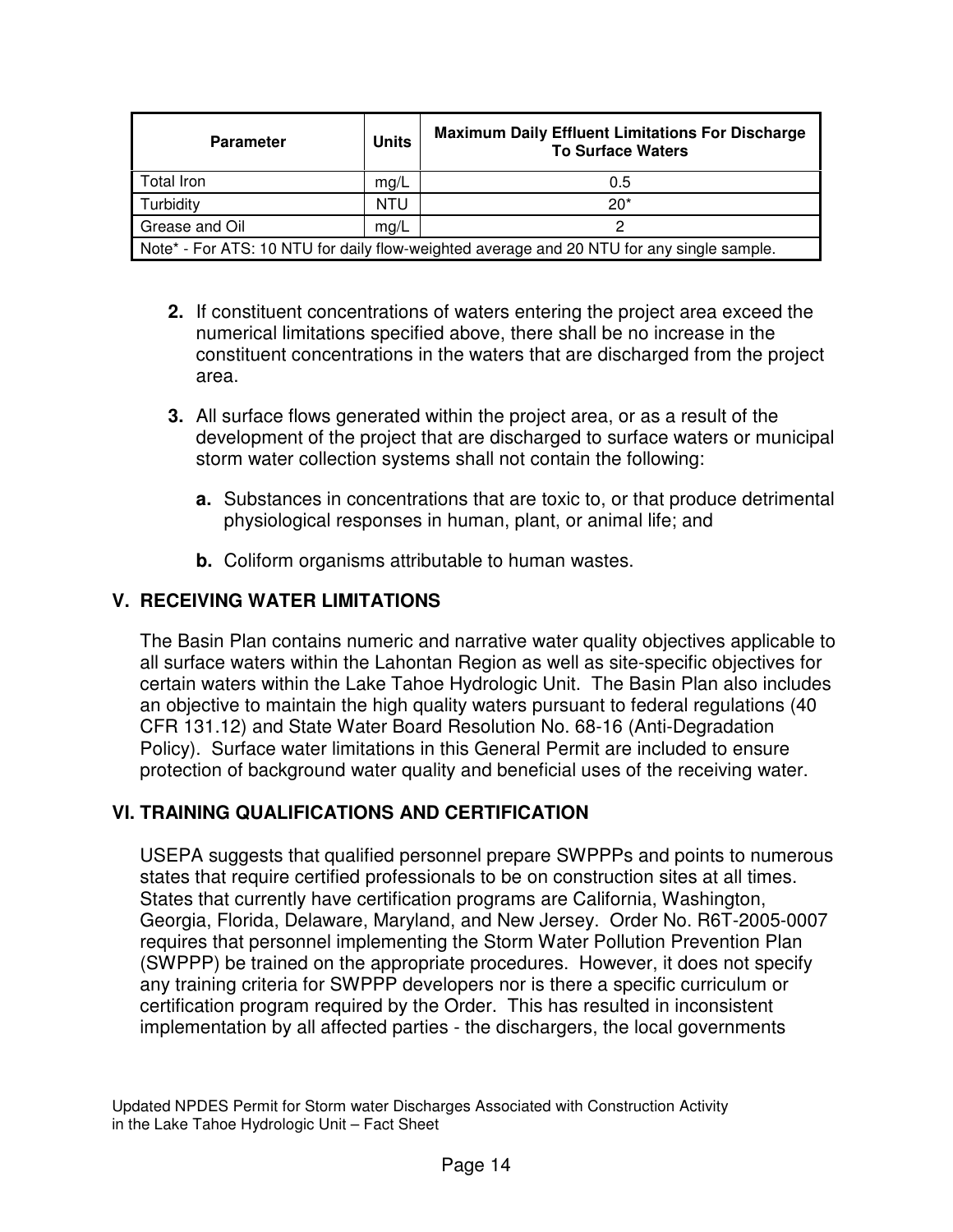where the construction activity occurs, and the regulators enforcing Order No. R6T-2005-0007.

This General Permit requires that all SWPPPs be written, amended, and certified by a Qualified SWPPP Developer (QSD) and that a Qualified SWPPP Practitioner (QSP) is responsible for implementing the SWPPP. A QSD must possess one of the certifications and or registrations specified in this General Permit. A QSP must possess one of the certifications and or registrations specified in this General Permit by **April 13, 2012**. Table FS-4 provides an overview of the criteria used in determining qualified certification titles for a QSD and QSP.

Additionally, the QSD/P, effective **April 13, 2012**, must have attended a State Water Board-sponsored or approved Qualified SWPPP Developer training course and pass the associated examination. The State Water Board has entered into a Memorandum of Understanding with the California Stormwater Quality Association (CASQA) to implement the training and certification program. Specific information on training and educational classes is accessible at: http://www.casqa.org/TrainingandEducation/tabid/201/Default.aspx.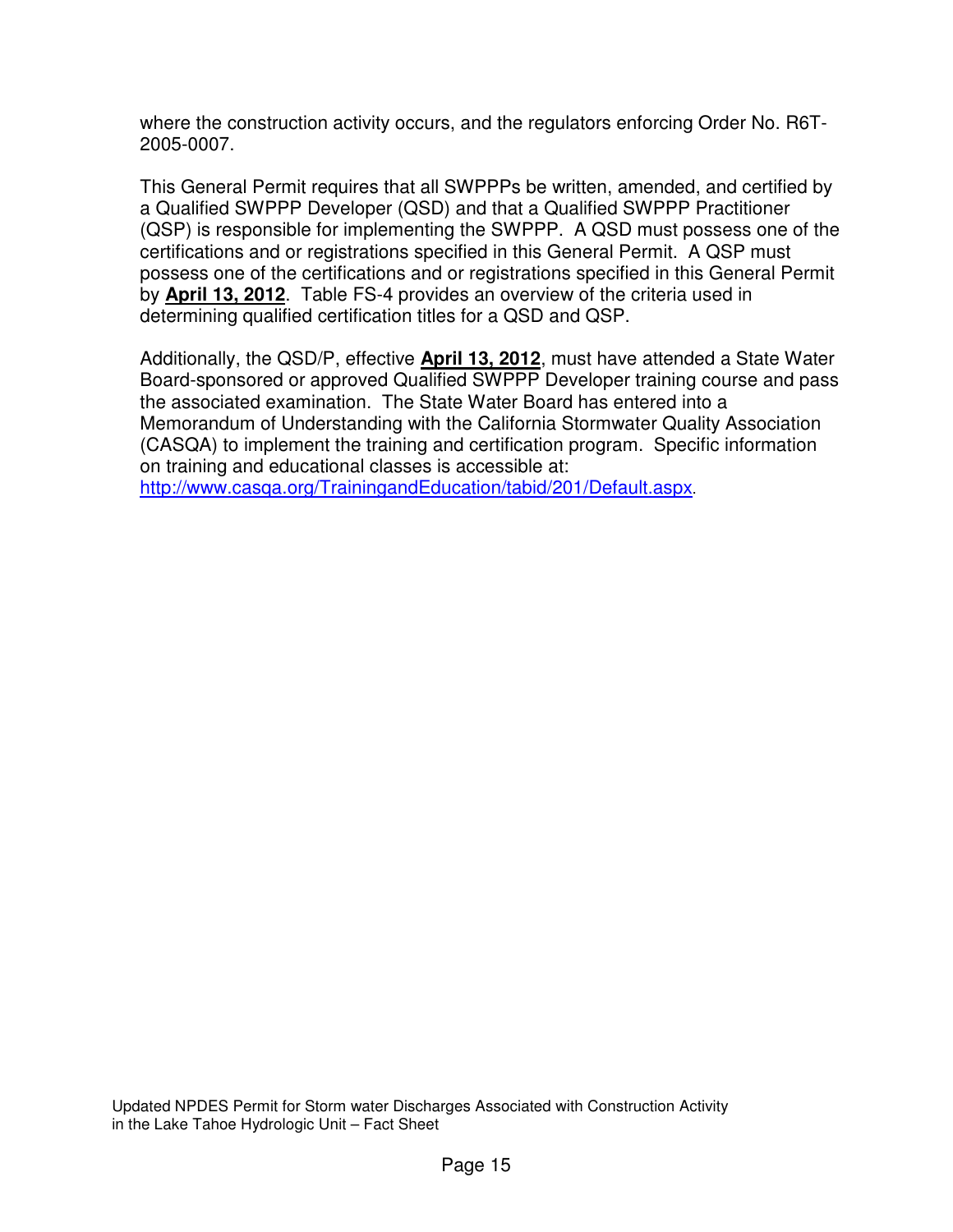## **Table FS-4. Qualified SWPPP Developer/ Qualified SWPPP Practitioner Certification Criteria**

| <b>Certification/Title</b>                                                           | <b>Registered By</b>                                                                 | QSD/QSP     | <b>Certification Criteria</b>                                                                                 |
|--------------------------------------------------------------------------------------|--------------------------------------------------------------------------------------|-------------|---------------------------------------------------------------------------------------------------------------|
| <b>Professional Civil</b><br>Engineer                                                | California                                                                           | <b>Both</b> | 1. Approval Process<br>2. Code of Ethics<br>3. Accountability<br>4. Pre-requisites                            |
| Professional Geologist or<br><b>Engineering Geologist</b>                            | California                                                                           | <b>Both</b> | 1. Approval Process<br>2. Code of Ethics<br>3. Accountability<br>4. Pre-requisites                            |
| Landscape Architect                                                                  | California                                                                           | <b>Both</b> | 1. Approval Process<br>2. Code of Ethics<br>3. Accountability<br>4. Pre-requisites                            |
| Professional Hydrologist                                                             | American Institute<br>of Hydrology                                                   | <b>Both</b> | 1. Approval Process<br>2. Code of Ethics<br>3. Accountability<br>4. Pre-requisites                            |
| Certified Professional in<br><b>Erosion and Sediment</b><br>Control™ (CPESC)         | <b>Enviro Cert</b><br>International Inc.                                             | <b>Both</b> | 1. Approval Process<br>2. Code of Ethics<br>3. Accountability<br>4. Pre-requisites<br>5. Continuing Education |
| Certified Inspector of<br>Sediment and Erosion<br>Control™ (CISEC)                   | Certified Inspector<br>of Sediment and<br>Erosion Control,<br>Inc.                   | QSP         | 1. Approval Process<br>2. Code of Ethics<br>3. Accountability<br>4. Pre-requisites<br>5. Continuing Education |
| Certified Erosion,<br>Sediment and Storm<br>Water Inspector <sup>™</sup><br>(CESSWI) | <b>Enviro Cert</b><br>International Inc.                                             | QSP         | 1. Approval Process<br>2. Code of Ethics<br>3. Accountability<br>4. Pre-requisites<br>5. Continuing Education |
| Certified Professional in<br>Storm Water Quality™<br>(CPSWQ)                         | <b>Enviro Cert</b><br>International Inc.                                             | <b>Both</b> | 1. Approval Process<br>2. Code of Ethics<br>3. Accountability<br>4. Pre-requisites<br>5. Continuing Education |
| Professional in Erosion<br>and Sediment Control                                      | National Institute for<br>Certification in<br>Engineering<br>Technologies<br>(NICET) | <b>Both</b> | 1. Approval Process<br>2. Code of Ethics<br>3. Accountability<br>4. Pre-requisites                            |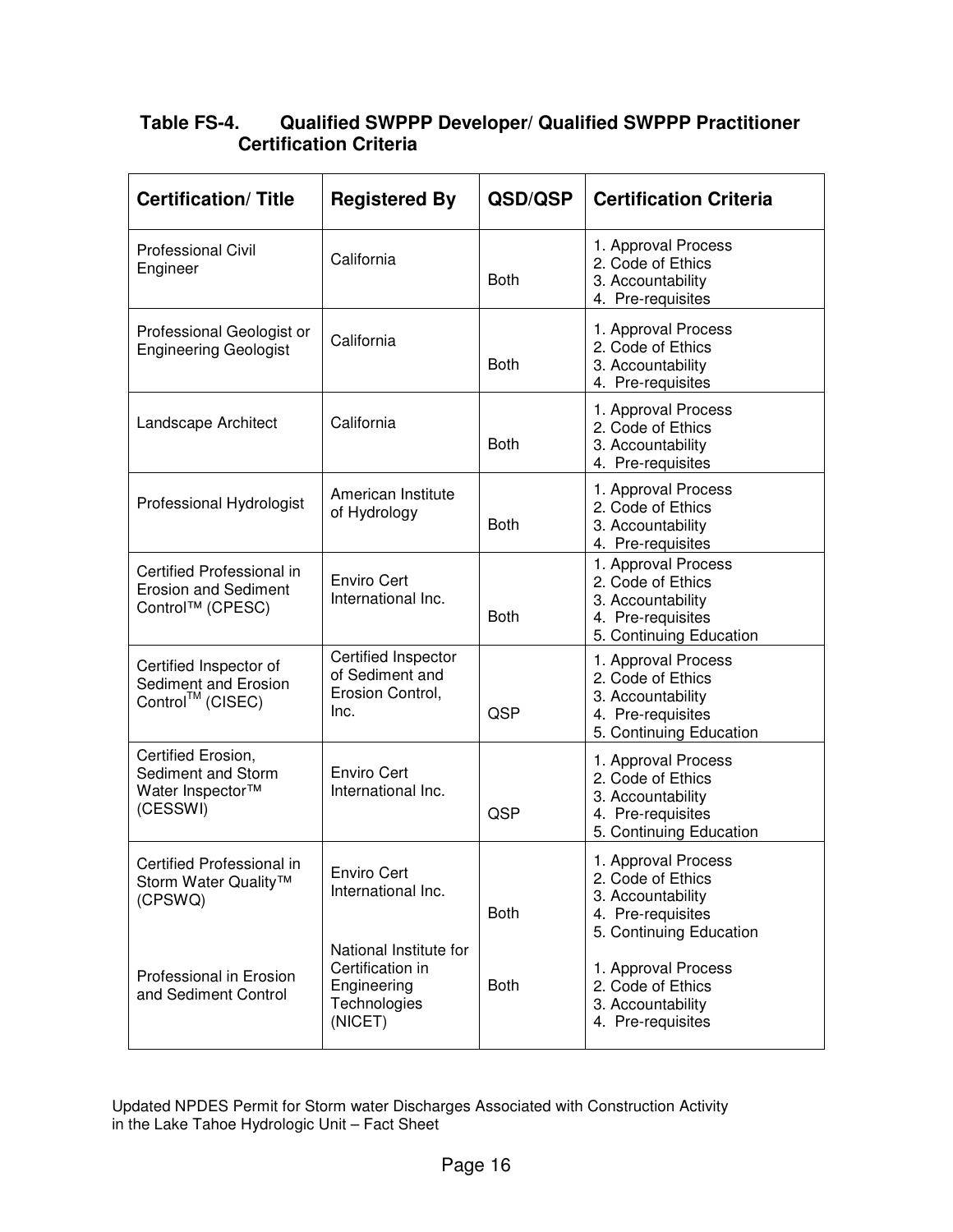## **VII. BEST MANAGEMENT PRACTICES**

Consistent with 40 CFR 122.44(k)(4), dischargers are required to implement specific BMPs to control or abate the discharge of pollutants that are likely to be present in storm water runoff from construction sites. In addition, 40 CFR 122.45 establishes BMP requirements for erosion and sediment controls, soil stabilization, dewatering, pollution prevention measures, prohibited discharges, and surface outlets as BPT and BCT. This General Permit establishes minimum BMPs to be implemented by dischargers, based on Order No. R6T-2005-0007, the Statewide General Permit, and the requirements of 40 CFR 122.45.

# **A. Site Management**

Proper handling and managing of construction materials and controlling the limits of land disturbing activities can help minimize threats to water quality. The discharger must consider appropriate site management measures for construction materials and other potential pollutant sources, waste management, vehicle storage and maintenance, landscape materials, vehicle access routes, and construction limits.

# **B. Sediment and Erosion Control**

Sediment control BMPs should be used in combination with erosion controls as a means of preventing storm water contamination. The discharger is required to consider perimeter control measures such as installing silt fences or placing straw wattles below slopes, installing drain inlet protection, installing temporary check dams in flow lines, and constructing sediment basins to capture and treat runoff.

The best way to minimize the risk of creating pollution problems during construction is to prevent erosion at the source. The discharger is required to implement effective erosion control measures in combination with appropriate sediment control measures such as preserving existing vegetation where feasible, limiting disturbance, and stabilizing and re-vegetating disturbed areas as soon as possible after grading or construction activities. Particular attention must be paid to large, mass-graded sites where the potential for soil exposure to the erosive effects of rainfall and wind is great and where there is potential for significant sediment discharge from the site to surface waters. Until permanent vegetation is established, temporary soil stabilization is the most cost-effective and expeditious method to protect soil particles from detachment and transport by rainfall. The discharger is required to consider measures such as covering disturbed areas with mulch, applying temporary seeding, and using soil stabilizers, binders, or blankets. These erosion control measures are only examples of what should be considered and should not preclude new or innovative approaches currently available or being developed.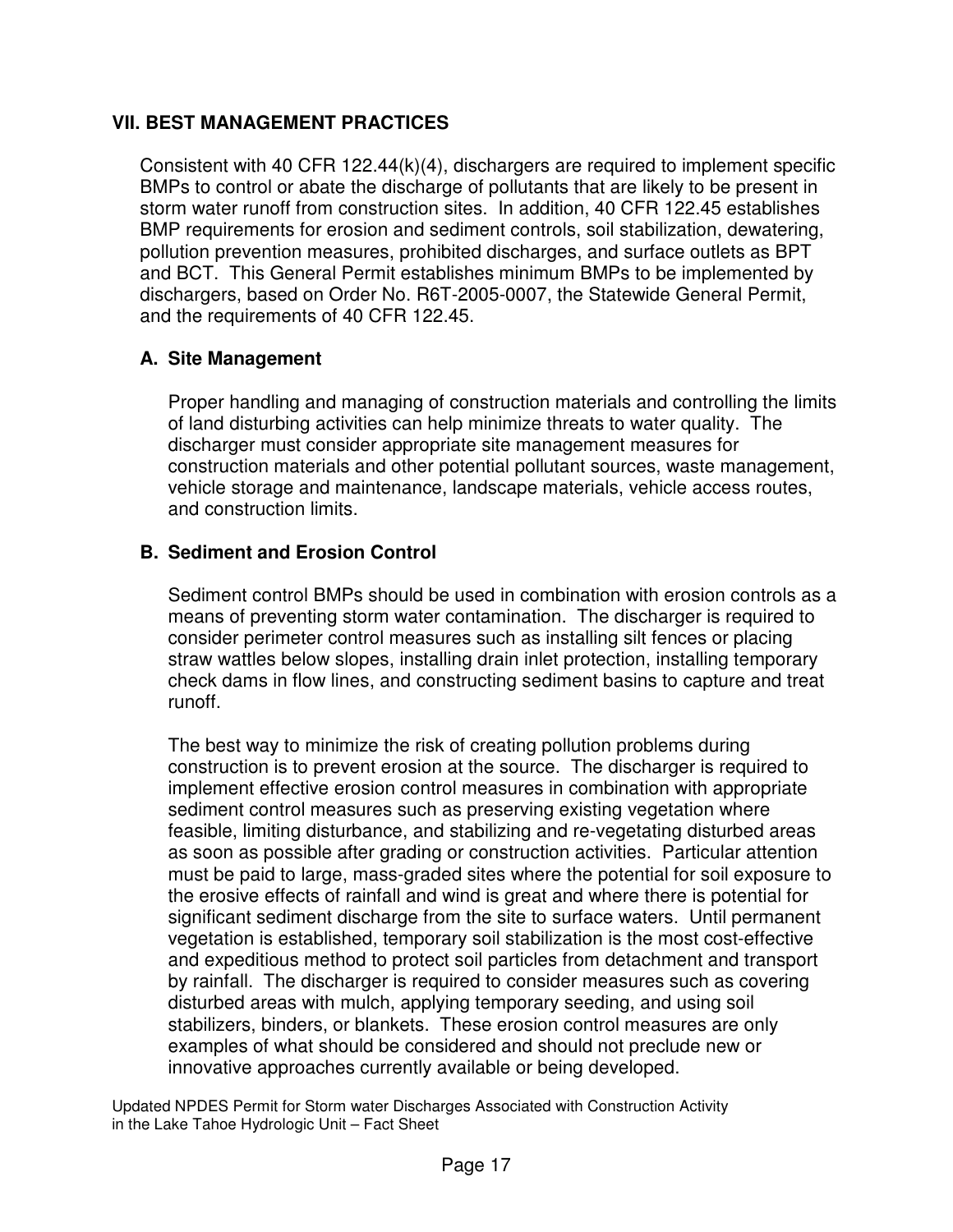Inappropriate management of run-on and runoff can increase erosion and result in excessive physical impacts to receiving waters from sediment and increased flows. The discharger is required to manage all run-on and runoff from a project site. Examples include installing berms, gravel bags, or other temporary run-on and runoff diversions, and providing outlet protection at discharge points.

### **C. Non-Storm Water Management**

Non-storm water discharges directly connected to receiving waters or the storm drain system have the potential to negatively impact water quality and are prohibited unless a prohibition exemption is granted in writing. The discharger must implement measures to control all non-storm water discharges to land during construction that are conditionally allowed under the terms of this General Permit. Examples include; properly washing vehicles in contained areas, controlling water applications when cleaning streets, and minimizing irrigation runoff. Control measures must be described in the SWPPP.

### **D. Dewatering**

The discharge of dewatering waste to surface waters is allowed only when alternative options have been considered and deemed infeasible. When dewatering waste must be discharged to surface waters, a site-specific dewatering plan shall be prepared and accepted by the Lahontan Water Board before the discharge may commence. The plan shall be incorporated into the project SWPPP. In certain areas, a Basin Plan prohibition exemption may be required.

#### **E. Inspection, Maintenance, and Repair**

All management measures must be periodically inspected, maintained and repaired to ensure that receiving water quality is protected. Frequent inspections coupled with thorough documentation and timely repair is required by the General Permit.

### **F. Rain Event Action Plan**

A Rain Event Action Plan (REAP) is a written document, specific for each rain event, that when implemented, protects all exposed portions of the site. A suggested REAP template is provided in Attachment H. The REAP requirement is designed to ensure that the discharger has adequate materials, staff, and time to implement erosion and sediment control measures before the storm event occurs. A REAP shall be developed at least 24 hours before the day a forecast of 30 percent or greater probability of precipitation is predicted in the project area. This requirement differs from the requirements established in the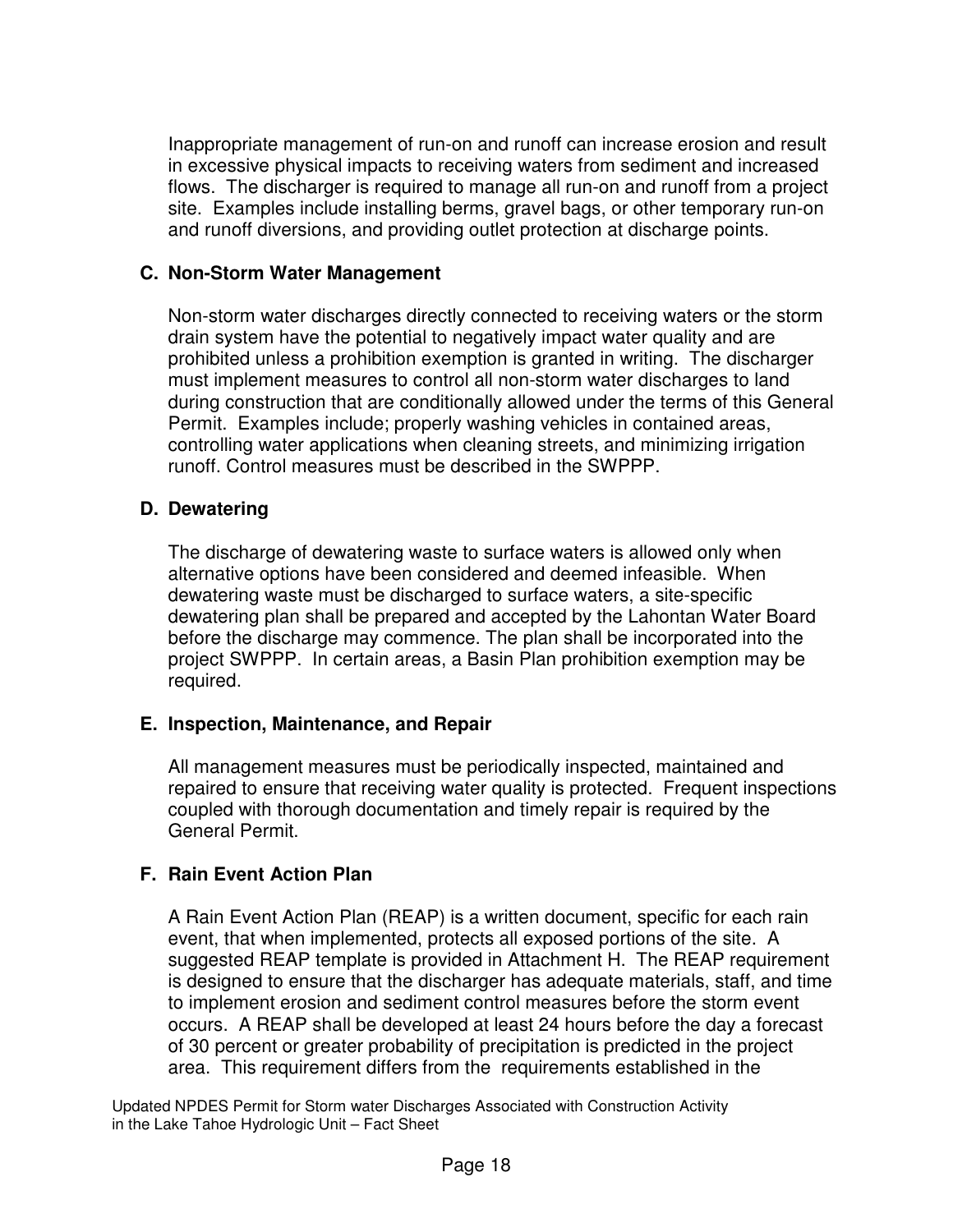Statewide General Permit due to the nature of summer thunderstorms that typically occur in the Lake Tahoe Basin. Dischargers shall consult the National Oceanic and Atmospheric Administration (NOAA) website to determine the probability of predicted rain events in the project area. The website link is: http://www.srh.noaa.gov/forecast. Dischargers should be prepared to respond rapidly during periods when thunderstorm activity is predicted and monitor weather conditions for impending thunderstorms that may be localized in the project area.

## **G. Active Treatment System (ATS<sup>2</sup> ) Requirements**

Requirements in this General Permit for the use of an ATS is identical to the requirements established in the Statewide General Permit. There are instances on construction sites where traditional erosion and sediment controls do not effectively control accelerated erosion. Under such circumstances, or under circumstances where storm water discharges leaving the site may cause or contribute to an exceedance of a water quality standard, the use of an ATS may be necessary. Additionally, it may be appropriate to use an ATS when site constraints inhibit the ability to construct a correctly sized sediment basin, when clay and/or highly erosive soils are present, or when the site has very steep or long slope lengths.<sup>3</sup>

Although treatment systems have been in use in some form since the mid-1990s, the ATS industry in California is relatively young, and detailed regulatory standards have not yet been developed. Many developers are using these systems to treat storm water discharges from their construction sites and there are a number of reasons why an ATS may be necessary. The new ATS requirements set forth in this General Permit are based on those in place for small wastewater treatment systems, ATS regulations from the Central Valley Regional Water Quality Control Board (September 2005 memorandum "2005/2006 Rainy Season – Monitoring Requirements for Storm Water Treatment Systems that Utilize Chemical Additives to Enhance Sedimentation"), the Construction Storm Water Program at the State of Washington's Department of Ecology, as well as recent advances in technology and knowledge of coagulant performance and aquatic safety. The effective design of an ATS requires a detailed survey and analysis of site conditions. With proper planning, ATS performance can provide exceptional water quality discharge and prevent significant impacts to surface water quality, even under extreme environmental conditions.

 $\overline{a}$ 2 An ATS is a treatment system that employs chemical coagulation, chemical flocculation, or electrocoagulation in order to reduce turbidity caused by fine suspended sediment

 $3$  Pitt, R., S. Clark, and D. Lake. 2006. Construction Site Erosion and Sediment Controls: Planning, Design, and Performance. DEStech Publications. Lancaster, PA. 370pp.

Updated NPDES Permit for Storm water Discharges Associated with Construction Activity in the Lake Tahoe Hydrologic Unit – Fact Sheet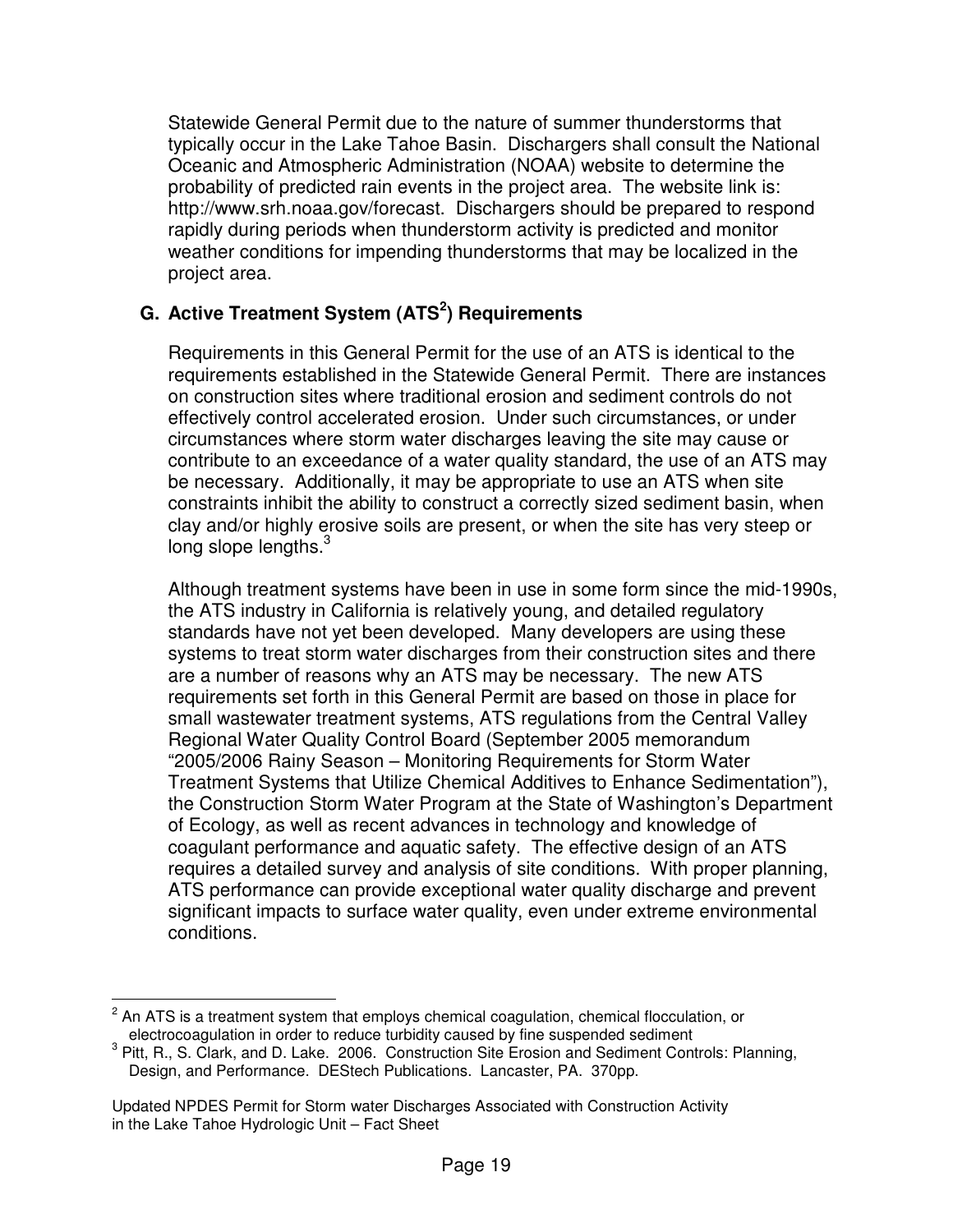These systems can be very effective in reducing the sediment in storm water runoff, but the systems that use additives/polymers to enhance sedimentation also pose a potential risk to water quality (e.g., operational failure, equipment failure, additive/polymer release, etc.). The State and Lahontan Water Boards are concerned about the potential acute and chronic impacts that the polymers and other chemical additives may have on fish and aquatic organisms if released in sufficient quantities or concentrations. In addition to anecdotal evidence of polymer releases causing aquatic toxicity in California, the literature supports this concern.<sup>4</sup> For example, cationic polymers have been shown to bind with the negatively charged gills of fish, resulting in mechanical suffocation.<sup>5</sup> Due to the potential toxicity impacts, which may be caused by the release of additives/polymers into receiving waters, this General Permit establishes residual polymer monitoring and toxicity testing requirements for discharges from construction sites that utilize an ATS.

The primary treatment process in an ATS is coagulation/flocculation. ATSs operate on the principle that the added coagulant is bound to suspended sediment, forming floc, which is gravitationally settled in tanks or a basin, or removed by sand filters. A typical installation utilizes an injection pump upstream from the clarifier tank, basin, or sand filters, which is electronically metered to both flow rate and suspended solids level of the influent, assuring a constant dose. The coagulant mixes and reacts with the influent, forming a dense floc. The floc may be removed by gravitational setting in a clarifier tank or basin, or by filtration. Water from the clarifier tank, basin, or sand filters may be routed through cartridge(s) and/or bag filters for final polishing. Vendor-specific systems use various methods of dose control, sediment/floc removal, filtration, etc., that are detailed in project-specific documentation. The particular coagulant/flocculant to be used for a given project is determined based on the water chemistry of the site because the coagulants are specific in their reactions with various types of sediments. Appropriate selection of dosage must be carefully matched to the characteristics of each site.

ATSs are operated in two differing modes, either Batch or Flow-Through. Batch treatment can be defined as Pump-Treat-Hold-Test-Release. In Batch treatment, water is held in a basin or tank, and is not discharged until treatment is complete. Batch treatment involves holding or recirculating the treated water in a holding basin or tank(s) until treatment is complete or the basin or storage tank(s) is full. In Flow-Through treatment, water is pumped into the ATS directly from the runoff collection system or storm water holding pond, where it is treated and filtered as

 $\overline{\phantom{a}}$ 4 RomØen, K., B. Thu, and Ø. Evensen. 2002. Immersion delivery of plasmid DNA II. A study of the potentials of a chitosan based delivery system in rainbow trout (Oncorhynchus mykiss) fry. Journal of Controlled Release **85**: 215-225.

<sup>&</sup>lt;sup>5</sup> Bullock, G., V. Blazer, S. Tsukuda, and S. Summerfelt. 2000. Toxicity of acidified chitosan for cultured rainbow trout (Oncorhynchus mykiss). Aquaculture **185**:273-280.

Updated NPDES Permit for Storm water Discharges Associated with Construction Activity in the Lake Tahoe Hydrologic Unit – Fact Sheet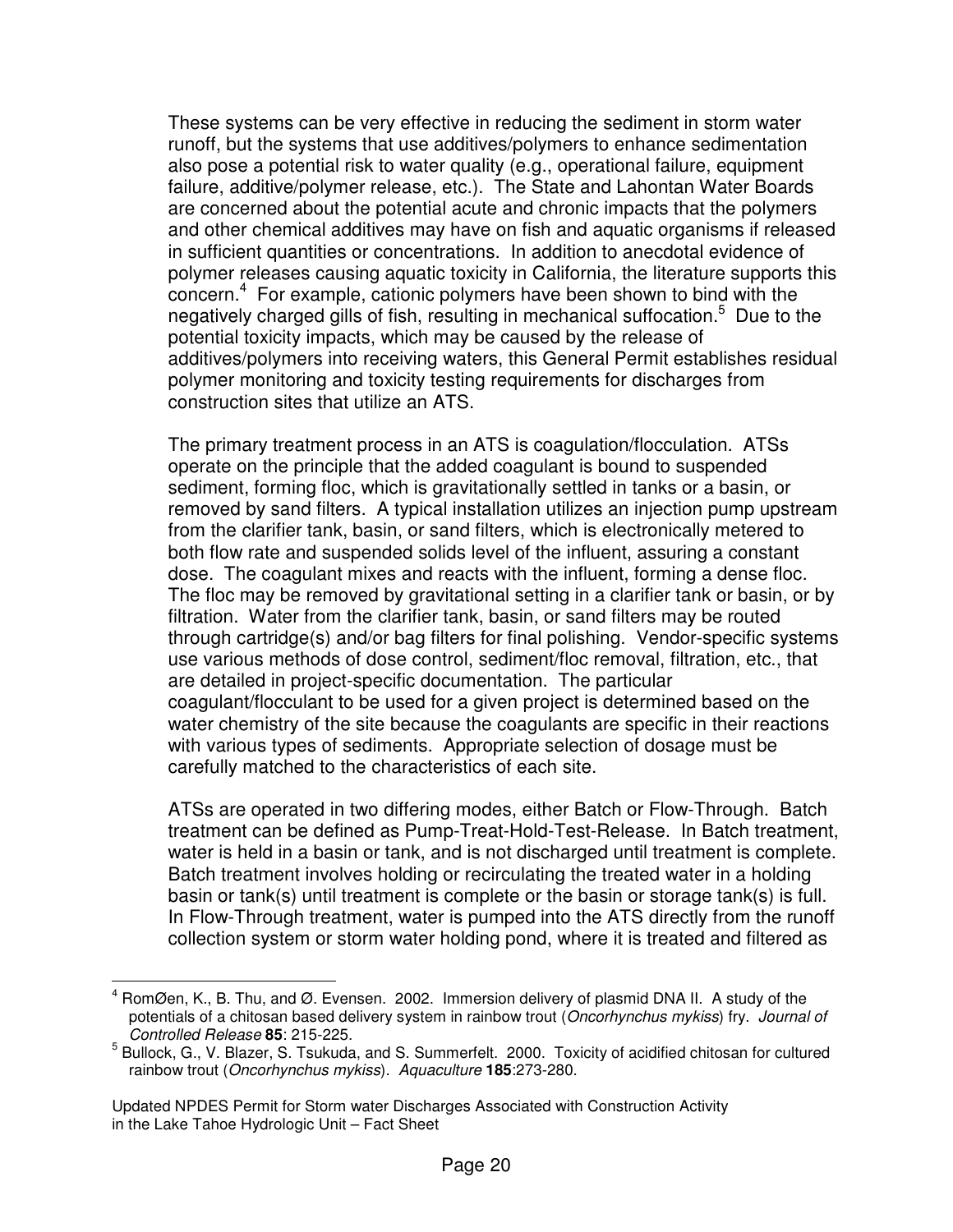it flows through the system, and is then directly discharged. "Flow-Through Treatment" is also referred to as Continuous treatment."

# **1. Effluent Standards**

This General Permit establishes NELs for discharges from construction sites that utilize an ATS. These systems lend themselves to NELs for turbidity and pH because of their known reliable treatment. Advanced systems have been in use in some form since the mid-1990s. ATSs are considered reliable, can consistently produce a discharge of less than 10 NTU, and have been used successfully at many sites in several states since 1995 to reduce turbidity to very low levels.<sup>6</sup>

This General Permit contains "compliance storm event" exceptions from the technology-based NELs for ATS discharges. The rationale is that technologybased requirements are developed assuming a certain design storm. For consistency with the compliance storm event for BMP performance in this General Permit, the compliance storm event for ATS use is 1 inch of rain in a 1-hour period (20-year, 1-hour storm).

# **2. Training**

Operator training is critical to the safe and efficient operation and maintenance of the ATS, and to ensure that all State Water Board monitoring and sampling requirements are met. The General Permit requires that all ATS operators have training specific to using ATS liquid coagulants.

# **H. Post-Construction Standards**

Post-construction standards in this General Permit are focused on reducing fine sediment and nutrient loading to Lake Tahoe and are consistent with requirements being developed under the Lake Tahoe Total Maximum Daily Load (TMDL) program. For municipal and public roadway storm water treatment facilities, each municipal jurisdiction and state highway departments must meet the requirements set forth in its respective municipal NPDES storm water permit.

 $\overline{a}$ 6 Currier, B., G. Minton, R. Pitt, L. Roesner, K. Schiff, M. Stenstrom, E. Strassler, and E. Strecker. 2006. The Feasibility of Numeric Effluent Limits Applicable to Discharges of Storm Water Associated with Municipal, Industrial and Construction Activities.

Updated NPDES Permit for Storm water Discharges Associated with Construction Activity in the Lake Tahoe Hydrologic Unit – Fact Sheet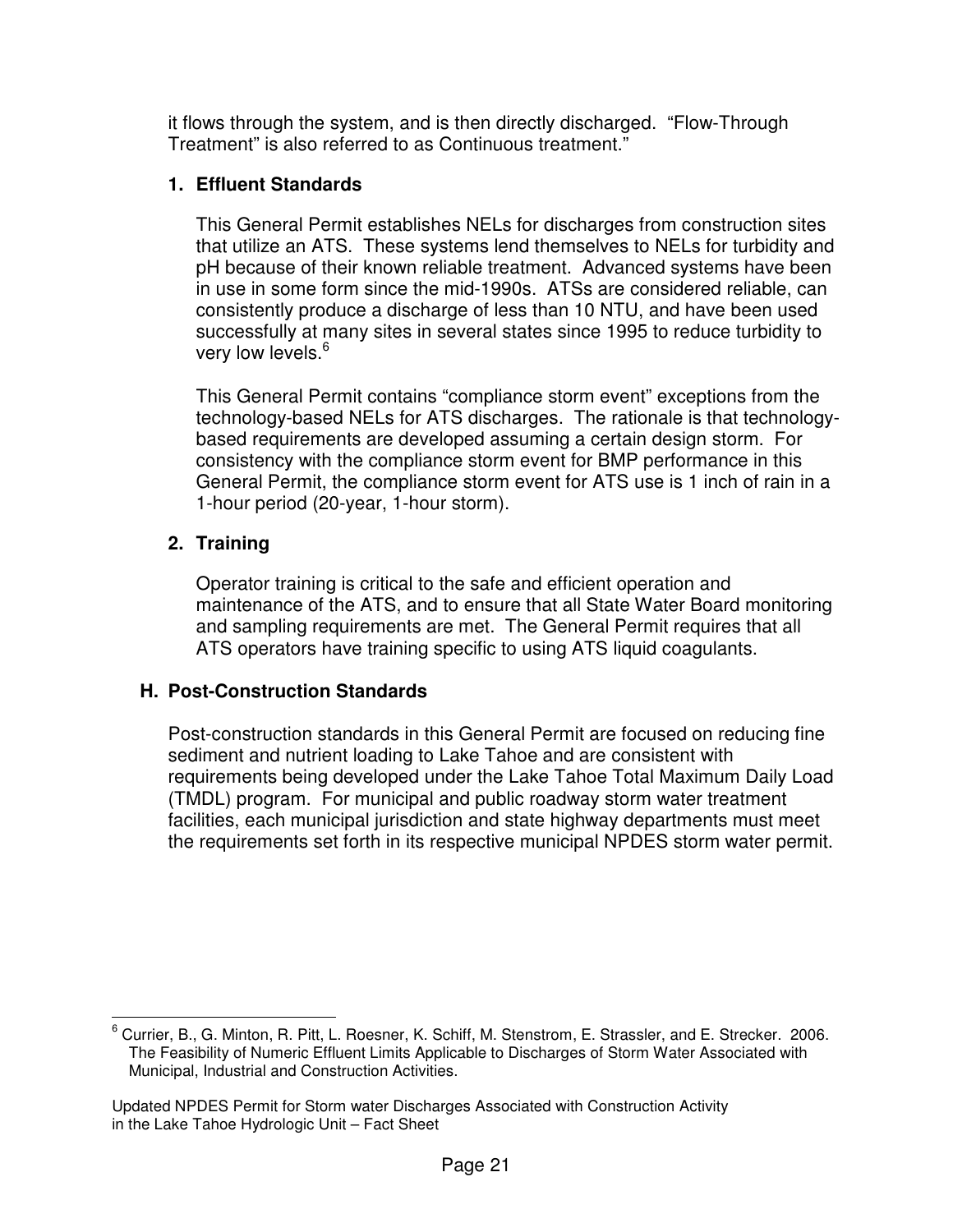For new development, re-development, and existing development BMP retrofit projects, dischargers shall consider opportunities to infiltrate stormwater runoff from impervious surfaces. At a minimum, permanent stormwater infiltration facilities must be designed and constructed to infiltrate runoff generated by the 20 year, 1-hour storm, which equates to approximately one inch of runoff over all impervious surfaces during a 1-hour period, or must meet the alternative requirements described below. Where conditions permit, project proponents should consider designing infiltration facilities to accommodate runoff volumes in excess of the 20 year, 1-hour storm to provide additional stormwater treatment.

Infiltrating runoff volumes generated by the 20-year, 1-hour storm may not be possible in some locations due to shallow depth to seasonal groundwater levels, unfavorable soil conditions, or other site constraints such as existing infrastructure or rock outcroppings. In the event that site conditions do not provide opportunities to infiltrate the runoff volume generated by a 20 year, 1 hour storm, project proponents must either (1) provide information showing how treatment facilities are expected to meet the numeric effluent limits in the Basin Plan, or (2) document written acceptance by the local municipality or state highway department that shared stormwater treatment facilities treating private property discharges and public right-of-way stormwater are sufficient to meet the municipality's average annual fine sediment and nutrient load reduction requirements.

Runoff from parking lots, retail and commercial fueling stations, and other similar land uses may contain oil, grease, and other hydrocarbon pollutants. Project proponents designing treatment facilities for these areas must include pretreatment devices to remove hydrocarbon pollutants prior to infiltration or discharge and contingency plans to prevent spills from polluting groundwater.

### **VIII. STORM WATER POLLUTION PREVENTION PLAN**

This General Permit establishes requirements for the development and implementation of a SWPPP to identify the sources of sediment and other pollutants that affect the quality of storm water discharges; and to describe and ensure the implementation of BMPs to minimize or eliminate sediment and other pollutants in storm water and non-storm water discharges. The conditions of SWPPP are based on previous requirements in Order No. R6T-2005-0007 and the Statewide General Permit.

This General Permit provides more detailed requirements for the content and organization of SWPPPs to be developed. A suggested outline for the SWPPP is also presented in Attachment I.

Updated NPDES Permit for Storm water Discharges Associated with Construction Activity in the Lake Tahoe Hydrologic Unit – Fact Sheet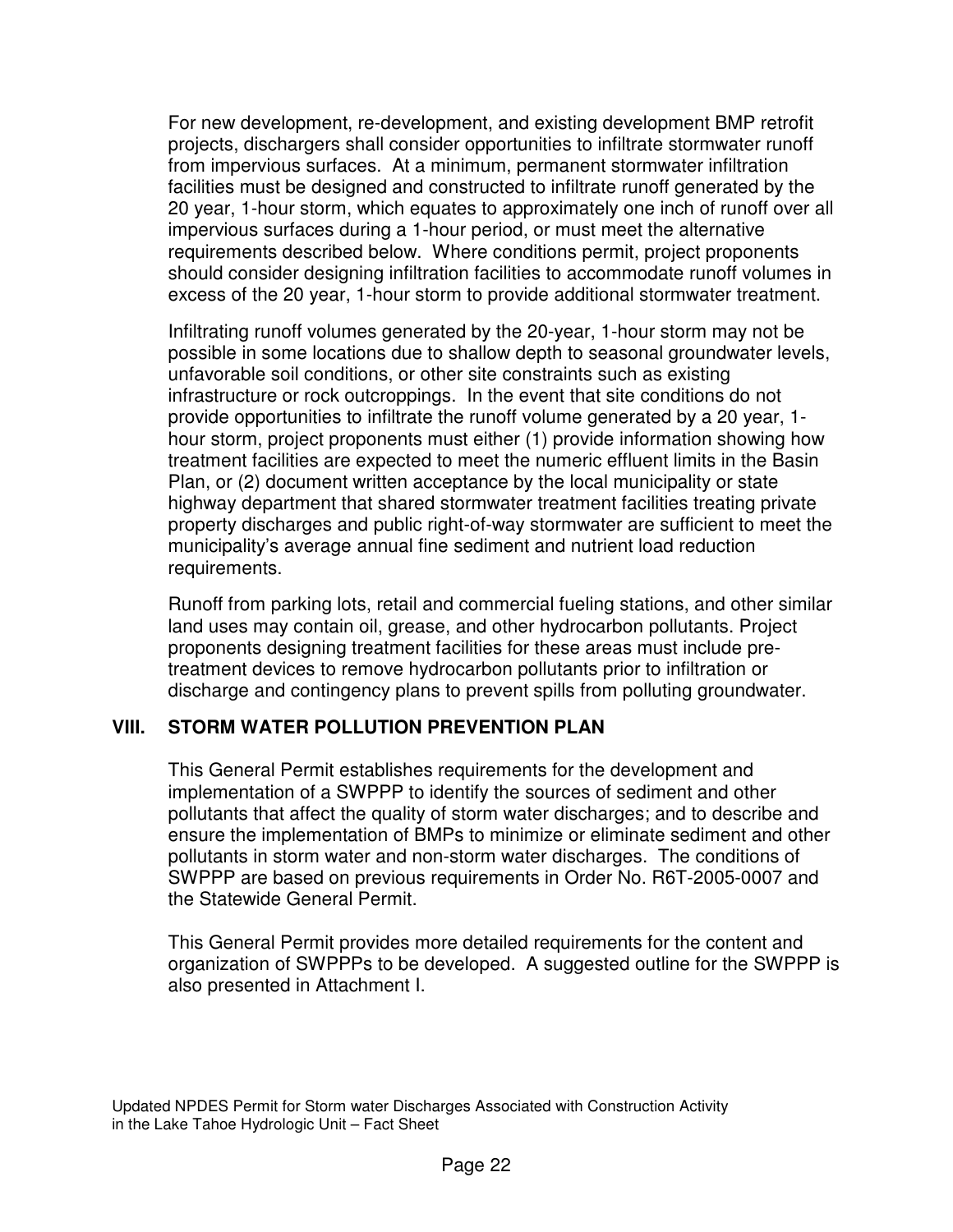### **IX. MONITORING AND REPORTING PROGRAM REQUIREMENTS**

Section 122.48 requires that all NPDES permits specify requirements for recording and reporting monitoring results. Water Code sections 13267 and 13383 authorize the Lahontan Water Board to require technical and monitoring reports. The Monitoring and Reporting Program (MRP), Attachment C of this General Permit, establishes monitoring and reporting requirements to implement federal and state requirements. The following provides the rationale for the monitoring and reporting requirements contained in the MRP for this facility.

### **A. Visual Inspections**

To ensure the proper implementation of BMPs and the SWPPP, and record site conditions for use in compliance determination, visual inspections of the site are required at the end of each work day during active construction periods, and at least once a month during long periods of inactivity such as the winter shut-down period. Results of inspections must be documented and maintained with the project SWPPP.

### **B. Storm Water Discharge Monitoring**

Pursuant to the requirements of 40 CFR 122.44(i)(2) effluent monitoring is required for all constituents with effluent limitations. Effluent monitoring is necessary to assess compliance with effluent limitations and to assess the impacts of the discharge on the receiving water. Sampling shall be conducted at all identified discharge points in accordance with the requirements of the MRP. The MRP requires daily sampling and analysis of storm water discharge events for turbidity using calibrated portable field meters to evaluate potential impacts from land-disturbing activities.

This General Permit also requires that all dischargers develop a sampling and analysis strategy for monitoring pollutants that are not visually detectable in storm water. The sampling strategy shall be developed based on the potential pollutants to be present considering the construction materials, soil amendments, soil treatments, and historic contamination at the site. Monitoring for non-visible pollutants is required at any construction site when the exposure of construction materials occurs and where a discharge can cause or contribute to an exceedance of a water quality objective. Examples of non-visible pollutants include glyphosate (herbicides), diazinon and chlorpyrifos (pesticides), nutrients (fertilizers), and molybdenum (lubricants). The use of diazinon and chlorpyrifos is a common practice among landscaping professionals and may trigger sampling and analysis requirements if these materials come into contact with storm water. High pH values from cement and gypsum, high pH and suspended sediment concentrations from wash waters, and chemical/fecal contamination from portable toilets are also potential pollutants from construction projects.

Updated NPDES Permit for Storm water Discharges Associated with Construction Activity in the Lake Tahoe Hydrologic Unit – Fact Sheet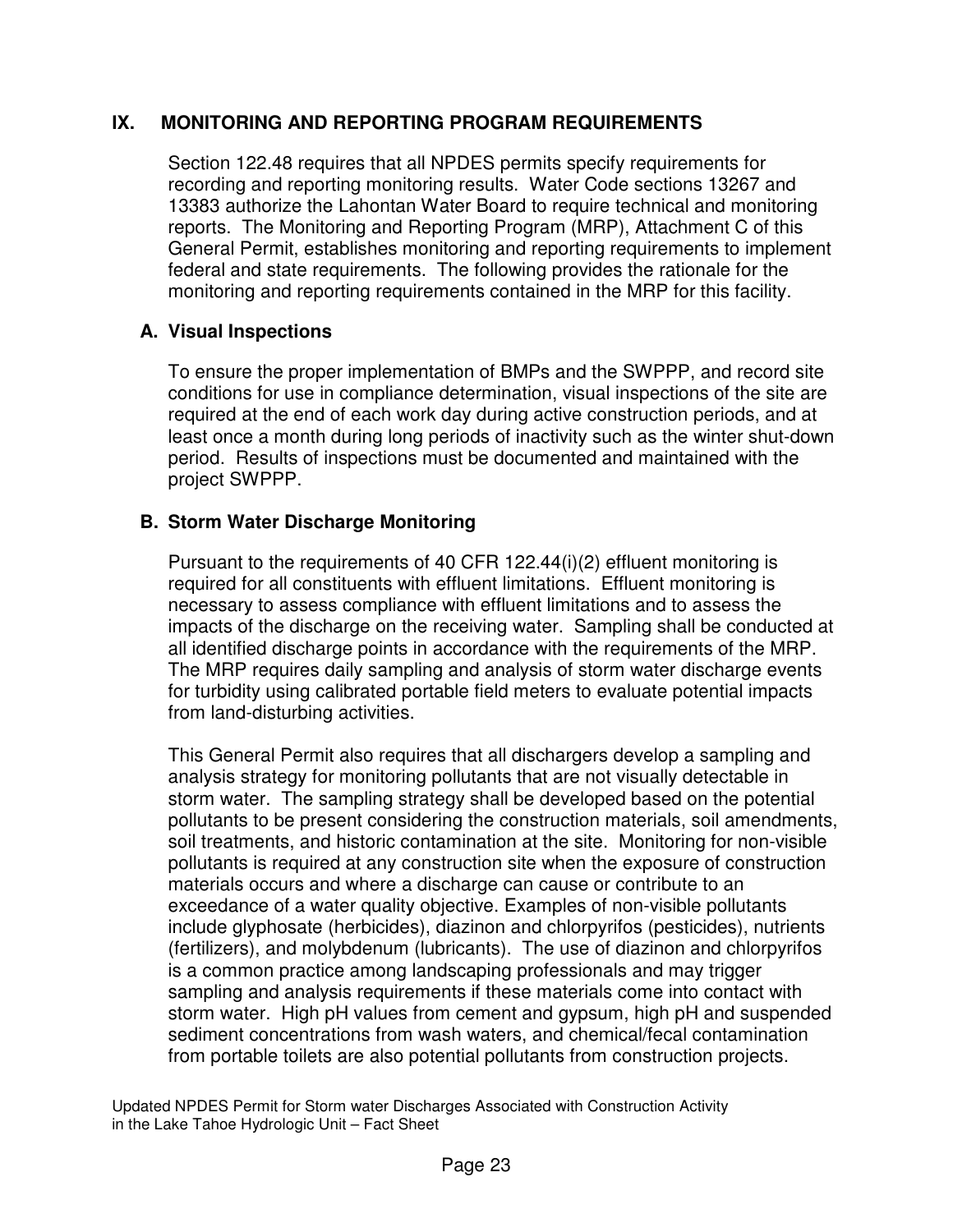The pH of effluent should be between 6.0 and 9.0 to ensure protection of water quality objectives set for receiving waters. This pH range is set as a numeric benchmark level that requires dischargers to investigate the cause of any excursion outside of the 6.0-9.0 pH range. The Lahontan Water Board recognizes that, in some cases, pH levels in storm water runoff may occur at levels outside of the range due to natural conditions. In these cases, dischargers must provide data to demonstrate that an excursion is due to natural conditions.

The most effective way to avoid the sampling and analysis requirements, and to ensure permit compliance, is to avoid the exposure of construction materials to precipitation and storm water runoff by implementing appropriate BMPs. However, preventing or eliminating the exposure of pollutants at construction sites is not always possible. Some materials, such as soil amendments, are designed to be used in a manner that will result in exposure to storm water. In these cases, it is important to make sure that these materials are applied according to the manufacturer's instructions and at a time when they are unlikely to be washed away.

Other construction materials can be exposed when storage, waste disposal or the application of the material is done in a manner not protective of water quality. For these situations, sampling is required unless there is capture and containment of all storm water that has been exposed. In cases where construction materials may be exposed to storm water, but the storm water is contained and is not allowed to run off the site, sampling will only be required when inspections show that the containment failed or is breached, resulting in potential exposure or discharge to receiving waters.

### **C. Receiving Water Monitoring**

#### **1. Surface Water**

The storm water discharge sampling requirements and NELs in this General Permit are sufficiently stringent such that surface water (also called receiving water) monitoring is not necessary in most situations. The storm water monitoring requirements specified above provide the most direct opportunity for dischargers to assess site conditions and take corrective actions as necessary. The stringency of the NELs also provides a sufficient enforcement mechanism to ensure that water quality is protected. Additionally, most storm water discharges are commingled with effluent from a variety of sources before discharging to surface waters. These conditions complicate analysis of the results and make it difficult to determine the cause of any potential effects on surface water quality. Therefore, this General Permit requires surface water sampling only in certain cases when stormwater discharge sampling is infeasible and there is a direct discharge to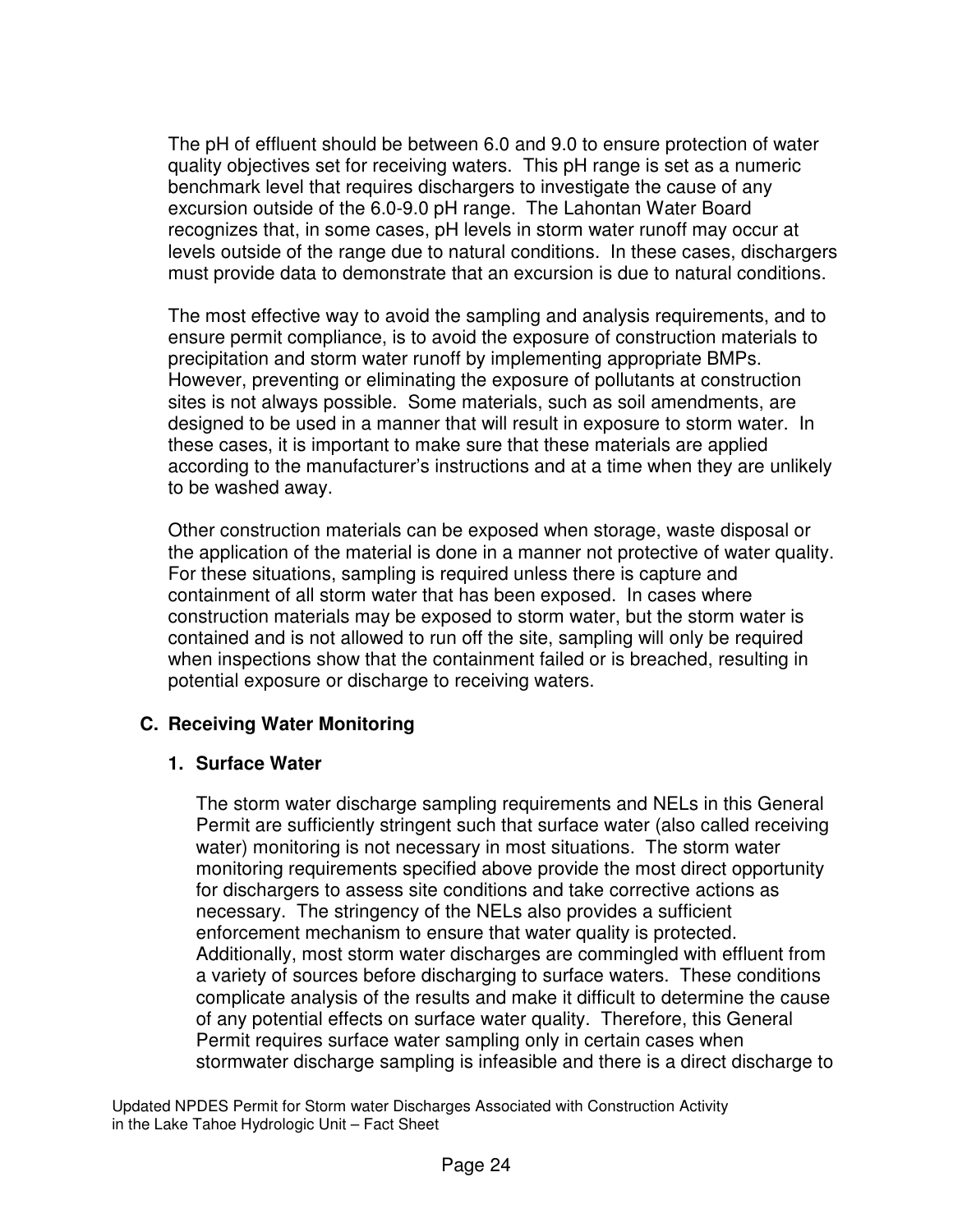surface waters from overland flow. These conditions are most often encountered on stream restoration projects where grading activities are located immediately adjacent to the surface water. In these cases, the discharger is required to collect surface water samples up and downstream of the project site.

### **2. Bioassessments**

This General Permit requires a bioassessment of receiving waters for dischargers with construction projects equal to or larger than 30 acres with direct discharges into wadeable streams. Benthic macroinvertebrate samples shall be taken upstream and downstream of the site's discharge points in the receiving water. Bioassessments measure the quality of the stream by analyzing the aquatic life present. Higher levels of appropriate aquatic species tend to indicate a healthy stream; whereas low levels of organisms can indicate stream degradation.

Active construction sites have the potential to discharge large amounts of sediment and pollutants into receiving waters. Requiring a bioassessment for large project sites, with the most potential to impact water quality, provides data regarding the health of the receiving water prior to the initiation of construction activities. Pre- and post-construction data can be used to compare the effects of the construction activity on the receiving water.

Specific requirements of bioassessments are established in Attachment C-1 and have been developed to be consistent with the requirements of the Statewide General Permit. Each ecoregion (biologically and geographically related area) in the State has a specific yearly peak time where stream biota is in a stable and abundant state. This time of year is called an Index Period and is from July 1 through August 15 in the Lake Tahoe Hydrologic Unit. The bioassessment requirements specify that benthic macroinvertebrate sampling be conducted within this index period. If pre-construction bioassessment cannot be completed within the index period, the discharger shall pay into the Surface Water Ambient Monitoring Program (SWAMP) bank account in accordance with Appendix 3 of Water Quality Order No. 2009-0009-DWQ. Bioassessment methods are required to be in accordance with the SWAMP in order to provide data consistency within the state as well as generate useable biological stream data.

### **D. Reporting Requirements**

### **1. 24-Hour Reporting**

Pursuant to the requirements of 40 CFR 122.41(l)(6), this General Permit requires dischargers to orally report to Lahontan Water Board staff within 24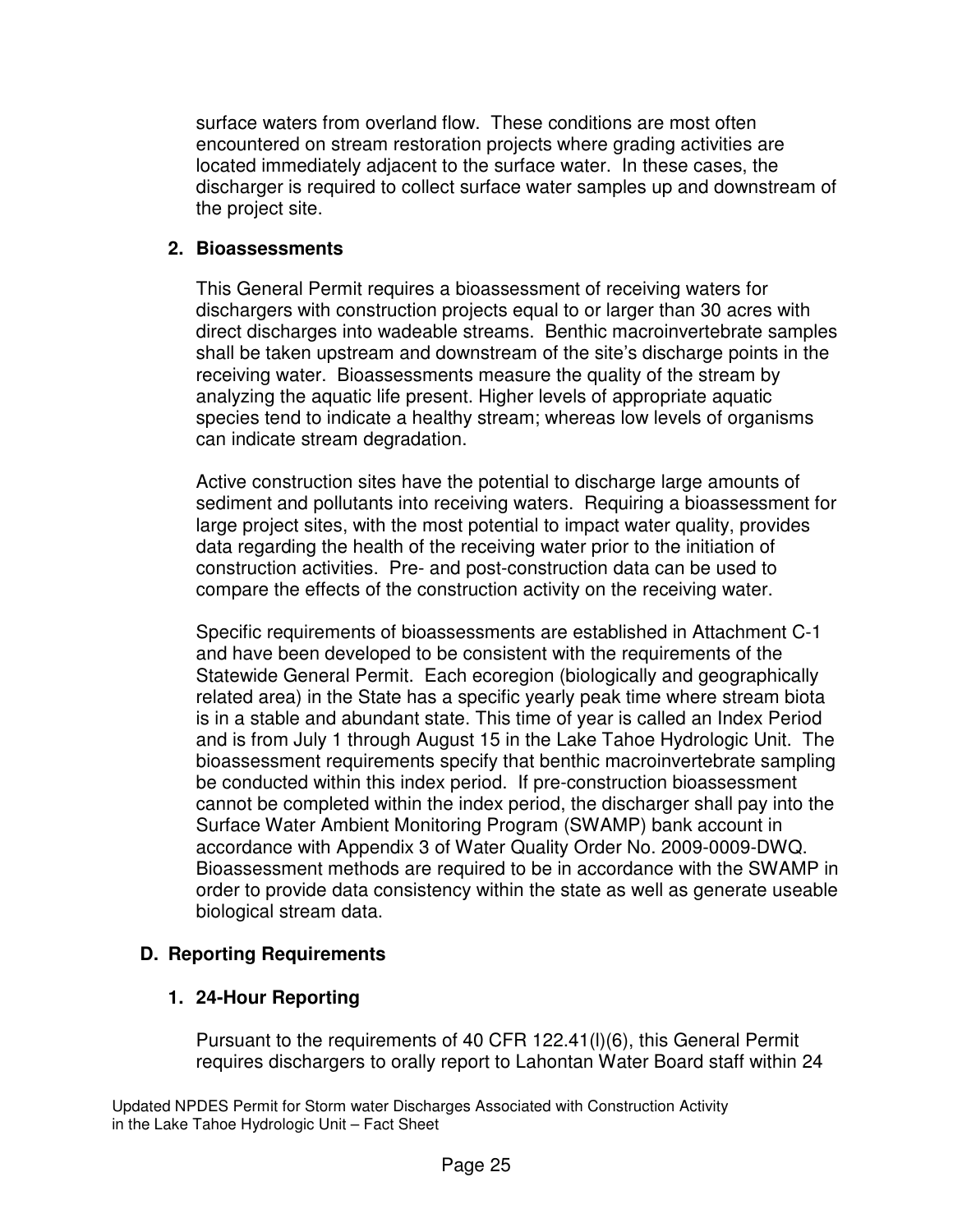hours whenever an adverse condition occurs as a result of this discharge. An adverse condition includes, but is not limited to, a violation or threatened violation of the conditions of this General Permit, significant spills of petroleum products or toxic chemicals, or damage to control facilities that could affect compliance pursuant to section 13267(b) of the California Water Code, a written notification of the adverse condition shall be submitted to the Lahontan Water Board within five (5) business days of occurrence. The written notification shall identify the adverse conditions, describe the actions necessary to remedy the condition and/or the actions implemented to abate the problem from continuing, and specify a timetable, subject to the modifications of the Lahontan Water Board, for remedial actions.

In the event that sampling results exceed any applicable NEL, the dischargers shall orally notify the Lahontan Water Board within 24 hours after the NEL exeedance has been identified and electronically submit all storm event sampling results through the SMARTS within five (5) business days after the NEL exceedance has been identified

### **2. Annual Report**

All dischargers must prepare and electronically submit an Annual Report no later than November 30 of each year using the Storm water Multi-Application Reporting and Tracking System (SMARTS). The report shall cover the period from October 16 of the previous year through October 15 of the current year. The Annual Report must include a summary and evaluation of all sampling and analysis results, original laboratory reports, chain-of-custody forms, corrective actions taken during the compliance year, and identification of any compliance activities or corrective actions that were not implemented.

### **3. Final Report**

Dischargers shall prepare a final report following completion of project construction to demonstrate that the project is completed as planned and water quality impacts have been mitigated. The discharger shall electronically submit the report through the SMARTS that describes: 1) whether the project was completed as planned in the NOI and/or any modification of the construction plans for the proposed storm water collection treatment, or disposal facilities or restoration work; 2) details any change in the amount of impervious coverage for the project site beyond what was authorized; and 3) any significant problem(s) which occurred during project construction and remedial measures planned or implemented.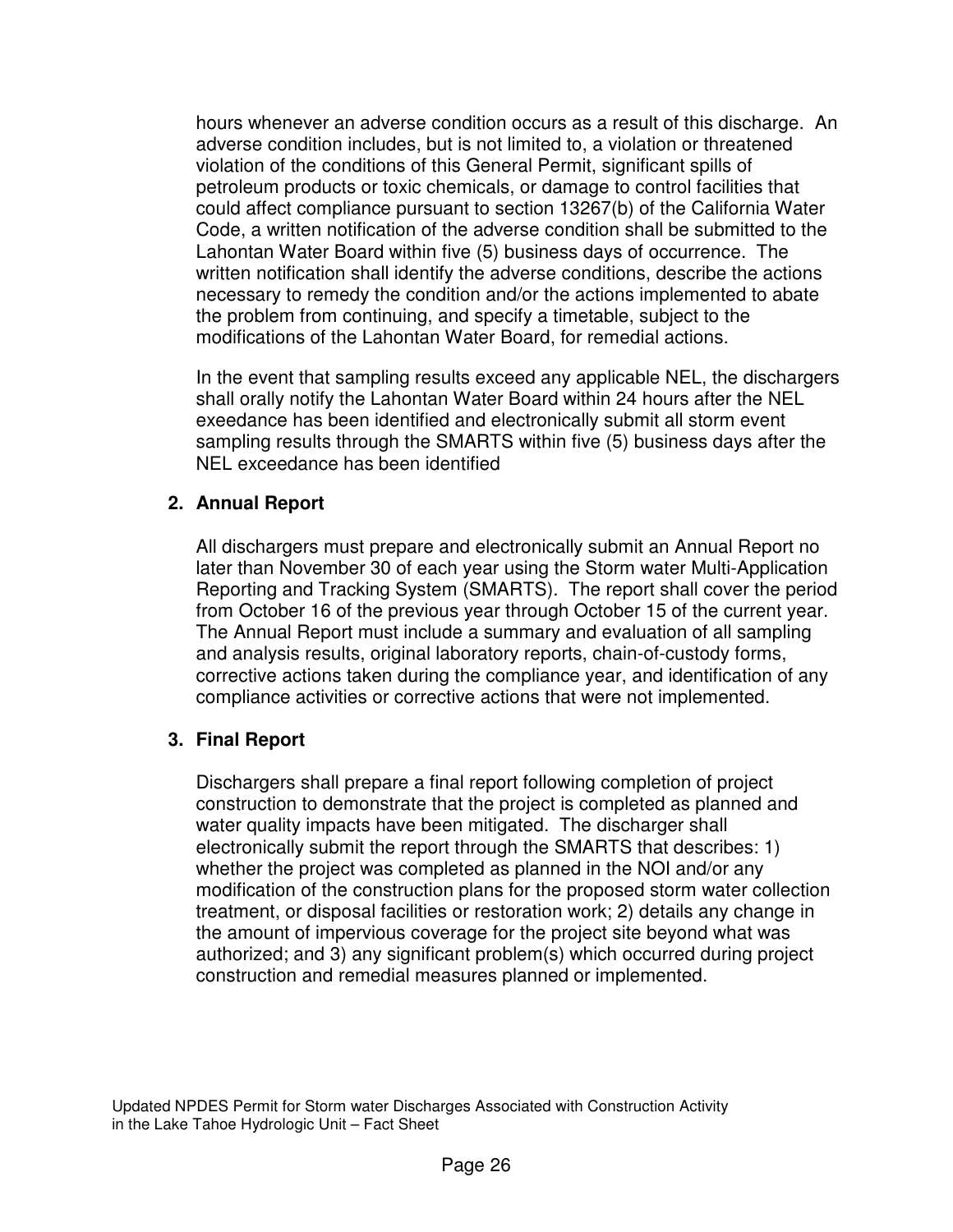## **4. Restoration Monitoring and Reporting**

Restoration projects are often executed to improve existing water quality conditions; therefore, it is necessary to monitor restoration project effectiveness until it is self sustaining. Monitoring information can also identify project and/or construction method strengths and weaknesses. This knowledge can provide feedback into the maintenance of the existing system and also be applied to future water quality improvement projects.

This General Permit requires the discharger to submit a detailed effectiveness monitoring plan as part of the Construction Site Monitoring and Reporting Plan (CSMRP) that includes annual performance criteria for the review and acceptance by the Lahontan Water Board staff. A contingency plan must also be submitted for actions to be taken if performance criteria are not met.

Ideally, pre- and post-construction monitoring is required to best evaluate the success of the restoration project. Monitoring should include, but not be limited to, assessments of vegetative cover and water quality and quantity measurements. Where appropriate, monitoring should also include upgradient and downgradient sampling of water entering a treatment method (sediment can, sand and oil trap).

# **X. COMPLIANCE DETERMINATION**

Order No. R6T-2005-007 was silent on how compliance with the applicable limitations was determined. This General Permit provides more detailed information on how compliance will be determined as discussed below.

# **A. Compliance with Effluent Limitations**

As previously discussed under section V – Effluent Limitations, the technologybased turbidity NEL in this General Permit is based on the performance of a BMP assuming a certain design storm (defined as the storm producing a rainfall amount). Compliance with the NELs will not be required for storm events that exceed the equivalent rainfall in a 20-year, 1-hour storm (1 inch of rainfall in a 1 hour period). The discharger is required to provide supporting documentation (i.e., evidence of actually rainfall amount for the area, such as an on-site rain gauge and rainfall data provided by NOAA) to the Lahontan Water Board for any claims that an effluent limit exceedance occurred during a storm event exceeding a 20-year, 1-hour storm.

Additionally, NELs may not apply when run-on conditions are causing an exceedance of an NEL or when discharges do not reach surface waters. The dischargers must provide data and information to support any claim that the NELs do not apply due to these circumstances.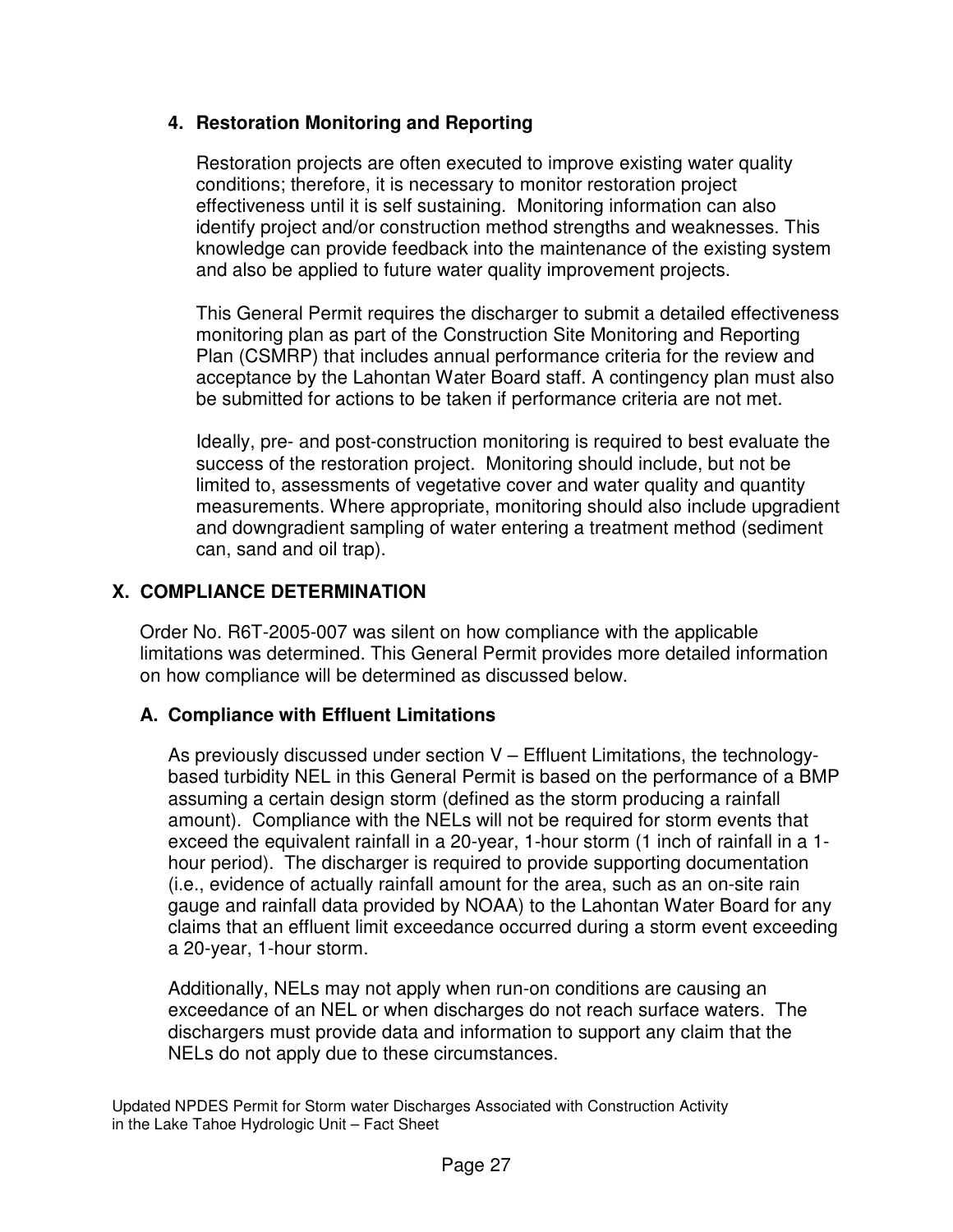## **B. Multiple Sample Data**

The NELs in this General Permit are evaluated as a maximum daily effluent limitation (MDEL). Pursuant to NPDES regulations (40CFR Part 122.2), maximum daily discharge limitation means the highest allowable "daily discharge." Daily discharge means the "discharge or a pollutant" measured during a calendar day or any 24-hour period that reasonable represents the calendar day for purposes of sampling. For pollutants with limitations expressed in units of measurement other than mass, the daily discharge is calculated as the average measurement of the pollutant over the day. For purposes of this General Permit, the daily average effluent value is defined as the arithmetic mean of the daily effluent data. When determining compliance when more than one sample result is available due to collection at multiple discharge points and/or multiple times during the calendar day, the Discharger shall compute the arithmetic mean concentration for each day of discharge.

Samples must be representative of the volume and quality of runoff from the site. Sample collection must not be manipulated in such a way as to skew the maximum daily effluent value. However, dischargers may indicate the proportional area or flow from the site that each discharge point represents and factor this into the daily average for the entire site when reporting the data.

## **C. Maximum Daily Effluent Limitation**

The NELs in this General Permit are evaluated as a maximum daily effluent limitation (MDEL). If a daily average concentration (or when applicable, the daily median) exceeds the MDEL for a given parameter, the Discharger will be considered out of compliance for that parameter for that one day only within the reporting period.

# **D. Sampling by Other Parties**

Sampling may be conducted by persons other than the Discharger. Water Board staff, operators of municipal separate storm sewer systems, or others may analyze storm samples. Samples collected by others may be used with other data to determine MDELs and to conduct compliance determinations, as provided above.

# **XI. PUBLIC PARTICIPATION**

The Lahontan Water Board is considering the issuance of waste discharge requirements (WDRs) that will serve as a National Pollutant Discharge Elimination System (NPDES) permit for discharges of storm water from construction-related activities. This proposed General Permit has been developed for review and comment by the public. As a step in the WDR adoption process, the Lahontan Water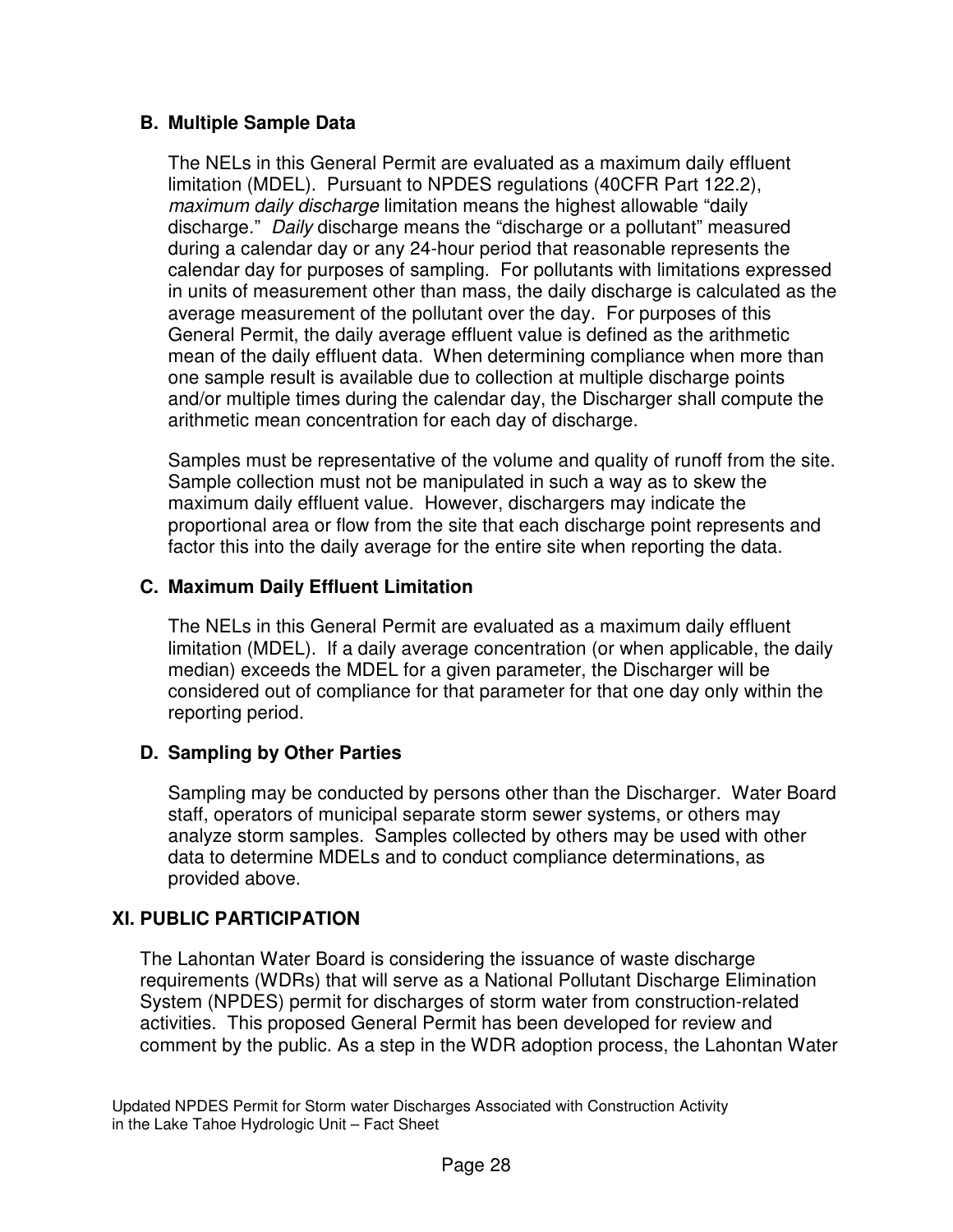Board staff has developed tentative WDRs. The Lahontan Water Board encourages public participation in the WDR adoption process.

## **A. Notification of Interested Parties**

On January 27, 2011, the Lahontan Water Board notified dischargers, interested agencies, and other interested parties of its intent to prescribe waste discharge requirements for construction-related activities in the Lake Tahoe Hydrologic Unit, and provided them with an opportunity to submit their written comments and recommendations on the draft tentative permit by February 26, 2011. Notification was provided through mailing, list serve system emails, and posting on the Lahontan Water Board website. Lahontan Water Board staff revised the permit based on comments received on the tentative draft, and on March 11, 2011, the Lahontan Water Board notified dischargers, interested agencies, and other interested parties that a proposed permit was available for public review. Notification was provided through mailing, list serve system emails, newspaper notifications, and posting on the Lahontan Water Board website.

### **B. Written Comments**

The staff determinations are proposed. Interested persons are invited to submit written comments concerning these proposed WDRs. Written comments must be submitted either in person, by email, or by U.S. mail to the Lahontan Water Board. The mailing address for the Lahontan Water Board is 2501 Lake Tahoe Blvd, South Lake Tahoe, CA 96150. Email comments may be submitted to the attention of Bud Amorfini at bamorfini@waterboards.ca.gov.

To be fully considered by staff and the Lahontan Water Board, written comments must be received at the Lahontan Water Board within ten days of the Public Hearing to consider adopting the updated permit. Comments received after that date will be forwarded on to the Lahontan Water Board.

### **C. Public Workshop**

The Lahontan Water Board conducted two public workshops on February 10, 2011, to inform and discuss issues relating to the tentative WDRs with interested parties.

### **D. Public Hearing**

The Lahontan Water Board has scheduled a public hearing to consider adopting the updated permit. The Board meeting is scheduled as follows:

Date: April 13-14, 2011 Time: TBD Location: Lake Tahoe Community College